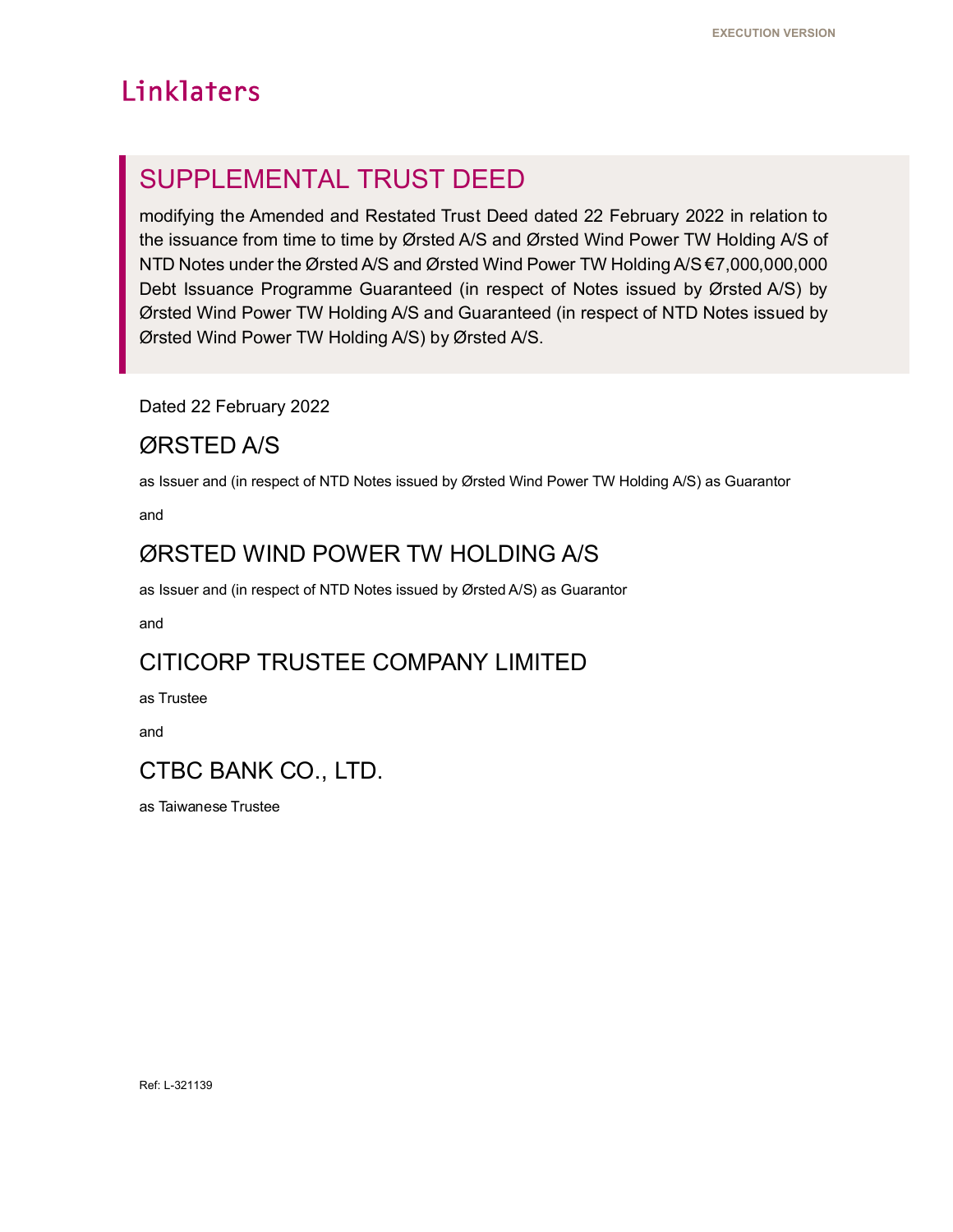## **This Supplemental Trust Deed is made on 22 February 2022 between:**

- **(1) ØRSTED A/S** (CVR No. 36213728) ("**Ørsted**");
- **(2) ØRSTED WIND POWER TW HOLDING A/S** (CVR No. 36035781) ("**Ørsted Wind**");
- **(3) CITICORP TRUSTEE COMPANY LIMITED** (the "**Trustee**"); and
- **(4) CTBC BANK CO., LTD.** (the "**Taiwanese Trustee**", which expression, where the context so admits, includes any other trustee for the time being of this Supplemental Trust Deed).

#### **Whereas**:

- (A) This Supplemental Trust Deed is supplemental to an amended and restated trust deed dated 22 February 2022 between Ørsted, Ørsted Wind and the Trustee (as amended from time to time, the "**Amended and Restated Trust Deed**" and together with this Supplemental Trust Deed, the "**Trust Deed**") in respect of the Ørsted A/S and Ørsted Wind Power TW Holding A/S €7,000,000,000 Debt Issuance Programme (the "**Programme**");
- (B) Each of Ørsted and Ørsted Wind (each an "**Issuer**" and together, the "**Issuers**") proposes to issue from time to time New Taiwan Dollar-denominated Notes ("**NTD Notes**") under the Programme which, in the case of NTD Notes issued by Ørsted, shall be unconditionally and irrevocably guaranteed by Ørsted Wind and, in the case of NTD Notes issued by Ørsted Wind, shall be unconditionally and irrevocably guaranteed by Ørsted;
- (C) Each Series of NTD Notes shall be constituted by (i) the Amended and Restated Trust Deed, as supplemented by this Supplemental Trust Deed and (ii) registration of such NTD Notes in the book-entry system of the Taiwanese Depository & Clearing Corporation (the "**TDCC**", which expression shall include any other clearing institution recognised by the TPEx (as defined below));
- (D) Each Series of NTD Notes shall be listed and admitted to trading on the Taipei Exchange (the "**TPEx**");
- (E) The parties hereto have agreed to make certain modifications to the Amended and Restated Trust Deed with respect to issuances of NTD Notes only by way of this Supplemental Trust Deed; and
- (F) Each of Ørsted, Ørsted Wind, the Trustee and the Taiwanese Trustee have agreed that the Taiwanese Trustee will be appointed as trustee in Taiwan in relation to any issuances of NTD Notes.

#### **Now this Supplemental Trust Deed witnesses and it is hereby agreed and declared** as follows:

#### **1 Interpretation**

Subject as hereinafter provided in this Supplemental Trust Deed and unless there is anything in the subject or context inconsistent therewith, all words and expressions defined in the Amended and Restated Trust Deed shall have the same meanings in this Supplemental Trust Deed including the recitals.

#### **2 Appointment of Taiwanese Trustee**

**2.1** Each of Ørsted, Ørsted Wind and the Trustee as original parties to the Amended and Restated Trust Deed (the "**Original Parties**") hereby agree that the Taiwanese Trustee shall be joined as a party to the Amended and Restated Trust Deed for the purpose of acting as trustee in Taiwan in relation to all issuances of NTD Notes under the Programme and carrying out certain other functions in accordance with the standard market practices established for trustees in Taiwan.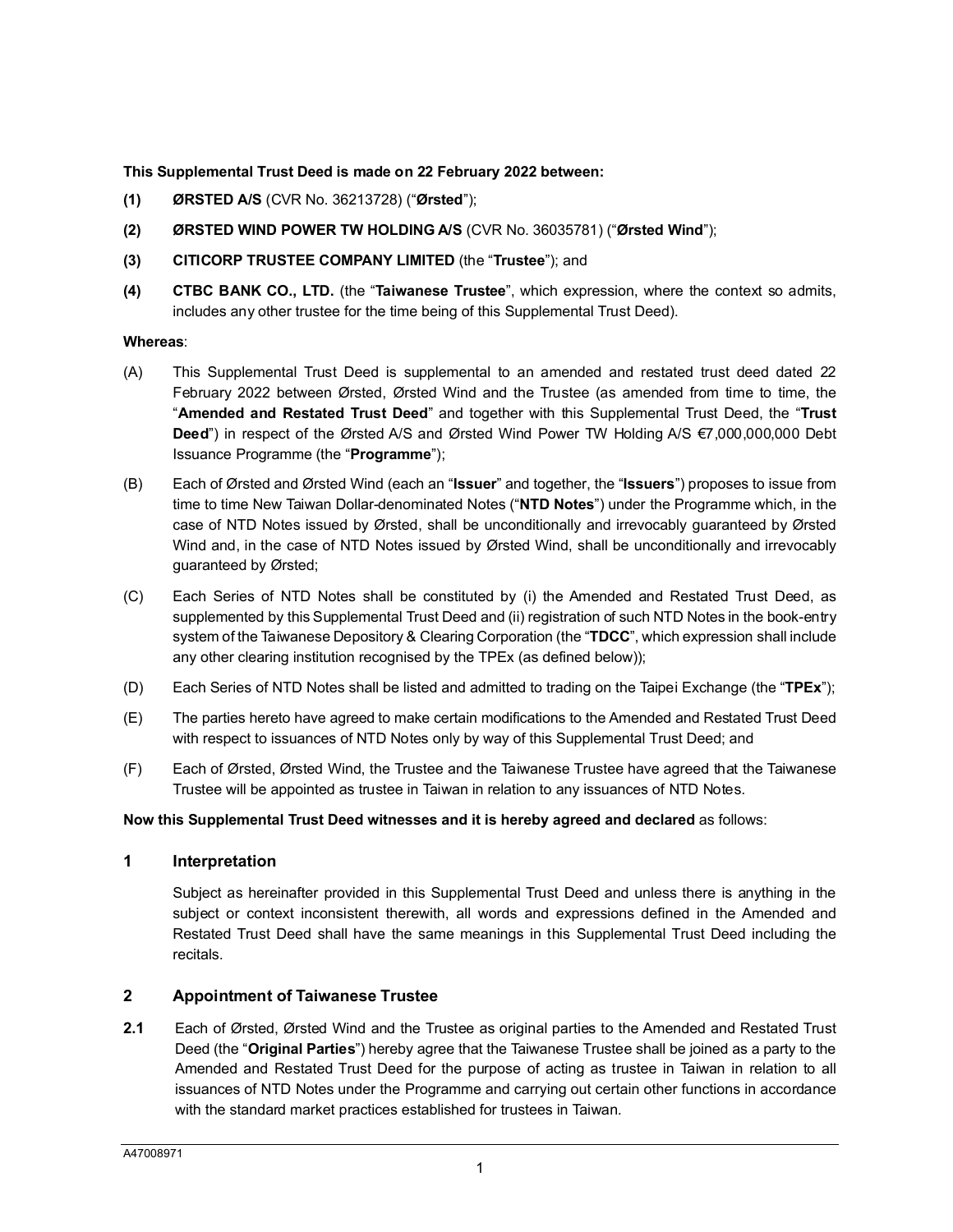**2.2** The Original Parties and the Taiwanese Trustee further agree that the Trustee will not act as trustee with respect to any NTD Notes and will therefore be discharged from its rights and obligations and shall not perform any duties in respect of any NTD Notes issued under the Programme. The Amended and Restated Trust Deed shall be construed accordingly.

#### **3 Continuation of the Amended and Restated Trust Deed**

For the avoidance of doubt, the Amended and Restated Trust Deed shall continue in full force and effect in respect of the Programme and all Notes issued under the Programme, save for NTD Notes to which this Supplemental Trust Deed relates.

#### **4 Supplemental Provisions**

For the purposes of any NTD Notes issued under the Programme only, the provisions of the Amended and Restated Trust Deed are hereby modified as follows:

- (a) by the deletion of recitals (1), (2) and (3) of the Amended and Restated Trust Deed in their entirety and the replacement thereof with recitals (1), (2) and (3) set out in Schedule 1 hereto;
- (b) by the deletion of recitals (A) and (B) of the Amended and Restated Trust Deed in their entirety and the replacement thereof with recitals (A), (B) and (C) set out in Schedule 1 hereto;
- (c) by the deletion of Clauses 1 to 20 of the Amended and Restated Trust Deed in their entirety and the replacement thereof with new Clauses 1 to 20 as set out in Schedule 1 hereto;
- (d) by the deletion of Schedule 1, Parts A, B, C, D and E to the Amended and Restated Trust Deed in their entirety and the replacement thereof with the words "*This Schedule is intentionally left blank*";
- (e) by the deletion of Schedule 2, Parts A and B to the Amended and Restated Trust Deed in their entirety and the replacement thereof with the words "*This Schedule is intentionally left blank*";
- (f) by the deletion of Schedule 2 Part C to the Amended and Restated Trust Deed in its entirety and the replacement thereof with a new Schedule 2 Part C entitled "Terms and Conditions of the NTD Notes" in the form set out in Schedule 2 hereto;
- (g) by the deletion of Schedule 2, Parts D, E and F to the Amended and Restated Trust Deed in their entirety and the replacement thereof with the words "*This Schedule is intentionally left blank*"; and
- (h) by the deletion of Schedule 3 to the Amended and Restated Trust Deed in its entirety and the replacement thereof with a new Schedule 3 entitled "Provisions for Meetings of Noteholders" in the form set out in Schedule 3 hereto.

## **5 One Document**

The Amended and Restated Trust Deed and this Supplemental Trust Deed shall henceforth be read and construed as one document in respect of the NTD Notes only.

#### **6 Endorsement**

A memorandum of this Supplemental Trust Deed shall be endorsed by the Taiwanese Trustee on the original of the Amended and Restated Trust Deed and by each of Ørsted and Ørsted Wind on the duplicate thereof.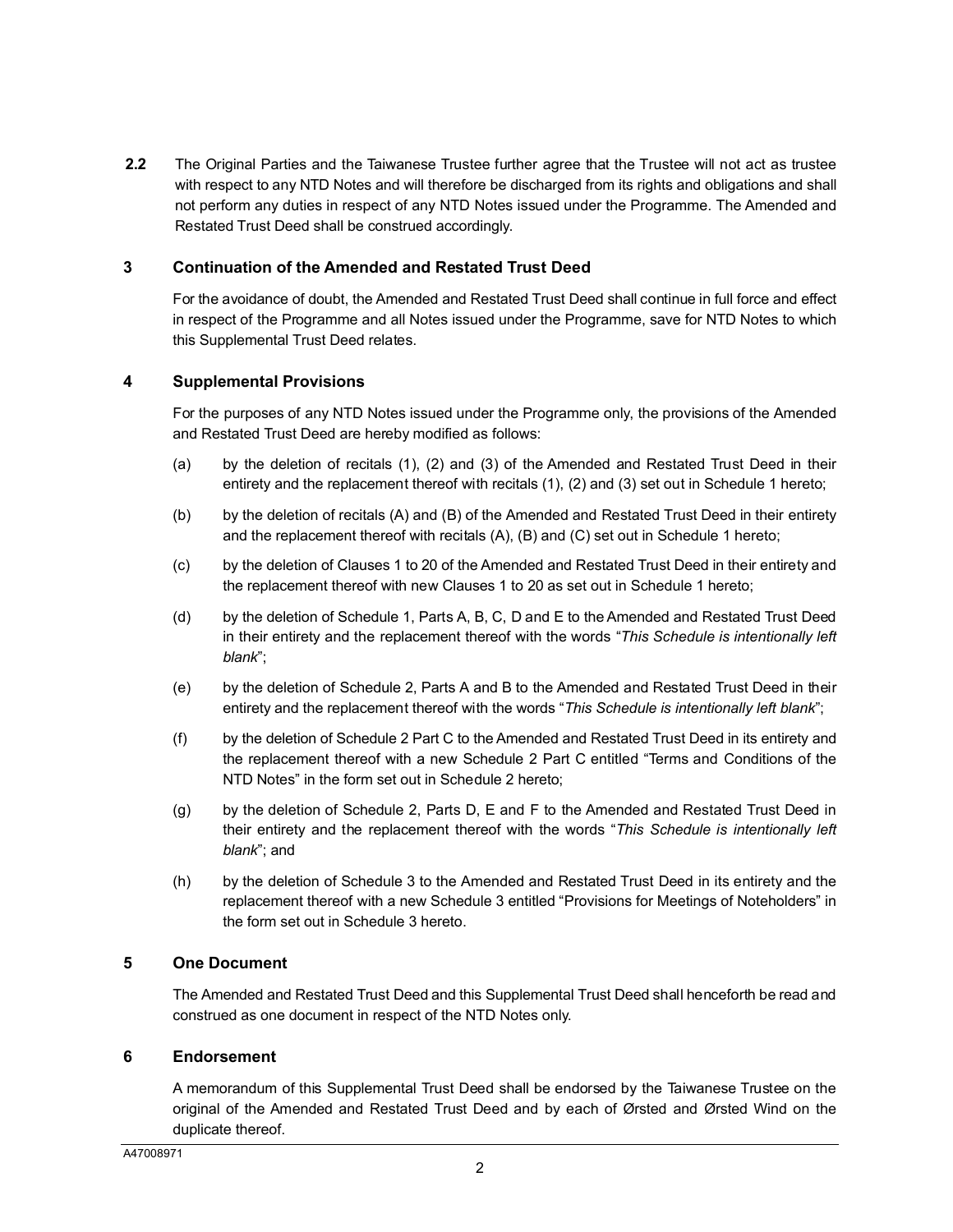## **7 Counterparts**

This Supplemental Trust Deed may be executed in any number of counterparts, all of which, taken together, shall constitute one and the same agreement and any party may enter into this Supplemental Trust Deed by executing a counterpart.

## **8 Contracts (Rights of Third Parties)**

A person who is not a party to this Supplemental Trust Deed has no right under the Contracts (Rights of Third Parties) Act 1999 to enforce any term of this Supplemental Trust Deed except and to the extent that this Supplemental Trust Deed expressly provides for such Act to apply to any of its terms.

## **9 Governing Law**

This Supplemental Trust Deed and any non-contractual obligations arising out of or in connection with this Supplemental Trust Deed, shall be governed by and construed in accordance with, English law.

## **10 Jurisdiction**

The courts of England are to have jurisdiction to settle any disputes which may arise out of or in connection with this Supplemental Trust Deed and accordingly any legal action or proceedings arising out of or in connection with this Supplemental Trust Deed ("**Proceedings**") may be brought in such courts. Each of Ørsted and Ørsted Wind irrevocably submits to the exclusi[ve ju](#page-18-0)risdiction of such courts and waives any objections to Proceedings in such courts on the ground of venue or on the ground that the Proceedings have been brought in an inconvenient forum. This Clause 10 is for the benefit of each of the Taiwanese Trustee and the holders of the NTD Notes and shall not limit the right of any of them to take Proceedings in any other court of competent jurisdiction nor shall the taking of Proceedings in any one or more jurisdictions preclude the taking of Proceedings in any other jurisdiction (whether concurrently or not).

## **11 Service of Process**

Each of Ørsted and Ørsted Wind irrevocably appoints Orsted (UK) Limited at the address of its registered office from time to time, and at the date of this Supplemental Trust Deed at 5 Howick Place, Westminster, London SW1P 1WG, United Kingdom to receive, for it and on its behalf, service of process in any Proceedings in England. Such service shall be deemed completed on delivery to such process agent (whether or not it is forwarded to and received by Ørsted and Ørsted Wind). If for any reason such process agent ceases to be able to act as such or no longer has an address in England each of Ørsted and Ørsted Wind irrevocably agrees to appoint a substitute process agent acceptable to the Trustee and the Taiwanese Trustee and shall immediately notify the Trustee and the Taiwanese Trustee of such appointment. Nothing shall affect the right to serve process in any other manner permitted by law.

# **12 Liability of Directors**

No party to this Supplemental Trust Deed shall have any recourse against any director in its capacity as director of Ørsted or Ørsted Wind in respect of any obligations, covenants or agreements entered into or made by Ørsted or Ørsted Wind in respect of this Supplemental Trust Deed other than in the case of fraud. The provisions of this Cla[use 1](#page-22-0)2 shall survive the termination of this Supplemental Trust Deed.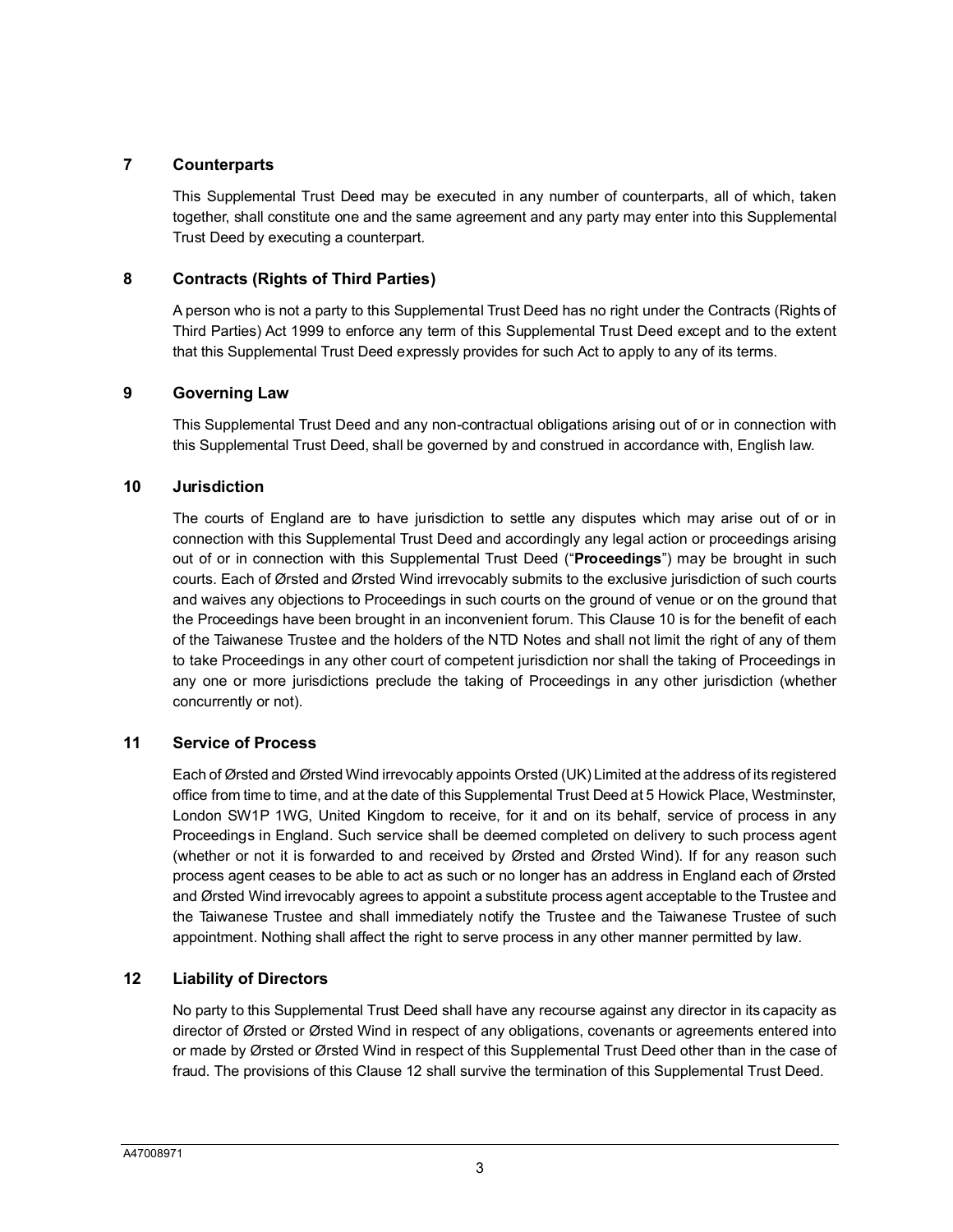# **Schedule 1 The Modified Trust Deed**

#### **This Trust Deed is made on 22 February 2022 between:**

- **(1) ØRSTED A/S** (CVR No. 36213728) ("**Ørsted**" and, in its capacity as an issuer of NTD Notes, an "**Issuer**" and, in its capacity as a guarantor of NTD Notes, a "**Guarantor**");
- **(2) ØRSTED WIND POWER TW HOLDING A/S** (CVR No. 36035781) ("**Ørsted Wind**" and, in its capacity as an issuer of NTD Notes, an "**Issuer**" and, in its capacity as a guarantor of NTD Notes, a "**Guarantor**"); and
- **(3) CTBC BANK CO., LTD.** (the "**Taiwanese Trustee**", which expression, where the context so admits, includes any other trustee for the time being of this Trust Deed).

#### **Whereas**:

- (A) Ørsted and Ørsted Wind each proposes to issue from time to time New Taiwan Dollardenominated Notes ("**NTD Notes**") in an aggregate nominal amount outstanding at any one time not exceeding the Programme Limit in accordance with the Dealer Agreement which, in the case of NTD Notes issued by Ørsted, shall be unconditionally and irrevocably guaranteed by Ørsted Wind and, in the case of NTD Notes issued by Ørsted Wind, shall be unconditionally and irrevocably guaranteed by Ørsted;
- (B) Each Series of NTD Notes shall be constituted (i) by the Amended and Restated Trust Deed, as supplemented by the Supplemental Trust Deed and (ii) by registration of such NTD Notes in the book-entry system of the Taiwanese Depository & Clearing Corporation (the "**TDCC**", which expression shall include any other clearing institution approved by the Relevant Issuer, the Relevant Guarantor and the Taiwanese Paying Agent (as defined below)); and
- (C) Each Series of NTD Notes shall be listed and admitted to trading on the Taipei Exchange (the "**TPEx**").

#### **Now this Trust Deed witnesses and it is hereby agreed and declared** as follows:

#### **1 Interpretation**

#### **1.1 Definitions**

Capitalised terms used in this Trust Deed but not defined in this Trust Deed shall have the meanings given to them in the Dealer Agreement dated 22 February 2022 relating to the Programme:

"**Agency Agreement**" means together, the Amended and Restated Agency Agreement and the Supplemental Agency Agreement;

"**Amended and Restated Agency Agreement**" means the amended and restated agency agreement relating to the Programme dated 30 October 2020 between Ørsted, Ørsted Wind, Citicorp Trustee Company Limited as Trustee, Citibank, N.A. as initial Issuing and Paying Agent and the other agents mentioned in it, as amended, restated or supplemented from time to time;

"**Amended and Restated Trust Deed**" means the amended and restated trust deed relating to the Programme dated 22 February 2022 between Ørsted, Ørsted Wind and Citicorp Trustee Company Limited as Trustee, as amended, restated or supplemented from time to time;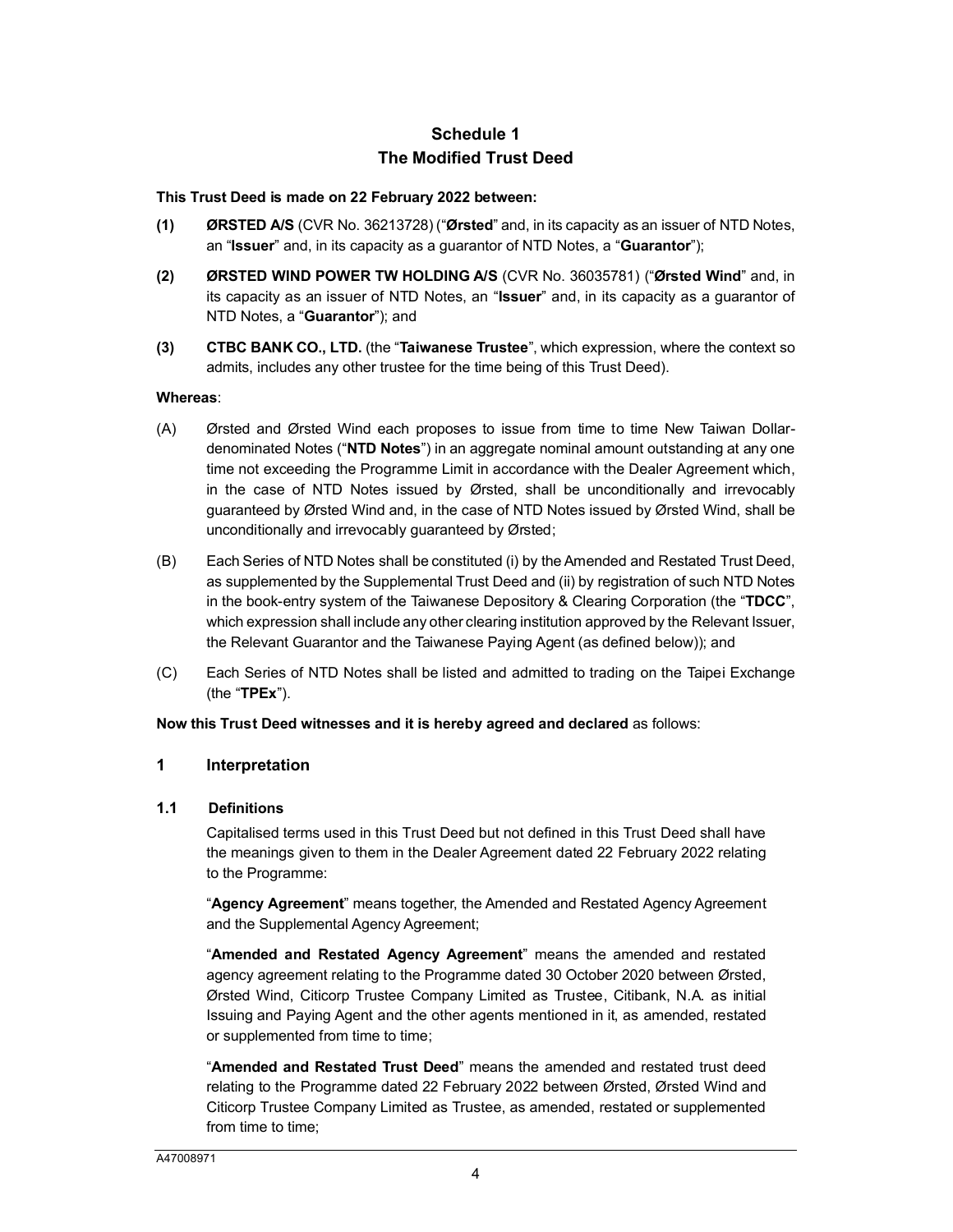"**Agents**" means the Taiwanese Paying Agent, any other Paying Agent the Calculation Agent or any of them;

"**Calculation Agent**" means any person named as such in the NTD Condition[s or](#page-18-0) any Successor Calculation Agent;

"**Contractual Currency**" means, in relation to any payment obligation of any NTD Note, the currency in which that payment obligation is expressed and, in relation to Clause 10, New Taiwan Dollar or such other currency as may be agreed between the Relevant Issuer, the Relevant Guarantor and the Taiwanese Trustee from time to time;

"**Dealer Agreement**" means the Dealer Agreement relating to the Programme dated 22 February 2022 between Ørsted, Ørsted Wind, BNP Paribas and the other Dealers named in it, as amended, restated or supplemented from time to time;

"**Director**" means a director of either Ørsted or Ørsted Wind, from time to time;

"**Downstream Guarantee**" means the Guarantee given by Ørsted in favour of Ørsted Wind's obligations under the Trust Deed and the NTD Notes;

"**EEA**" means the European Economic Area;

"**Event of Default**" means an event described in NTD Condition 9 that, if so required by that NTD Condition, has been certified by the Taiwanese Trustee to be, in its opinion, materially prejudicial to the interests of the Noteholders;

"**Extraordinary Resolution**" has the meaning set out in Schedule 3;

"**FSMA**" means the Financial Services and Markets Act 2000, as amended;

"**Group**" means Ørsted, Ørsted Wind and the Subsidiaries and affiliates of each of Ørsted and Ørsted Wind and "**member of the Group**" shall be construed accordingly;

"**Guarantee**" means the guarantee and indem[nity](#page-11-0) of either Ørsted and Ørsted Wind, as the case may be, and in each case set out in Clause 3;

"**holder**" in relation to an NTD Note and "**Noteholder**" have the meanings given to them in the NTD Conditions;

"**Material Subsidiary**" at any time means (A) Ørsted Wind and (B) any member of the Group (not being a Subsidiary falling within sub-paragraph (iv) of the definition of Non-Recourse Project Financing (as defined in NTD Condition 3) and whose only indebtedness for borrowed money is Non-Recourse Project Financing):

- (a) which was a Subsidiary of the Relevant Issuer or the Relevant Guarantor (as the case may be) at the date to which the then latest audited consolidated annual financial statements of the Group (the "**Accounts**") were made up and whose total revenue and/or gross assets (in each case consolidated in the case of a Subsidiary which itself has Subsidiaries) at the time of its latest financial statements (consolidated where applicable) exceeded 10 per cent. of the consolidated total revenue and/or gross assets of the Group at such date, as determined by reference to such Accounts;
- (b) which has been a Subsidiary of the Relevant Issuer or the Relevant Guarantor (as the case may be) for more than 180 days and which became a Subsidiary of the Relevant Issuer or the Relevant Guarantor (as the case may be) subsequent to the date of the then latest Accounts and whose total revenue and/or gross assets (in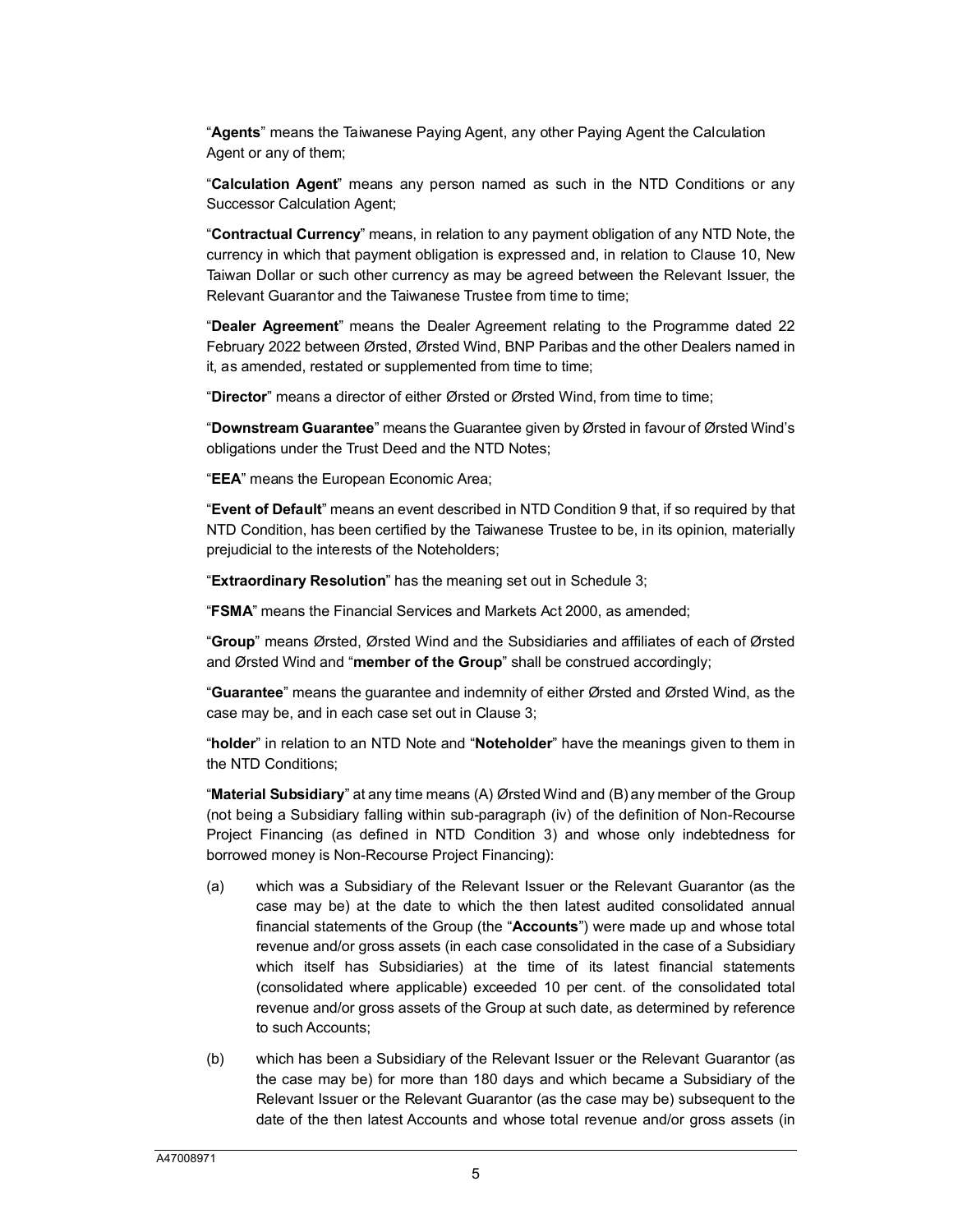each case consolidated in the case of a Subsidiary which itself has Subsidiaries) would, as at the balance sheet date of the then latest Accounts on the basis that such Subsidiary was a Subsidiary on such balance sheet date, exceed 10 per cent. of the consolidated total revenue and/or gross assets of the Group as would be determined by reference to such consolidated financial statements; or

(c) any Subsidiary of the Relevant Issuer or the Relevant Guarantor (as the case may be) which, although not a Material Subsidiary at the date of the then latest Accounts, subsequently acquires or develops assets and/or generates revenues which would, when aggregated with its existing assets and/or revenues (in each case consolidated in the case of a Subsidiary which itself has Subsidiaries), constitute 10 per cent. or more of the consolidated total revenue and/or gross assets of the Group if at the balance sheet date of the then latest Accounts, those Accounts and the latest financial statements of the relevant Subsidiary (consolidated where applicable) had been prepared on the basis that such assets had already been acquired or developed or such revenues had already been generated,

provided that if any Material Subsidiary shall at any relevant time cease to have revenue and/or gross assets (in each case consolidated in the case of a Subsidiary which itself has Subsidiaries) which constitute more than 10 per cent. of the consolidated total revenues and/or gross assets of the Group if consolidated financial statements of the Group were prepared at that time, it shall at that time cease to be a Material Subsidiary, until such time as its revenues and/or gross assets (in each case consolidated in the case of a Subsidiary which itself has Subsidiaries) subsequently exceed 10 per cent. of the consolidated total revenues and/or gross assets of the Group at any relevant time. A certificate of two Directors of the Relevant Issuer or the Relevant Guarantor (as the case may be) that, in their opinion, a Subsidiary is or is not, or was or was not, at any particular time or during any particular period, a Material Subsidiary may be relied upon by the Taiwanese Trustee and, if so relied upon, shall, in the absence of manifest error, be conclusive and binding on all concerned;

"**Notes**" means the notes to be issued by each of Ørsted and Ørsted Wind from time to time under the Programme pursuant to the Dealer Agreement, constituted, in the case of Notes (other than NTD Notes), by the Amended and Restated Trust Deed or, in the case of NTD Notes, (i) by the Amended and Restated Trust Deed, as supplemented by the Supplemental Trust Deed; and (ii) by registration in the book-entry system of the TDCC, and for the time being outstanding or, as the context may require, a specific number of them

"**NTD Conditions**" means in respect of NTD Notes of each Series the terms and conditions applicable thereto which shall be substantially in the form set out in Schedule 2 to the Supplemental Trust Deed and which shall incorporate any additional provisions forming part of such terms and conditions set out in Part A of the applicable Pricing Supplement relating to the NTD Notes of that Series;

"**outstanding**" means, in relation to the NTD Notes, all the NTD Notes issued except (a) those that have been redeemed in accordance with the NTD Conditions (b) those in respect of which the date for redemption has occurred and the redemption moneys (including all interest accrued on such NTD Notes to the date for such redemption and any interest payable after such date) have been duly paid to the Taiwanese Trustee or to the Taiwanese Paying Agent as provided in Cla[use](#page-9-0) 2 and remain available for payment, (c) those that have become void or in respect of which claims have become prescribed, (d) those that have been purchased and cancelled as provided in the NTD Conditions, as the case may be, provided that for the purposes of (i) ascertaining the right to attend and vote at any meeting of the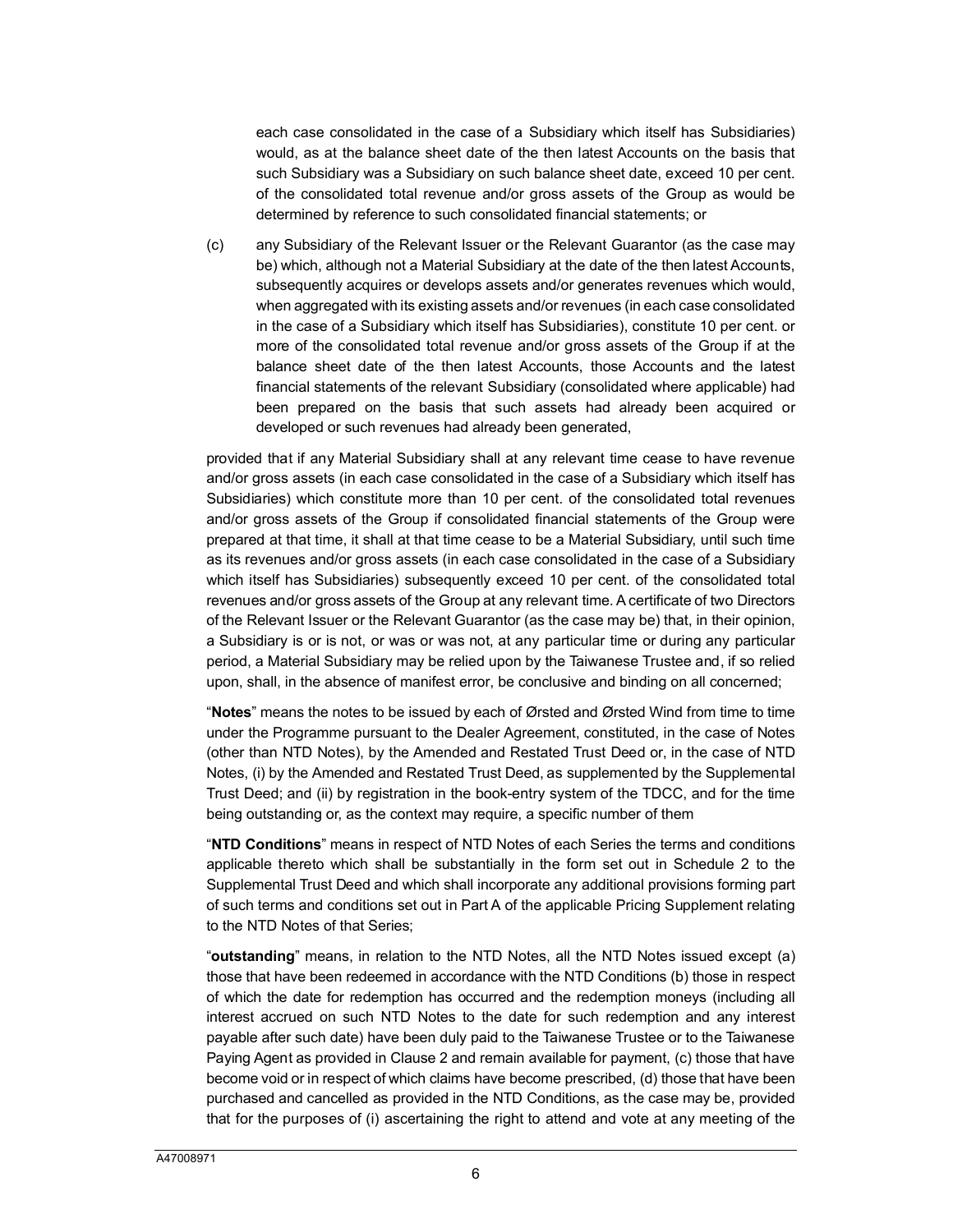Noteholders, (ii) the determination of how many NTD Notes are outstanding for the purposes of NTD Conditions 9 and 10 and Schedule 3, (iii) the exercise of any discretion, power or authority that the Taiwanese Trustee is required, expressly or impliedly, to exercise in or by reference to the interests of the Noteholders and (iv) the certification (where relevant) by the Taiwanese Trustee as to whether a Potential Event of Default is in its opinion materially prejudicial to the interests of the Noteholders, those NTD Notes that are beneficially held by or on behalf of the Relevant Issuer, the Relevant Guarantor, or any of their Subsidiaries and not cancelled shall (unless no longer so held) be deemed not to remain outstanding;

"**Paying Agents**" means the persons (including the Taiwanese Paying Agent) referred to as such in the NTD Conditions or any Successor Paying Agents in each case at their respective specified offices;

"**Potential Event of Default**" means an event or circumstance that would with the giving of notice, lapse of time, issue of a certificate and/or fulfilment of any other requirement provided for in NTD Condition 9 become an Event of Default;

"**Pricing Supplement**" means, in relation to a Tranche, the Pricing Supplement issued specifying the relevant issue details of such Tranche, substantially in the form of Schedule E to the Dealer Agreement;

"**Programme Limit**" means the maximum aggregate nominal amount of Notes that may be issued and outstanding at any time under the Programme, as such limit may be increased pursuant to the Dealer Agreement;

"**Redemption Amount**" means the Final Redemption Amount, Early Redemption Amount or Optional Redemption Amount, as the case may be, all as defined in the NTD Conditions;

"**Regulated Market**" means market as defined by Article 4.1(21) of Directive 2014/65/EU of the European Parliament and of the Council on markets in financial instruments;

"**Relevant Guarantor**" means, in relation to an issuance of NTD Notes by Ørsted, Ørsted Wind, and in relation to an issuance of NTD Notes by Ørsted Wind, Ørsted.

"**Relevant Issuer**" means, in relation to any Tranche of NTD Notes, the Issuer which has concluded, or is negotiating, an agreement with the Relevant Dealer(s) (as defined in the Dealer Agreement) to issue, or which has issued, the NTD Notes of that Tranche;

"**Series**" means a series of NTD Notes comprising one or more Tranches, whether or not issued on the same date, that (except in respect of the first payment of interest and their issue price) have identical terms on issue and are expressed to have the same series number;

"**specified office**" means, in relation to a Paying Agent, the office identified with its name at the end of the NTD Conditions or any other office approved by the Taiwanese Trustee and notified to Noteholders pursuant to Cla[use9.1](#page-17-0)0;

"**Subsidiary**" means a limited liability company covered by the term "*dattervirksomhed*" as defined in section 5(3) of the Danish Companies Act (Consolidated Act No. 1952 of 11 October 2021 as amended) and for the avoidance of doubt, such term shall include any limited liability company incorporated in a jurisdiction other than Denmark;

"**Successor**" means, in relation to an Agent such other or further person as may from time to time be appointed by the Relevant Issuer and the Relevant Guarantor as such Agent with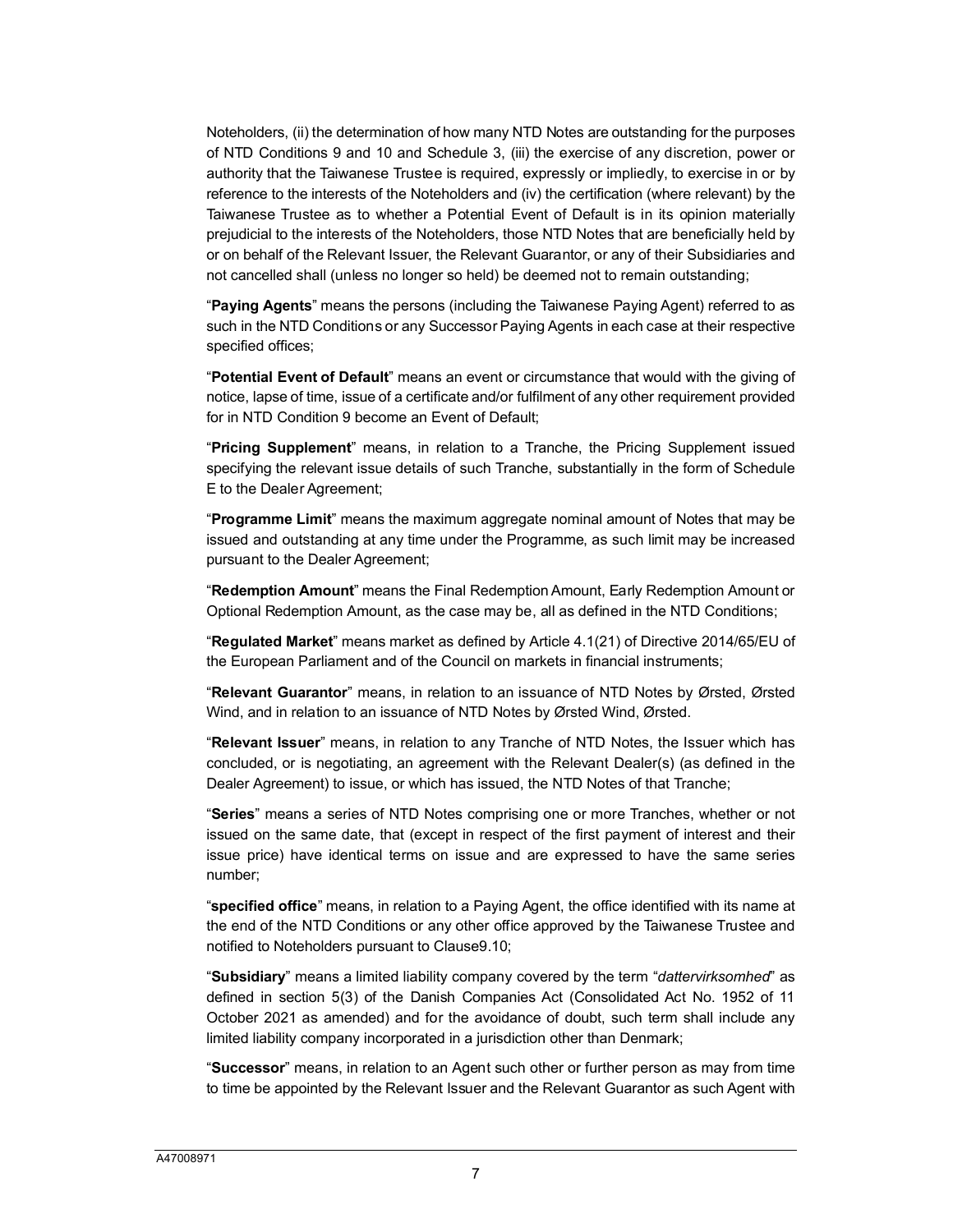the written approval of, and on terms approved in writing by, the Taiwanese Trustee and notice of whose appointment is given to Noteholders pursuant to Clause9.10;

"**Supplemental Agency Agreement**" means the supplemental agency agreement relating to the Programme dated 4 November 2019 between Ørsted, Ørsted Wind, Citicorp Trustee Company Limited as Trustee, Citibank, N.A. as initial Issuing and Paying Agent, CTBC Bank Co., Ltd. as Taiwanese Paying Agent and the other agents named in it, which is supplemental to the Amended and Restated Agency Agreement;

"**Supplemental Trust Deed**" means the supplemental trust deed relating to the Programme dated 22 February 2022 between Ørsted, Ørsted Wind, Citicorp Trustee Company Limited as Trustee and CTBC Bank Co., Ltd. as Taiwanese Trustee, which is supplemental to the Amended and Restated Trust Deed;

"**Taiwanese Paying Agent**" means the person named as such in the NTD Conditions or any Successor Taiwanese Paying Agent in each case at its specified office;

"**Tranche**" means, in relation to a Series, those NTD Notes of that Series that are issued on the same date at the same issue price and in respect of which the first payment of interest is identical;

"**Trust Deed**" means together, the Amended and Restated Trust Deed and the Supplemental Trust Deed, in each case as amended, restated or supplemented from time to time;

"**trust corporation**" means a trust corporation (as defined in the Law of Property Act 1925) or a corporation entitled to act as a trustee pursuant to applicable foreign legislation relating to trustees; and

"**Upstream Guarantee**" means the Guarantee given by Ørsted Wind in favour of Ørsted's obligation under the Trust Deed and the NTD Notes.

#### **1.2 Construction of Certain References**

References to:

- **1.2.1** the records of the TDCC shall be to the records that the TDCC holds which reflect the amount of holders' interests in the NTD Notes;
- **1.2.2** costs, charges, remuneration or expenses include any value added, turnover or similar tax charged in respect thereof; and
- **1.2.3** an action, remedy or method of judicial proceedings for the enforcement of creditors' rights include references to the action, remedy or method of judicial proceedings in jurisdictions other than England as shall most nearly approximate thereto.

#### **1.3 Headings**

Headings shall be ignored in construing this Trust Deed.

#### **1.4 Contracts**

References in this Trust Deed to this Trust Deed or any other document are to this Trust Deed or those documents as amended, supplemented or replaced from time to time in relation to the Programme and include any document that amends, supplements or replaces them.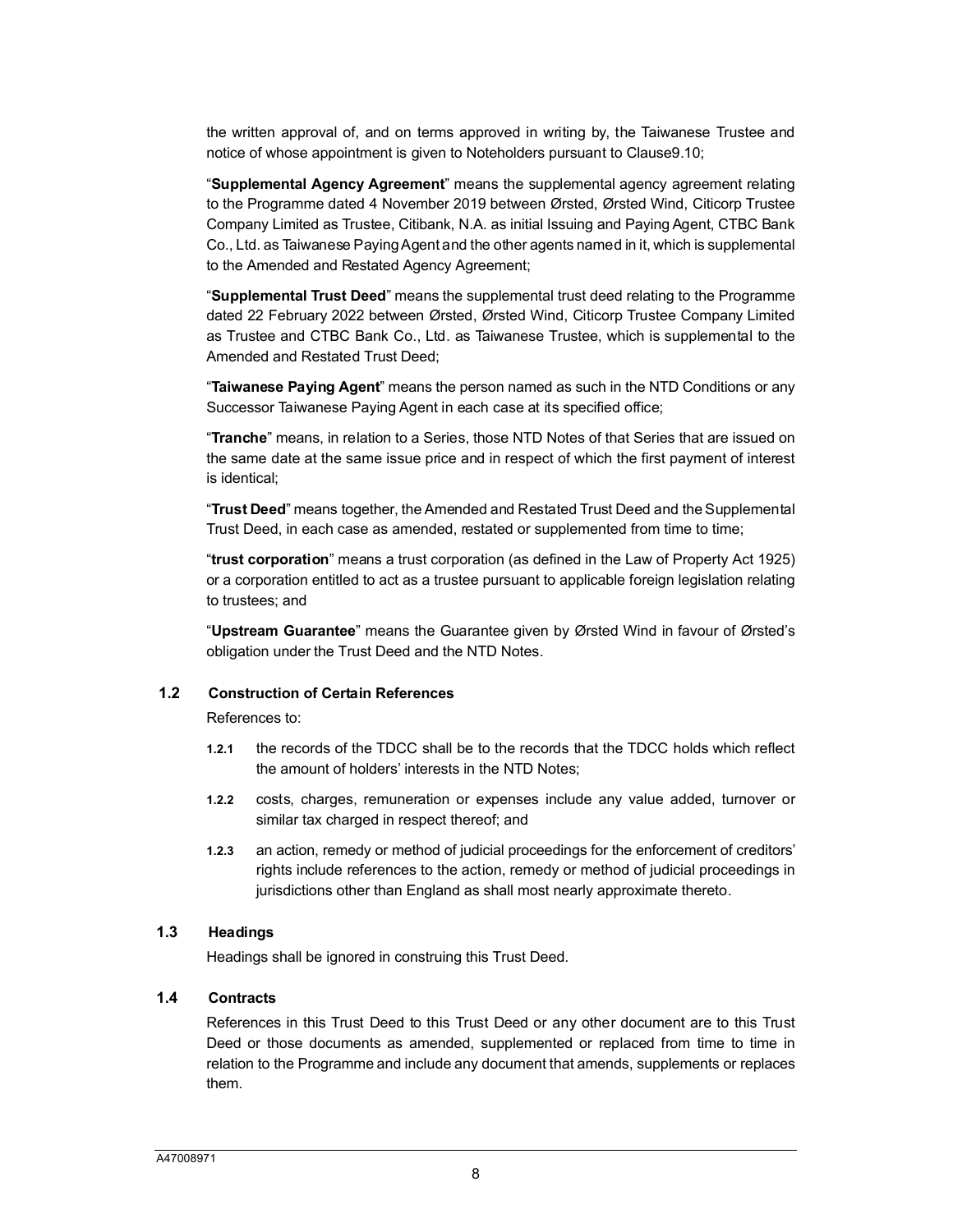## **1.5 Schedules**

The Schedules are part of this Trust Deed and have effect accordingly.

#### **1.6 Alternative Clearing System**

References in this Trust Deed to the TDCC shall, wherever the context so permits, be deemed to include reference to any additional or alternative clearing system approved by the Relevant Issuer, the Relevant Guarantor, the Taiwanese Trustee and the Taiwanese Paying Agent.

#### <span id="page-9-0"></span>**1.7 Contracts (Rights of Third Parties) Act 1999**

A person who is not a party to this Trust Deed has no right under the Contracts (Rights of Third Parties) Act 1999 to enforce any term of this Trust Deed except and to the extent (if any) that this Trust Deed expressly provides for such Act to apply to any of its terms.

## **2 Issue of NTD Notes and Covenant to Pay**

#### **2.1 Issue of NTD Notes**

Each Issuer may from time to time issue NTD Notes in Tranches of one or more Series on a continuous basis with no minimum issue size in accordance with the Dealer Agreement. Before issuing any Tranche, the Relevant Issuer shall give written notice or procure that it is given to the Taiwanese Trustee of the proposed issue of such Tranche, specifying the details to be included in the relevant Pricing Supplement. Upon the issue by the Relevant Issuer of any NTD Notes expressed to be constituted (i) by the Amended and Restated Trust Deed, as supplemented by the Supplemental Trust Deed and (ii) by registration in the book-entry system of the TDCC, such NTD Notes shall forthwith be constituted by such Amended and Restated Trust Deed, as supplemented by the Supplemental Trust Deed and by such registration without any further formality and irrespective of whether or not the issue of such NTD Notes contravenes any covenant or other restriction in this Trust Deed or the Programme Limit.

## **2.2 Separate Series**

The provisions of Clauses 2.3, 2.4, 2.5 and 2.6 and of Clauses 3 to 19 and Schedule 3 (all inclusive) shall apply *mutatis mutandis* separately and independently to the NTD Notes of each Series and in such Clauses and Schedule the expression "**Noteholders**" together with all other terms that relate to NTD Notes or their NTD Conditions, shall be construed as referring to those of the particular Series in question and not of all Series unless expressly so provided, so that each Series shall be constituted by a separate trust pursuant to Clause 2.3 and that, unless expressly provided, events affecting one Series shall not affect any other.

## <span id="page-9-1"></span>**2.3 Covenant to Pay**

The Relevant Issuer shall on any date when any NTD Notes become due to be redeemed, in whole or in part, unconditionally pay to or to the order of the Taiwanese Trustee in the Contractual Currency, in the principal financial centre for the Contractual Currency, in same day funds the Redemption Amount of the NTD Notes becoming due for redemption on that date together with any applicable premium and shall (subject to the NTD Conditions) until such payment (both before and after judgment) unconditionally so pay to or to the order of the Taiwanese Trustee interest in respect of the nominal amount of the NTD Notes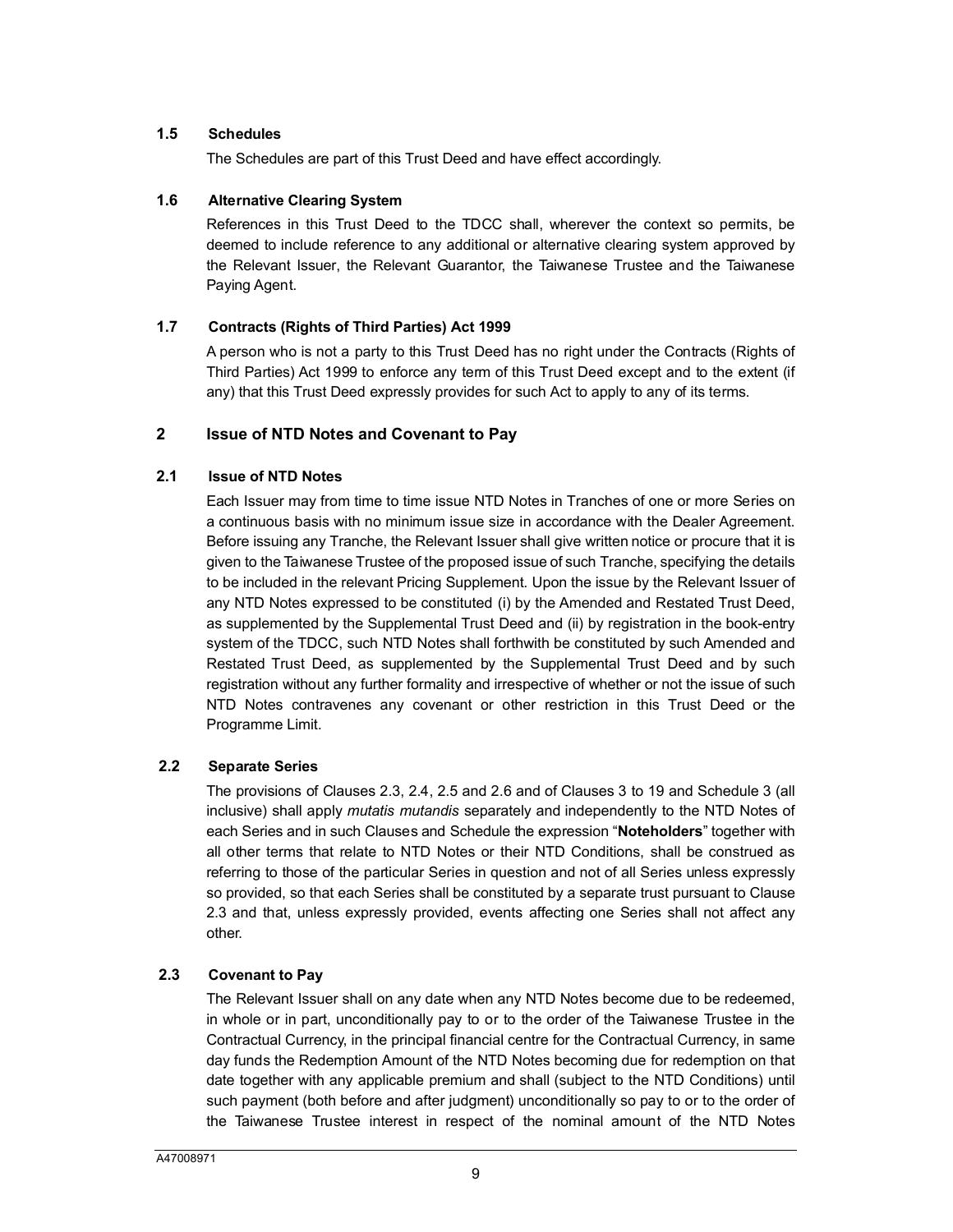outstanding as set out in the NTD Conditions (subject to Clause 2.6) provided that (i) subject to the provisions of Clause 2.5, payment of any sum due in respect of the NTD Notes made to the Taiwanese Paying Agent as provided in the Supplemental Agency Agreement shall, to that extent, satisfy such obligation except to the extent that there is failure in its subsequent payment to the relevant Noteholders under the NTD Conditions and (ii) a payment made after the due date or as a result of the NTD Note [becom](#page-17-1)ing repayable following an Event of Default shall be deemed to have been made when the full amount due has been received by the Taiwanese Paying Agent or the Taiwanese Trustee and notice to that effect has been given to the Noteholders (if required under Clause9.8), except to the extent that there is failure in its subsequent payment to the relevant Noteholders under the NTD Conditions. This covenant shall only have effect each time NTD Notes are issued and outstanding, when the Taiwanese Trustee shall hold the benefit of this covenant on trust for the Noteholders of the relevant Series.

#### **2.4 Discharge**

Subject to Clause 2.5, any payment to be made in respect of the NTD [No](#page-10-0)tes by the Relevant Issuer, the Relevant Guarantor, or the Taiwanese Trustee may be made as provided in the NTD Conditions and any payment so made shall (subject to Clause 2.5) to that extent be a good discharge to the Relevant Issuer, the Relevant Guarantor or the Taiwanese Trustee, as the case may be (including whether or not the corresponding entries have been made in the records of the TDCC).

## <span id="page-10-0"></span>**2.5 Payment after a Default**

At any time after an Event of Default or a Potential Event of Default has occurred in relation to a particular Series the Taiwanese Trustee may:

- **2.5.1** by notice in writing to the Relevant Issuer, the Relevant Guarantor and the Paying Agents, require the Paying Agents, until notified by the Taiwanese Trustee to the contrary, so far as permitted by applicable law to act as Paying Agents of the Taiwanese Trustee under this Trust Deed and the NTD Notes of such Series on the terms of the Agency Agreement (with consequential amendments as necessary and except that the Taiwanese Trustee's liability for the indemnification, remuneration and expenses of the Paying Agents shall be limited to the amounts for the time being held by the Taiwanese Trustee in respect of such Series on the terms of this Trust Deed); and
- **2.5.2** by notice in writing to the Relevant Issuer and the Relevant Guarantor require them to make all subsequent payments in respect of the NTD Notes of such Series to or to the order of the Taiwanese Trustee and not to the Taiwanese Paying Agent with effect from the issue of any such notice to the Relevant Issuer and the Relevant Guarantor (as the case may be); and from then until such notice is withdrawn, proviso (i) to Cla[use 2](#page-9-1).3 above shall cease to have effect.

## **2.6 Rate of Interest After a Default**

If the NTD Notes bear interest at a floating or other variable rate and they become immediately payable under the NTD Conditions, the rate of interest payable in respect of them shall continue to be calculated by the Calculation Agent in accordance with the NTD Conditions (with consequential amendments as necessary) except that the rates of interest need not be published unless the Taiwanese Trustee otherwise requires. The first period in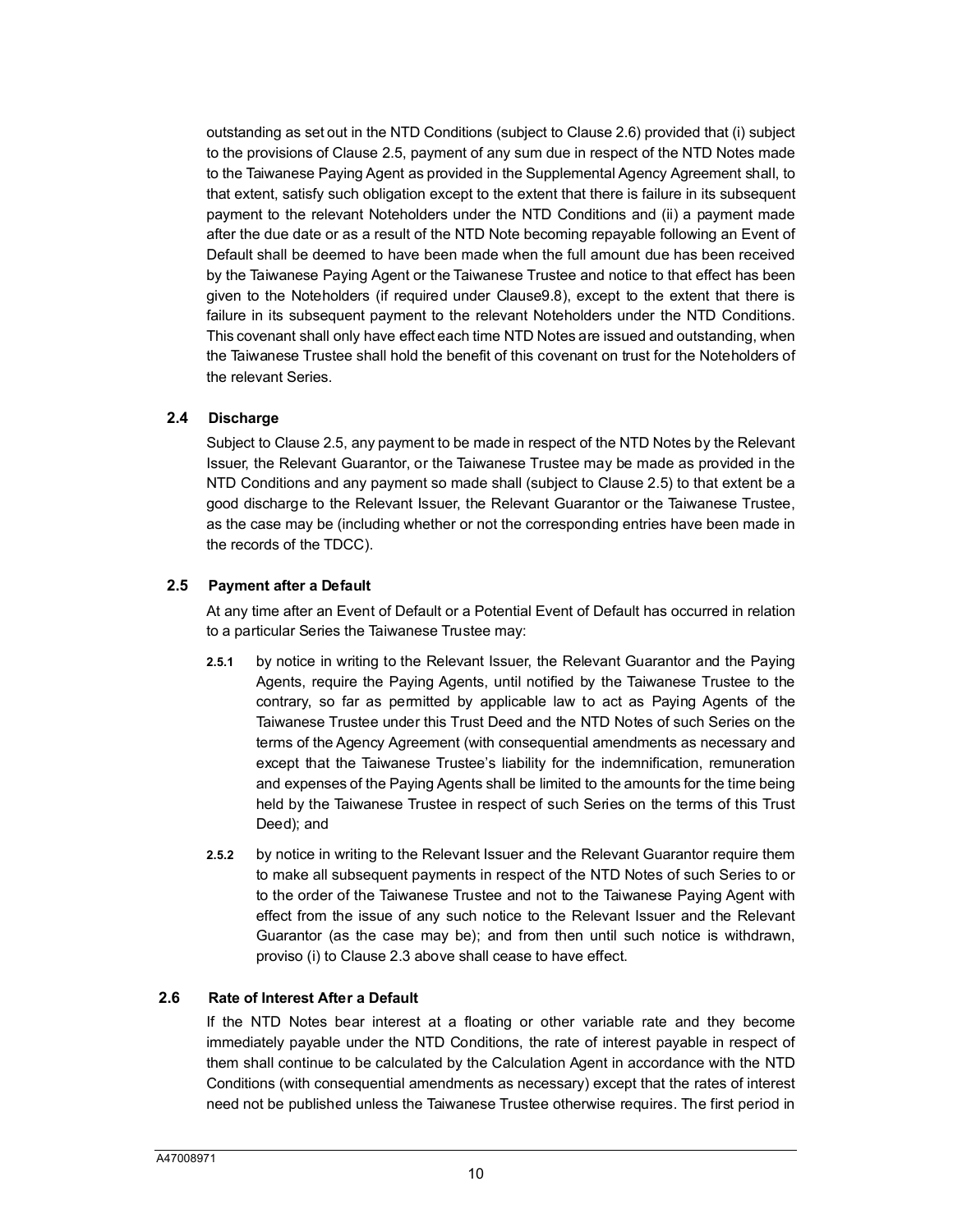<span id="page-11-0"></span>respect of which interest shall be so calculable shall commence on the expiry of the Interest Period during which the NTD Notes become so repayable.

#### **3 Guarantee and Indemnity**

#### **3.1 Guarantee**

Each of Ørsted and Ørsted Wind (in its capacity as the Relevant Guarantor) unconditionally and irrevocably guarantees that if Ørsted Wind or Ørsted, respectively (in its capacity as the Relevant Issuer) does not pay any sum payable by it under this Trust Deed or the NTD Notes by the time and on the date sp[ecifie](#page-9-1)d for such payment (whether on the normal d[ue d](#page-18-0)ate, on acceleration or otherwise), either Ørsted or Ørsted Wind, as the case may be (in its capacity as the Relevant Guarantor), shall pay that sum to or to the order of the Taiwanese Trustee, in the manner provided in Clause 2.3 (or if in respect of [sums](#page-9-1) due [under](#page-9-1) Clause 10, in New Taiwan Dollar in Taipei in immediately available funds) before close of business on that date in the city to which [paym](#page-18-0)ent is so to be made. Clauses 2.3(i) and 2.3(ii) shall apply (with consequential amendments as necessary) to such payments other than those in respect of sums due under Clause 10. All payments under the Downstream Guarantee or the [Upstre](#page-14-0)am Guarantee (as the context requires) by Ørsted or Ørsted Wind, respectively (in its capacity as the Relevant Guarantor), shall be made subject to NTD Condition 7 and Clause 5.2.

#### **3.2 Relevant Guarantor as Principal Debtor**

As between Ørsted or Ørsted Wind (in its capacity as the Relevant Guarantor) and the Taiwanese Trustee and the Noteholders [bu](#page-11-0)t without affecting Ørsted Wind's or Ørsted's obligations (in its capacity as the Relevant Issuer), Ørsted or Ørsted Wind (as the Relevant Guarantor) shall be liable under this Clause 3 as if it were the sole principal debtor and not merely a surety. Accordingly, it shall not be discharged, nor shall its liability be affected, by anything that would not discharge it or affect its liability if it were the sole principal debtor (including (1) any time, indulgence, waiver or consent at any time given to Ørsted Wind or Ørsted, as the case may be (in its capacity as the Relevant Issuer), or any other person,  $(2)$ any amendment to any other provisions of this Trust Deed or to the NTD Conditions or to any security or other guarantee or indemnity, (3) the making or absence of any demand on Ørsted Wind or Ørsted, as the case may be (in its capacity as the Relevant Issuer), or any other person for payment, (4) the enforcement or absence of enforcement of this Trust Deed or the NTD Notes or of any security or other guarantee or indemnity, (5) the taking, existence or release of any security, guarantee or indemnity, (6) the dissolution, amalgamation, reconstruction or reorganisation of Ørsted Wind or Ørsted, as the case may be (in its capacity as the Relevant Issuer), or any other person or (7) the illegality, invalidity or unenforceability of or any defect in any provision of this Trust Deed, the NTD Notes or any of Ørsted Wind's or Ørsted's obligations (in its capacity as the Relevant Issuer) under any of them.

## **3.3 Relevant Guarantor's Obligations Continuing**

Each of Ørsted's and Ørsted Wind's obligations (in its capacity as the Relevant Guarantor) under this Trust Deed are and shall remain in full force and effect by way of continuing security until no sum remains payable under this Trust Deed or the NTD Notes. Furthermore, those obligations of Ørsted and Ørsted Wind (in its capacity as the Relevant Guarantor) are additional to, and not instead of, any security or other guarantee or indemnity at any time existing in favour of any person, whether from Ørsted or Ørsted Wind, as the case may be (in its capacity as the Relevant Guarantor) or otherwise and may be enforced without first having recourse to Ørsted Wind or Ørsted, respectively (in its capacity as the Relevant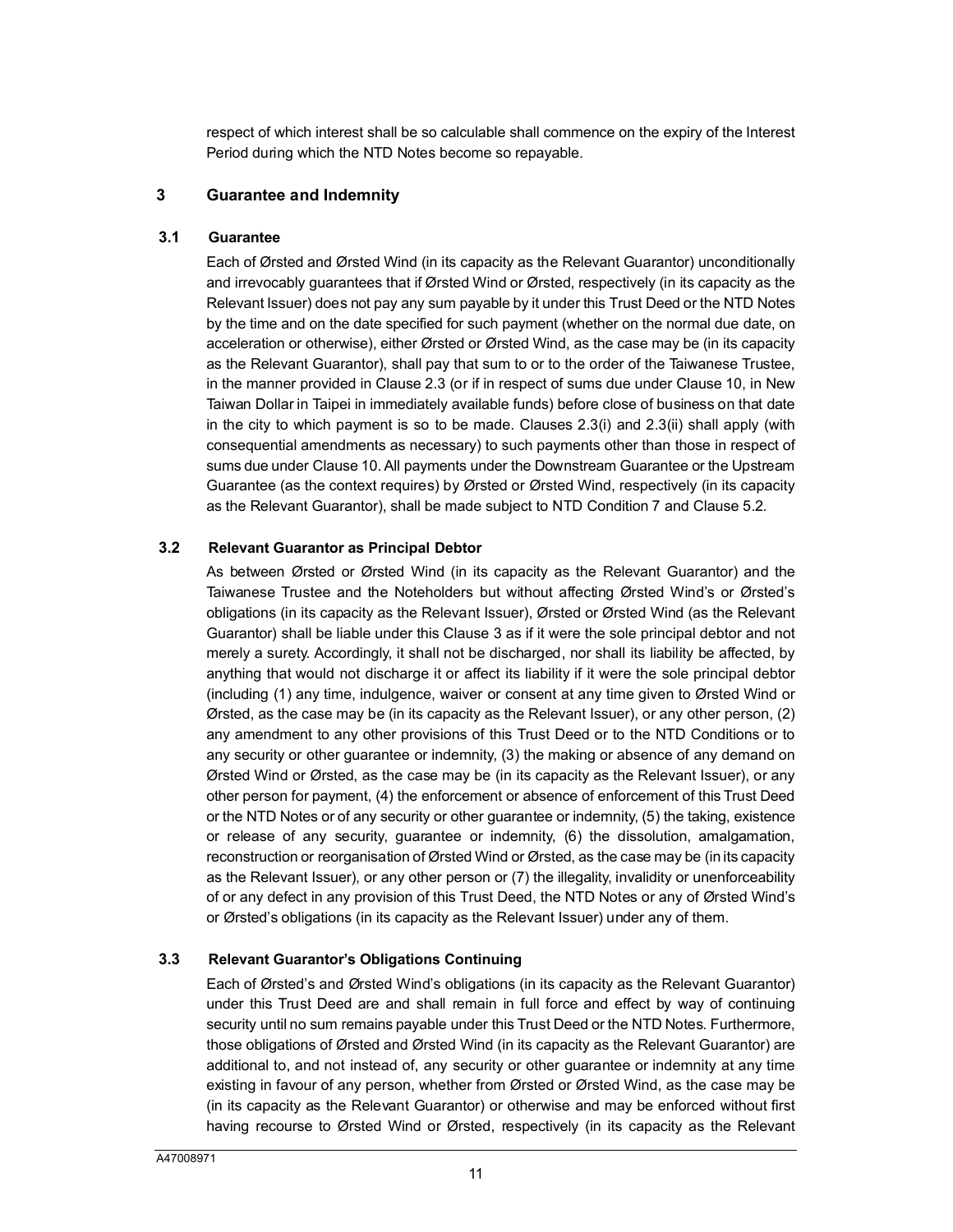Issuer), or any other person, any security or any other guarantee or indemnity. Each of Ørsted and Ørsted Wind (in its capacity as the Relevant Guarantor) irrevocably waives all notices and demands of any kind.

#### **3.4 Exercise of the Relevant Guarantor's Rights**

So long as any sum remains payable under this Trust Deed or the NTD Notes:

- **3.4.1** any right of Ørsted or Ørsted Wind (in its capacity as the Relevant Guarantor), by reason of the performance of any of its obligations under this Clause 3, to be indemnified by Ørsted Wind or Ørsted, respectively (in its capacity as the Relevant Issuer) or to take the benefit of or to enforce any security or other guarantee or indemnity, shall be exercised and enforced by Ørsted or Ørsted Wind (in its capacity as the Relevant Guarantor) only in such manner and on such terms as the Taiwanese Trustee may require or approve; and
- **3.4.2** any amount received or recovered by Ørsted or Ørsted Wind (in its capacity as the Relevant Guarantor) (a) as a result of any exercise of any such right or (b) in the dissolution, amalgamation, reconstruction or reorganisation of Ørsted Wind or Ørsted, respectively (in its capacity as the Relevant Issuer) s[hall b](#page-14-1)e held on trust for the Taiwanese Trustee and immediately paid to the Taiwanese Trustee and the Taiwanese Trustee shall hold it on the trusts set out in Clause 6.1.

#### **3.5 Suspense Accounts**

Any amount received or recovere[d b](#page-9-0)y the Taiwanese Trustee (otherwise than as a result of a payment by Ørsted Wind or Ørsted (in its capacity as the Relevant Issuer) to the Taiwanese Trustee in accordance with Clause 2) in respect of any sum payable by Ørsted Wind or Ørsted (in its capacity as the Relevant Issuer) under this Trust Deed or the NTD Notes may be placed in a suspense account and kept there for so long as the Taiwanese Trustee thinks fit.

## **3.6 Avoidance of Payments**

Each of Ørsted and Ørsted Wind (in its capacity as the Relevant Guarantor) shall on demand indemnify the Taiwanese Trustee and each Noteholder against any cost, loss, expense or liability properly sustained or incurred by it as a result of it being required for any reason (including any bankruptcy, insolvency, winding-up, dissolution, or similar law of any jurisdiction) to refund all or part of any amount received or recovered by it in respect of any sum payable by Ørsted Wind or Ørsted, respectively (in its capacity as the Relevant Issuer) under this Trust Deed or any NTD Note and shall in any event pay to it on demand the amount as refunded by it.

## **3.7 Debts of the Relevant Issuer**

If any moneys become payable by Ørsted or Ørsted Wind (in its capacity as the Relevant Guarantor) under the Downstream Guarantee or the Upstream Guarantee (as the context requires), Ørsted Wind or Ørsted, respectively (in its capacity as the Relevant Issuer) shall not (except in the event of the liquidation of the Relevant Issuer) so long as any such moneys remain unpaid, pay any moneys for the time being due from the Relevant Issuer to Ørsted or Ørsted Wind, as the case may be (in its capacity as the Relevant Guarantor).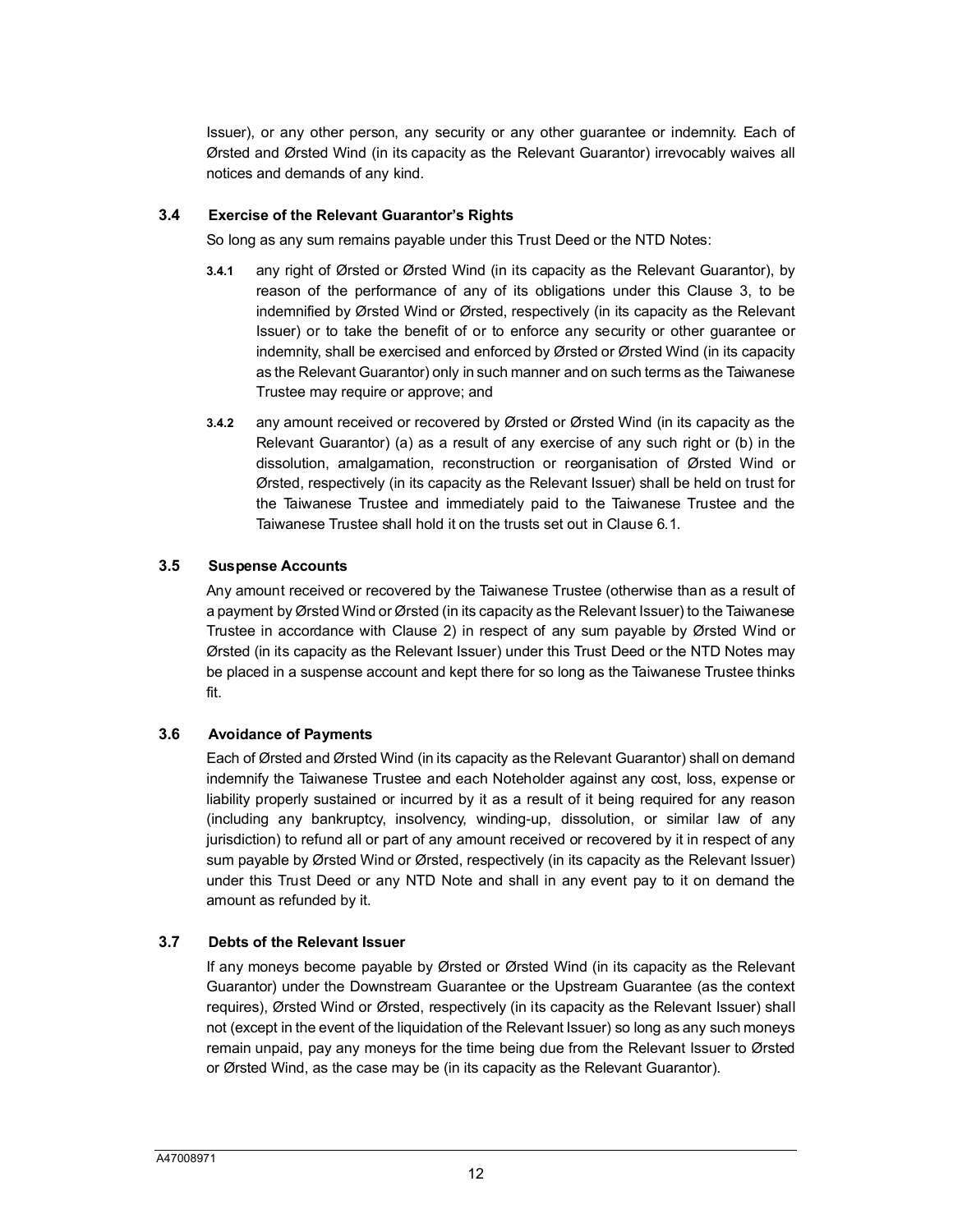#### <span id="page-13-0"></span>**3.8 Indemnity in respect of amounts payable by the Relevant Guarantor**

As separate, independent and alternative stipulations, each of Ørsted and Ørsted Wind (in its capacity as the Relevant Guarantor) unconditionally and irrevocably agrees (1) that any sum that, although expressed to be payable by Ørsted Wind or Ørsted, respectively (in its capacity as the Relevant Issuer) under this Trust Deed or the NTD Notes is for any reason (whether or not now existing and whether or not now known or becoming known to the Ørsted Wind or Ørsted (as the Relevant Issuer), Ørsted or Ørsted Wind (as the Relevant Guarantor), the Taiwanese Trustee or any Noteholder) not recoverable from Ørsted or Ørsted Wind, respectively (in its capacity as the Relevant Guarantor) on the basis of a guarantee shall nevertheless be recoverable from it as if it were the sole principal debtor and shall be paid by it to the Taiwanese Trustee on demand and (2) as a primary obligation to indemnify the Taiwanese Trustee and each Noteholder against any loss suffered by it as a result of any sum expressed to be payable by Ørsted Wind or Ørsted (in its capacity as the Relevant Issuer) under this Trust Deed or the NTD Notes not being paid on the date and otherwise in the manner specified in this Trust Deed or any payment obligation of Ørsted Wind or Ørsted (in its capacity as the Relevant Issuer) under this Trust Deed or the NTD Notes being or becoming void, voidable or unenforceable for any reason (whether or not now existing and whether or not now known or becoming known to the Taiwanese Trustee or any Noteholder), the amount of that loss being the amount expressed to be payable by Ørsted Wind or Ørsted (in its capacity as the Relevant Issuer) in respect of the relevant sum. This indemnity shall continue in full force and effect as regard the Taiwanese Trustee even if it is no longer acting in its capacity as Taiwanese Trustee under this Trust Deed.

#### **3.9 Guarantor's liability**

Subject to the foregoing provisions of this Clause 3 and for the avoidance of doubt:

- **3.9.1** Ørsted's or Ørsted Wind's liability (in its capacity as Relevant Guarantor) in respect of any matter hereunder shall be no greater in amount or duration than it would have been if it its capacity had been as an issuer under this Trust Deed and the Notes having joint and several liability with Ørsted Wind or Ørsted, as the case may be, in its capacity as the Relevant Issuer, and
- **3.9.2** with respect to any claim, action or proceeding against Ørsted [or](#page-11-0) Ørsted Wind (in its capacity as Relevant Guarantor) in connection with this Clause 3, Ørsted or Ørsted Wind (in its capacity as Relevant Guarantor) shall be entitled to rely upon those defences which Ørsted Wind or Ørsted, as the case may be, in its capacity as the Relevant Issuer would be able to assert under this Trust Deed if a claim, action or proceeding relating to the corresponding liability of Ørsted Wind or Ørsted, as the case may be, in its capacity as the Relevant Issuer were to be asserted or instituted against such Relevant Issuer.

## **4 Form of the NTD Notes**

- **4.1** The NTD Notes shall be issued in dematerialised, book-entry form and registered by the TDCC.
- **4.2** Each person shown in the register kept by the TDCC (the "**Register**") as having an interest in the NTD Notes shall be considered the holder of the principal amount of NTD Notes recorded. The NTD Notes held by such person will be held via its own account opened with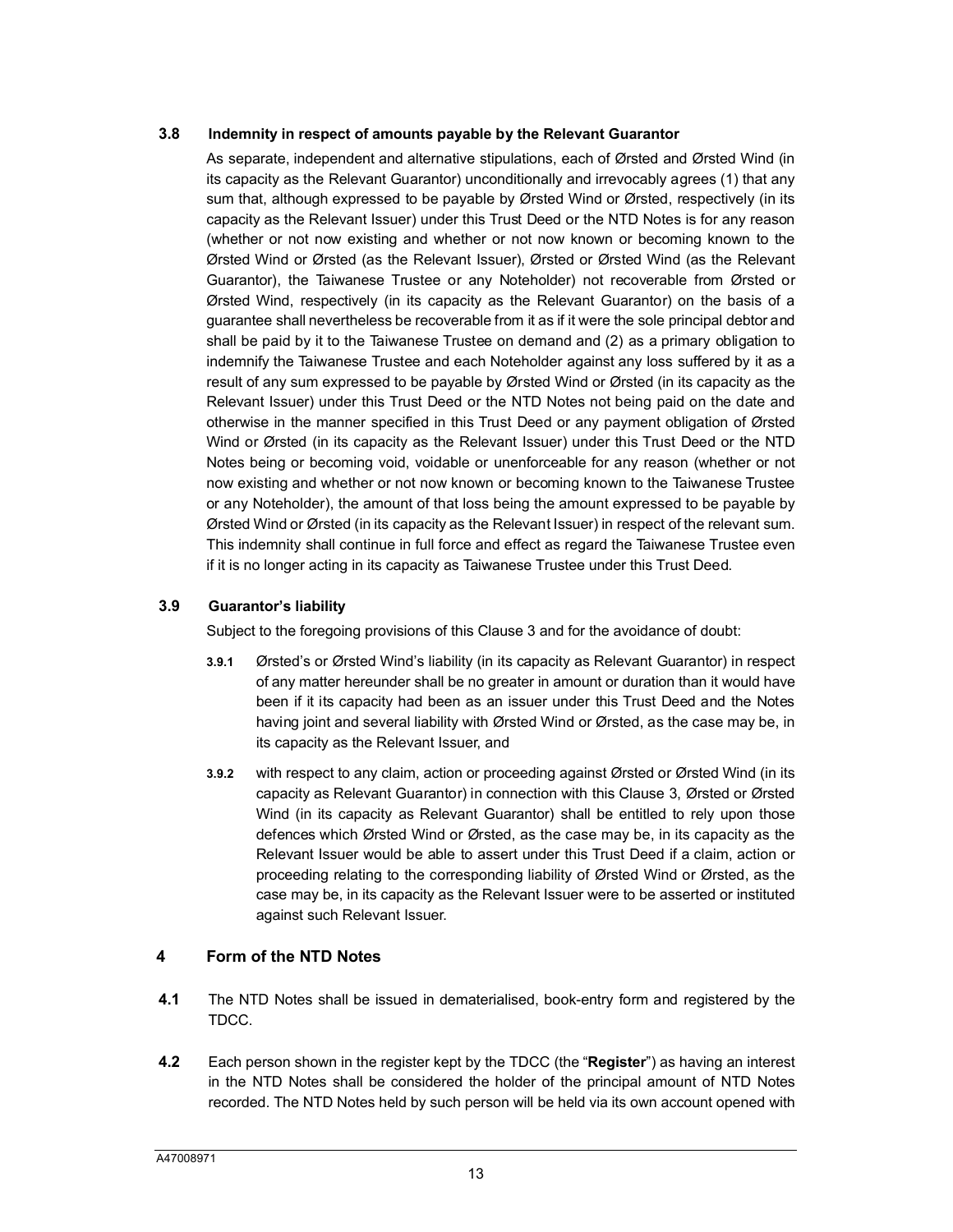the TDCC or a securities account opened with a Taiwanese securities broker, who is a participant of the TDCC.

#### **5 Stamp Duties and Taxes**

#### **5.1 Stamp Duties**

The Relevant Issuer, failing whom the Relevant Guarantor, shall pay any stamp, issue, documentary or other taxes and duties, including interest and penalties, payable in Denmark, Taiwan, the United Kingdom and the country of each Contractual Currency in respect of the creation, issue and offering of the NTD Notes and the execution or delivery of this Trust Deed. Each of the Relevant Issuer and the Relevant Guarantor shall also indemnify the Taiwanese Trustee and the Noteholders from and against all stamp, issue, documentary or other taxes or duties paid by any of them in any jurisdiction in connection with any action taken by or on behalf of the Taiwanese Trustee or, as the case may be, the Noteholders to enforce the Relevant Issuer's and/or the Relevant Guarantor's obligations under this Trust Deed or the NTD Notes.

#### <span id="page-14-0"></span>**5.2 Change of Taxing Jurisdiction**

If the Relevant Issuer or the Relevant Guarantor becomes subject generally to the taxing jurisdiction of a territory or a taxing authority of or in that territory with power to tax other than or in addition to Denmark or any such authority of or in such territory then the Relevant Issuer or, as the case may be, the Relevant Guarantor shall (unless the Taiwanese Trustee otherwise agrees) give the Taiwanese Trustee an undertaking satisfactory to the Taiwanese Trustee in terms corresponding to the terms of NTD Condition 7 with the substitution for, or (as the case may require) the addition to, the references in that NTD Condition to Denmark of references to that other or additional territory or authority to whose taxing jurisdiction the Relevant Issuer or the Relevant Guarantor, as the case may be, has become so subject. In such event this Trust Deed and the NTD Notes shall be read accordingly.

## <span id="page-14-1"></span>**6 Application of Moneys received by the Taiwanese Trustee**

#### **6.1 Declaration of Trust**

All moneys received by the Taiwanese Trustee in respect of the NTD Notes or amounts payable under this Trust Deed shall, despite any appropriation of all or part of them by the Relevant Issuer or the Re[levan](#page-15-0)t Guarantor, be held by the Taiwanese Trustee on trust to apply them (subject to Clause 6.2):

- **6.1.1** *first*, in payment of all costs, charges, expenses and liabilities properly incurred by the Taiwanese Trustee (including remuneration payable to it) in carrying out its functions under this Trust Deed;
- **6.1.2** *secondly*, in payment of any amounts owing in respect of the NTD Notes *pari passu* and rateably; and
- **6.1.3** *thirdly*, in payment of any balance to the Relevant Issuer for itself or, if any moneys were received from the Relevant Guarantor and to the extent of such moneys, the Relevant Guarantor.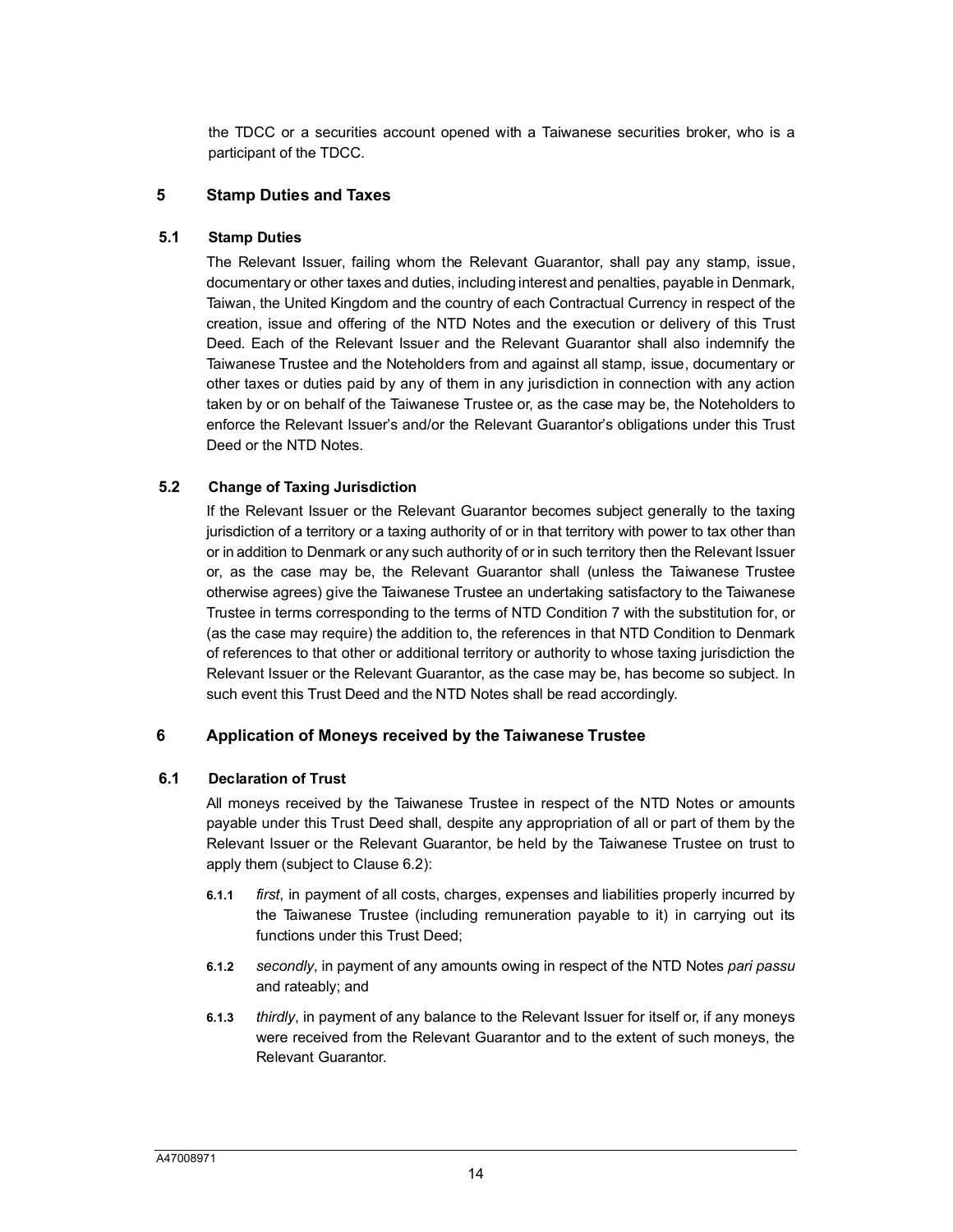<span id="page-15-0"></span>If the Taiwanese Trustee holds any moneys in respect of NTD Notes that have become void or in respect of which claims have become prescribed, the Taiwanese Trustee shall hold them on these trusts.

#### **6.2 Accumul[ation](#page-14-1)**

If the amount of the moneys at any time available for payment in respect of the NTD Notes under Clause 6.1 is less than 10 per cent. of the nominal amount of the NTD Notes then outstanding, the Taiwanese Trustee may, at its discretion, invest such moneys. The Taiwanese Trustee may retain such investments and accumulate the resulting income until the investments and the accumulations, together with any other funds for the time being under its control and available for such payment, amount to at least 10 per cent. of the nominal amount of the [NTD](#page-14-1) Notes then outstanding and then such investments, accumulations and funds (after deduction of, or provision for, any applicable taxes) shall be applied as specified in Clause 6.1.

#### **6.3 Investment**

Moneys held by the Taiwanese Trustee may be invested in its name or under its control in any investments or other assets anywhere whether or not they produce income or deposited in its name or under its control at such bank or other financial institution in such currency as the Taiwanese Trustee may, in its absolute discretion, think fit. If that bank or institution is the Taiwanese Trustee or a subsidiary, holding or associated company of the Taiwanese Trustee, it need only account for an amount of interest equal to the standard amount of interest payable by it on such a deposit to an independent customer. The Taiwanese Trustee may at any time vary or transpose any such investments or assets or convert any moneys so deposited into any other currency, and shall not be responsible for any resulting loss, whether by depreciation in value, change in exchange rates or otherwise.

# <span id="page-15-1"></span>**7 Enforcement**

## **7.1 Proceedings brought by the Taiwanese Trustee**

At any time after the NTD Notes of any Series shall have become immediately due and repayable, the Taiwanese Trustee may at its discretion and without further notice take such proceedings as it may think fit against the Relevant Issuer to enforce repayment thereof together with premium (if any) and accrued interest and any other moneys payable pursuant to this Trust Deed and may, in order to enforce the obligations of the Relevant Guarantor under this Trust Deed, at its discretion and without further notice take such proceedings as it may think fit against the Relevant Guarantor.

## **7.2 Proof of default**

Should the Taiwanese Trustee take legal proceedings against the Relevant Issuer or the Relevant Guarantor (as the case may be) to enforce any of the provisions of this Trust Deed proof therein that as regards any specified NTD Note the Relevant Issuer or, failing whom, the Relevant Guarantor (as the case may be) has made default in paying any principal, premium or interest due in respect of such NTD Note shall (unless the contrary be proved) be sufficient evidence that the Relevant Issuer or the Relevant Guarantor (as the case may be) has made the like default as regards all other NTD Notes which are then due and repayable.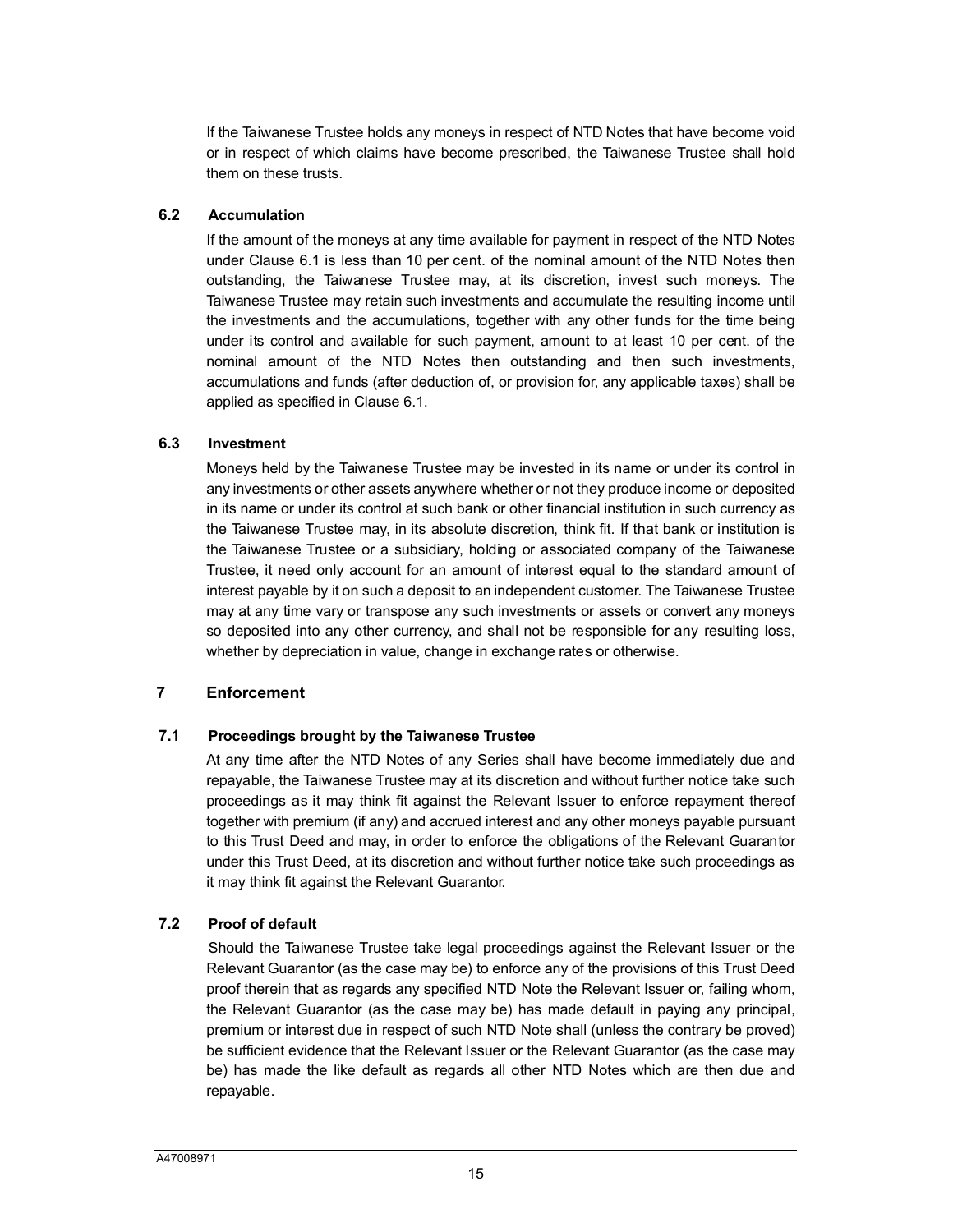## **8 Proceedings**

## **8.1 Actio[n tak](#page-15-1)en by Trustee**

The Taiwanese Trustee shall not be bound to take any such proceedings as are mentioned in Clause 7.1 unless respectively directed or requested to do so (i) by an Extraordinary Resolution or (ii) in writing by the holders of at least one-fifth in nominal amount of the NTD Notes of the relevant Series then outstanding and in either case then only if it shall be indemnified and/or secured and/or prefunded to its satisfaction against all actions, proceedings, claims and demands to which it may thereby render itself liable and all costs, charges, damages and expenses which it may incur by so doing.

#### **8.2 Trustee only to enforce**

Only the Taiwanese Trustee may enforce the provisions of this Trust Deed. No holder shall be entitled to proceed directly against the Relevant Issuer or the Relevant Guarantor to enforce the performance of any of the provisions of this Trust Deed unless the Taiwanese Trustee having become bound as aforesaid to take proceedings fails to do so within a reasonable period and such failure shall be continuing.

### **9 Covenants**

So long as any NTD Note is outstanding, the Relevant Issuer and the Relevant Guarantor shall each:

#### **9.1 Books of Account**

Keep, and procure that each of its Subsidiaries keeps, proper books of account and, at any time after an Event of Default or Potential Event of Default has occurred or if the Taiwanese Trustee reasonably believes that such an event has occurred, so far as permitted by applicable law, allow, and procure that each such Subsidiary shall allow, the Taiwanese Trustee and anyone appointed by it to whom the Relevant Issuer and/or the Relevant Guarantor (as the case may be) the relevant Subsidiary has no reasonable objection, access to its books of account at all reasonable times during normal business hours.

#### **9.2 Notice of Events of Default**

Notify the Taiwanese Trustee in writing immediately on becoming aware of the occurrence of any Event of Default or Potential Event of Default.

#### **9.3 Information**

So far as permitted by applicable law, give the Taiwanese Trustee such information as it reasonably requires to perform its functions.

## **9.4 Financial Statements etc.**

Send to the Taiwanese Trustee at the time of their issue and, in the case of annual financial statements, in any event within 180 days of the end of each financial year, three copies in English of every balance sheet, profit and loss account, report or other notice, statement or circular issued, or that legally or contractually should be issued, to the members or creditors (or any class of them) of the Relevant Issuer or the Relevant Guarantor (as the case may be) or any holding company thereof generally in their capacity as such.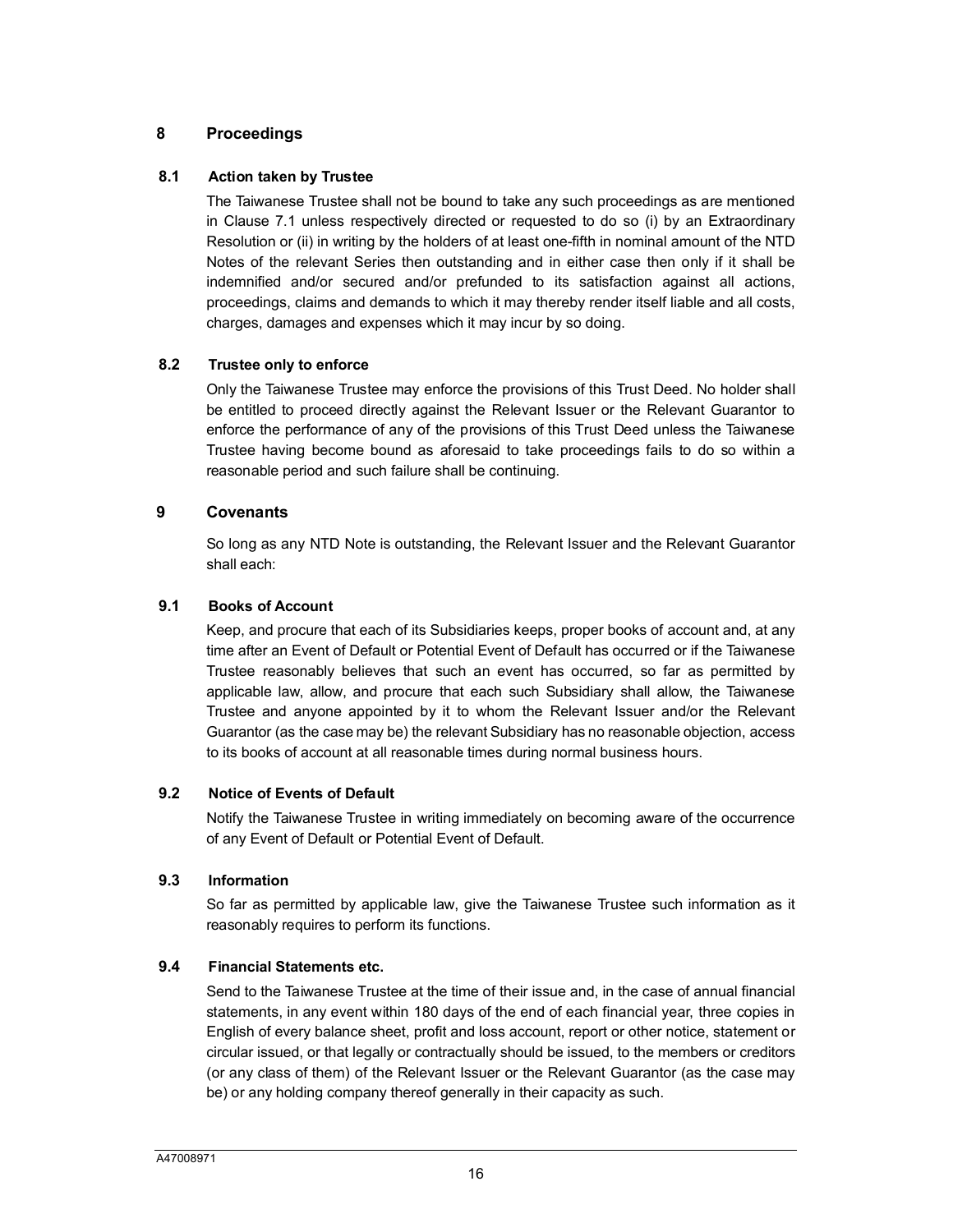#### <span id="page-17-2"></span>**9.5 Certificate of Directors**

Send to the Taiwanese Trustee, within 14 days of its annual audited financial statements being made available to its members, and also within 14 days of any request by the Taiwanese Trustee a certificate of the Relevant Issuer or the Relevant Guarantor (as the case may be), signed by any two of its Directors that, having made all reasonable enquiries, to the best of the knowledge, information and belief of the Relevant Issuer or the Relevant Guarantor (as the case may be) as at a date (the "**Certification Date**") not more than five days before the date of the certificate no Event of Default or Potential Event of Default or other breach of this Trust Deed had occurred since the Certification Date of the last such certificate or (if none) the date of this Trust Deed or, if such an event had occurred, giving details of it and that it has complied with its obligations under the Trust Deed.

#### **9.6 Notices to Noteholders**

Send to the Taiwanese Trustee the form of each notice to be given to Noteholders and, once given, two copies of each such notice, such notice to be in a form approved by the Taiwanese Trustee subject to applicable mandatory requirements under the rules on listed securities.

#### <span id="page-17-1"></span>**9.7 Further Acts**

So far as permitted by applicable law, do such further things as may be reasonably necessary in the opinion of the Taiwanese Trustee to give effect to this Trust Deed.

#### **9.8 Notice of Late Payment**

Forthwith upon request by the Taiwanese Trustee give notice to the Noteholders of any unconditional payment to the Taiwanese Paying Agent or the Taiwanese Trustee of any sum due in respect of the NTD Notes made after the due date for such payment.

## **9.9 Listing and Trading**

If the NTD Notes are so listed and traded, use all reasonable endeavours to maintain the listing of the NTD Notes on the TPEx but, if it is unable to do so, having used such endeavours, or if the maintenance of such listing or trading is agreed by the Taiwanese Trustee to be unduly onerous and the Taiwanese Trustee is satisfied that the interests of the Noteholders would not be thereby materially prejudiced, instead use all reasonable endeavours to obtain and maintain a listing of the NTD Notes on another stock exchange or the admission to trading of the NTD Notes on another market, in each case approved in writing by the Taiwanese Trustee and save that such other stock exchange shall not be an Regulated Market.

#### <span id="page-17-0"></span>**9.10 Change in Agents**

Give at least 14 days' prior notice to the Noteholders of any future appointment, resignation or removal of an Agent or of any change by an Agent of its specified office and not make any such appointment or removal without the Taiwanese Trustee's written approval.

## **9.11 Provision of Legal Opinions**

Procure the delivery of legal opinions addressed to the Taiwanese Trustee dated the date of such delivery, in form and content acceptable to the Taiwanese Trustee:

**9.11.1** from a recognised Danish law firm as to the laws of Denmark and from a recognised English law firm as to the laws of England and from a recognised Taiwanese law firm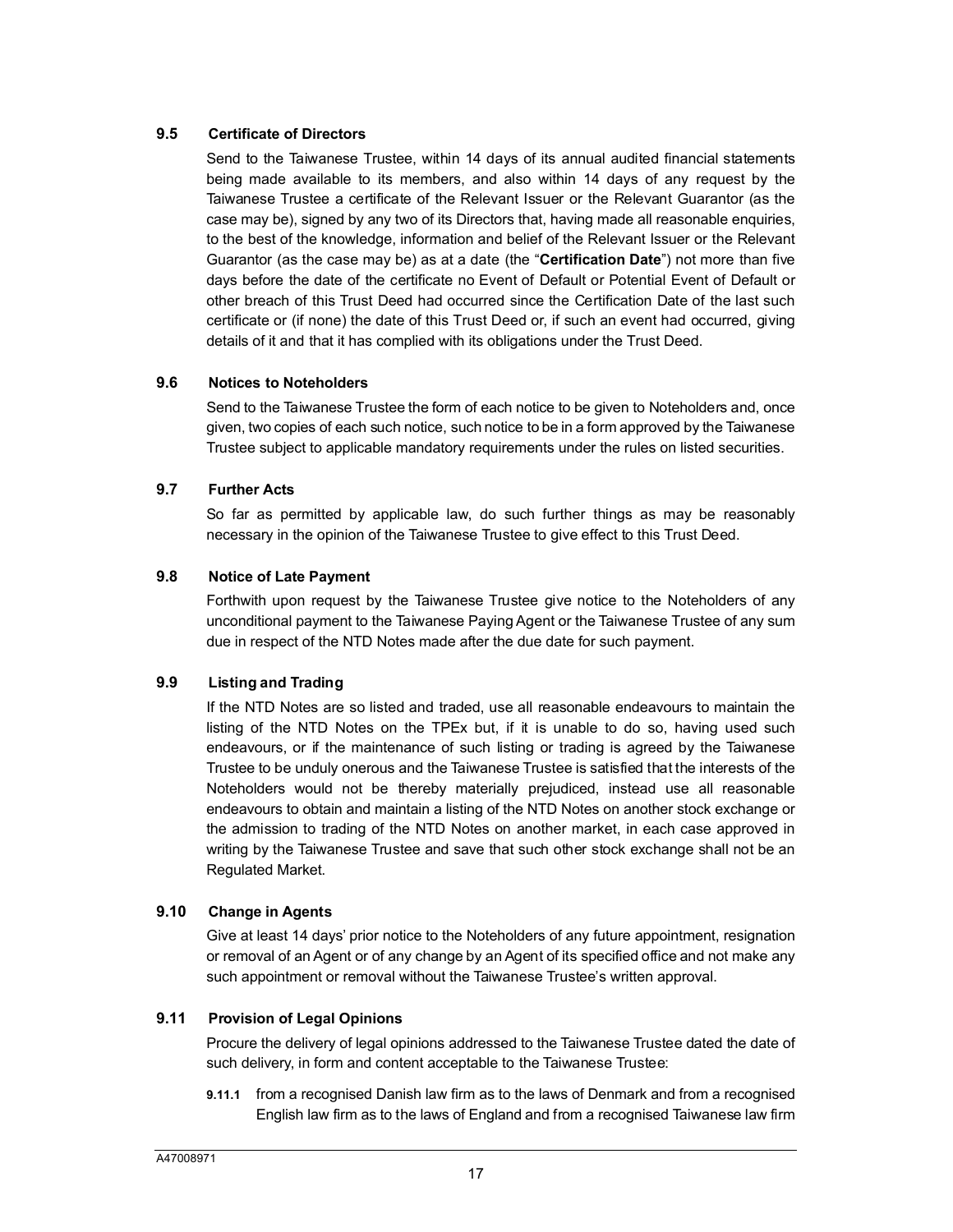as to the laws of Taiwan on each anniversary of this Trust Deed and on the date of any amendment or supplement to this Trust Deed;

- **9.11.2** from legal advisers, reasonably acceptable to the Taiwanese Trustee as to such law as may reasonably be requested by the Taiwanese Trustee, on the issue date for the NTD Notes in the event of a proposed issue of NTD Notes of such a nature and having such features as might lead the Taiwanese Trustee to conclude that it would be prudent, having regard to such nature and features, to obtain such legal opinion(s) or in the event that the Taiwanese Trustee considers it prudent in view of a change (or proposed change) in (or in the interpretation or application of) any applicable law, regulation or circumstance affecting the Relevant Issuer, the Relevant Guarantor, the Taiwanese Trustee, the NTD Notes, this Trust Deed or the Agency Agreement; and
- **9.11.3** on each occasion on which a legal opinion is given to any Dealer in relation to any NTD Notes pursuant to the Dealer Agreement.

#### **9.12 NTD Notes Held by Relevant Issuer, the Relevant Guarantor etc.**

Send to the Taiwanese Trustee as soon as practicable after being so requested by the Taiwanese Trustee a certificate of the Relevant Issuer or, as the case may be, the Relevant Guarantor, signed by any two of its Directors stating the number of NTD Notes held at the date of such certificate by or on behalf of the Relevant Issuer or the Relevant Guarantor or their respective Subsidiaries.

#### **9.13 M[ateria](#page-17-2)l Subsidiaries**

Give to the Taiwanese Trustee at the same time as sending the certificate referred to in Clause 9.5 or within 28 days of a request by the Taiwanese Trustee, a certificate signed by any two Directors of the Relevant Issuer and the Relevant Guarantor listing those Subsidiaries of the Relevant Issuer or the Relevant Guarantor that as at the last day of the last financial year of the Relevant Issuer or the Relevant Guarantor or as at the date specified in such request were Material Subsidiaries.

## <span id="page-18-0"></span>**10 Remuneration and Indemnification of the Taiwanese Trustee**

#### **10.1 Normal Remuneration**

So long as any NTD Note is outstanding the Relevant Issuer or the Relevant Guarantor shall pay the Taiwanese Trustee as remuneration for its services as Trustee such sum on such dates in each case as the Relevant Issuer, the Relevant Guarantor and the Taiwanese Trustee may from time to time agree. Such remuneration shall accrue from day to day from the date of this Trust Deed. However, if any payment to a Noteholder of moneys due in respect of any NTD Note is improperly withheld or refused, such remuneration shall again accrue as from the date of such withholding or refusal until payment to such Noteholder is duly made.

#### **10.2 Extra Remuneration**

If an Event of Default or Potential Event of Default shall have occurred or if the Taiwanese Trustee finds it expedient or necessary or is requested by the Relevant Issuer or the Relevant Guarantor, and only if the Taiwanese Trustee agrees, to undertake duties that they agree to be of an exceptional nature or otherwise outside the scope of the Taiwanese Trustee's normal duties under this Trust Deed, the Relevant Issuer or the Relevant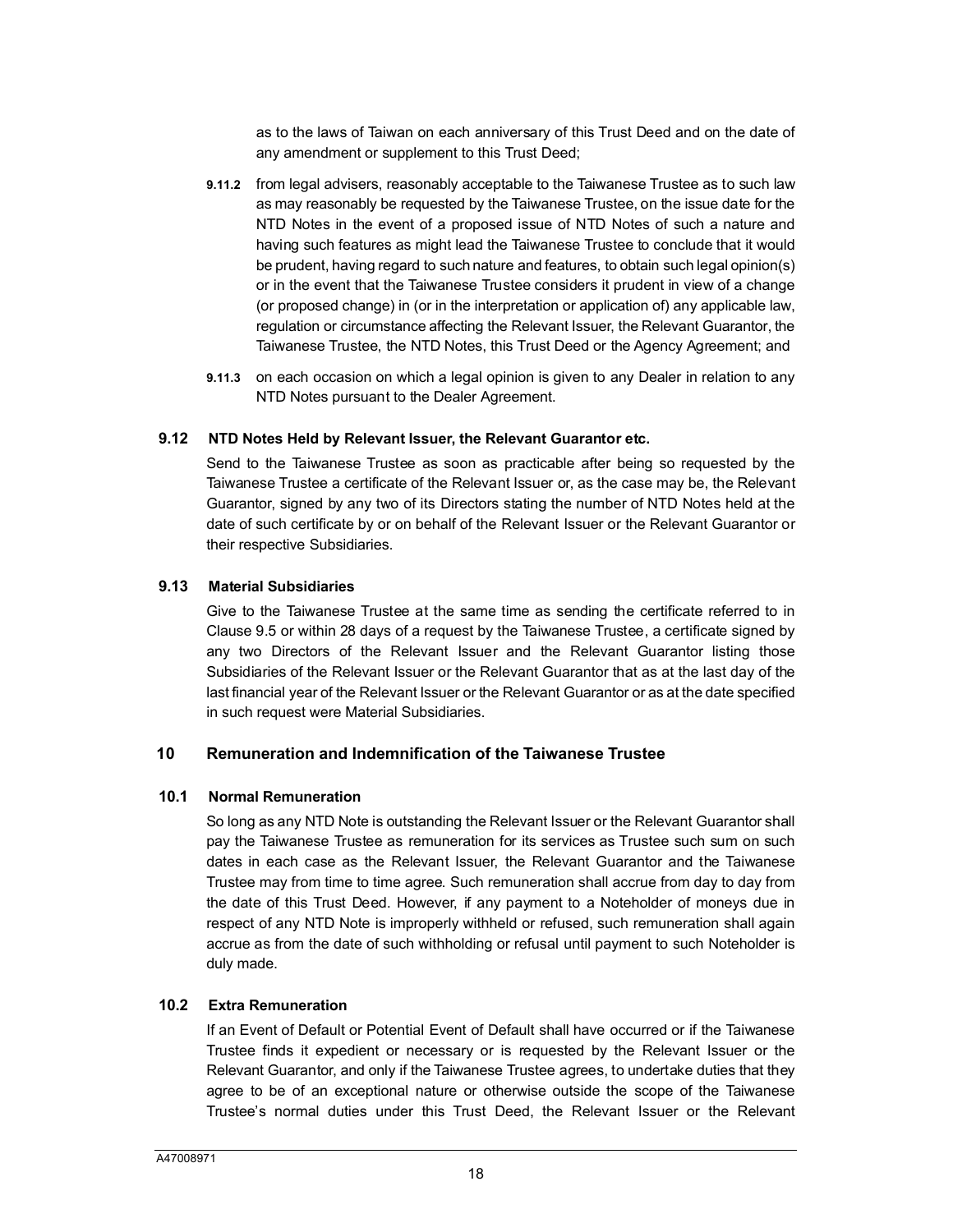Guarantor (as the case may be) shall pay such additional remuneration as they may agree or, failing agreement as to any of the matters in this Clause (or as to such sums referred to in Clause 10.1), as determined by a financial institution (acting as an expert) selected by the Taiwanese Trustee and approved by the Relevant Issuer or the Relevant Guarantor (as the case may be) or, failing such approval, nominated by the President for the time being of The Law Society of England and Wales. The expenses involved in such nomination and such financial institution's fee shall be borne by the Relevant Issuer or the Relevant Guarantor. The determination of such financial institution shall be conclusive and binding on the Relevant Issuer, the Relevant Guarantor, the Taiwanese Trustee and the Noteholders.

#### <span id="page-19-1"></span>**10.3 Expenses**

The Relevant Issuer or the Relevant Guarantor (as the case may be) shall also on demand by the Taiwanese Trustee pay or discharge all costs, charges, liabilities and expenses properly incurred by the Taiwanese Trustee in the preparation and execution of this Trust Deed and the performance of its functions under this Trust Deed including, but not limited to, legal and travelling expenses and any stamp, documentary or other taxes or duties paid or payable by the Taiwanese Trustee in connection with any legal proceedings reasonably brought or reasonably contemplated by the Taiwanese Trustee against the Relevant Issuer or the Relevant Guarantor to enforce any provision of this Trust Deed or the NTD Notes. Such costs, charges, liabilities and expenses shall:

- **10.3.1** in the case of payments made by the Taiwanese Trustee before such demand, carry interest from the date of the demand at the rate of 2 per cent. per annum over the one-month term deposit rate of CTBC Bank Co., Ltd. on the date on which the Taiwanese Trustee made such payments; and
- **10.3.2** in other cases, carry interest at such rate from 30 days after the date of the demand or (where the demand specifies that payment is to be made on an earlier date) from such earlier date.

#### <span id="page-19-0"></span>**10.4 Indemnity in favour of the Taiwanese Trustee**

The Relevant Issuer and the Relevant Guarantor will each on demand by the Taiwanese Trustee indemnify it in respect of Amounts or Claims paid or incurred by it in acting as trustee under this Trust Deed (including (i) any Agent/Delegate Liabilities and (ii) in respect of disputing or defending any Amounts or Claims made against the Taiwanese Trustee or any Agent/Delegate Liabilities). The Relevant Issuer and the Relevant Guarantor will on demand by such agent or delegate indemnify it against such Agent/Delegate Liabilities. "**Amounts or Claims**" are losses, liabilities, costs, claims, actions, demands or expenses and "**Agent/Delegate Liabilities**" are Amounts or Claims which the Taiwanese Trustee is or would be obliged to pay or reimburse to any of its agents or delegates appointed pursuant to this Trust Deed. The Contracts (Rights of Third Parties) Act 1999 applies to this Clause [1](#page-19-0)0.4.

#### **10.5 Continuing Effect**

Cla[uses 1](#page-19-1)0.3 [and 10](#page-19-0).4 shall continue in full force and effect as regards the Taiwanese Trustee even if it no longer is Trustee.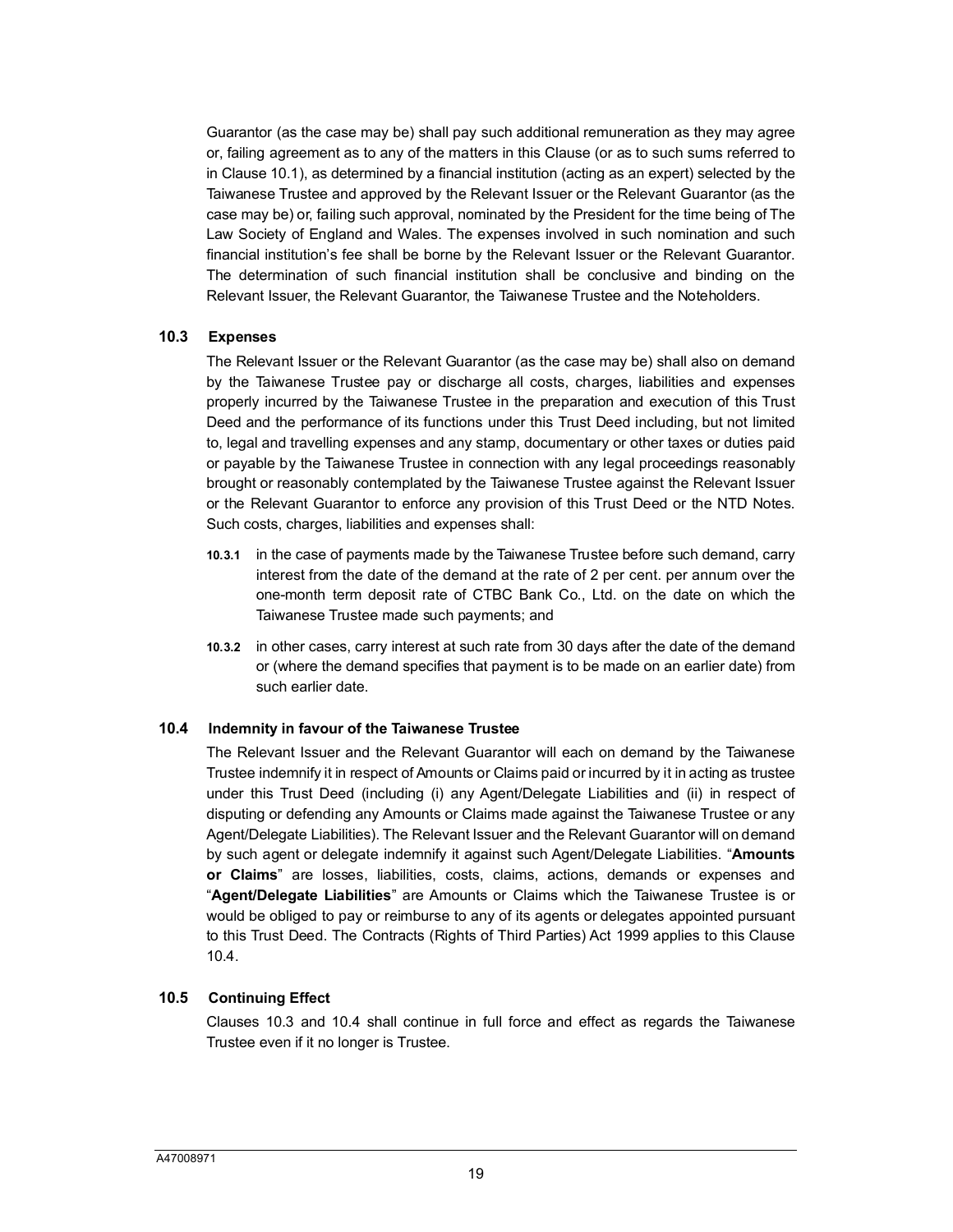## **11 Provisions Supplemental to the Trustee Act 1925 and the Trustee Act 2000**

#### **11.1 Advice**

The Taiwanese Trustee may act on the opinion or advice of, or information obtained from, any expert and shall not be responsible to anyone for any loss occasioned by so acting whether such advice is obtained or addressed to the Relevant Issuer, the Taiwanese Trustee or any other person. Any such opinion, advice or information may be sent or obtained by letter or electronic communication and the Taiwanese Trustee shall not be liable to anyone for acting in good faith on any opinion, advice or information purporting to be conveyed by such means even if it contains some error or is not authentic.

#### **11.2 Trustee to Assume Performance**

The Taiwanese Trustee need not notify anyone of the execution of this Trust Deed or do anything to find out if an Event of Default or Potential Event of Default has occurred. Until it has actual knowledge or express notice to the contrary, the Taiwanese Trustee may assume that no such event has occurred and that the Relevant Issuer and the Relevant Guarantor are performing all their obligations under this Trust Deed and the NTD Notes.

#### **11.3 Resolutions of Noteholders**

The Taiwanese Trustee shall not be responsible for having acted in good faith on a resolution purporting to have been passed at a meeting of Noteholders in respect of which minutes have been made and signed even if it is later found that there was a defect in the constitution of the meeting or the passing of the resolution or that the resolution was not valid or binding on the Noteholders.

## **11.4 Certificate Signed by Directors**

If the Taiwanese Trustee, in the exercise of its functions, requires to be satisfied or to have information as to any fact or the expediency of any act, it may call for and accept as sufficient evidence of that fact or the expediency of that act a certificate signed by any two Directors of the Relevant Issuer or the Relevant Guarantor as to that fact or to the effect that, in their opinion, that act is expedient and the Taiwanese Trustee need not call for further evidence and shall not be responsible for any loss occasioned by acting on such a certificate.

### **11.5 Deposit of Documents**

The Taiwanese Trustee may appoint as custodian, on any terms, any bank or entity whose business includes the safe custody of documents or any lawyer or firm of lawyers believed by it to be of good repute and may deposit this Trust Deed and any other documents with such custodian and pay all sums due in respect thereof.

#### **11.6 Discretion**

The Taiwanese Trustee shall have absolute and uncontrolled discretion as to the exercise of its functions and shall not be responsible for any loss, liability, cost, claim, action, demand, expense or inconvenience that may result from their exercise or non-exercise. Notwithstanding anything else herein contained, the Taiwanese Trustee may refrain without liability from doing anything that would or might in its reasonable opinion be contrary to any law of any state or jurisdiction (including but not limited to Taiwan, the European Union, Germany, the United States of America or, in each case, any jurisdiction forming a part of it and England & Wales) or any directive or regulation of any agency of any such state or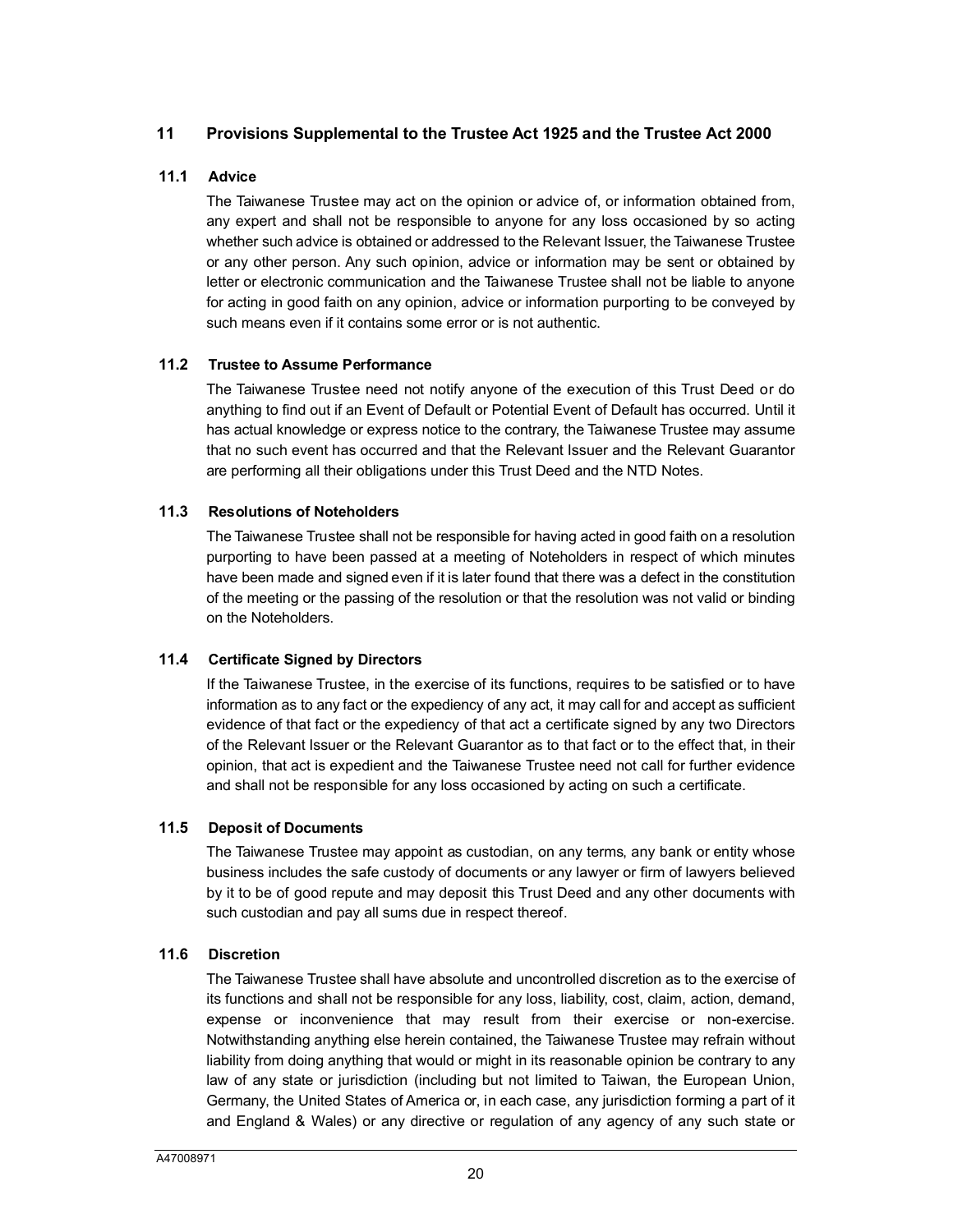jurisdiction and may without liability do anything which is, in its reasonable opinion, necessary to comply with any such law, directive or regulation.

#### **11.7 Agents**

Whenever it considers it expedient in the interests of the Noteholders, the Taiwanese Trustee may, in the conduct of its trust business, instead of acting personally, employ and pay an agent selected by it, whether or not a lawyer or other professional person, to transact or conduct, or concur in transacting or conducting, any business and to do or concur in doing all acts required to be done by the Taiwanese Trustee (including the receipt and payment of money).

#### **11.8 Delegation**

Whenever it considers it expedient in the interests of the Noteholders, the Taiwanese Trustee may delegate to any person on any terms (including power to sub-delegate) all or any of its functions.

#### **11.9 Nominees**

In relation to any asset held by it under this Trust Deed, the Taiwanese Trustee may appoint any person to act as its nominee on any terms.

#### **11.10 Confidentiality**

Unless ordered to do so by a court of competent jurisdiction or any other competent authority, the Taiwanese Trustee shall not be required to disclose to any Noteholder any confidential financial or other information made available to the Taiwanese Trustee by the Relevant Issuer or the Relevant Guarantor.

#### **11.11 Determinations Conclusive**

As between itself and the Noteholders, the Taiwanese Trustee may determine all questions and doubts arising in relation to any of the provisions of this Trust Deed. Such determinations, whether made upon such a question actually raised or implied in the acts or proceedings of the Taiwanese Trustee, shall be conclusive and shall bind the Taiwanese Trustee and the Noteholders.

## **11.12 Currency Conversion**

Where it is necessary or desirable to convert any sum from one currency to another, it shall (unless otherwise provided hereby or required by law) be converted at such rate or rates, in accordance with such method and as at such date as may reasonably be specified by the Taiwanese Trustee but having regard to current rates of exchange, if available. Any rate, method and date so specified shall be binding on the Relevant Issuer, the Relevant Guarantor and the Noteholders.

## **11.13 Events of Default etc.**

The Taiwanese Trustee may determine whether or not an Event of Default or Potential Event of Default is in its opinion capable of remedy and/or materially prejudicial to the interests of the Noteholders. Any such determination shall be conclusive and binding on the Relevant Issuer, the Relevant Guarantor and the Noteholders.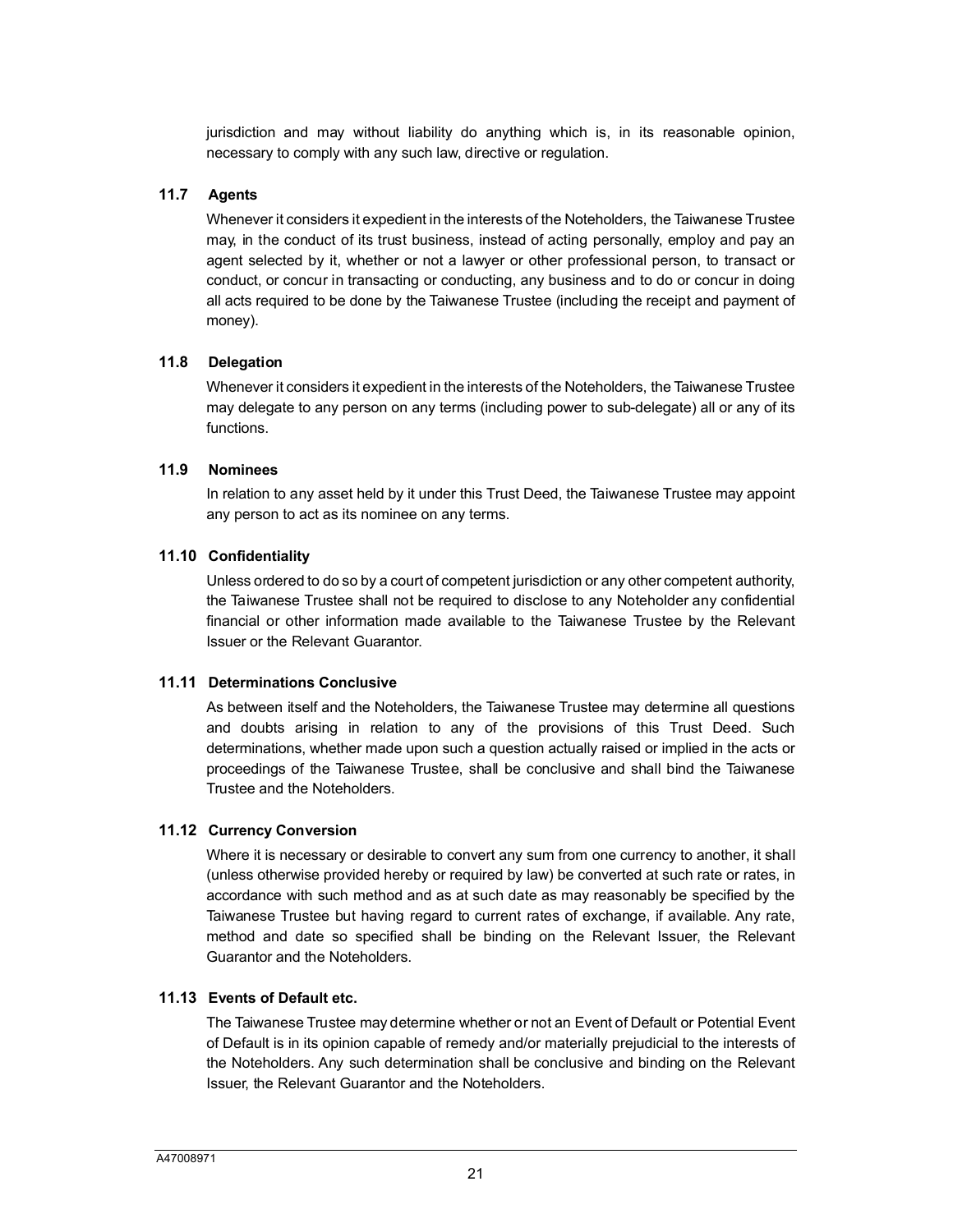#### **11.14 Payment for NTD Notes**

The Taiwanese Trustee shall not be responsible for the receipt or application by the Relevant Issuer of the proceeds of the issue of the NTD Notes.

#### **11.15 NTD Notes Held by the Relevant Issuer, the Relevant Guarantor etc.**

In the absence of knowledge or express notice to the contrary, the Taiwanese Trustee may assume without enquiry that no NTD Notes are for the time being held by or on behalf of the Relevant Issuer, the Relevant Guarantor or any of their respective Subsidiaries.

#### **11.16 Legal Opinions**

The Taiwanese Trustee shall not be responsible to any person for failing to request, require or receive any legal opinion relating to any NTD Notes or for checking or commenting upon the content of any such legal opinion.

#### **11.17 Programme Limit**

The Taiwanese Trustee shall not be concerned, and need not enquire, as to whether or not any NTD Notes are issued in breach of the Programme Limit.

#### **11.18 Responsibility for agents etc.**

If the Taiwanese Trustee exercises reasonable care in selecting any custodian, agent, delegate or nominee appointed under this Clause (an "**Appointee**"), it will not have any obligation to supervise the Appointee or be responsible for any loss, liability, cost, claim, action, demand or expense incurred by reason of the Appointee's misconduct or default or the misconduct or default of any substitute appointed by the Appointee.

## <span id="page-22-0"></span>**12 Trustee Liable for Negligence**

Section 1 of the Trustee Act 2000 shall not apply to any function of the Taiwanese Trustee, provided that if the Taiwanese Trustee fails to show the degree of care and diligence required of it as trustee, nothing in this Trust Deed shall relieve or indemnify it from or against any liability that would otherwise attach to it in respect of any negligence, default, breach of duty or breach of trust of which it may be guilty.

#### **13 Waiver**

The Taiwanese Trustee may, without the consent of the Noteholders and without prejudice to its rights in respect of any subsequent breach, from time to time and at any time, if in its opinion the interests of the Noteholders will not be materially prejudiced thereby, waive or authorise, on such terms as seem expedient to it, any breach or proposed breach by either of Ørsted or Ørsted Wind of this Trust Deed or the NTD Conditions or determine that an Event of Default or Potential Event of Default shall not be treated as such provided that the Taiwanese Trustee shall not do so in contravention of an express direction given by an Extraordinary Resolution or a request made pursuant to NTD Condition 9. No such direction or request shall affect a previous waiver, authorisation or determination. Any such waiver, authorisation or determination shall be binding on the Noteholders and, if the Taiwanese Trustee so requires, shall be notified to the Noteholders as soon as practicable.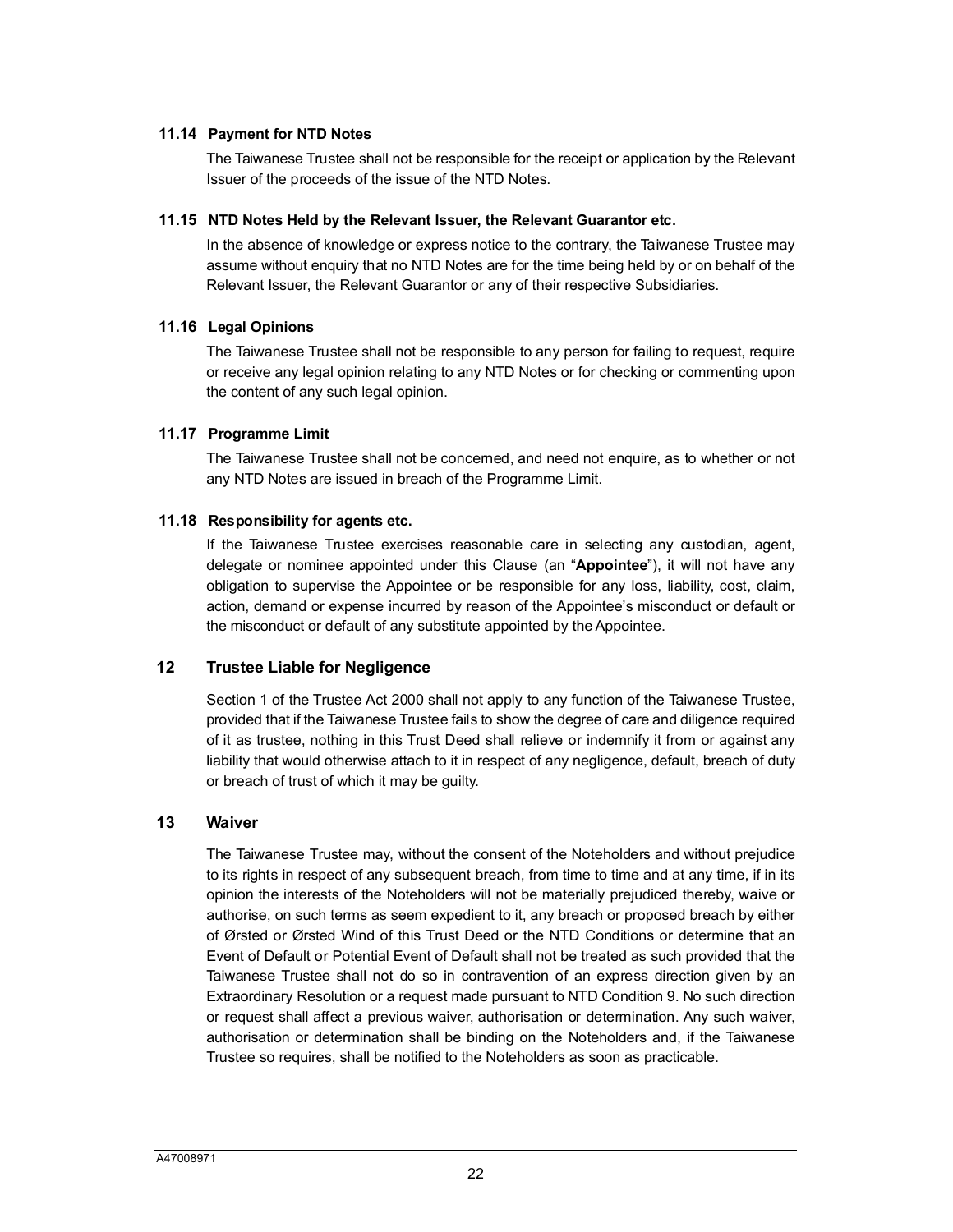## **14 Taiwanese Trustee not precluded from entering into contracts**

The Taiwanese Trustee and any other person, whether or not acting for itself, may acquire, hold or dispose of any NTD Note or other security (or any interest therein) of either of Ørsted or Ørsted Wind or any other person, may enter into or be interested in any contract or transaction with any such person and may act on, or as depositary or agent for, any committee or body of holders of any securities of any such person in each case with the same rights as it would have had if the Taiwanese Trustee were not acting as Trustee and need not account for any profit.

#### **15 Modification and Substitution**

#### **15.1 Modification**

The Taiwanese Trustee may agree without the consent of the Noteholders to any modification to this Trust Deed which is, in its opinion of a formal, minor or technical nature or to correct a manifest error. The Taiwanese Trustee may also so agree to any modification to this Trust Deed t[hat](#page-58-0) is in its opinion not materially prejudicial to the interests of the Noteholders, but such power does not extend to any such modification as is mentioned in the proviso to paragraph 2 of Schedule 3.

#### <span id="page-23-0"></span>**15.2 Substitution**

- **15.2.1** Subject to receipt of any necessary regulatory and listing approvals from any such authorities, including but not limited to the TPEx, the Taiwanese Trustee may, without the consent of the Noteholders, but subject to such amendment of this Trust Deed and such other conditions as the Taiwanese Trustee may require, agree to the substitution of certain other entities (a) in place of Ørsted Wind, its successor in business or of any previously substituted company, in its capacity as either the Relevant Issuer or the Relevant Guarantor, as principal debtor or guarantor under the Trust Deed and the NTD Notes (the "**Substituted Debtor**" or the "**Substituted Guarantor**", as the case may be) or (b) in place of Ørsted, its successor in business or of any previously substituted company, in its capacity as the Relevant Issuer, as principal debtor under the Trust Deed and the NTD Notes (the "**Substituted Debtor**") provided that:
	- (i) in the case of Ørsted Wind's substitution as the Relevant Issuer (unless Ørsted Wind's successor in business is the Substituted Debtor) such Substituted Debtor is a Subsidiary of Ørsted whose financial statements at any time are required by law or in accordance with generally accepted accounting principles to be fully consolidated with those of Ørsted, which shall be certified in writing by two directors of the Substituted Debtor to the Taiwanese Trustee, which certificate shall be conclusive and binding;
	- (ii) in the case of Ørsted's substitution as the Relevant Issuer (unless Ørsted's successor in business is the Substituted Debtor), the obligations of the Substituted Debtor under the Trust Deed and the NTD Notes are guaranteed to the Taiwanese Trustee's satisfaction and such other conditions as the Taiwanese Trustee may require;
	- (iii) in the case of Ørsted Wind's substitution as the Relevant Guarantor, such Substituted Guarantor is a Subsidiary of Ørsted whose financial statements at any time are required by law or in accordance with generally accepted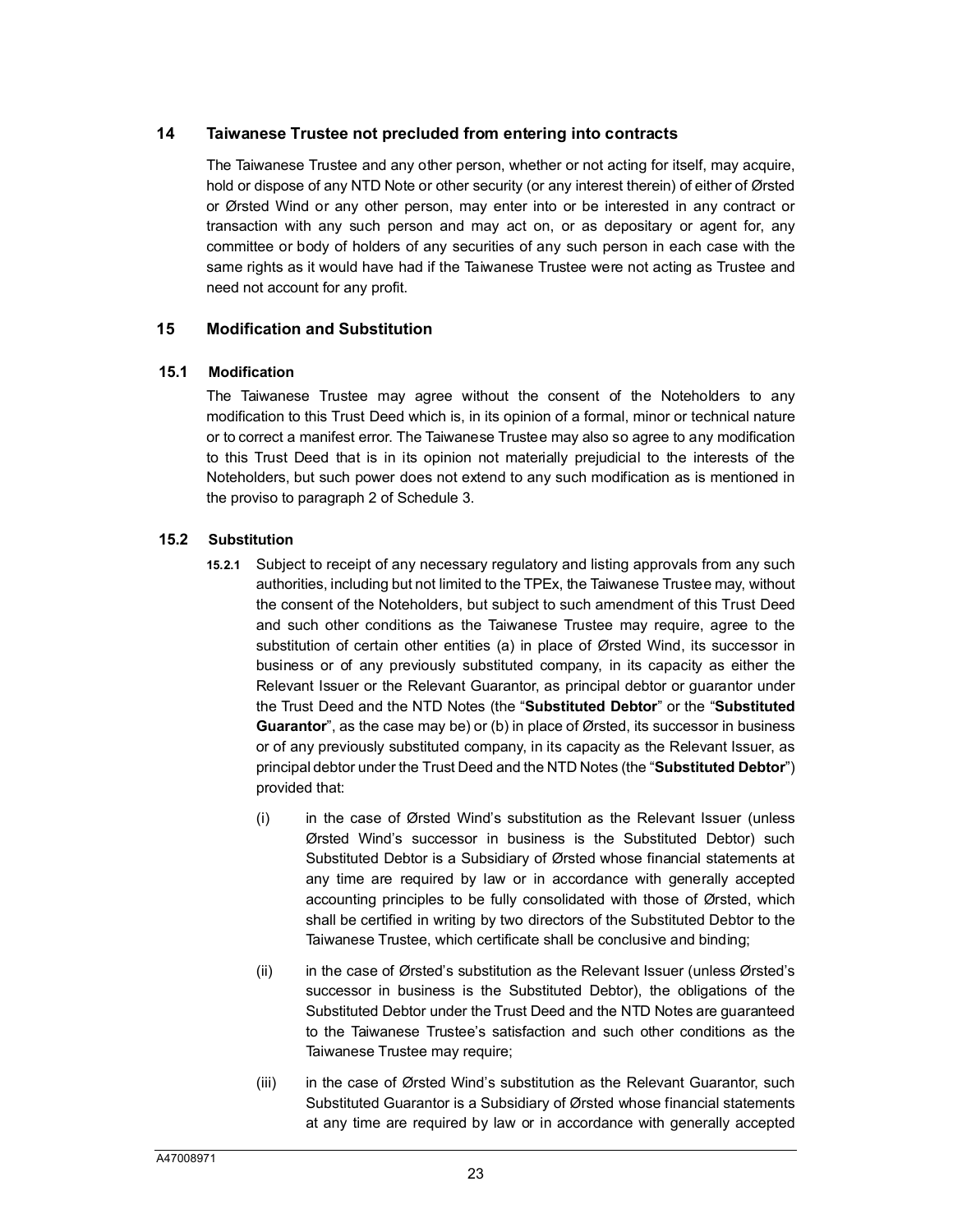accounting principles to be fully consolidated with those of Ørsted, which shall be certified in writing by two directors of the Substituted Guarantor to the Taiwanese Trustee, which certificate shall be conclusive and binding;

- (iv) no payment in respect of the NTD Notes is at the relevant time overdue;
- (v) a deed is executed or undertaking given by the Substituted Debtor or the Substituted Guarantor, as the case may be, to the Taiwanese Trustee, in form and manner satisfactory to the Taiwanese Trustee, agreeing to be bound by this Trust Deed and the NTD Notes (with consequential amendments as the Taiwanese Trustee may deem appropriate) as if the Substituted Debtor or the Substituted Guarantor, as the case may be, had been named in this Trust Deed and the NTD Notes as the principal debtor in place of the Relevant Issuer or as the guarantor in the place of the Relevant Guarantor, as the case may be;
- (vi) if the Substituted Debtor or Substituted Guarantor, as the case may be, is subject generally to the taxing jurisdiction of a territory or any authority of or in that territory with power to tax (the "**Substituted Territory**") other than the territory to the taxing jurisdiction of which (or to any such authority of or in which) the Relevant Issuer is subject generally (the "**Issuer's Territory**") or to which the Relevant Guarantor is subject generally (the "**Guarantor's Territory**"), the Substituted Debtor or Substituted Guarantor, as the case may be, shall (unless the Taiwanese Trustee otherwise agrees) give to the Taiwanese Trustee an undertaking satisfactory to the Taiwanese Trustee in terms corresponding to NTD Condition 6 with the substitution for the references in that NTD Condition to the Relevant Issuer's Territory or the Guarantor's Territory, as the case may be, of references to the Substituted Territory whereupon the Trust Deed and the NTD Notes shall be read accordingly;
- (vii) if any two Directors of the Substituted Debtor or Substituted Guarantor, as the case may be, certify that it will be solvent immediately after such substitution, the Taiwanese Trustee need not have regard to the Substituted Debtor's or Substituted Guarantor's, financial condition, profits or prospects or compare them with those of the Relevant Issuer or the Relevant Guarantor; and
- (viii) the Relevant Issuer or the Relevant Guarantor and the Substituted Debtor or Substituted Guarantor, as the case may be, comply with such other requirements as the Taiwanese Trustee may direct in the interests of the Noteholders.
- **15.2.2 Release of Substituted Issuer or Su[bstitu](#page-23-0)ted Guarantor**: An agreement by the Taiwanese Trustee pursuant to Clause 15.2 shall, if so expressed, release the Relevant Issuer or the Relevant Guarantor (or a previous substitute) from any or all of its obligations under this Trust Deed and the NTD Notes. Notice of the substitution shall be given to the Noteholders within 14 days of the execution of such documents and compliance with such requirements.
- **15.2.3 Completion of Substitution**: On completion of the formalities set out in Clause [15.2,](#page-23-0)  the Substituted Debtor or the Substituted Guarantor, as the case may be, shall be deemed to be named in this Trust Deed and the NTD Notes as the principal debtor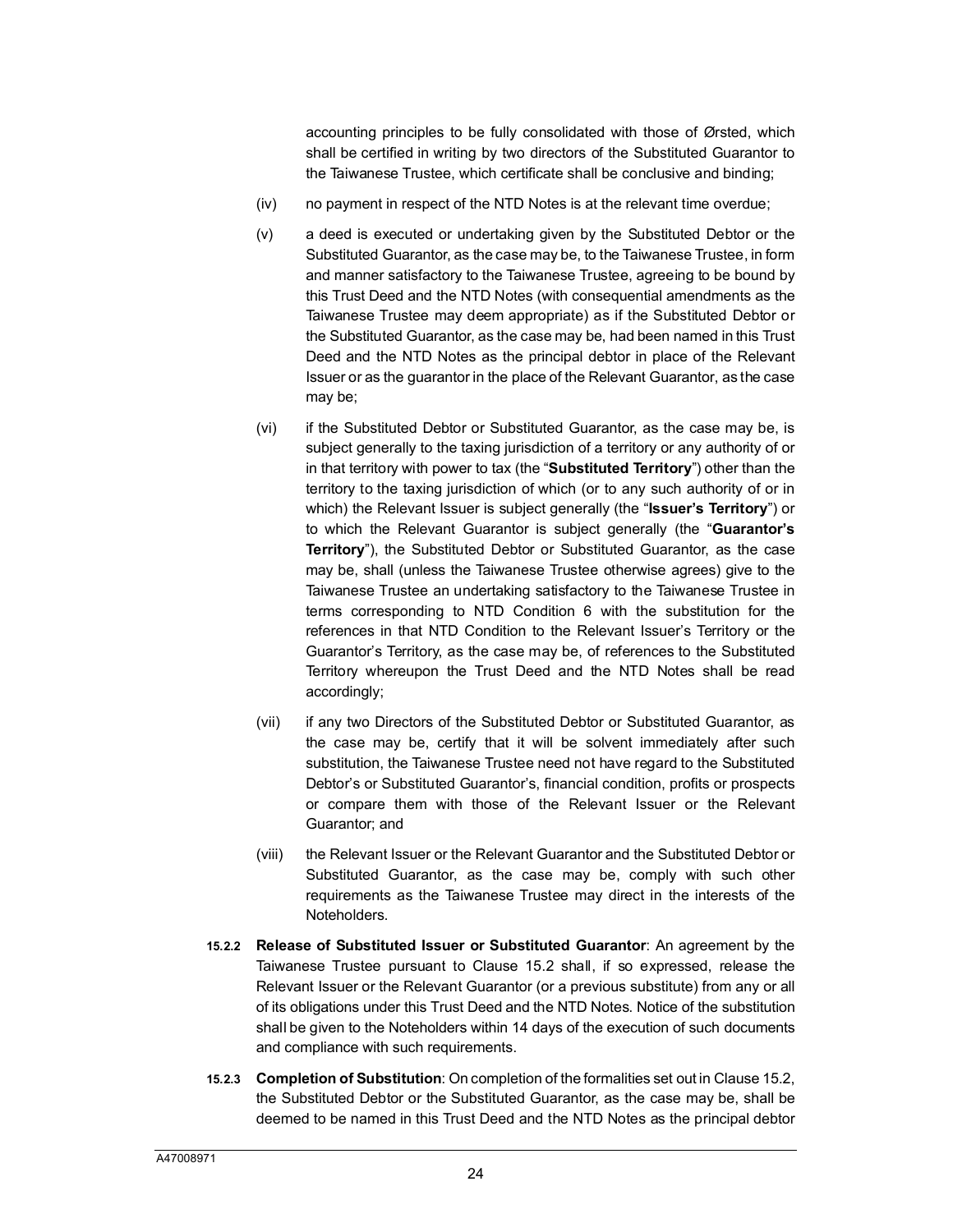in place of the Relevant Issuer or as the guarantor in place of the Relevant Guarantor (or its successor in business or of any previous substitute) and this Trust Deed and the NTD Notes shall be deemed to be amended as necessary to give effect to the substitution.

#### **16 Appointment, Retirement and Removal of the Taiwanese Trustee**

#### **16.1 Appointment**

The Relevant Issuer and the Relevant Guarantor has the power of appointing new trustees but no-one may be so appointed unless previously approved by an Extraordinary Resolution. A trust corporation shall at all times be a Taiwanese Trustee and may be the sole Taiwanese Trustee. Any appointment of a new Taiwanese Trustee shall be notified by the Relevant Issuer or the Relevant Guarantor (as the case may be) to the Noteholders as soon as practicable.

#### **16.2 Retirement and Removal**

Any Taiwanese Trustee may retire at any time on giving at least three months' written notice to the Relevant Issuer and the Relevant Guarantor without giving any reason or being responsible for any costs occasioned by such retirement and the Noteholders may by Extraordinary Resolution remove any Taiwanese Trustee provided that the retirement or removal of a sole trust corporation shall not be effective until a trust corporation is appointed as successor Trustee. If a sole trust corporation gives notice of retirement or an Extraordinary Resolution is passed for its removal, the Relevant Issuer shall use all reasonable endeavours to procure that another trust corporation be appointed as Taiwanese Trustee.

#### **16.3 Co-Trustees**

The Taiwanese Trustee may, despite Clause 16.1, by written notice to the Relevant Issuer and the Relevant Guarantor (with a copy to Taiwan Ratings Corp.) appoint anyone to act as an additional Trustee which meets the eligibility requirements under the applicable law and regulation regarding the issuance of the NTD Notes jointly with the Taiwanese Trustee:

- **16.3.1** if the Taiwanese Trustee considers the appointment to be in the interests of the Noteholders;
- **16.3.2** to conform with a legal requirement, restriction or condition in a jurisdiction in which a particular act is to be performed; or
- **16.3.3** to obtain a judgment or to enforce a judgment or any provision of this Trust Deed in any jurisdiction.

Subject to the provisions of this Trust Deed the Taiwanese Trustee may confer on any person so appointed such functions as it thinks fit. The Taiwanese Trustee may by written notice to the Relevant Issuer, the Relevant Guarantor and that person remove that person. At the Taiwanese Trustee's request, the Relevant Issuer and the Relevant Guarantor shall forthwith do all things as may be required to perfect such appointment or removal and each of them irrevocably appoints the Taiwanese Trustee as its attorney in its name and on its behalf to do so.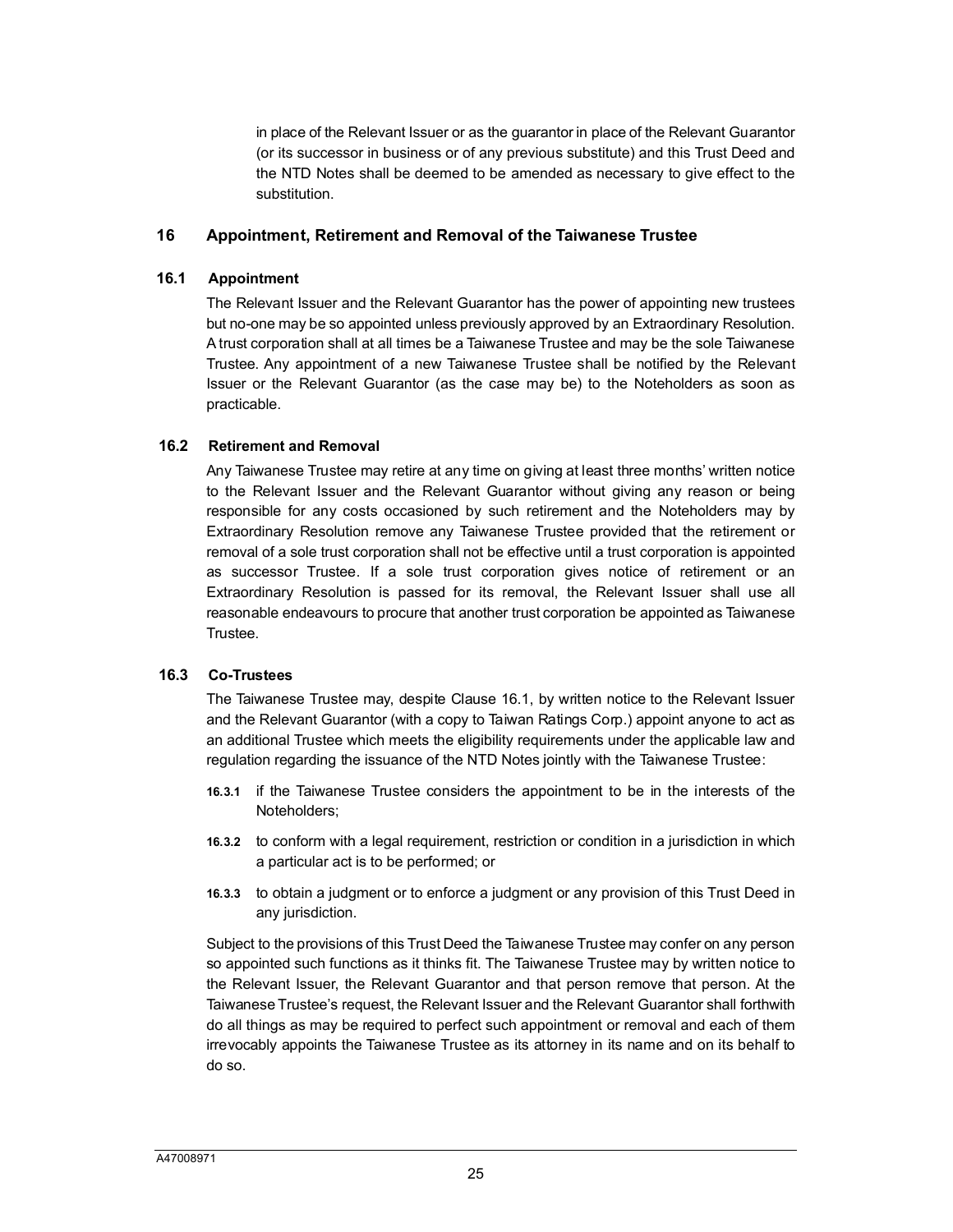#### **16.4 Competence of a Majority of Trustees**

If there are more than two Trustees the majority of them shall be competent to perform the Trustee's functions provided the majority includes a trust corporation.

#### **17 Identity of the holder of NTD Notes**

In considering the interests of Noteholders, the Taiwanese Trustee may have regard to any information provided to it by the TDCC or its operator as to the identity (either individually or by category) of its accountholders or participants with entitlements to any such NTD Notes and may consider such interests on the basis that such accountholders or participants were the holder(s) thereof.

## <span id="page-26-0"></span>**18 Currency Indemnity**

#### **18.1 Currency of Account and Payment**

The Contractual Currency is the sole currency of account and payment for all sums payable by the Relevant Issuer or the Relevant Guarantor under or in connection with this Trust Deed and the NTD Notes, including damages.

#### **18.2 Extent of Discharge**

An amount received or recovered in a currency other than the Contractual Currency (whether as a result of, or of the enforcement of, a judgment or order of a court of any jurisdiction, in the insolvency, winding-up or dissolution of the Relevant Issuer or the Relevant Guarantor or otherwise), by the Taiwanese Trustee or any Noteholder in respect of any sum expressed to be due to it from the Relevant Issuer or the Relevant Guarantor shall only discharge the Relevant Issuer and/or the Relevant Guarantor, as the case may be, to the extent of the Contractual Currency amount that the recipient is able to purchase with the amount so received or recovered in that other currency on the date of that receipt or recovery (or, if it is not practicable to make that purchase on that date, on the first date on which it is practicable to do so).

## **18.3 Currency Indemnity**

If that Contractual Currency amount is less than the Contractual Currency amount expressed to be due to the recipient under this Trust Deed or the NTD Notes, the Relevant Issuer and the Relevant Guarantor shall each indemnify it against any loss sustained by it as a result. In any event, the Relevant Issuer and the Relevant Guarantor shall each indemnify the recipient against the cost of making any such purchase.

#### **18.4 Indemnity Separate**

The indemnities in this Clau[se 1](#page-26-0)8 and in Clauses [3.8](#page-13-0) an[d 10.4](#page-19-0) constitute separate and independent obligations from the other obligations in this Trust Deed, shall give rise to a separate and independent cause of action, shall apply irrespective of any indulgence granted by the Taiwanese Trustee and/or any Noteholder and shall continue in full force and effect despite any judgment, order, claim or proof for a liquidated amount in respect of any sum due under this Trust Deed and/or the NTD Notes or any other judgment or order.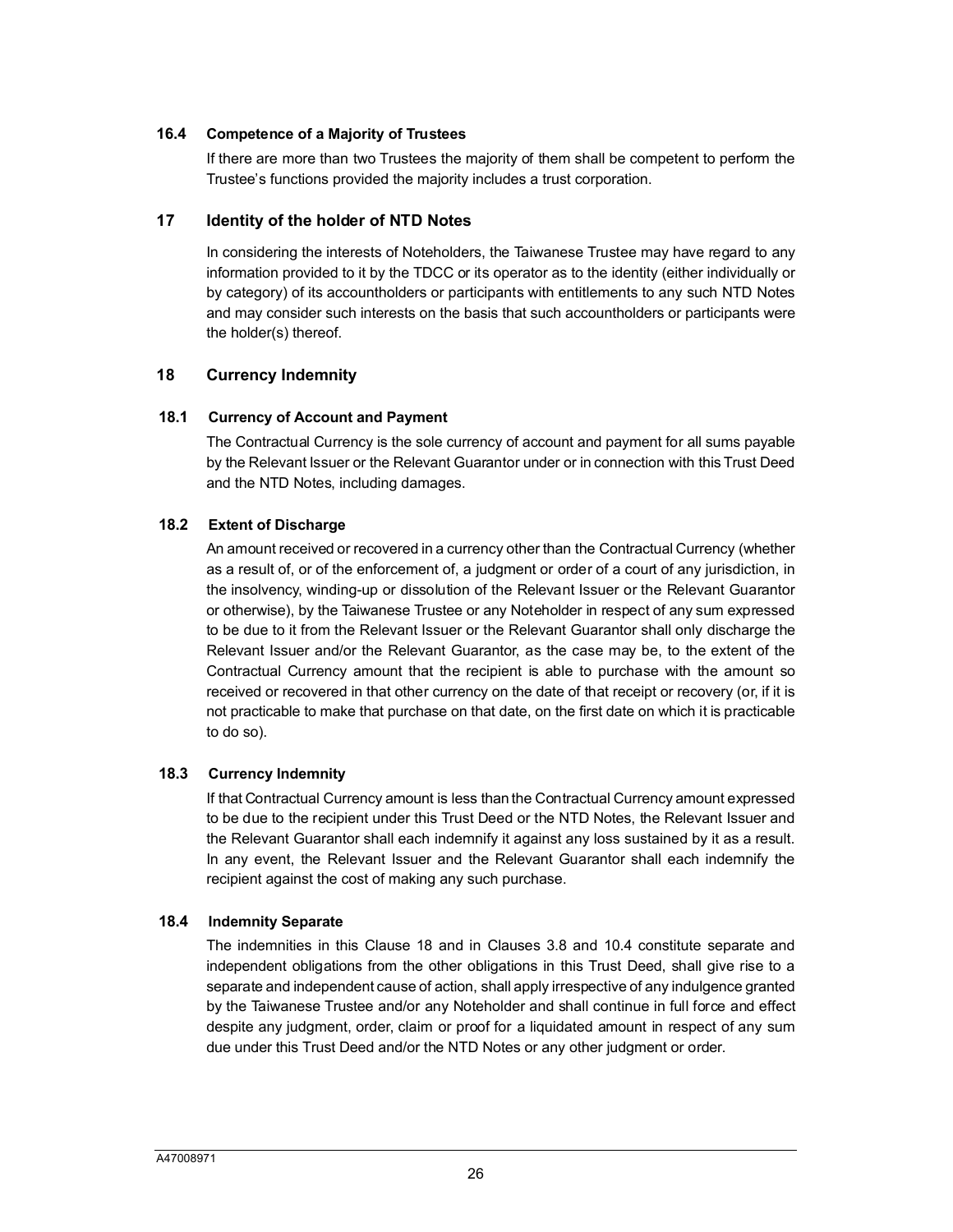## **19 Communications**

#### **19.1 Method**

Each communication under this Trust Deed shall be made by electronic communication or otherwise in writing. Each communication or document to be delivered to any party under this Trust Deed shall be sent to that party at the electronic address or postal address, and marked for the attention of the person (if any), from time to time designated by that party to each other party for the purpose of this Trust Deed. The initial telephone number, electronic address, postal address and person so designated by the parties under this Trust Deed are set out in Schedule B to the Dealer Agreement.

## **19.2 Deemed Receipt**

Any communication from any party to any other under this Trust Deed shall be effective, (if by electronic communication) when the relevant receipt of such communication being read is given, or where no read receipt is required by the sender, at the time of sending, provided that no delivery failure notification is received by the sender within 24 hours of sending such communication and (if otherwise in writing) when delivered, provided that any communication received (or deemed to take effect in accordance with the foregoing) after 5:00pm on a business day or on a non-business day in the place of receipt shall be deemed to take effect at the opening of business on the next following business day in such place. Any communication delivered to any party under this Trust Deed which is sent by electronic communication will be written legal evidence.

## **20 Governing Law and Jurisdiction**

#### **20.1 Governing Law**

This Trust Deed and any non-contractual obligations arising out of or in connection with it shall be governed by and construed in accordance with English law.

## **20.2 Jurisdiction**

The courts of England are to have jurisdiction to settle any disputes that may arise out of or in connection with this Trust Deed or the NTD Notes and accordingly any legal action or proceedings arising out of or in connection with this Trust Deed or the NTD Notes ("**Proceedings**") may be brought in such courts. Ørsted and Ørsted Wind each irrevocably submits to the jurisdiction of such courts and waives any objections to Proceedings in such courts on the ground of venue or on the ground that the Proceedings have been brought in an inconvenient forum. This Clause is for the benefit of each of the Taiwanese Trustee and the Noteholders and shall not limit the right of any of them to take Proceedings in any other court of competent jurisdiction nor shall the taking of Proceedings in any one or more jurisdictions preclude the taking of Proceedings in any other jurisdiction in which the NTD Notes have been or will be offered (whether concurrently or not).

#### **20.3 Service of Process**

Each of Ørsted and Ørsted Wind irrevocably appoints Orsted (UK) Limited at the address of its registered office from time to time, and at the date of this Deed at 5 Howick Place, Westminster, London SW1P1WG, United Kingdom to receive, for it and on its behalf, service of process in any Proceedings in England. Such service shall be deemed completed on delivery to such process agent (whether or not it is forwarded to and received by Ørsted or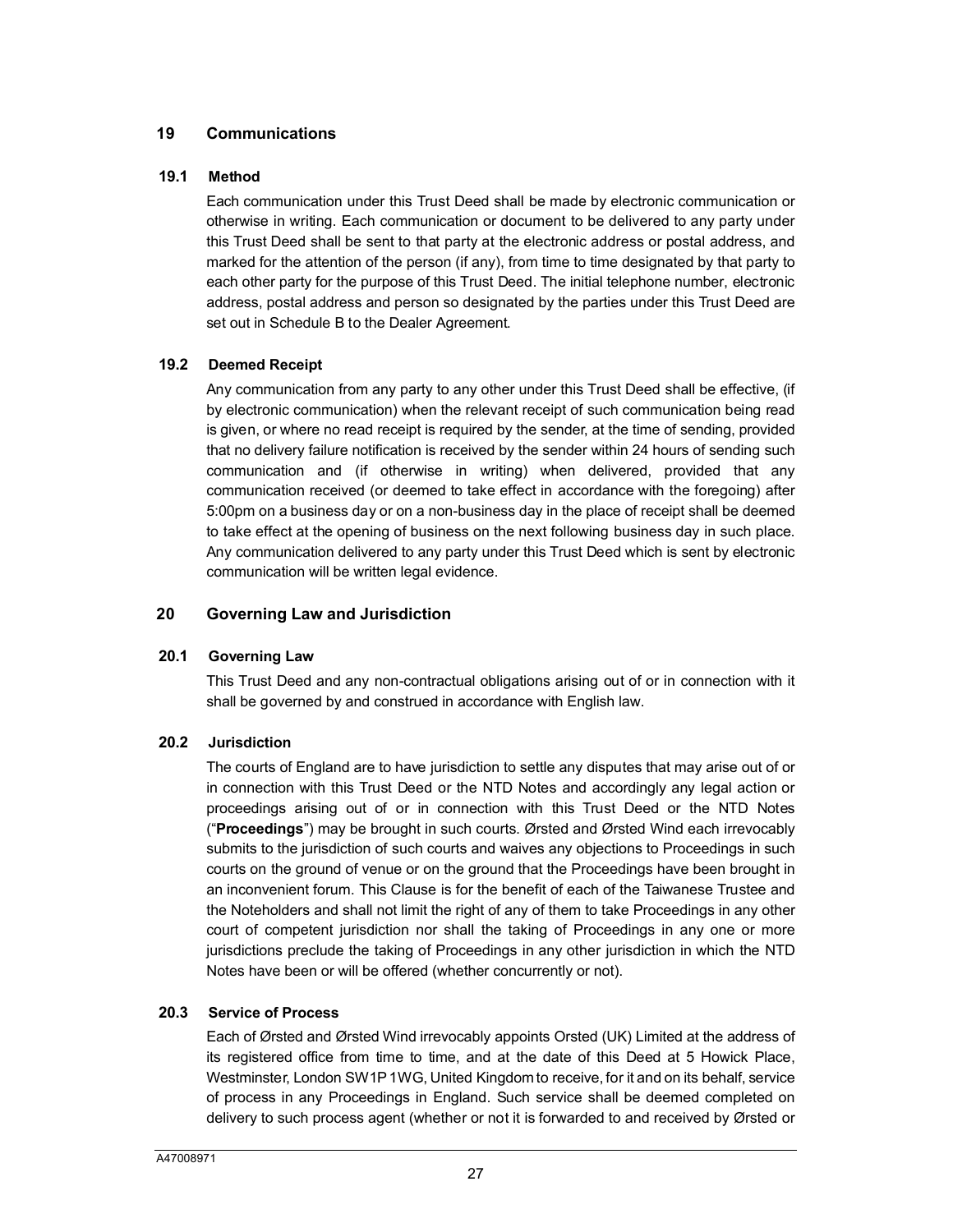Ørsted Wind, as the case may be). If for any reason such process agent ceases to be able to act as such or no longer has an address in England each of Ørsted and Ørsted Wind irrevocably agrees to appoint a substitute process agent acceptable to the Taiwanese Trustee and shall immediately notify the Taiwanese Trustee of such appointment. Nothing shall affect the right to serve process in any other manner permitted by law.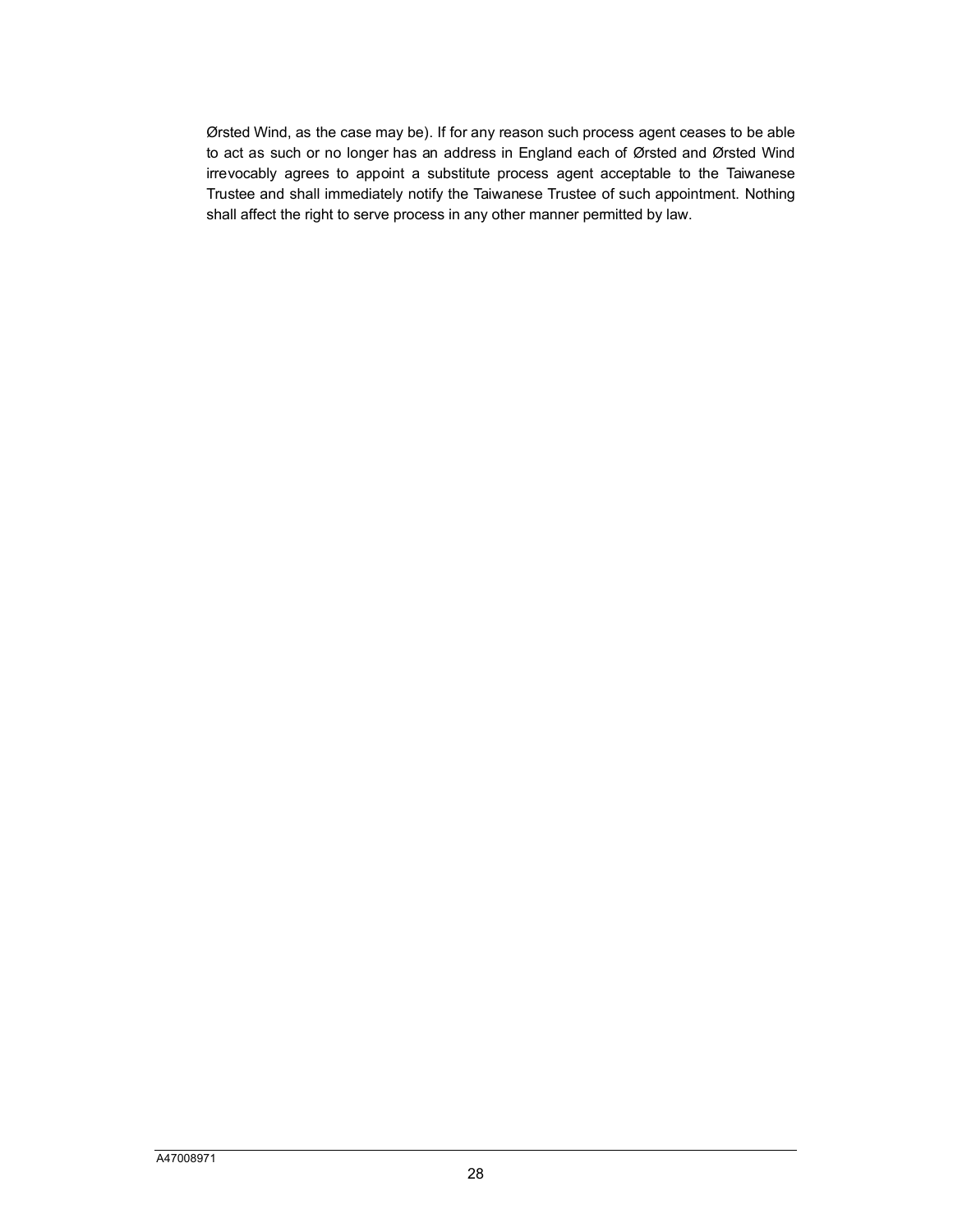# **Schedule 2 Terms and Conditions of the NTD Notes**

The Notes are constituted (i) by an amended and restated trust deed dated 22 February 2022 between Ørsted A/S ("**Ørsted**"), Ørsted Wind Power TW Holding A/S ("**Ørsted Wind**") and Citicorp Trustee Company Limited as trustee (the "**Trustee**") (as amended, restated or supplemented from time to time, the "**Amended and Restated Trust Deed**"), as supplemented by a supplemental trust deed dated 22 February 2022 between Ørsted, Ørsted Wind, Citicorp Trustee Company Limited as trustee (the "**Trustee**") and CTBC Bank Co., Ltd. (the "**Taiwanese Trustee**", which expression shall include all persons for the time being the Taiwanese trustee or Taiwanese trustees under the Supplemental Trust Deed) as Taiwanese trustee for the Noteholders (as defined below) (as amended or supplemented as at the date of issue of any Notes (the "**Issue Date**"), the "**Supplemental Trust Deed**" and, together with the Amended and Restated Trust Deed, the "**Trust Deed**") and (ii) by registration in the book-entry system of the Taiwanese Depository & Clearing Corporation (the "**TDCC**"). In these Terms and Conditions, "**Relevant Issuer**" means, in relation to any Tranche, either Ørsted or Ørsted Wind, as the Issuer which has concluded an agreement with the Relevant Dealer(s) to issue, or which has issued, the Notes of that Tranche; and "**Relevant Guarantor**" means, in relation to any Tranche of Notes issued by Ørsted, Ørsted Wind, and in relation to any Tranche of Notes issued by Ørsted Wind, Ørsted. These terms and conditions include summaries of, and are subject to, the detailed provisions of the Trust Deed. A supplemental agency agreement dated 4 November 2019 has been entered into in relation to the Notes between the Issuers, the Trustee, Citibank, N.A. as initial issuing and paying agent, CTBC Bank Co., Ltd. (the "**Taiwanese Paying Agent**") and the other agents named in it, which is supplemental to the amended and restated agency agreement dated 30 October 2020 between the Issuers, the Trustee, Citibank, N.A. as initial issuing and paying agent and the other agents named in it (as amended, restated or supplemented from time to time, the "**Amended and Restated Agency Agreement**") (as amended or supplemented as at the Issue Date of any Notes, the "**Supplemental Agency Agreement**" and, together with the Amended and Restated Agency Agreement, the "**Agency Agreement**"). The calculation agent(s) for the time being (if any) are referred to below as the "**Calculation Agent**(**s**)". Copies of the Trust Deed and the Agency Agreement are available for inspection during usual business hours at the principal office of the Taiwanese Trustee (presently at No. 168, Jingmao 2<sup>nd</sup> Road, Nangang Dist., Taipei, Taiwan (R.O.C.)) and at the specified offices of the Taiwanese Paying Agent.

As used in these Conditions, "**Tranche**" means Notes which are identical in all respects.

#### **1 Form, Denomination and Title**

The Notes are issued in dematerialised, book-entry form and registered by the TDCC.

Each person shown in the register kept by the TDCC (the "**Register**") as having an interest in the Notes shall be considered the holder of the principal amount of Notes recorded. The Notes held by such person will be held via a securities account opened with a Taiwanese securities broker, who is a participant of the TDCC.

The Notes are Fixed Rate Notes, Floating Rate Notes, Zero Coupon Notes or Instalment Notes, or a combination of any of the foregoing, depending upon the Interest and Redemption/Payment Basis shown in the applicable Pricing Supplement.

The Notes are denominated in the New Taiwan Dollar, the lawful currency of Taiwan (the Republic of China).

Title to the Notes shall pass by registration in the Register. Except as ordered by a court of competent jurisdiction or as required by law, the holder (as defined below) of any Note shall be deemed to be and may be treated as its absolute owner for all purposes whether or not it is overdue and regardless of any notice of ownership, trust or an interest in it and no person shall be liable for so treating the holder.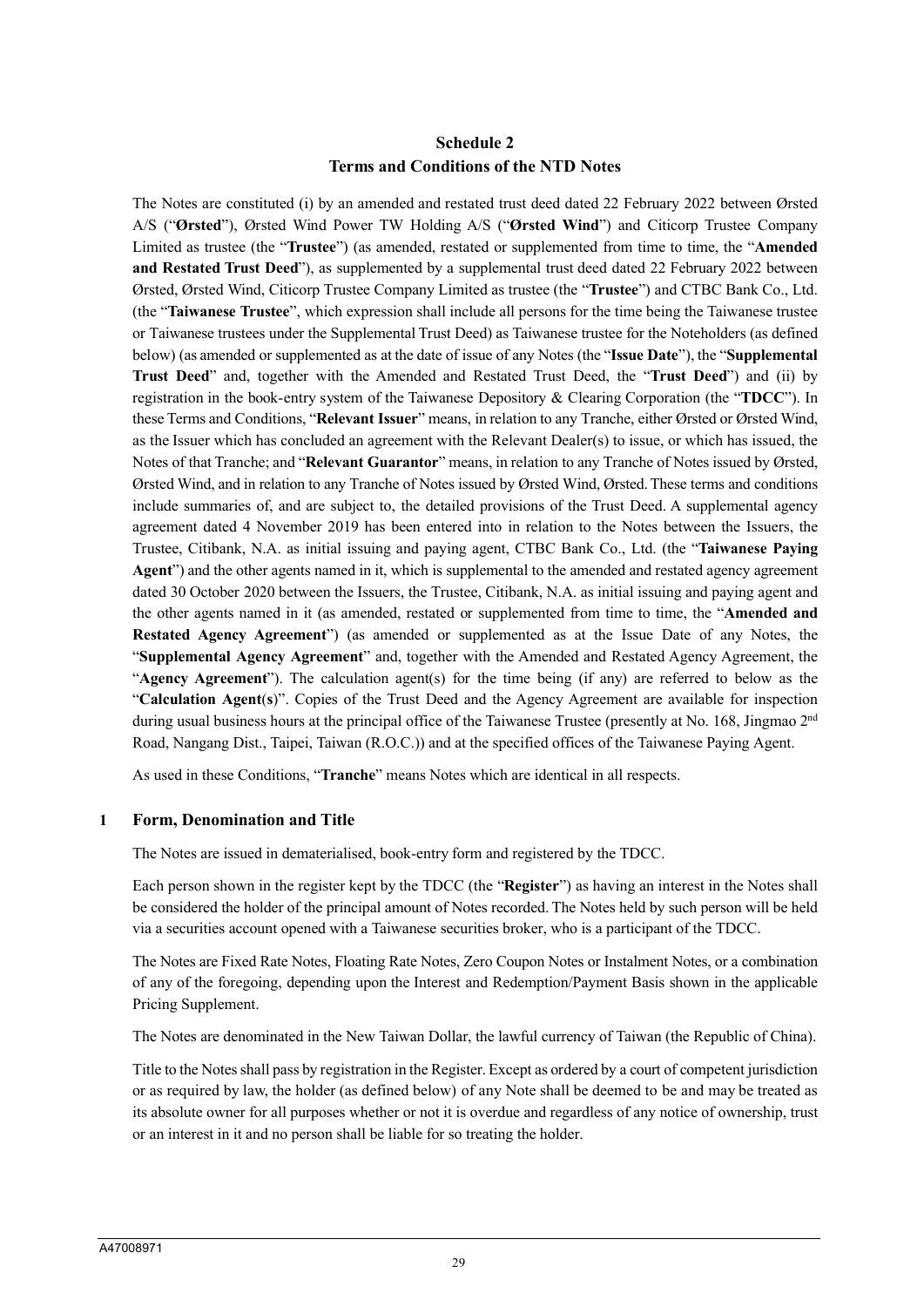In these Conditions, "**Noteholder**" and (in relation to a Note) "**holder**" means the person in whose name a Note is registered in the Register and capitalised terms have the meanings given to them herein, the absence of any such meaning indicating that such term is not applicable to the Notes.

## (a) *Exercise of Options or Partial Redemption in Respect of the Notes:*

In the case of an exercise of a Relevant Issuer's option in respect of, or a partial redemption of, any Notes, the Relevant Issuer shall prior to the Optional Redemption Date, notify the TDCC of the exercise of such option or a partial redemption. The exercise of such option or a partial redemption will be reflected in the Register by the TDCC.

## (b) *Transfer of the Notes*

In the case of a transfer of any Note made for the sale of such Note, a Noteholder who is the transferor of the relevant Note (if the transferor itself is a participant of the TDCC) or the Taiwanese securities broker who is a participant of the TDCC and via which the transferor holds the relevant Note, shall notify the TDCC of such transfer. The TDCC will transfer such Note to the account of the transferee (if the transferee itself is a participant of the TDCC) or the account of the Taiwanese securities broker who is a participant of the TDCC and via which the transferee holds the relevant Note. The TDCC will reflect the transfer of the relevant Note in the Register maintained by the TDCC.

## (c) *Exchange Free of Charge:*

The transfer of Notes on registration, transfer, exercise of an option or partial redemption shall be effected without charge by or on behalf of the Relevant Issuer but upon payment by the applicant of any tax or other governmental charges that may be imposed in relation to it.

## (d) *Closed Periods:*

No Noteholder may require the transfer of a Note to be registered (i) during the period of 15 days ending on the due date for redemption of that Note, (ii) during the period of 15 days prior to any date on which Notes may be called for redemption by the Relevant Issuer at its option pursuant to Conditions 5(d), (iii) after any such Note has been called for redemption or (iv) during the period of seven days ending on (and including) any Record Date (as defined in Condition 6(a)(ii)).

# **2 Guarantee and Status**

## (a) *Guarantee*

Ørsted has unconditionally and irrevocably guaranteed the due payment of all sums expressed to be payable by Ørsted Wind under the Trust Deed and the Notes. Its obligations in that respect (the "**Downstream Guarantee**") are contained in the Trust Deed. The obligations of Ørsted under the Downstream Guarantee, shall, save for such exceptions as may be provided by applicable legislation and subject to Condition 3, at all times rank at least equally with all its other present and future unsecured and unsubordinated obligations, present and future.

Ørsted Wind has unconditionally and irrevocably guaranteed the due payment of all sums expressed to be payable by Ørsted under the Trust Deed and the Notes. Its obligations in that respect (the "**Upstream Guarantee**") are contained in the Trust Deed. The obligations of Ørsted Wind under the Upstream Guarantee, shall, save for such exceptions as may be provided by applicable legislation and subject to Condition 3, at all times rank at least equally with all its other present and future unsecured and unsubordinated obligations, present and future.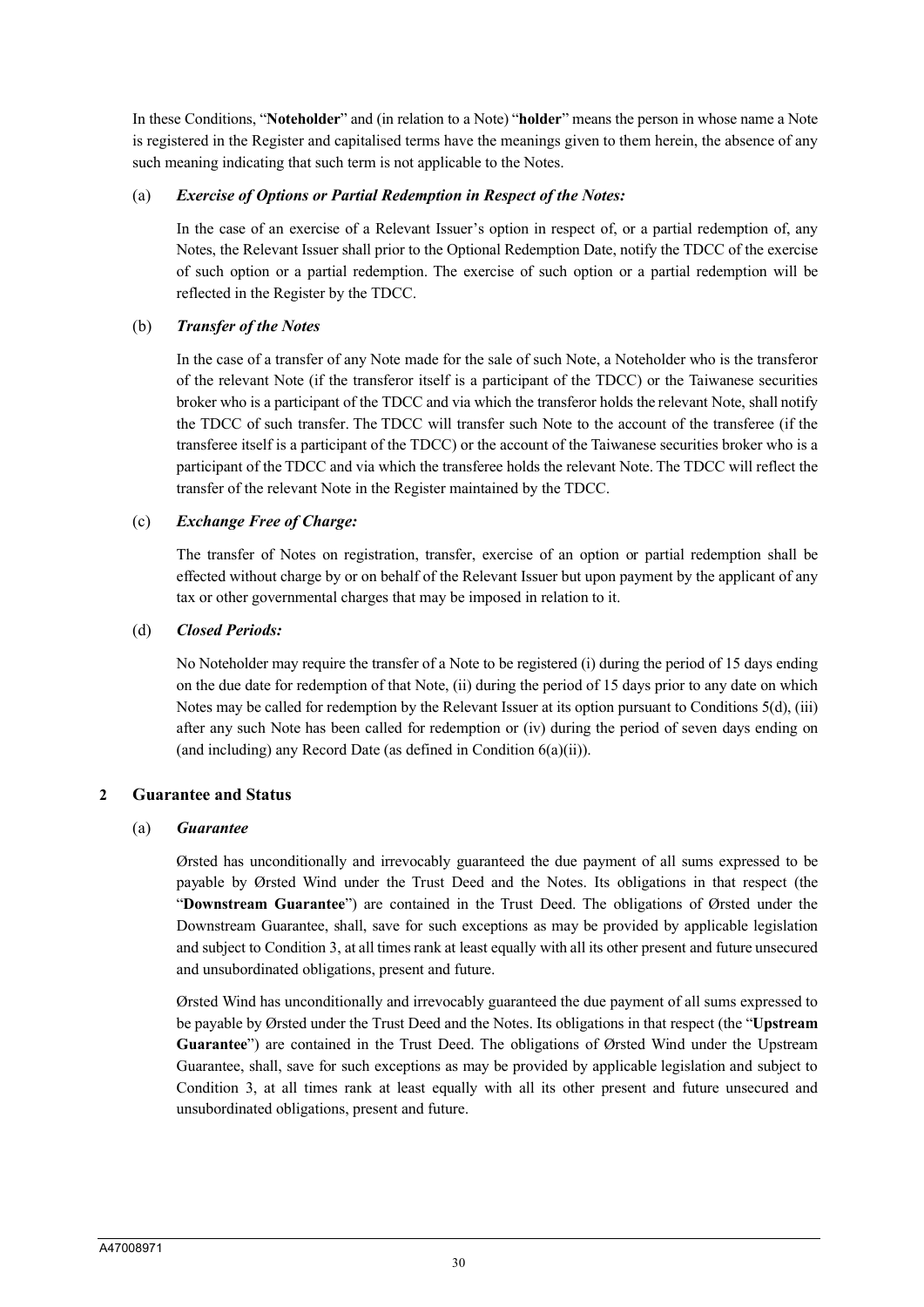## (b) *Status*

The Notes constitute (subject to Condition 3) unsecured obligations of the Relevant Issuer and shall at all times rank *pari passu* and without any preference among themselves. The payment obligations of the Relevant Issuer under the Notes shall, save for such exceptions as may be provided by applicable legislation and subject to Condition 3, at all times rank at least equally with all its other unsecured and unsubordinated indebtedness and monetary obligations of the Relevant Issuer, present and future.

## **3 Negative Pledge**

## (a) *Restriction:*

So long as any Note remains outstanding (as defined in the Trust Deed) neither the Relevant Issuer nor the Relevant Guarantor will, and the Relevant Issuer and the Relevant Guarantor will each ensure that none of their respective Material Subsidiaries (as defined below) will create, or have outstanding any mortgage, charge, lien, pledge or other security interest (each a "**Security Interest**") other than a Permitted Security Interest (as defined below), upon the whole or any part of its present or future undertaking, assets or revenues (including any uncalled share capital) to secure any (A) Relevant Debt, or (B) payment under any guarantee or indemnity granted by the Relevant Issuer or the Relevant Guarantor or any such Material Subsidiary in respect of any Relevant Debt without at the same time or prior thereto according to the Notes and the Relevant Issuer's and the Relevant Guarantor's obligations under the Trust Deed, equal and rateable security to that which is created or subsisting to secure any such Relevant Debt, guarantee or indemnity or such other security as the Taiwanese Trustee in its absolute discretion shall deem to be not materially less beneficial to the Noteholders or as shall be approved by an Extraordinary Resolution (as defined in the Trust Deed) of the Noteholders.

## (b) *Definitions:*

For the purposes of these Conditions:

- (i) "**Group**" means together Ørsted, Ørsted Wind and Subsidiaries of each of Ørsted and Ørsted Wind whose financial statements at any time are required by law or in accordance with generally accepted accounting principles to be fully consolidated with those of Ørsted;
- (ii) "**Material Subsidiary**" at any time means (A) Ørsted Wind and (B) any member of the Group (not being a Subsidiary falling within sub-paragraph (iv) of the definition of Non-Recourse Project Financing and whose only indebtedness for borrowed money is Non-Recourse Project Financing):
	- (i) which was a Subsidiary of the Relevant Issuer or the Relevant Guarantor (as the case may be) at the date to which the then latest audited consolidated annual financial statements of the Group (the "**Accounts**") were made up and whose total revenue and/or gross assets (in each case consolidated in the case of a Subsidiary which itself has Subsidiaries) at the time of its latest financial statements (consolidated where applicable) exceeded 10 per cent. of the consolidated total revenue and/or gross assets of the Group at such date, as determined by reference to such Accounts;
	- (ii) which has been a Subsidiary of the Relevant Issuer or the Relevant Guarantor (as the case may be) for more than 180 days and which became a Subsidiary of the Relevant Issuer or the Relevant Guarantor (as the case may be) subsequent to the date of the then latest Accounts and whose total revenue and/or gross assets (in each case consolidated in the case of a Subsidiary which itself has Subsidiaries) would, as at the balance sheet date of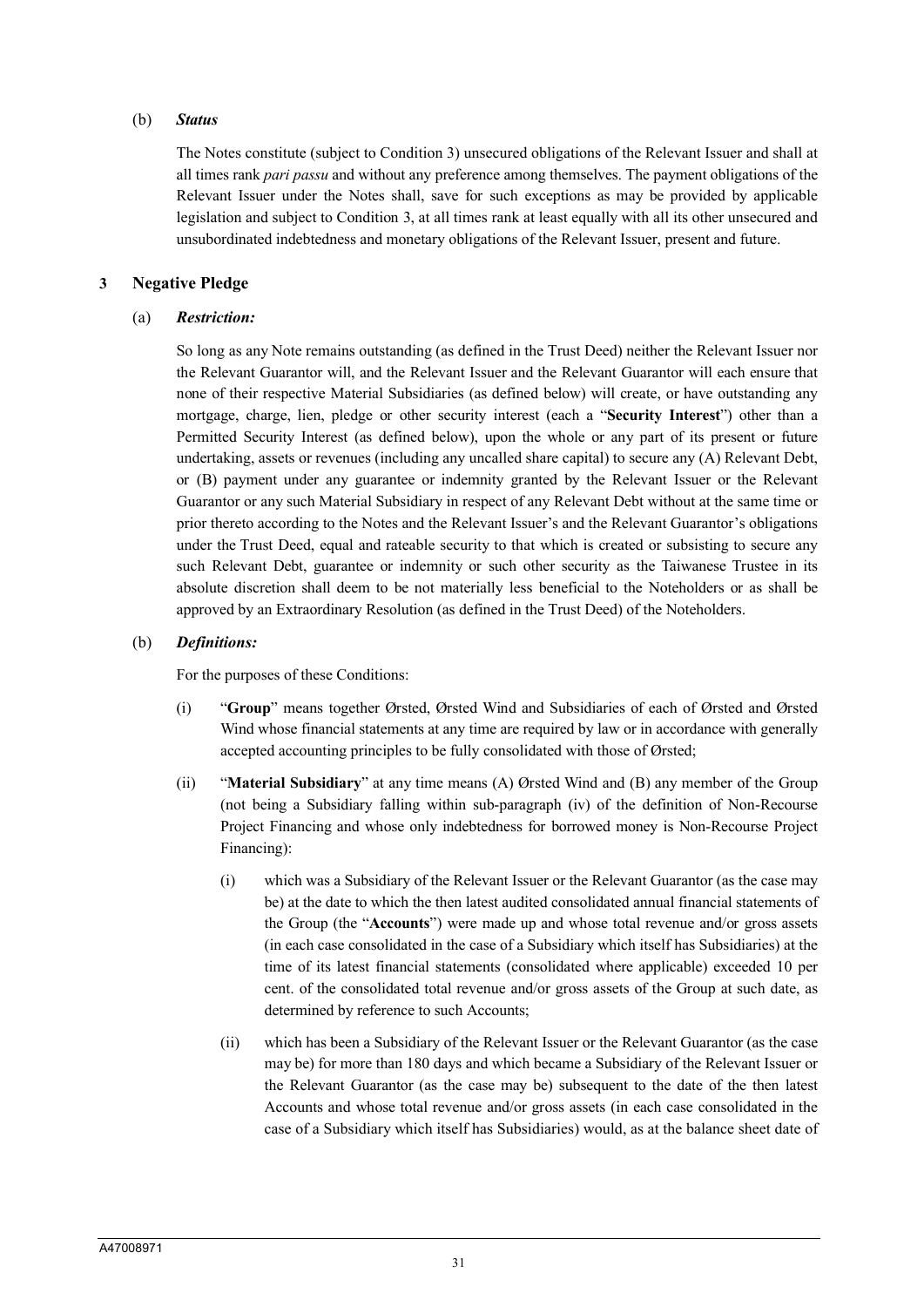the then latest Accounts on the basis that such Subsidiary was a Subsidiary on such balance sheet date, exceed 10 per cent. of the consolidated total revenue and/or gross assets of the Group as would be determined by reference to such consolidated financial statements; or

(iii) any Subsidiary of the Relevant Issuer or the Relevant Guarantor (as the case may be) which, although not a Material Subsidiary at the date of the then latest Accounts, subsequently acquires or develops assets and/or generates revenues which would, when aggregated with its existing assets and/or revenues (in each case consolidated in the case of a Subsidiary which itself has Subsidiaries), constitute 10 per cent. or more of the consolidated total revenue and/or gross assets of the Group if at the balance sheet date of the then latest Accounts, those Accounts and the latest financial statements of the relevant Subsidiary (consolidated where applicable) had been prepared on the basis that such assets had already been acquired or developed or such revenues had already been generated,

**provided that** if any Material Subsidiary shall at any relevant time cease to have revenue and/or gross assets (in each case consolidated in the case of a Subsidiary which itself has Subsidiaries) which constitute more than 10 per cent. of the consolidated total revenues and/or gross assets of the Group if consolidated financial statements of the Group were prepared at that time, it shall at that time cease to be a Material Subsidiary, until such time as its revenues and/or gross assets (in each case consolidated in the case of a Subsidiary which itself has Subsidiaries) subsequently exceed 10 per cent. of the consolidated total revenues and/or gross assets of the Group at any relevant time. A certificate of two Directors of the Relevant Issuer or the Relevant Guarantor (as the case may be) that, in their opinion, a Subsidiary is or is not, or was or was not, at any particular time or during any particular period, a Material Subsidiary may be relied upon by the Taiwanese Trustee and, if so relied upon, shall, in the absence of manifest error, be conclusive and binding on all concerned;

- (iii) "**Non-Recourse Project Financing**" means any present or future indebtedness incurred to finance the ownership, acquisition, construction, creation, development, maintenance and/or operation of an asset (whether or not an asset of the Relevant Issuer or the Relevant Guarantor (as the case may be) or any of its Subsidiaries), or any associated rehabilitation works, in respect of which the person or persons to whom any such indebtedness is or may be owed by the relevant borrower (whether or not the Relevant Issuer or the Relevant Guarantor (as the case may be) or any of its Subsidiaries) has or have no recourse whatsoever to the Relevant Issuer or the Relevant Guarantor (as the case may be) or any of its Subsidiaries for the repayment thereof other than:
	- (i) recourse for amounts limited to the cash flow or net cash flow (other than historic cash flow or historic net cash flow) from such asset or the business of owning, acquiring, constructing, developing, maintaining and/or operating such asset; and/or
	- (ii) (A) recourse for the purpose only of enabling amounts to be claimed in respect of such indebtedness in an enforcement of any encumbrance given over such asset (and/or any other assets primarily used in the business of owning, acquiring, constructing, creating, developing, maintaining and/or operating such asset) or the income, cash flow or other proceeds deriving therefrom (or given over shares or the like in the capital of the borrower or owner of the asset or any Subsidiary described in paragraph (iv)) to secure such indebtedness, **provided that** (aa) the extent of such recourse is limited solely to the amount of any recoveries made on any such enforcement and (bb) such person or persons is/are not entitled, by virtue of any right or claim arising out of or in connection with such indebtedness, to commence proceedings for the winding up or dissolution of the Relevant Issuer or the Relevant Guarantor (as the case may be) or any of its Subsidiaries (other than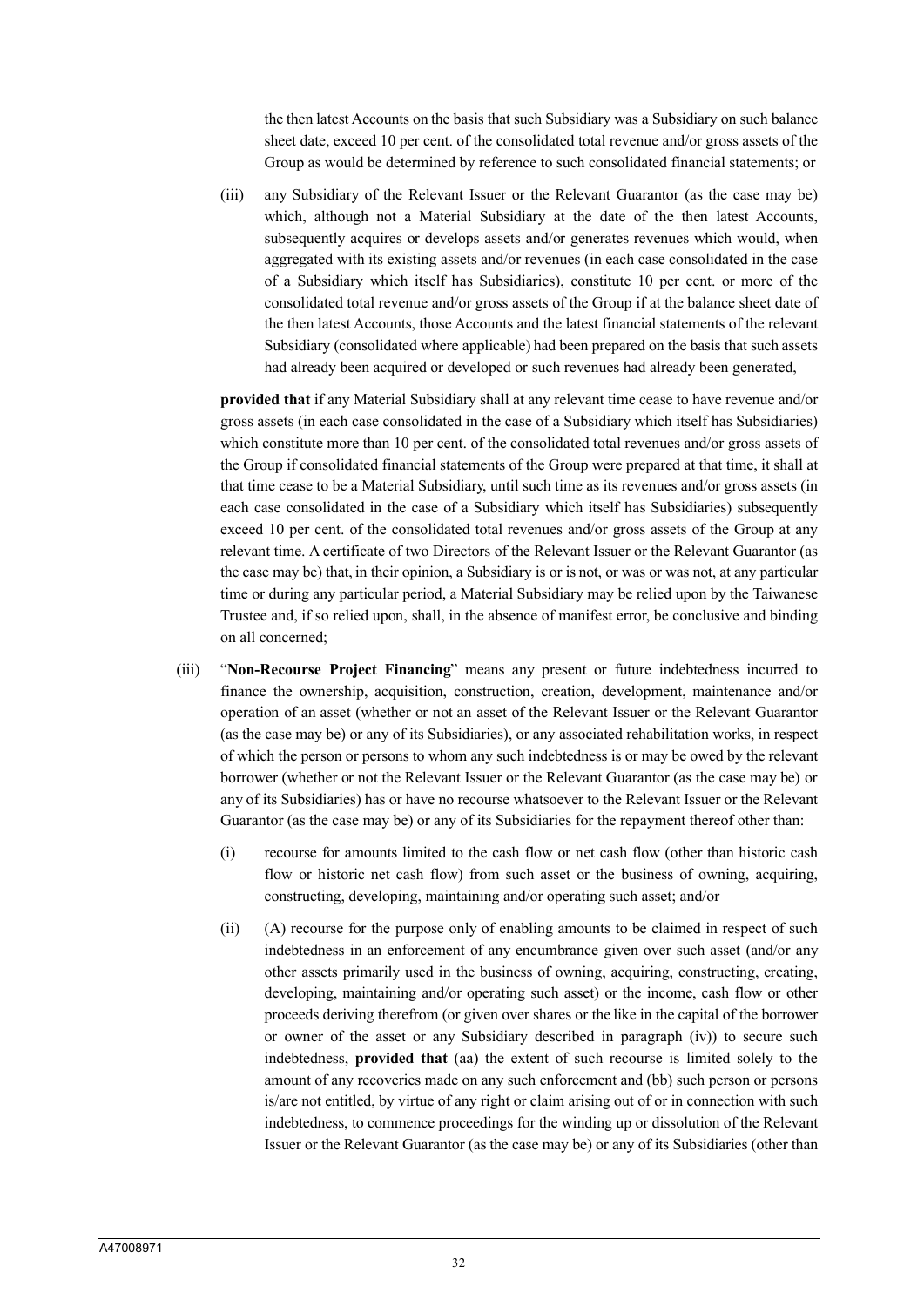a Subsidiary described in paragraph (iv)) or to appoint or procure the appointment of any receiver, trustee or similar person or officer in respect of the Relevant Issuer or the Relevant Guarantor (as the case may be) or any of its Subsidiaries (other than a Subsidiary described in paragraph (iv)) or any of its assets (save for the assets the subject of such encumbrance); and/or (B) recourse against the assets, income, cashflow, proceeds or shares or the like subject to an encumbrance referred to in this paragraph (ii); and/or

- (iii) recourse under any form of assurance, undertakings or support, which recourse is limited to a claim for damages (other than liquidated damages and damages required to be calculated in a specified way) or under an indemnity for breach of an obligation or representation (not being a payment obligation or an obligation to procure payment by another or an indemnity in respect thereof or any obligation to comply or to procure compliance by another with any financial ratios or other tests of financial condition other than costs to complete tests or project completion tests) of the Relevant Issuer or the Relevant Guarantor (as the case may be) or any of its Subsidiaries; and/or
- (iv) recourse against (aa) any Subsidiary, or the assets of any Subsidiary, whose principal business comprises the ownership, acquisition, construction, creation, development, maintenance and/or operation of the asset concerned; or (bb) any Subsidiary, or the assets of any Subsidiary, whose principal business comprises the ownership or financing, directly or indirectly, of any Subsidiary described in paragraph (iv)(aa); and/or
- (v) recourse under any guarantee and/or indemnity of such indebtedness or completion of construction or development of an asset, **provided that** in any such case the guarantee and/or indemnity is (to the extent not permitted by any of the foregoing paragraphs) released or discharged if completion of the relevant construction or development occurs on or prior to the agreed date for completion referred to in or in connection with the guarantee and/or indemnity and no default under or in connection with such indebtedness, guarantee or indemnity or any agreement relating thereto is then subsisting;
- (iv) "**Permitted Security Interest**" means (a) any Security Interest created by either the Relevant Issuer or the Relevant Guarantor (as the case may be) or any Material Subsidiary upon real property, energy producing assets and/or ships in favour of one or more Danish mortgage institutions (*realkreditinstitutter*) or other credit institutions (including, but not limited to, Danish Ship Finance (*Danmarks Skibskredit*)) in respect of Relevant Debt constituting indebtedness owed to such institutions, **provided that** the aggregate principal amount of the Relevant Debt in respect of which all such Security Interests shall have been created as shown on the then most recent annual audited consolidated accounts of the Group shall be equal to not more than 15 per cent. of the total consolidated assets of the Group, also as shown in the then most recent annual audited consolidated accounts of the Group or (b) any Security Interest over assets of a company which becomes a Subsidiary (as defined below) after the date on which agreement is reached to issue the first Tranche of Notes, but only if (i) the Security Interest (1) was in existence prior to the date of the company concerned becoming a Subsidiary and (2) was not created in contemplation of such company becoming a Subsidiary and (ii) the principal amount secured by the Security Interest as at the date the company became a Subsidiary is not subsequently increased; and
- (v) "**Relevant Debt**" means any present or future indebtedness in the form of, or represented by, bonds, notes, debentures, loan stock or other securities which are for the time being, or are capable of being, quoted, listed or ordinarily dealt in on any stock exchange, over-the-counter or other securities market, but shall in any event not include any Non-Recourse Project Financing; and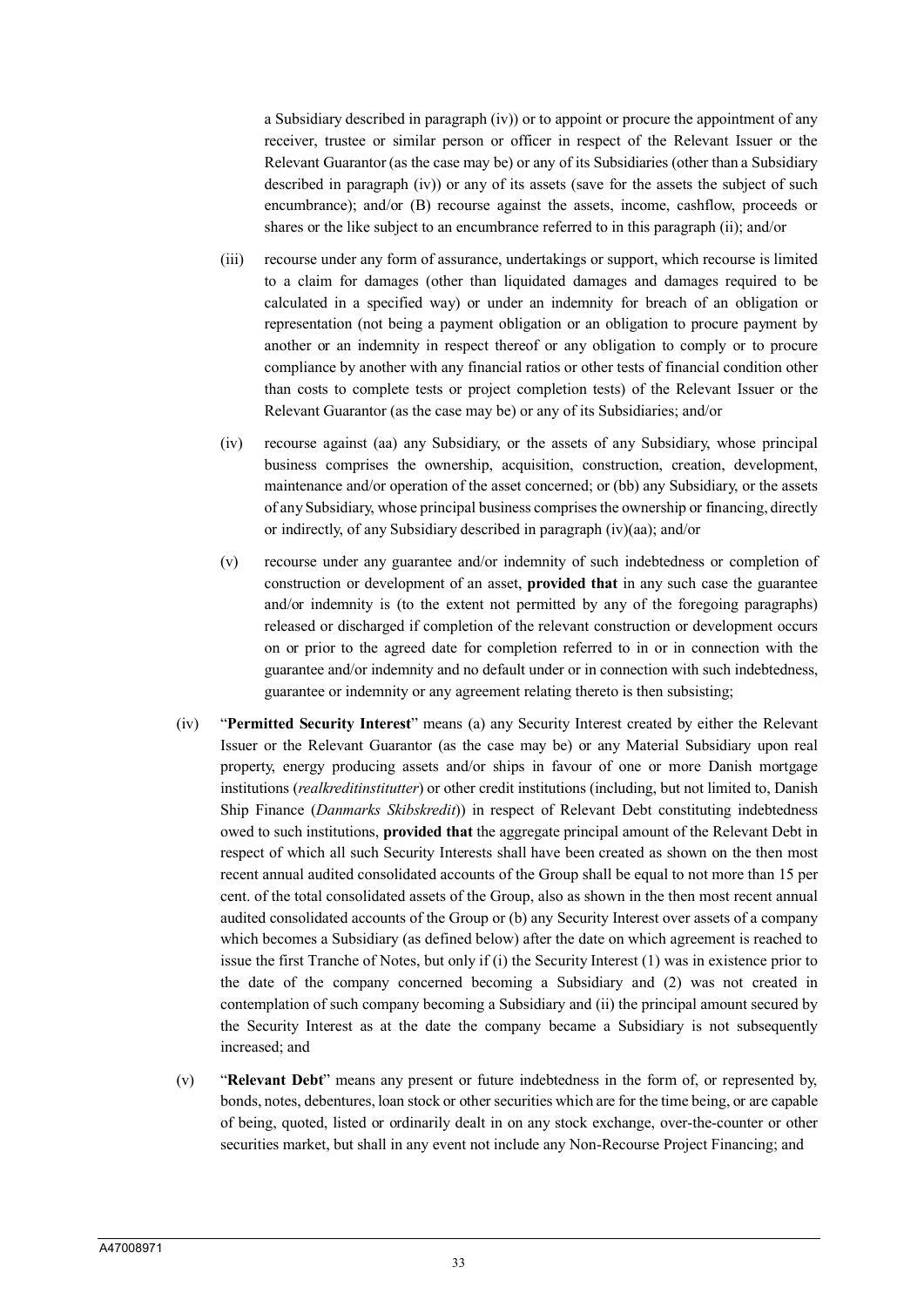(vi) "**Subsidiary**" means a limited liability company covered by the term "*dattervirksomhed*" as defined in section 5(3) of the Danish Companies Act (Consolidated Act. No. 763 of 23 July 2019 as amended) and for the avoidance of doubt, such term shall include any limited liability company incorporated in a jurisdiction other than Denmark.

## **4 Interest and other Calculations**

Notes may be interest bearing or non-interest bearing as specified in the applicable Pricing Supplement.

## (a) *Interest on Fixed Rate Notes:*

Each Fixed Rate Note bears interest on its outstanding nominal amount from the Interest Commencement Date at the rate per annum (expressed as a percentage) equal to the Rate of Interest, such interest being payable in arrear on each Interest Payment Date. The amount of interest payable shall be determined in accordance with Condition 4(f).

## (b) *Interest on Floating Rate Notes:*

- (i) *Interest Payment Dates*: Each Floating Rate Note bears interest on its outstanding nominal amount from the Interest Commencement Date at the rate per annum (expressed as a percentage) equal to the Rate of Interest, such interest being payable in arrear on each Interest Payment Date. The amount of interest payable shall be determined in accordance with Condition 4(f). Such Interest Payment Date(s) is/are either specified in the applicable Pricing Supplement as Specified Interest Payment Dates or, if no Specified Interest Payment Date(s) is/are shown in the applicable Pricing Supplement, "**Interest Payment Date**" shall mean each date which falls the number of months or other period specified in the applicable Pricing Supplement as the Interest Period after the preceding Interest Payment Date or, in the case of the first Interest Payment Date, after the Interest Commencement Date.
- (ii) *Business Day Convention*: If any date referred to in these Conditions that is specified to be subject to adjustment in accordance with a Business Day Convention would otherwise fall on a day that is not a Business Day, then, if the Business Day Convention specified is (A) the Floating Rate Business Day Convention, such date shall be postponed to the next day that is a Business Day unless it would thereby fall into the next calendar month, in which event (x) such date shall be brought forward to the immediately preceding Business Day and (y) each subsequent such date shall be the last Business Day of the month in which such date would have fallen had it not been subject to adjustment, (B) the Following Business Day Convention, such date shall be postponed to the next day that is a Business Day, (C) the Modified Following Business Day Convention, such date shall be postponed to the next day that is a Business Day unless it would thereby fall into the next calendar month, in which event such date shall be brought forward to the immediately preceding Business Day or (D) the Preceding Business Day Convention, such date shall be brought forward to the immediately preceding Business Day.
- (iii) *Rate of Interest for Floating Rate Notes*: The Rate of Interest in respect of Floating Rate Notes for each Interest Accrual Period shall be determined in the manner specified in the applicable Pricing Supplement and the provisions below relating to either ISDA Determination, Screen Rate Determination and/or Linear Interpolation shall apply, depending upon which is specified in the applicable Pricing Supplement.
	- (A) *ISDA Determination for Floating Rate Notes*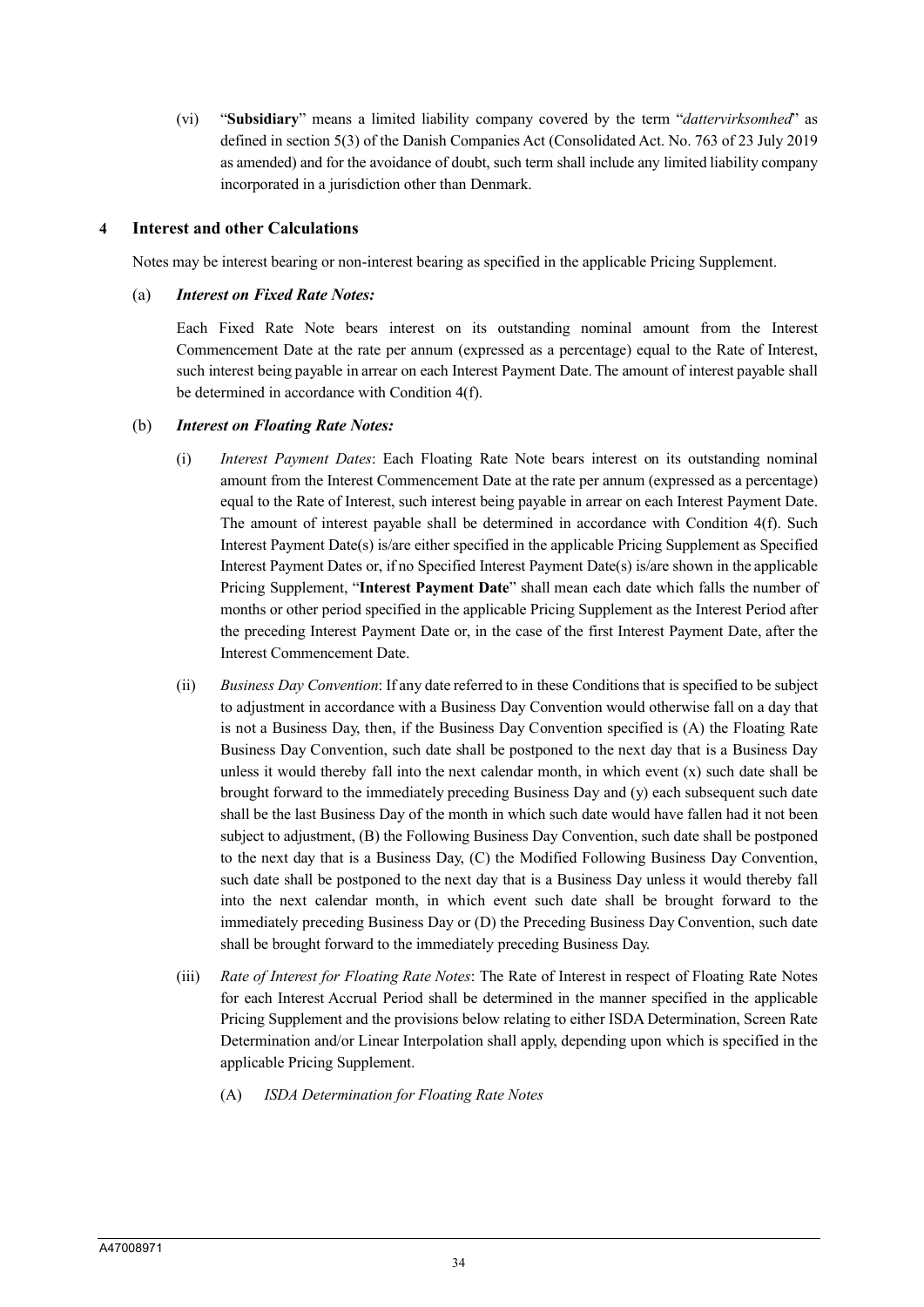Where ISDA Determination is specified in the applicable Pricing Supplement as the manner in which the Rate of Interest is to be determined, the Rate of Interest for each Interest Accrual Period shall be determined by the Calculation Agent as a rate equal to the relevant ISDA Rate. For the purposes of this sub-paragraph (A), "**ISDA Rate**" for an Interest Accrual Period means a rate equal to the Floating Rate that would be determined by the Calculation Agent under a Swap Transaction under the terms of an agreement incorporating the ISDA Definitions and under which:

- (x) the Floating Rate Option is as specified in the applicable Pricing Supplement;
- (y) the Designated Maturity is a period specified in the applicable Pricing Supplement; and
- (z) the relevant Reset Date is the first day of that Interest Accrual Period unless otherwise specified in the applicable Pricing Supplement.

For the purposes of this sub-paragraph (A), "**Floating Rate**", "**Calculation Agent**", "**Floating Rate Option**", "**Designated Maturity**", "**Reset Date**" and "**Swap Transaction**" have the meanings given to those terms in the ISDA Definitions.

Unless otherwise stated in the applicable Pricing Supplement, the Minimum Rate of Interest shall be deemed to be zero.

- (B) *Screen Rate Determination for Floating Rate Notes*
	- (x) Where Screen Rate Determination is specified in the applicable Pricing Supplement as the manner in which the Rate of Interest is to be determined, the Rate of Interest for each Interest Accrual Period will, subject as provided below, be either:
		- (1) the offered quotation; or
		- (2) the arithmetic mean of the offered quotations,

(expressed as a percentage rate per annum) for the Reference Rate which appears or appear, as the case may be, on the Relevant Screen Page as at either 11.00 a.m. (London time in the case of CMS London or Brussels time in the case of EURIBOR or CMS Brussels or Copenhagen time in the case of CIBOR) on the Interest Determination Date in question as determined by the Calculation Agent. If five or more of such offered quotations are available on the Relevant Screen Page, the highest (or, if there is more than one such highest quotation, one only of such quotations) and the lowest (or, if there is more than one such lowest quotation, one only of such quotations) shall be disregarded by the Calculation Agent for the purpose of determining the arithmetic mean of such offered quotations;

(y) if the Relevant Screen Page is not available or if, sub-paragraph (x)(l) applies and no such offered quotation appears on the Relevant Screen Page or if subparagraph  $(x)(2)$  above applies and fewer than three such offered quotations appear on the Relevant Screen Page in each case as at the time specified above, subject as provided below, the Calculation Agent shall request, if the Reference Rate is CMS London, the principal London office of each of the Reference Banks or if the Reference Rate is EURIBOR or CMS Brussels, the principal Euro-zone office of each of the Reference Banks or, if the Reference Rate is CIBOR, the principal Danish office of each of the Reference Banks to provide the Calculation Agent with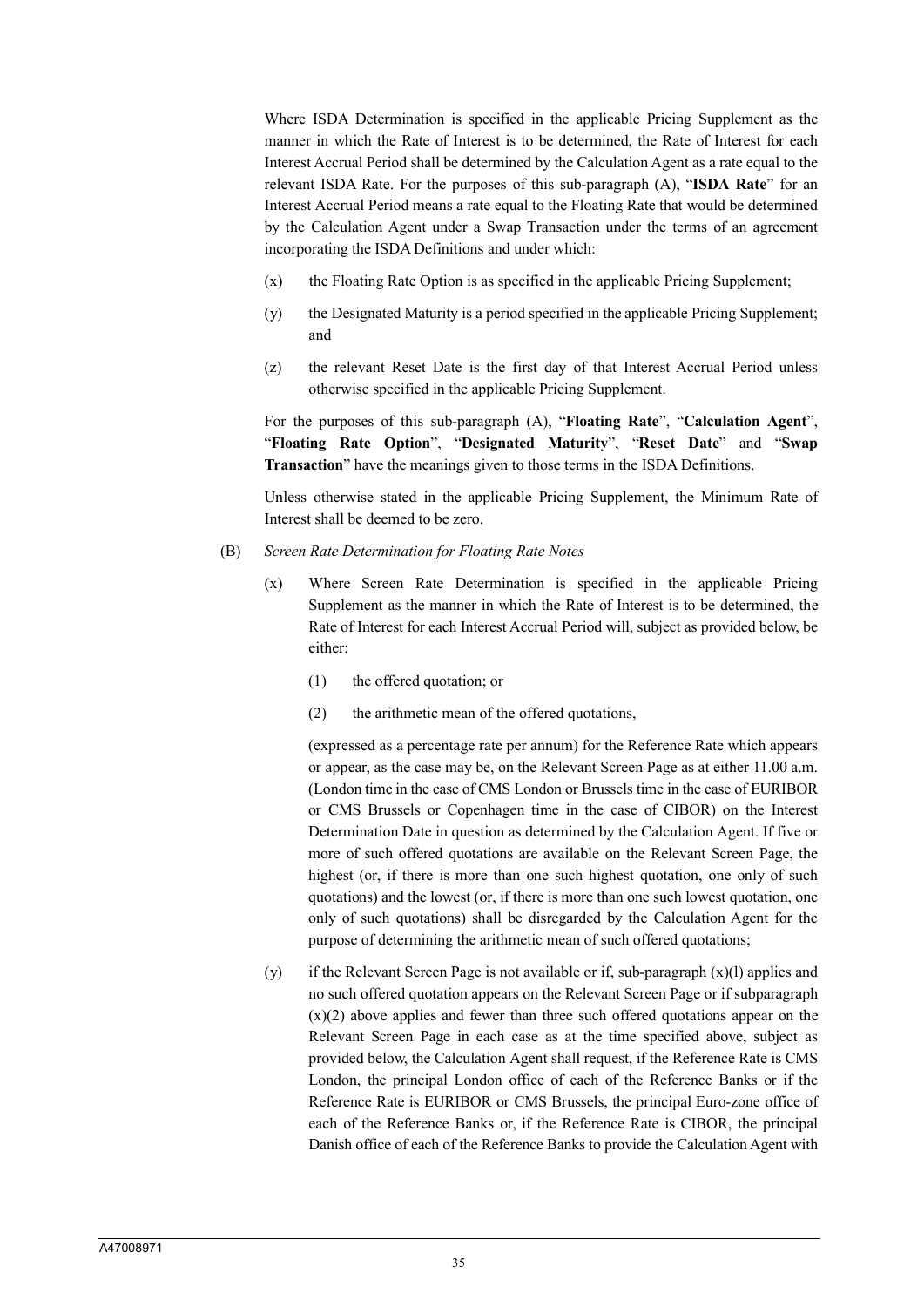its offered quotation (expressed as a percentage rate per annum) for the Reference Rate if the Reference Rate is CMS London, at approximately 11.00 a.m. (London time), if the Reference Rate is EURIBOR or CMS Brussels, at approximately 11.00 a.m. (Brussels time), or if the Reference Rate is CIBOR, at approximately 11.00 a.m. (Copenhagen time) on the Interest Determination Date in question. If two or more of the Reference Banks provide the Calculation Agent with such offered quotations, the Rate of Interest for such Interest Period shall be the arithmetic mean of such offered quotations as determined by the Calculation Agent; and

- (z) if paragraph (y) above applies and the Calculation Agent determines that fewer than two Reference Banks are providing offered quotations, subject as provided below, the Rate of Interest shall be:
	- (1) if the Reference Rate is EURIBOR or CIBOR, the arithmetic mean of the rates per annum (expressed as a percentage) as communicated to (and at the request of) the Calculation Agent by the Reference Banks or any two or more of them, at which such banks were offered, if the Reference Rate is EURIBOR, at approximately 11.00 a.m. (Brussels time) or, if the Reference Rate is CIBOR, at approximately 11.00 a.m. (Copenhagen time) on the relevant Interest Determination Date, deposits in the Specified Currency for a period equal to that which would have been used for the Reference Rate by leading banks in, if the Reference Rate is EURIBOR, the Euro-zone interbank market or, if the Reference Rate is CIBOR, the Copenhagen interbank market as the case may be, or, if fewer than two of the Reference Banks provide the Calculation Agent with such offered rates, the offered rate for deposits in the Specified Currency for a period equal to that which would have been used for the Reference Rate, or the arithmetic mean of the offered rates for deposits in the Specified Currency for a period equal to that which would have been used for the Reference Rate, at which, if the Reference Rate is EURIBOR, at approximately 11.00 a.m. (Brussels time) or, if the Reference Rate is CIBOR, at approximately 11.00 a.m. (Copenhagen time) on the relevant Interest Determination Date, any one or more banks (which bank or banks is or are in the opinion of the Taiwanese Trustee and the Relevant Issuer suitable for such purpose) informs the Calculation Agent it is quoting to leading banks in, if the Reference Rate is EURIBOR, the Euro-zone interbank market or, if the Reference Rate is CIBOR, the Copenhagen interbank market, as the case may be, **provided that**, if the Rate of Interest cannot be determined in accordance with the foregoing provisions of this paragraph, the Rate of Interest shall be determined as at the last preceding Interest Determination Date (though substituting, where a different Margin or Maximum or Minimum Rate of Interest is to be applied to the relevant Interest Accrual Period from that which applied to the last preceding Interest Accrual Period, the Margin or Maximum or Minimum Rate of Interest relating to the relevant Interest Accrual Period, in place of the Margin or Maximum or Minimum Rate of Interest relating to that last preceding Interest Accrual Period); or
	- (2) if the Reference Rate is CMS Brussels or CMS London, a rate determined on the basis of the mid-market annual swap rate, as selected by the Calculation Agent in its sole discretion on the Interest Determination Date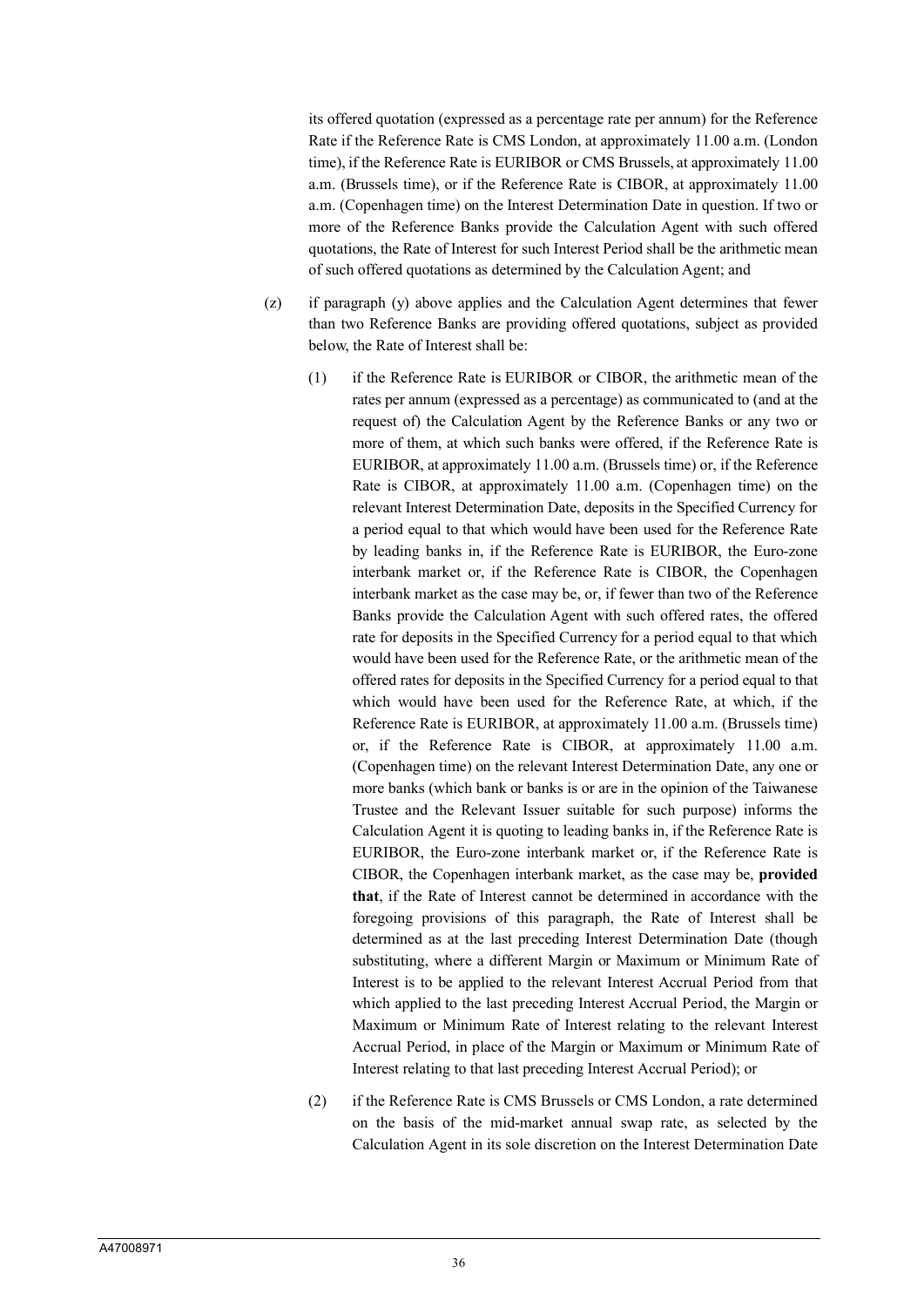at approximately 11.00 a.m. (London time), if the Reference Rate is CMS London or, if the Reference Rate is CMS Brussels, at approximately 11.00 a.m. (Brussels time). The mid-market annual swap rate as referred to in the preceding sentence means the arithmetic mean of the bid and offered rates for the annual fixed leg, calculated on a 30/360 day count basis, of a fixedfor-floating interest rate swap transaction denominated in EUR with respect in CMS Brussels and GBP with respect to CMS London with a maturity equal to the Designated Maturity for in an amount that is representative for a single transaction in the relevant market commencing on the first day of the Interest Period with an acknowledged dealer of good credit in the swap market, where the floating leg, in each case calculated on an Actual/360 day count basis, is equivalent to 6 months.

#### (C) *Benchmark discontinuation*

#### *(1) Independent Adviser*

If a Benchmark Event occurs in relation to an Original Reference Rate when any Rate of Interest (or any component part thereof) remains to be determined by reference to such Original Reference Rate, the Relevant Issuer shall use its reasonable endeavours to appoint an Independent Adviser, as soon as reasonably practicable, to determine a Successor Rate, failing which an Alternative Rate (in accordance with Condition  $5(b)(iii)(C)(2))$  and, in either case, an Adjustment Spread and any Benchmark Amendments (in accordance with Conditions  $5(b)(iii)(C)(3)$  and  $5(b)(iii)(C)(4)$ , respectively). In making such determination, the Independent Adviser appointed pursuant to this Condition  $5(b)(iii)(C)$  shall act in good faith and in a commercially reasonable manner as an expert. In the absence of bad faith or fraud, the Independent Adviser shall have no liability whatsoever to the Relevant Issuer, the Taiwanese Trustee, the Paying Agents, the Noteholders or the Couponholders for any determination made by it, pursuant to this Condition  $5(b)(iii)(C).$ 

If (i) the Relevant Issuer is unable to appoint an Independent Adviser; or (ii) the Independent Adviser appointed by it fails to determine a Successor Rate or, failing which, an Alternative Rate in accordance with this Condition  $5(b)(iii)(C)(1)$  prior to the date which is 10 business days prior to the relevant Interest Determination Date, the Rate of Interest applicable to the next succeeding Interest Period shall be equal to the Rate of Interest last determined in relation to the Notes in respect of the immediately preceding Interest Period. If there has not been a first Interest Payment Date, the Rate of Interest shall be the initial Rate of Interest. Where a different Margin or Maximum or Minimum Rate of Interest is to be applied to the relevant Interest Period from that which applied to the last preceding Interest Period, the Margin or Maximum or Minimum Rate of Interest relating to the relevant Interest Period shall be substituted in place of the Margin or Maximum or Minimum Rate of Interest relating to that last preceding Interest Period. For the avoidance of doubt, this paragraph shall apply to the relevant next succeeding Interest Period only and any subsequent Interest Periods are subject to the subsequent operation of, and to adjustment as provided in, the first paragraph of this Condition  $5(b)(iii)(C)(1)$ .

*(2) Successor Rate or Alternative Rate*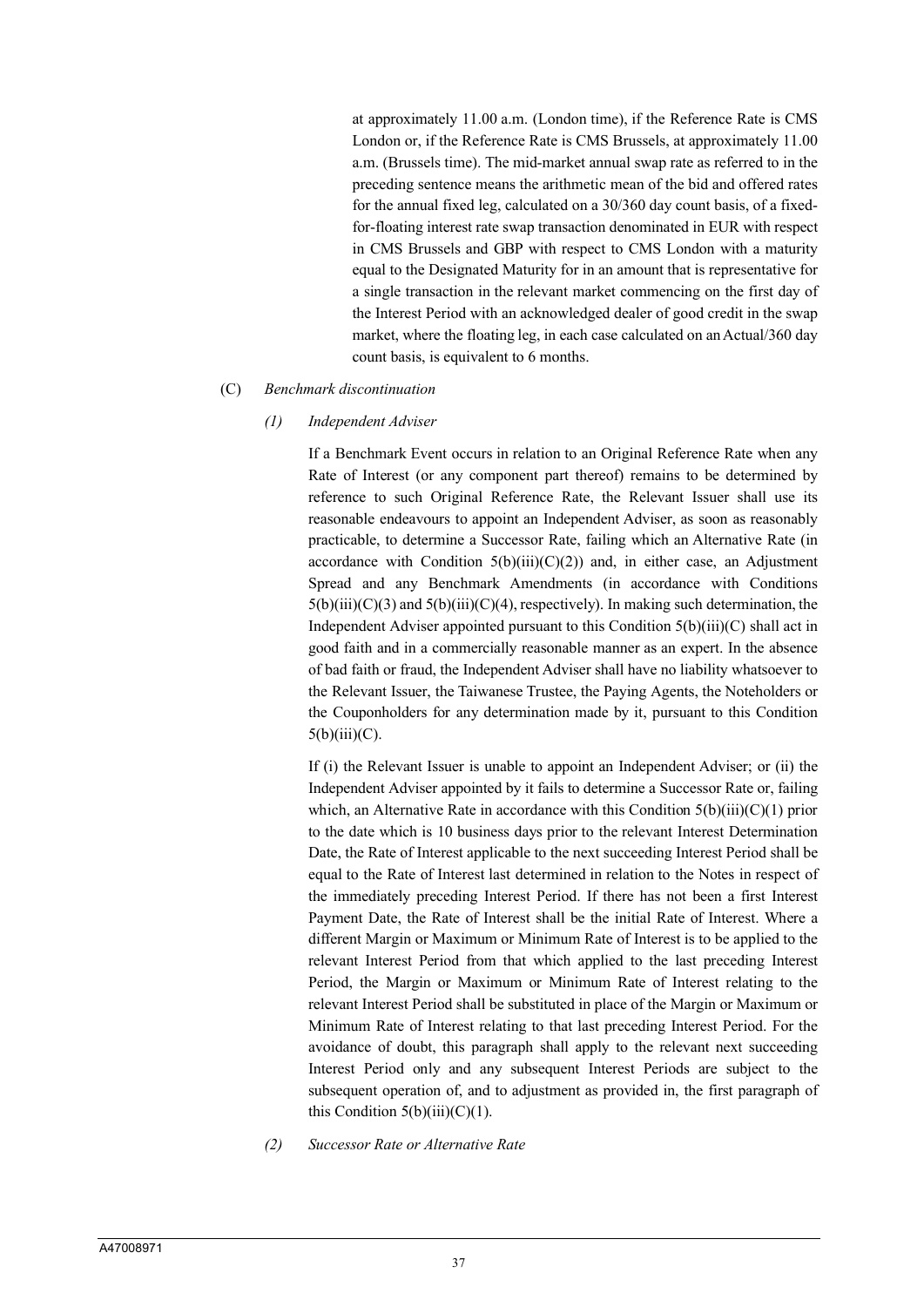If the Independent Adviser, determines that:

- (i) there is a Successor Rate, then such Successor Rate and the applicable Adjustment Spread shall subsequently be used in place of the Original Reference Rate to determine the Rate of Interest (or the relevant component part thereof) for all future payments of interest on the Notes (subject to the operation of this Condition 5(b)(iii)(C); or
- (ii) there is no Successor Rate but that there is an Alternative Rate, then such Alternative Rate and the applicable Adjustment Spread shall subsequently be used in place of the Original Reference Rate to determine the Rate of Interest (or the relevant component part thereof) for all future payments of interest on the Notes (subject to the operation of this Condition  $5(b)(iii)(C)$ ).
- *(3) Adjustment Spread*

The Adjustment Spread (or the formula or methodology for determining the Adjustment Spread) shall be applied to the Successor Rate or the Alternative Rate (as the case may be). If the Independent Adviser is unable to determine the quantum of, or a formula or methodology for determining such Adjustment Spread, then the Successor Rate or Alternative Rate (as applicable) will apply without an Adjustment Spread.

*(4) Benchmark Amendments*

If any Successor Rate or Alternative Rate and, in either case, the applicable Adjustment Spread is determined in accordance with this Condition  $5(b)(iii)(C)$ and the Independent Adviser, determines (i) that amendments to these Conditions and/or the Trust Deed are necessary to ensure the proper operation of such Successor Rate or Alternative Rate and/or (in either case) the applicable Adjustment Spread (such amendments, the "**Benchmark Amendments**") and (ii) the terms of the Benchmark Amendments, then the Relevant Issuer shall, subject to giving notice thereof in accordance with Condition  $5(b)(iii)(C)(5)$ , without any requirement for the consent or approval of Noteholders, vary these Conditions and/or the Trust Deed to give effect to such Benchmark Amendments with effect from the date specified in such notice.

At the request of the Relevant Issuer, but subject to receipt by the Taiwanese Trustee of a certificate signed by two Directors of the Relevant Issuer pursuant to Condition  $5(b)(iii)(C)(5)$ , the Taiwanese Trustee shall (at the expense of the Relevant Issuer), without any requirement for the consent or approval of the Noteholders, be obliged to concur with the Relevant Issuer in effecting any Benchmark Amendments (including, inter alia, by the execution of a deed supplemental to or amending the Trust Deed), provided that the Taiwanese Trustee shall not be obliged so to concur if in the opinion of the Taiwanese Trustee doing so would impose more onerous obligations upon it or expose it to any additional duties, responsibilities or liabilities or reduce or amend the protective provisions afforded to the Taiwanese Trustee in these Conditions or the Trust Deed (including, for the avoidance of doubt, any supplemental trust deed) in any way.

Notwithstanding any other provision of this Condition 5(b)(iii)(C), the Calculation Agent or any Paying Agent is not obliged to concur with the Relevant Issuer or the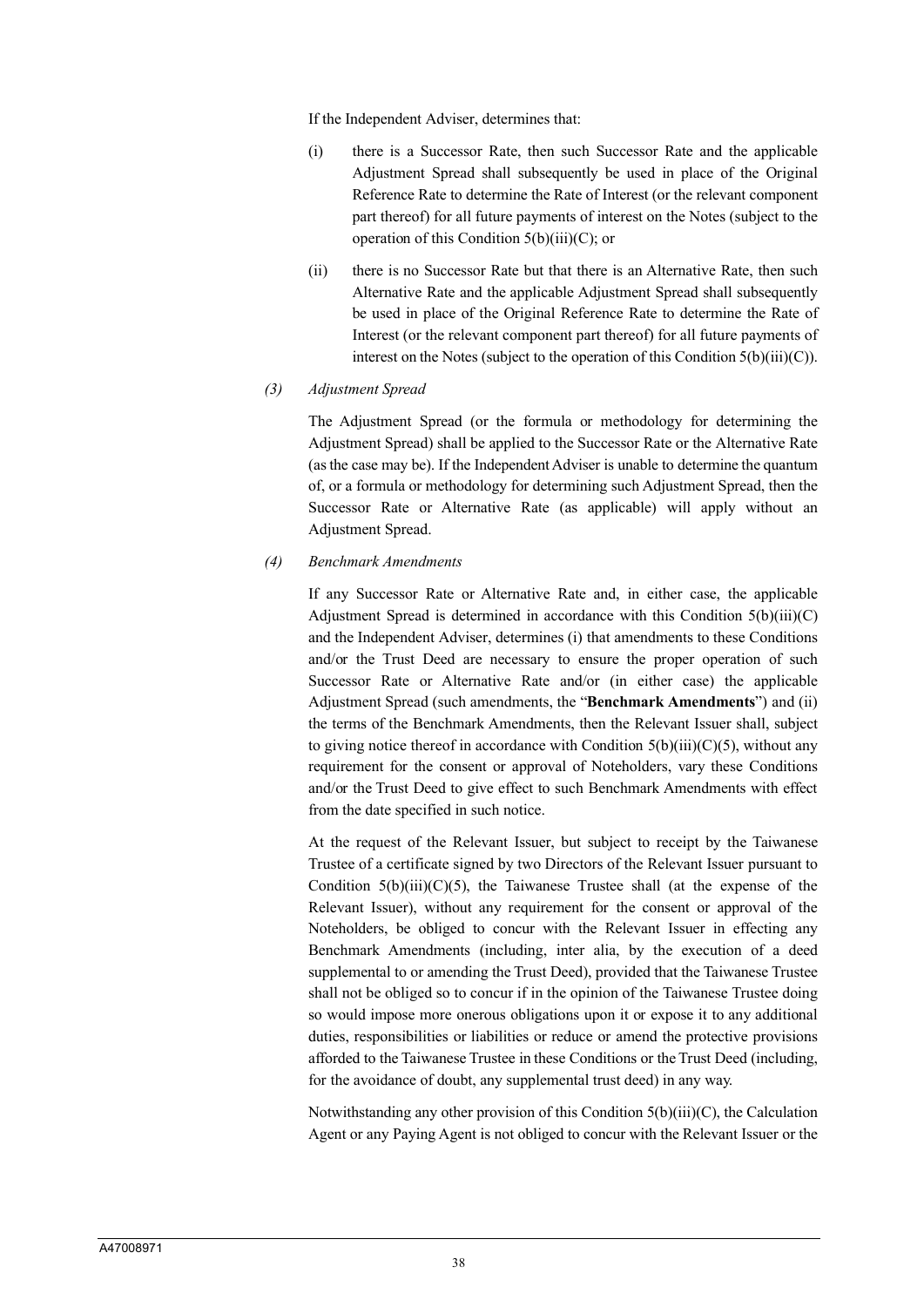Independent Adviser in respect of any changes or amendments as contemplated under this Condition  $5(b)(iii)(C)$  to which, in the sole opinion of the Calculation Agent or the relevant Paying Agent, as the case may be, would impose more onerous obligations upon it or expose it to any additional duties, responsibilities or liabilities or reduce or amend the protective provisions afforded to the Calculation Agent or the relevant Paying Agent (as applicable) in the Agency Agreement and/or these Conditions.

In connection with any such variation in accordance with this Condition  $5(b)(iii)(C)(4)$ , the Relevant Issuer shall comply with the rules of any stock exchange on which the Notes are for the time being listed or admitted to trading.

*(5) Notices, etc.*

Any Successor Rate, Alternative Rate, Adjustment Spread and the specific terms of any Benchmark Amendments determined under this Condition 5(b)(iii)(C) will be notified promptly by the Relevant Issuer to the Taiwanese Trustee, the Calculation Agent, the Paying Agents and, in accordance with Condition 17, the Noteholders. Such notice shall be irrevocable and shall specify the effective date of the Benchmark Amendments, if any.

No later than notifying the Noteholders of the same, the Relevant Issuer shall deliver to the Taiwanese Trustee, the Calculation Agent and the Paying Agents a certificate signed by two Directors of the Relevant Issuer:

- (i) confirming (i) that a Benchmark Event has occurred, (ii) the Successor Rate or, as the case may be, the Alternative Rate, (iii) the applicable Adjustment Spread and (iv) the specific terms of the Benchmark Amendments (if any), in each case as determined in accordance with the provisions of this Condition  $5(b)(iii)(C)$ ; and
- (ii) certifying that the Benchmark Amendments (if any) are necessary to ensure the proper operation of such Successor Rate or Alternative Rate and (in either case) the applicable Adjustment Spread.

Each of the Taiwanese Trustee, the Calculation Agent and the Paying Agents shall be entitled to rely on such certificate (without liability to any person) as sufficient evidence thereof. The Successor Rate or Alternative Rate and the Adjustment Spread and the Benchmark Amendments (if any) specified in such certificate will (in the absence of manifest error or bad faith in the determination of the Successor Rate or Alternative Rate and the Adjustment Spread and the Benchmark Amendments (if any) and without prejudice to the Taiwanese Trustee's or the Calculation Agent's or the Paying Agents' ability to rely on such certificate as aforesaid) be binding on the Relevant Issuer, the Taiwanese Trustee, the Calculation Agent, the Paying Agents and the Noteholders.

Notwithstanding any other provision of this Condition 5(b)(iii)(C), if following the determination of any Successor Rate, Alternative Rate, Adjustment Spread or Benchmark Amendments (if any), in the Calculation Agent's opinion there is any uncertainty between two or more alternative courses of action in making any determination or calculation under this Condition 5(b)(iii)(C), the Calculation Agent shall promptly notify the Relevant Issuer thereof and the Relevant Issuer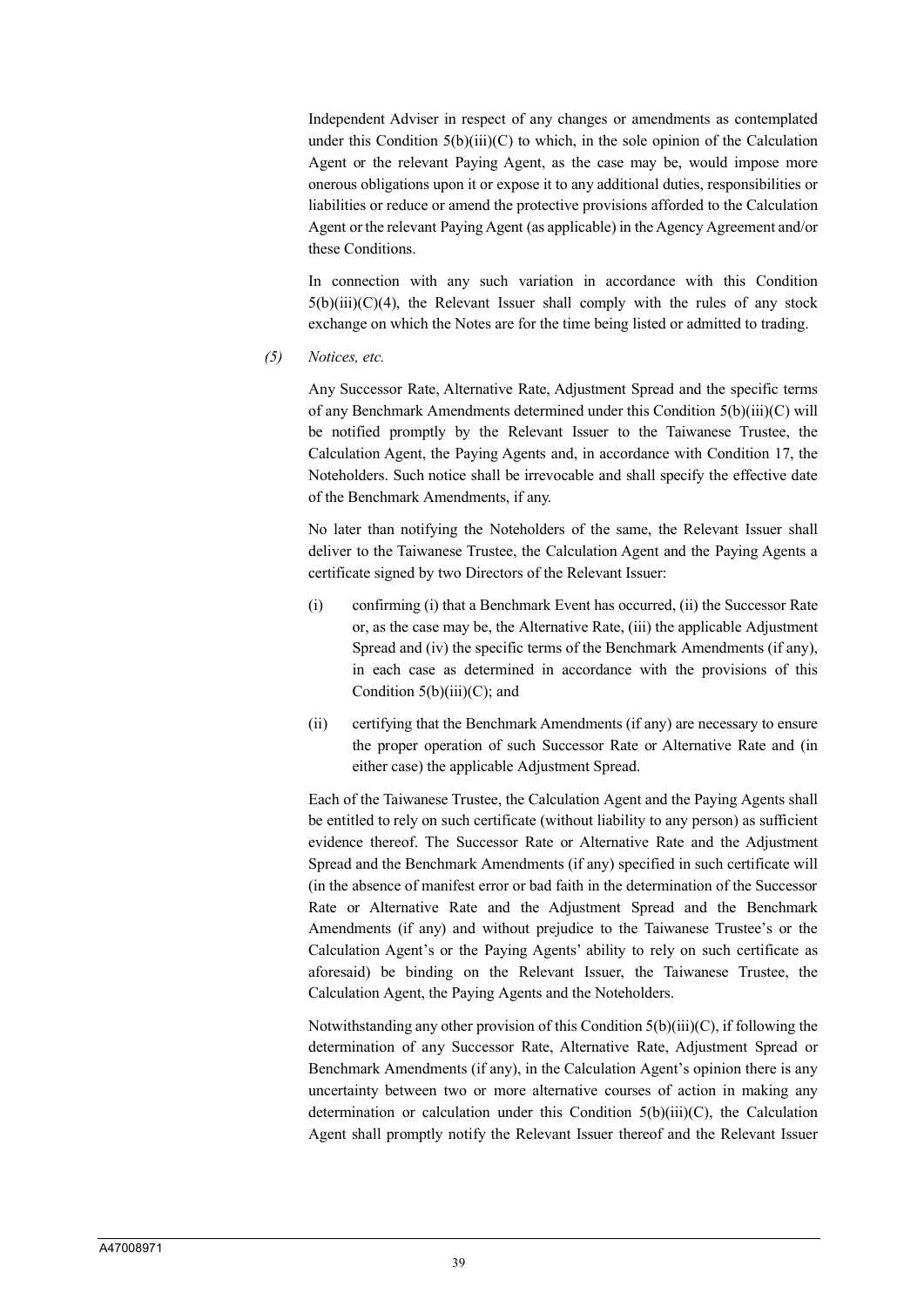shall direct the Calculation Agent in writing as to which alternative course of action to adopt. If the Calculation Agent is not promptly provided with such direction or is otherwise unable (other than due to its own gross negligence, wilful default or fraud) to make such calculation or determination for any reason, it shall notify the Relevant Issuer thereof and the Calculation Agent shall be under no obligation to make such calculation or determination and (in the absence of such gross negligence, wilful default or fraud) shall not incur any liability for not doing so.

## *(6) Survival of Original Reference Rate*

Without prejudice to the obligations of the Relevant Issuer under Condition  $5(b)(iii)(C)(1)$  (2), (3) and (4), the Original Reference Rate and the fallback provisions provided for in Condition 5(b)(iii)(B) will continue to apply unless and until a Benchmark Event has occurred.

*(7) Definitions:*

As used in this Condition  $5(b)(iii)(C)$ :

"**Adjustment Spread**" means either (a) a spread (which may be positive, negative or zero) or (b) a formula or methodology for calculating a spread, in each case to be applied to the Successor Rate or the Alternative Rate (as the case may be) and is the spread, formula or methodology which:

- (i) in the case of a Successor Rate, is formally recommended in relation to the replacement of the Original Reference Rate with the Successor Rate by any Relevant Nominating Body; or (if no such recommendation has been made, or in the case of an Alternative Rate);
- (ii) the Independent Adviser determines, is customarily applied to the relevant Successor Rate or the Alternative Rate (as the case may be) in international debt capital markets transactions to produce an industry-accepted replacement rate for the Original Reference Rate; or (if Independent Adviser determines that no such spread is customarily applied);
- (iii) the Independent Adviser determines is recognised or acknowledged as being the industry standard for over-the-counter derivative transactions which reference the Original Reference Rate, where such rate has been replaced by the Successor Rate or the Alternative Rate (as the case may be).

"**Alternative Rate**" means an alternative benchmark or screen rate which the Independent Adviser determines in accordance with Condition  $5(b)(iii)(C)(2)$  is customarily applied in international debt capital markets transactions for the purposes of determining rates of interest (or the relevant component part thereof) in the same Specified Currency as the Notes.

"**Benchmark Amendments**" has the meaning given to it in Condition  $5(b)(iii)(C)(4)$ .

"**Benchmark Event**" means:

(1) the Original Reference Rate ceasing to be published for a period of at least 5 Business Days or ceasing to exist; or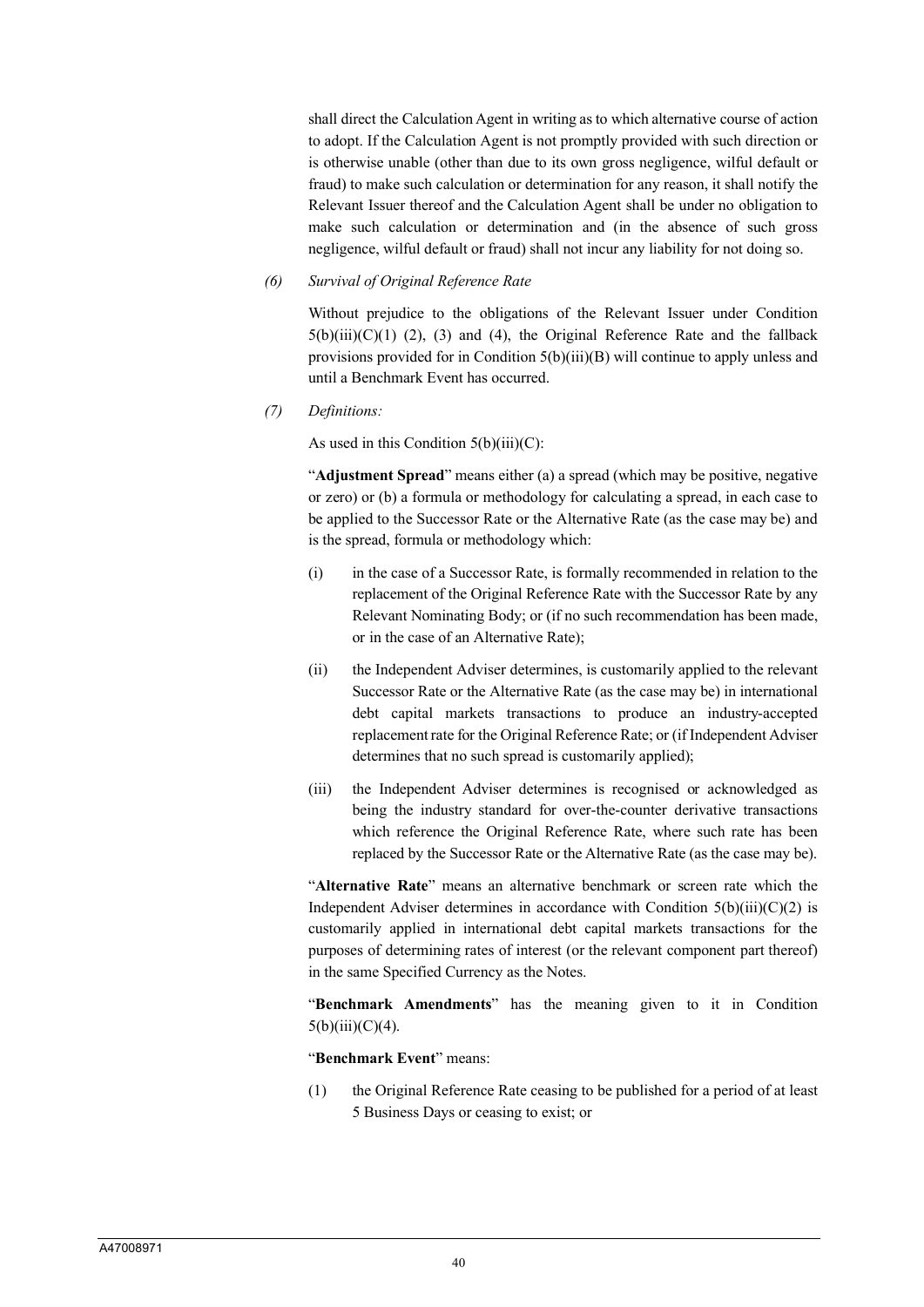- (2) a public statement by the administrator of the Original Reference Rate that it has ceased or that it will cease publishing the Original Reference Rate permanently or indefinitely (in circumstances where no successor administrator has been appointed that will continue publication of the Original Reference Rate); or
- (3) a public statement by the supervisor of the administrator of the Original Reference Rate, that the Original Reference Rate has been or will be permanently or indefinitely discontinued; or
- (4) a public statement by the supervisor of the administrator of the Original Reference Rate as a consequence of which the Original Reference Rate will be prohibited from being used either generally, or in respect of the Notes; or
- (5) the making of a public statement by the supervisor of the administrator of the Original Reference Rate that the Original Reference Rate is or will be (or is or will be deemed by such supervisor to be) no longer representative of its relevant underlying market; or
- (6) it has become unlawful for any Paying Agent, the Calculation Agent, the Relevant Issuer or other party to calculate any payments due to be made to any Noteholder using the Original Reference Rate;

provided that the Benchmark Event shall be deemed to occur (a) in the case of subparagraphs (2) and (3) above, on the date of the cessation of publication of the Original Reference Rate or the discontinuation of the Original Reference Rate, as the case may be, (b) in the case of sub-paragraph (4) above, on the date of the prohibition of use of the Original Reference Rate and (c) in the case of subparagraph (5) above, on the date with effect from which the Original Reference Rate will no longer be (or will be deemed by the relevant supervisor to no longer be) representative of its relevant underlying market and which is specified in the relevant public statement, and, in each case, not the date of the relevant public statement.

The occurrence of a Benchmark Event shall be determined by the Relevant Issuer and promptly notified to the Taiwanese Trustee, the Calculation Agent and the Paying Agents. For the avoidance of doubt, neither the Taiwanese Trustee, the Calculation Agent nor the Paying Agents shall have any responsibility for making such determination.

"**Independent Adviser**" means an independent financial institution of international repute or an independent financial adviser with appropriate expertise appointed by the Relevant Issuer under Condition  $5(b)(iii)(C)(1)$ .

"**Original Reference Rate**" means the originally-specified benchmark or screen rate (as applicable) used to determine the Rate of Interest (or any component part thereof) on the Notes.

"**Relevant Nominating Body**" means, in respect of a benchmark or screen rate (as applicable):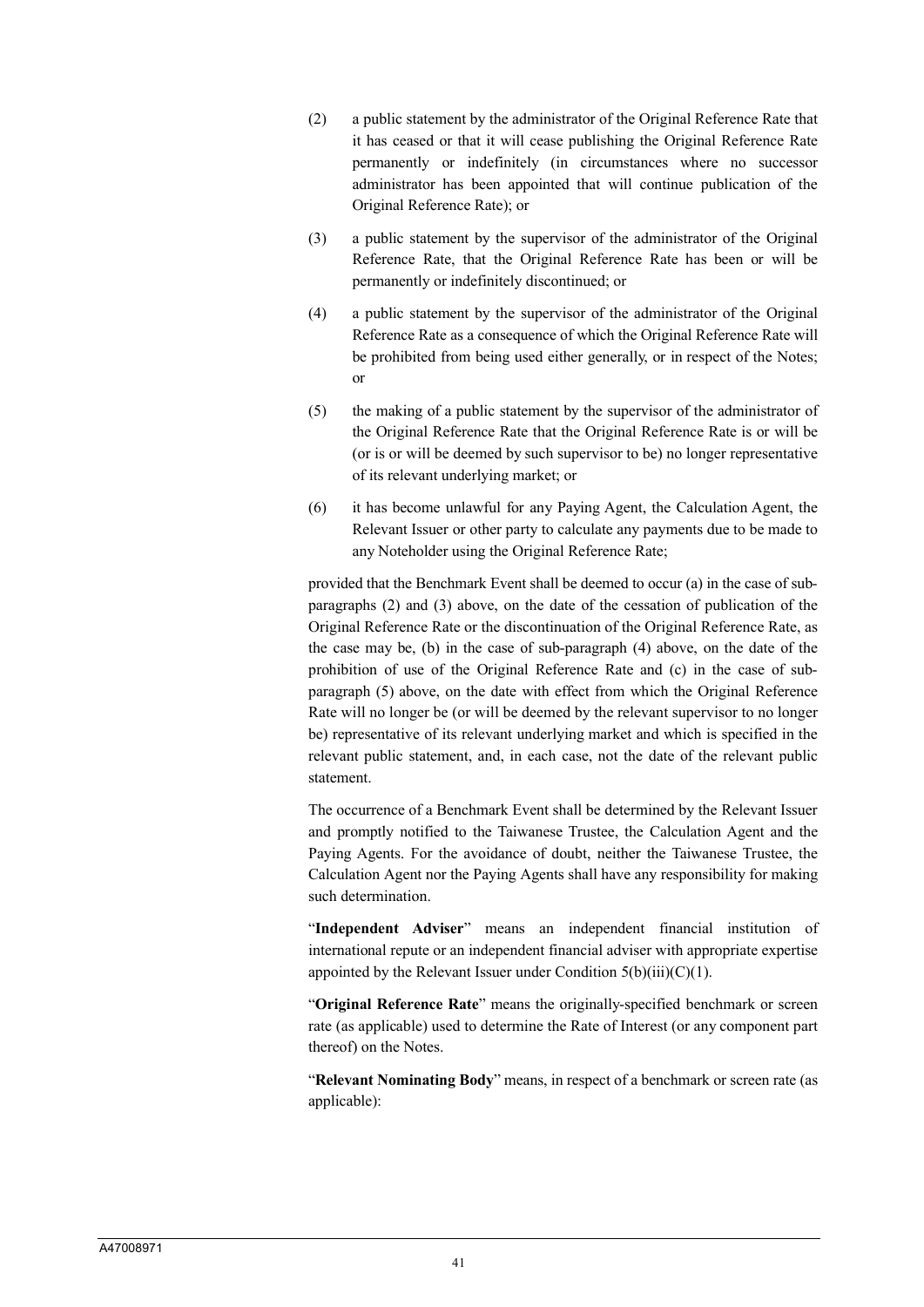- (i) the central bank for the currency to which the benchmark or screen rate (as applicable) relates, or any central bank or other supervisory authority which is responsible for supervising the administrator of the benchmark or screen rate (as applicable); or
- (ii) any working group or committee sponsored by, chaired or co-chaired by or constituted at the request of (a) the central bank for the currency to which the benchmark or screen rate (as applicable) relates, (b) any central bank or other supervisory authority which is responsible for supervising the administrator of the benchmark or screen rate (as applicable), (c) a group of the aforementioned central banks or other supervisory authorities or (d) the Financial Stability Board or any part thereof.

"**Successor Rate**" means a successor to or replacement of the Original Reference Rate which is formally recommended by any Relevant Nominating Body.

The occurrence of a Benchmark Event shall be determined by the Relevant Issuer and promptly notified to the Taiwanese Trustee, the Calculation Agent and the Paying Agents. For the avoidance of doubt, neither the Taiwanese Trustee, the Calculation Agent nor the Paying Agents shall have any responsibility for making such determination.

(D) *Linear Interpolation*: Where Linear Interpolation is specified in the applicable Pricing Supplement as applicable in respect of an Interest Accrual Period, the Rate of Interest for such Interest Accrual Period shall be calculated by the Calculation Agent by straight line linear interpolation by reference to two rates based on the relevant Reference Rate (where Screen Rate Determination is specified in the applicable Pricing Supplement as applicable) or the relevant Floating Rate Option (where ISDA Determination is specified in the applicable Pricing Supplement as applicable), one of which shall be determined as if the Designated Maturity were the period of time for which rates are available next shorter than the length of the relevant Interest Accrual Period and the other of which shall be determined as if the Designated Maturity were the period of time for which rates are available next longer than the length of the relevant Interest Accrual Period provided however that if there is no rate available for the period of time next shorter or, as the case may be, next longer, then the Calculation Agent, following consultation with the Relevant Issuer and the Relevant Guarantor, shall determine such rate at such time and by reference to such sources as it determines appropriate.

## (c) *Zero Coupon Notes:*

Where a Note the Interest Basis of which is specified to be Zero Coupon is repayable prior to the Maturity Date and is not paid when due, the amount due and payable prior to the Maturity Date shall be the Early Redemption Amount of such Note. As from the Maturity Date, the Rate of Interest for any overdue principal of such a Note shall be a rate per annum (expressed as a percentage) equal to the Amortisation Yield (as described in Condition 5(b)(i)).

## (d) *Accrual of Interest:*

Interest shall cease to accrue on each Note on the due date for redemption unless payment is improperly withheld or refused, in which event interest shall continue to accrue (both before and after judgment) at the Rate of Interest in the manner provided in this Condition 4 to the Relevant Date (as defined in Condition 7).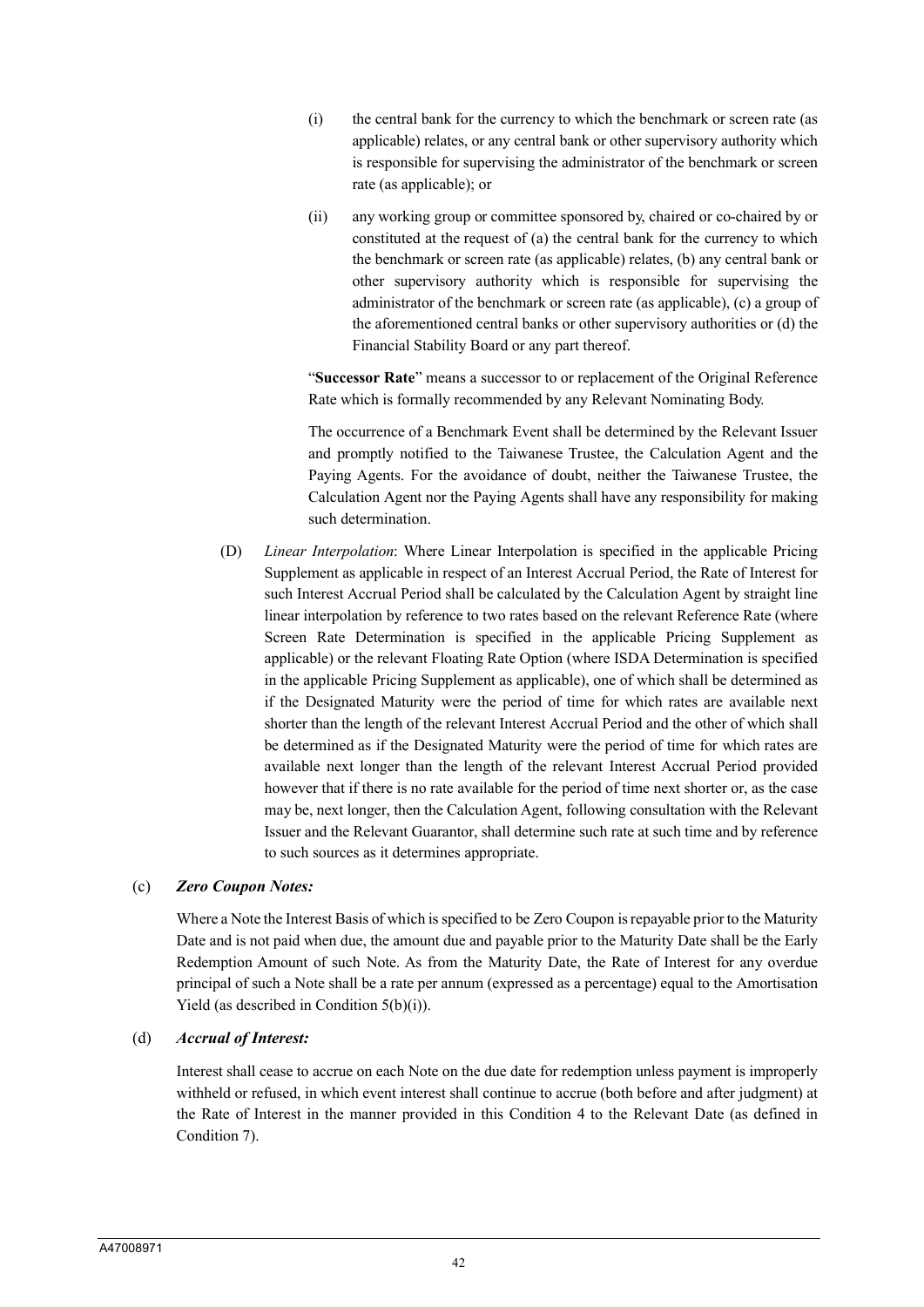# (e) *Margin, Maximum/Minimum Rates of Interest, Instalment Amounts and Redemption Amounts and Rounding:*

- (i) If any Margin is specified in the applicable Pricing Supplement (either (x) generally, or (y) in relation to one or more Interest Accrual Periods), an adjustment shall be made to all Rates of Interest, in the case of (x), or the Rates of Interest for the specified Interest Accrual Periods, in the case of (y), calculated in accordance with Condition 4(b) above by adding (if a positive number) or subtracting the absolute value (if a negative number) of such Margin, subject always to the next paragraph.
- (ii) If any Maximum or Minimum Rate of Interest, Instalment Amount or Redemption Amount is specified in the applicable Pricing Supplement, then any Rate of Interest, Instalment Amount or Redemption Amount shall be subject to such maximum or minimum, as the case may be.
- (iii) For the purposes of any calculations required pursuant to these Conditions (unless otherwise specified), (x) all percentages resulting from such calculations shall be rounded, if necessary, to the nearest one hundred-thousandth of a percentage point (with halves being rounded up), (y) all figures shall be rounded to seven significant figures (with halves being rounded up) and (z) all currency amounts that fall due and payable shall be rounded to the nearest unit of such currency (with halves being rounded up). For these purposes "**unit**" means the lowest amount of such currency that is available as legal tender in the countries of such currency.

## (f) *Calculations:*

The amount of interest payable per Calculation Amount in respect of any Note for any Interest Accrual Period shall be equal to the product of the Rate of Interest, the Calculation Amount specified in the applicable Pricing Supplement, and the Day Count Fraction for such Interest Accrual Period, unless an Interest Amount is applicable to such Interest Accrual Period, in which case the amount of interest payable per Calculation Amount in respect of such Note for such Interest Accrual Period shall equal such Interest Amount. Where any Interest Period comprises two or more Interest Accrual Periods, the amount of interest payable per Calculation Amount in respect of such Interest Period shall be the sum of the Interest Amounts payable in respect of each of those Interest Accrual Periods. In respect of any other period for which interest is required to be calculated, the provisions above shall apply save that the Day Count Fraction shall be for the period for which interest is required to be calculated.

# (g) *Determination and Publication of Rates of Interest, Interest Amounts, Final Redemption Amounts, Early Redemption Amounts, Optional Redemption Amounts and Instalment Amounts:*

The Calculation Agent shall, as soon as practicable on each Interest Determination Date, or such other time on such date as the Calculation Agent may be required to calculate any rate or amount, obtain any quotation or make any determination or calculation, determine such rate and calculate the Interest Amounts for the relevant Interest Accrual Period, calculate the Final Redemption Amount, Early Redemption Amount or Optional Redemption Amount or Instalment Amount (each, a "**Redemption Amount**"), obtain such quotation or make such determination or calculation, as the case may be, and cause the Rate of Interest and the Interest Amounts for each Interest Accrual Period and the relevant Interest Payment Date and, if required to be calculated, the relevant Redemption Amount(s) to be notified to the Taiwanese Trustee, the Relevant Issuer, the Relevant Guarantor, the Noteholders, any other Calculation Agent appointed in respect of the Notes that is to make a further calculation upon receipt of such information and, if the Notes are listed on a stock exchange and the rules of such exchange or other relevant authority so require, such exchange or other relevant authority as soon as possible after their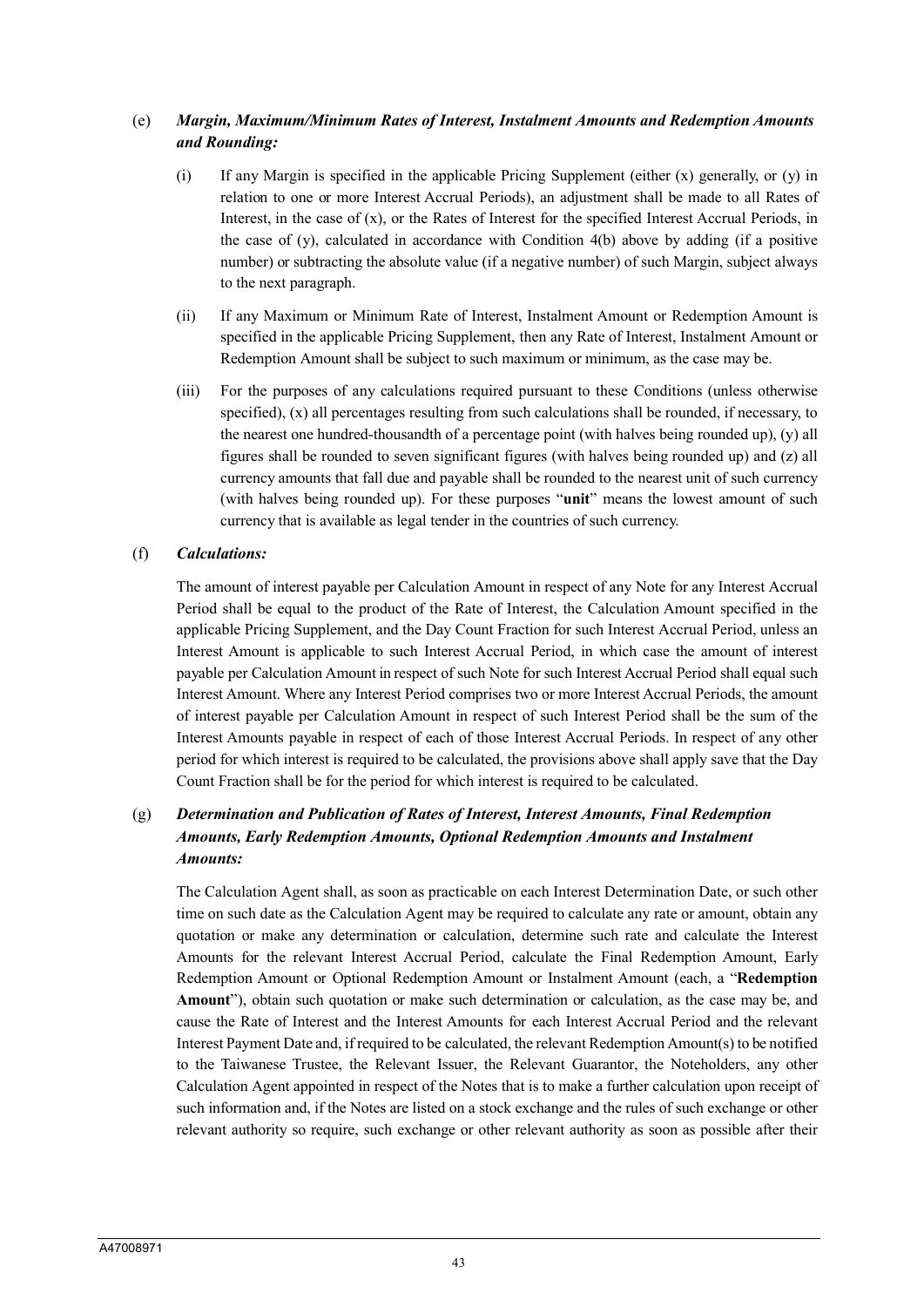determination but in no event later than (i) the commencement of the relevant Interest Period, if determined prior to such time, in the case of notification to such exchange of a Rate of Interest and Interest Amount, or (ii) in all other cases, the fourth Business Day after such determination. Where any Interest Payment Date or Interest Period Date is subject to adjustment pursuant to Condition 4(b)(ii), the Interest Amounts and the Interest Payment Date so published may subsequently be amended (or appropriate alternative arrangements made with the consent of the Taiwanese Trustee by way of adjustment) without notice in the event of an extension or shortening of the Interest Period. If the Notes become due and payable under Condition 9 the accrued interest and the Rate of Interest payable in respect of the Notes shall nevertheless continue to be calculated as previously in accordance with this Condition but no publication of the Rate of Interest or the Interest Amount so calculated need be made unless the Taiwanese Trustee otherwise requires. The determination of any rate or amount, the obtaining of each quotation and the making of each determination or calculation by the Calculation Agent(s) shall (in the absence of manifest error) be final and binding upon all parties.

#### (h) *Definitions:*

In these Conditions, unless the context otherwise requires, the following defined terms shall have the meanings set out below:

#### "**Business Day**" means:

- (i) in the case of a currency other than euro, a day (other than a Saturday or Sunday) on which commercial banks and foreign exchange markets settle payments in the principal financial centre for such currency and/or
- (ii) in the case of euro, a day on which the TARGET system is operating (a "**TARGET Business Day**") and/or
- (iii) in the case of a currency and/or one or more Business Centres a day (other than a Saturday or a Sunday) on which commercial banks and foreign exchange markets settle payments in such currency in the Business Centre(s) or, if no currency is indicated, generally in each of the Business Centres.

"**CIBOR**" means, in respect of any currency and any period specified in the applicable Pricing Supplement, the interest rate benchmark known as the Copenhagen interbank offered rate which is calculated and published by a designated distributor (currently Nasdaq Copenhagen A/S) in accordance with the requirements from time to time of Finance Denmark based on estimated interbank borrowing rates for Danish Kroner for a number of designated maturities which are provided by a panel of contributor banks.

"**CMS Brussels**" or "**CMS London**" means a rate for the Designated Maturity determined in accordance with the Floating Rate Option for each relevant Reset Date, each as specified in the applicable Pricing Supplement and having the meanings given to them in the ISDA Definitions.

"**Day Count Fraction**" means, in respect of the calculation of an amount of interest on any Note for any period of time (from and including the first day of such period to but excluding the last) (whether or not constituting an Interest Period or Interest Accrual Period, the "**Calculation Period**"):

(i) if "**Actual/Actual**" or "**Actual/Actual** (**ISDA)**" is specified in the applicable Pricing Supplement, the actual number of days in the Calculation Period divided by 365 (or, if any portion of that Calculation Period falls in a leap year, the sum of (A) the actual number of days in that portion of the Calculation Period falling in a leap year divided by 366 and (B) the actual number of days in that portion of the Calculation Period falling in a non-leap year divided by 365)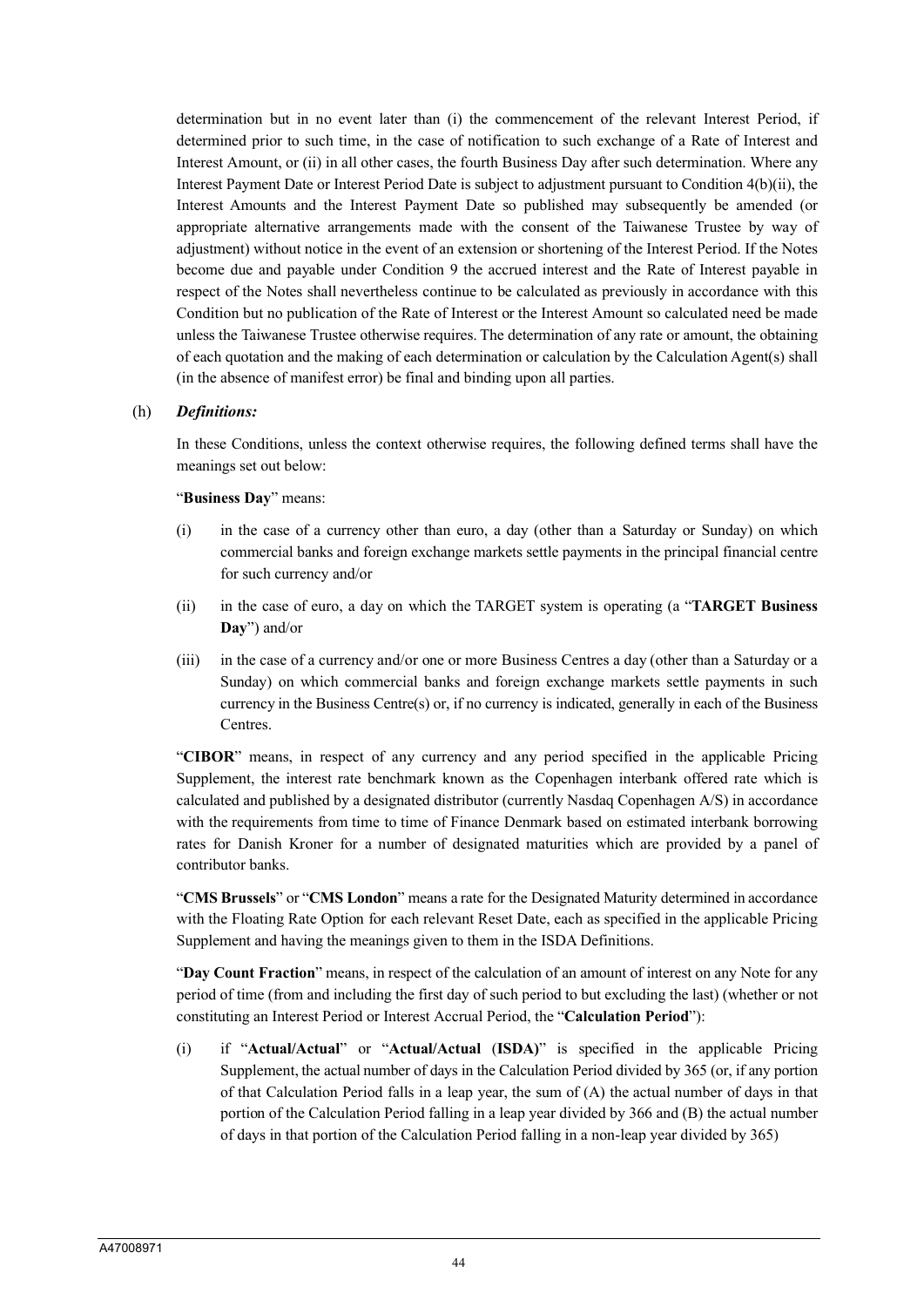- (ii) if "**Actual/365** (**Fixed**)" is specified in the applicable Pricing Supplement, the actual number of days in the Calculation Period divided by 365
- (iii) if "**Actual/360**" is specified in the applicable Pricing Supplement, the actual number of days in the Calculation Period divided by 360
- (iv) if "**30/360**", "**360/360**" or "**Bond Basis**" is specified in the applicable Pricing Supplement, the number of days in the Calculation Period divided by 360 calculated on a formula basis as follows:

Day Count Fraction = 
$$
\frac{[360 \times (Y_2 - Y_1)] + [30 \times (M_2 M_1)] + D_2 - D_1]}{360}
$$

where:

"**Y1**" is the year, expressed as a number, in which the first day of the Calculation Period falls;

 $\mathbf{Y}_2$ <sup>"</sup> is the year, expressed as a number, in which the day immediately following the last day included in the Calculation Period falls;

" $M<sub>1</sub>$ " is the calendar month, expressed as a number, in which the first day of the Calculation Period falls;

"**M2**" is the calendar month, expressed as number, in which the day immediately following the last day included in the Calculation Period falls;

"**D1**" is the first calendar day, expressed as a number, of the Calculation Period, unless such number would be 31, in which case  $D_1$  will be 30; and

"**D2**" is the calendar day, expressed as a number, immediately following the last day included in the Calculation Period, unless such number would be 31 and  $D_1$  is greater than 29, in which case  $D_2$  will be 30

(v) if "**30E/360**" or "**Eurobond Basis**" is specified in the applicable Pricing Supplement, the number of days in the Calculation Period divided by 360 calculated on a formula basis as follows:

Day Count Fraction = 
$$
\frac{[360 \times (Y_2 - Y_1)] + [30 \times (M_2 M_1)] + D_2 - D_1]}{360}
$$

where:

" $Y_1$ " is the year, expressed as a number, in which the first day of the Calculation Period falls;

 $\mathbf{Y}_2$ <sup>"</sup> is the year, expressed as a number, in which the day immediately following the last day included in the Calculation Period falls;

"M<sub>1</sub>" is the calendar month, expressed as a number, in which the first day of the Calculation Period falls;

"**M2**" is the calendar month, expressed as a number, in which the day immediately following the last day included in the Calculation Period falls;

"**D1**" is the first calendar day, expressed as a number, of the Calculation Period, unless such number would be 31, in which case  $D_1$  will be 30; and

"**D2**" is the calendar day, expressed as a number, immediately following the last day included in the Calculation Period, unless such number would be 31, in which case D2 will be 30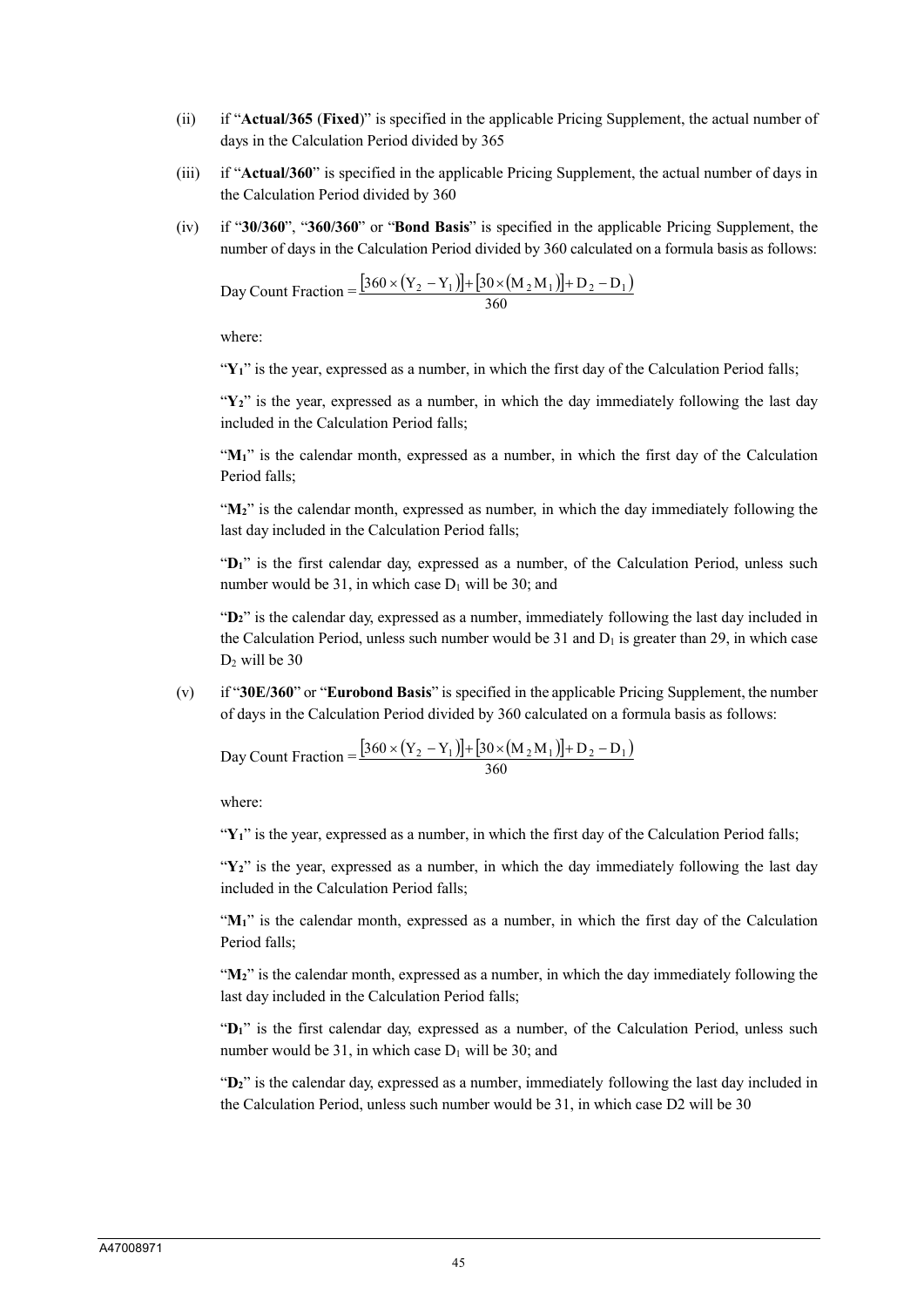(vi) if "**30E/360 (ISDA)**" is specified in the applicable Pricing Supplement, the number of days in the Calculation Period divided by 360, calculated on a formula basis as follows:

Day Count Fraction = 
$$
\frac{[360 \times (Y_2 - Y_1)] + [30 \times (M_2 M_1)] + D_2 - D_1]}{360}
$$

where:

"Y<sub>1</sub>" is the year, expressed as a number, in which the first day of the Calculation Period falls;

 $Y_2$ <sup>"</sup> is the year, expressed as a number, in which the day immediately following the last day included in the Calculation Period falls;

"M<sub>1</sub>" is the calendar month, expressed as a number, in which the first day of the Calculation Period falls;

" $M_2$ " is the calendar month, expressed as a number, in which the day immediately following the last day included in the Calculation Period falls;

"**D1**" is the first calendar day, expressed as a number, of the Calculation Period, unless (i) that day is the last day of February or (ii) such number would be 31, in which case  $D_1$  will be 30; and

"**D2**" is the calendar day, expressed as a number, immediately following the last day included in the Calculation Period, unless (i) that day is the last day of February but not the Maturity Date or (ii) such number would be 31, in which case D2 will be 30

- (vii) if "**Actual/Actual (ICMA)**" is specified in the applicable Pricing Supplement,
	- (a) if the Calculation Period is equal to or shorter than the Determination Period during which it falls, the number of days in the Calculation Period divided by the product of  $(x)$  the number of days in such Determination Period and (y) the number of Determination Periods normally ending in any year; and
	- (b) if the Calculation Period is longer than one Determination Period, the sum of:
		- (x) the number of days in such Calculation Period falling in the Determination Period in which it begins divided by the product of (1) the number of days in such Determination Period and (2) the number of Determination Periods normally ending in any year; and
		- (y) the number of days in such Calculation Period falling in the next Determination Period divided by the product of (1) the number of days in such Determination Period and (2) the number of Determination Periods normally ending in any year

where:

"**Determination Period**" means the period from and including a Determination Date in any year to but excluding the next Determination Date and

"**Determination Date**" means the date specified as such in the applicable Pricing Supplement or, if none is so specified, the Interest Payment Date.

"**Directive**" means a directive of the European Union.

"**EURIBOR**" means, in respect of any currency and any period specified in the applicable Pricing Supplement, the interest rate benchmark known as the Euro-zone interbank offered rate which is calculated and published by a designated distributor (currently Thomson Reuters) in accordance with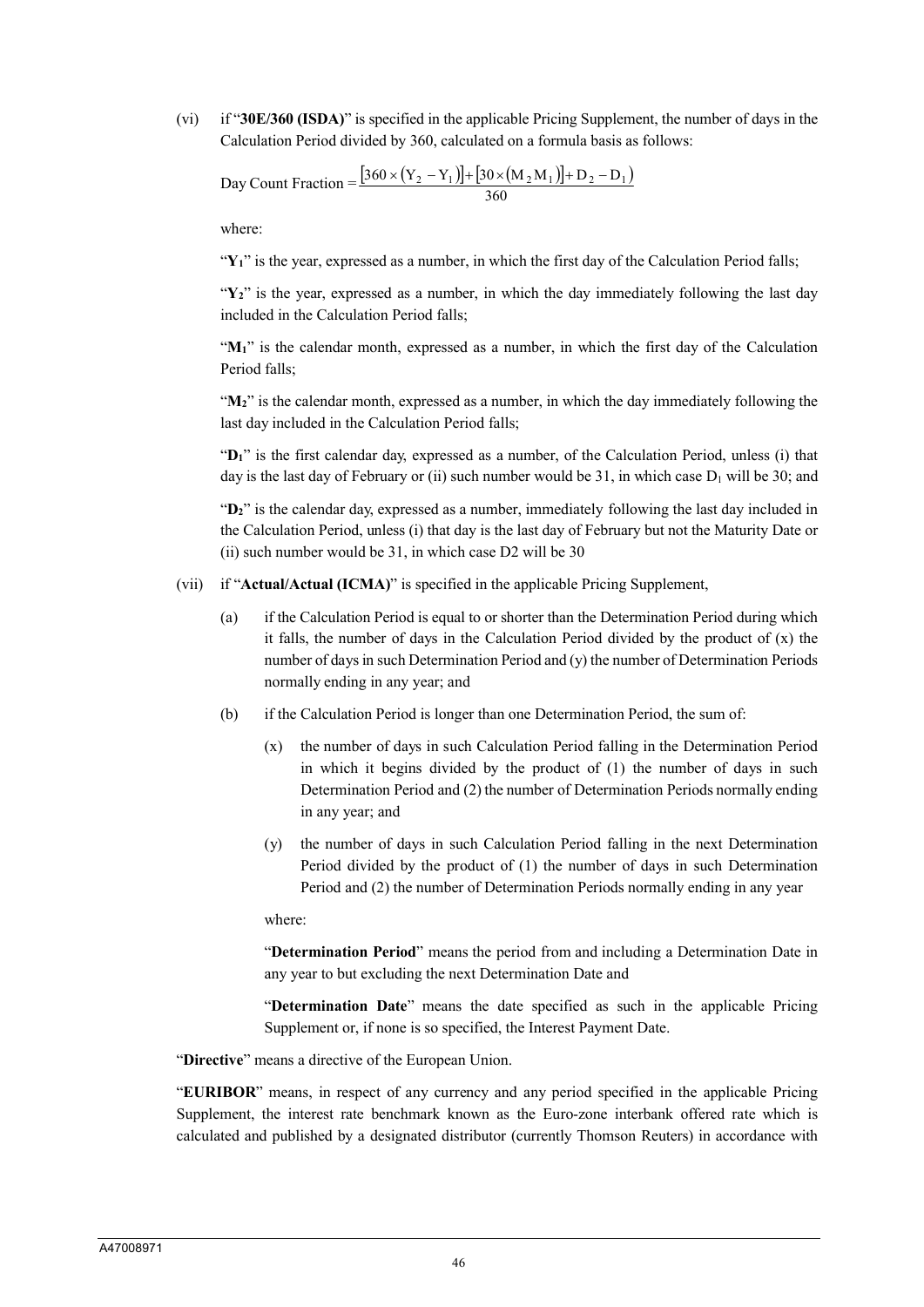the requirements from time to time of the European Banking Federation based on estimated interbank borrowing rates for a number of designated currencies and maturities which are provided, in respect of each such currency, by a panel of contributor banks.

"**Euro-zone**" means the region comprised of member states of the European Union that adopt the single currency in accordance with the Treaty establishing the European Community, as amended.

"**Interest Accrual Period**" means the period beginning on (and including) the Interest Commencement Date and ending on (but excluding) the first Interest Period Date and each successive period beginning on (and including) an Interest Period Date and ending on (but excluding) the next succeeding Interest Period Date.

"**Interest Amount**" means:

- (i) in respect of an Interest Accrual Period, the amount of interest payable per Calculation Amount for that Interest Accrual Period and which, in the case of Fixed Rate Notes, and unless otherwise specified in the applicable Pricing Supplement, shall mean the Fixed Coupon Amount or Broken Amount specified in the applicable Pricing Supplement as being payable on the Interest Payment Date ending the Interest Period of which such Interest Accrual Period forms part; and
- (ii) in respect of any other period, the amount of interest payable per Calculation Amount for that period.

"**Interest Commencement Date**" means the Issue Date or such other date as may be specified in the applicable Pricing Supplement.

"**Interest Determination Date**" means, with respect to a Rate of Interest and Interest Accrual Period, the date specified as such in the applicable Pricing Supplement or, if none is so specified, (i) the first day of such Interest Accrual Period if the Specified Currency is Sterling or (ii) the day falling two Business Days in London for the Specified Currency prior to the first day of such Interest Accrual Period if the Specified Currency is neither Sterling nor euro or (iii) the day falling two TARGET Business Days prior to the first day of such Interest Accrual Period if the Specified Currency is euro.

"**Interest Period**" means the period beginning on (and including) the Interest Commencement Date and ending on (but excluding) the first Interest Payment Date and each successive period beginning on (and including) an Interest Payment Date and ending on (but excluding) the next succeeding Interest Payment Date, unless otherwise specified in the applicable Pricing Supplement.

"**Interest Period Date**" means each Interest Payment Date unless otherwise specified in the applicable Pricing Supplement.

"**ISDA Definitions**" means the 2006 ISDA Definitions, as published by the International Swaps and Derivatives Association, Inc. and in respect of the Notes, as amended and supplemented up to and including the Issue Date for the first Tranche of the Notes, unless otherwise specified in the applicable Pricing Supplement.

"**Minimum Percentage**" means the percentage of the initial aggregate principal amount of that particular Series of Notes (including, for the avoidance of doubt, any Notes which have been consolidated and form a single Series therewith) specified as such in the applicable Pricing Supplement.

"**Rate of Interest**" means the rate of interest payable from time to time in respect of this Note and that is either specified or calculated in accordance with the provisions in the applicable Pricing Supplement.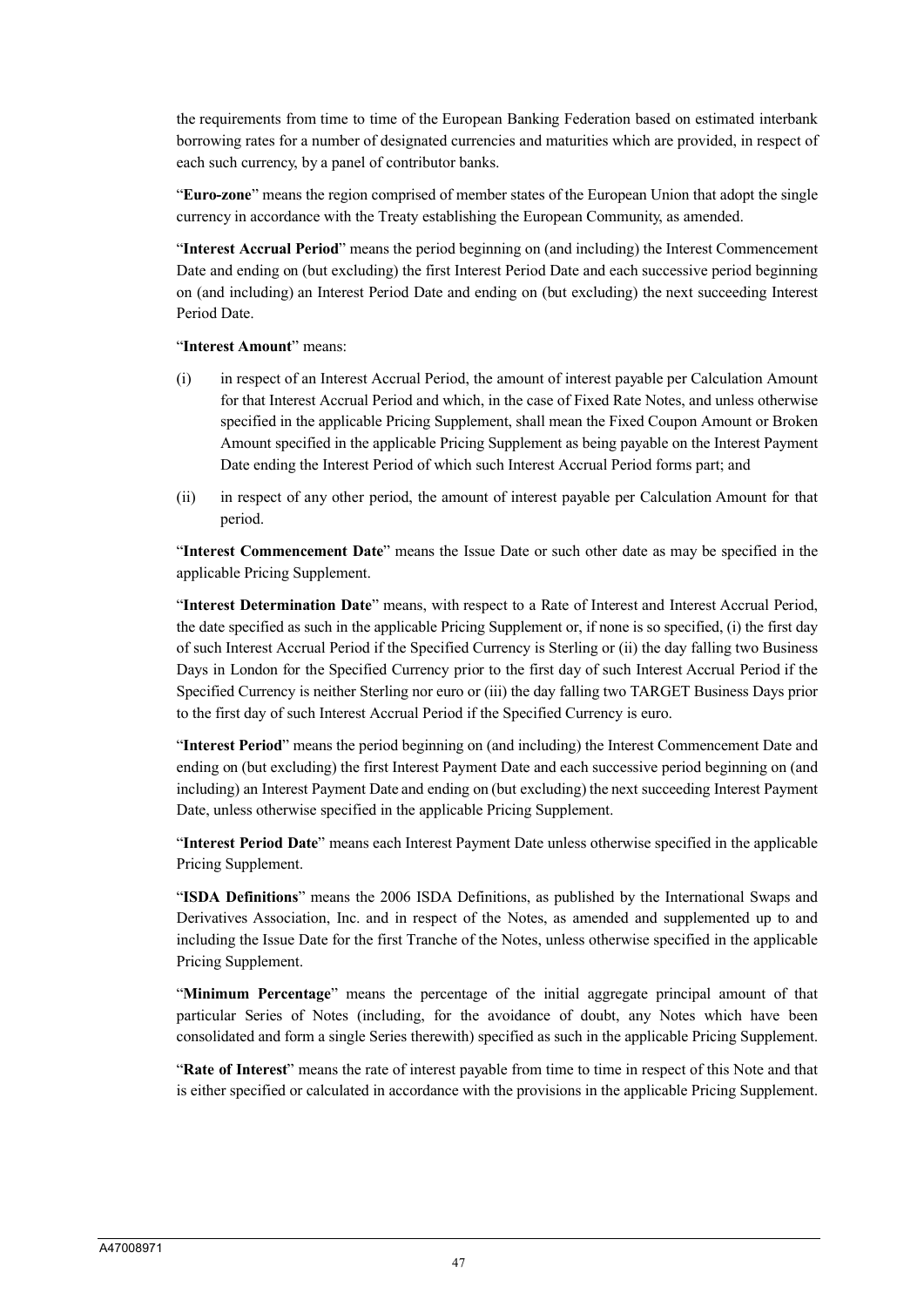"**Reference Banks**" means, in the case of a determination of CMS London, the principal London office of four major banks in the London interbank market, in the case of a determination of EURIBOR or CMS Brussels, the principal Euro-zone office of four major banks in the Euro-zone interbank market and, in the case of a determination of CIBOR, the principal Danish office of four major banks in the Copenhagen interbank market in each case selected by the Relevant Issuer or as specified in the applicable Pricing Supplement.

"**Reference Rate**" means the rate specified as such in the applicable Pricing Supplement, and includes any successor to such rate.

"**Relevant Screen Page**" means such page, section, caption, column or other part of a particular information service as may be specified in the applicable Pricing Supplement. In the event that any Relevant Screen Page stops providing quotations for a Reference Rate, then such other page, section, caption, column or other part as may replace the same on that information service or on such other information service, in each case as may be nominated by the person or organisation providing or sponsoring the relevant Reference Rate for the purpose of displaying comparable rates or prices will be used. If there is more than one service displaying the Reference Rate, the one approved in writing by the Relevant Issuer will be used.

"**Specified Currency**" means the currency specified as such in the applicable Pricing Supplement or, if none is specified, the currency in which the Notes are denominated.

"**TARGET System**" means the Trans-European Automated Real-time Gross Settlement Express Transfer (known as TARGET2) System which was launched on 19 November 2007 or any successor thereto.

#### (i) *Calculation Agent:*

The Relevant Issuer and/or the Relevant Guarantor shall procure that there shall at all times be one or more Calculation Agents if provision is made for them in the applicable Pricing Supplement and for so long as any Note is outstanding (as defined in the Trust Deed). Where more than one Calculation Agent is appointed in respect of the Notes, references in these Conditions to the Calculation Agent shall be construed as each Calculation Agent performing its respective duties under the Conditions. If the Calculation Agent is unable or unwilling to act as such or if the Calculation Agent fails duly to establish the Rate of Interest for an Interest Accrual Period or to calculate any Interest Amount, Instalment Amount, Final Redemption Amount, Early Redemption Amount or Optional Redemption Amount, as the case may be, or to comply with any other requirement, the Relevant Issuer and/or the Relevant Guarantor shall (with the prior written approval of the Taiwanese Trustee) appoint a leading bank or financial institution engaged in the interbank market (or, if appropriate, money, swap or over-the-counter index options market) that is most closely connected with the calculation or determination to be made by the Calculation Agent (acting through its principal London office or any other office actively involved in such market) to act as such in its place. The Calculation Agent may not resign its duties without a successor having been appointed as aforesaid.

## **5 Redemption, Purchase and Options**

#### (a) *Redemption by Instalments and Final Redemption:*

(i) Unless previously redeemed, purchased and cancelled as provided in this Condition 5, each Note that provides for Instalment Dates and Instalment Amounts shall be partially redeemed on each Instalment Date at the related Instalment Amount specified in the applicable Pricing Supplement. The outstanding nominal amount of each such Note shall be reduced by the Instalment Amount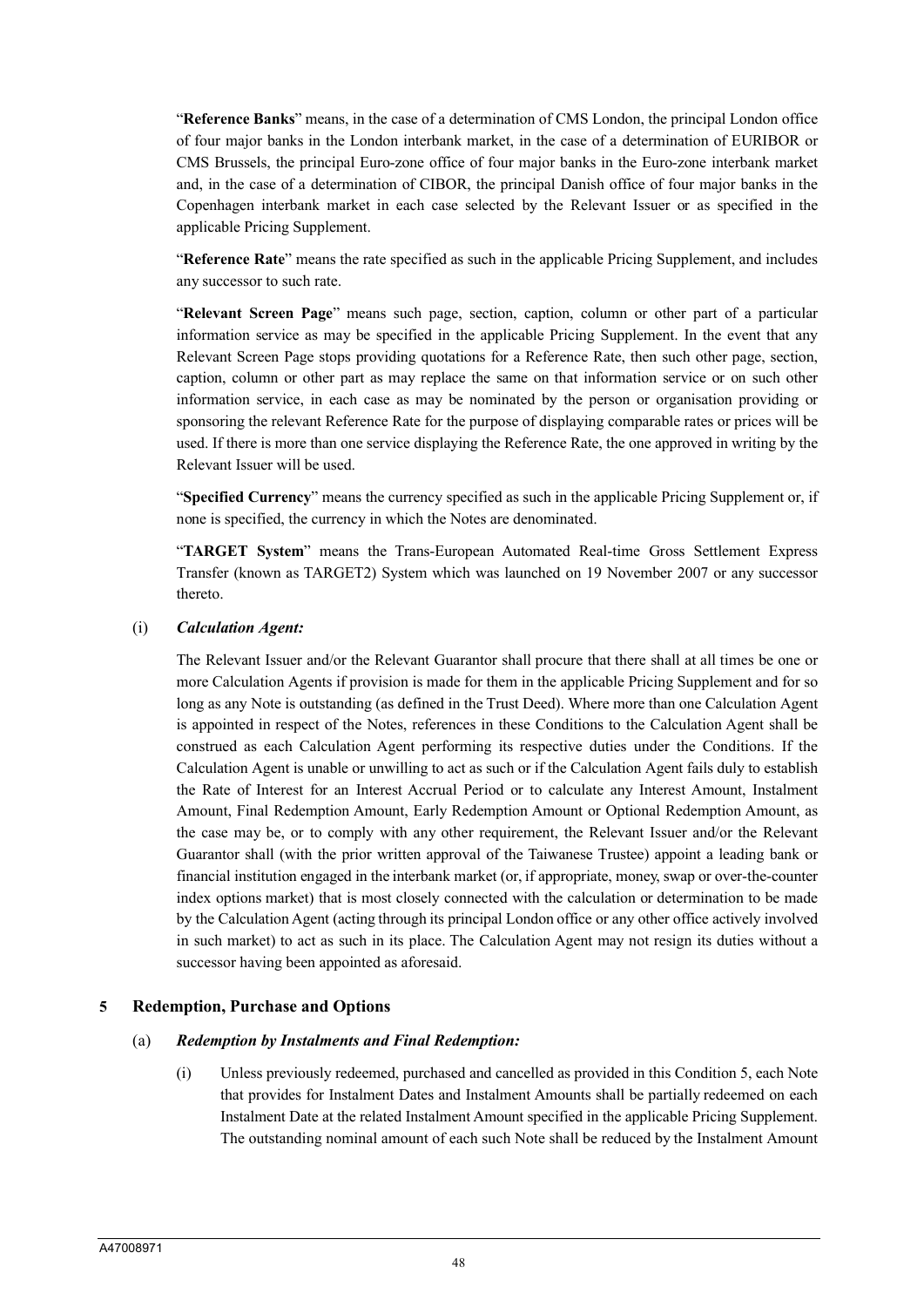(or, if such Instalment Amount is calculated by reference to a proportion of the nominal amount of such Note, such proportion) for all purposes with effect from the related Instalment Date, unless payment of the Instalment Amount is improperly withheld or refused, in which case, such amount shall remain outstanding until the Relevant Date relating to such Instalment Amount.

(ii) Unless previously redeemed, purchased and cancelled as provided below, each Note shall be finally redeemed on the Maturity Date specified in the applicable Pricing Supplement at its Final Redemption Amount (which, unless otherwise provided in the applicable Pricing Supplement, is its nominal amount) or, in the case of a Note falling within paragraph (i) above, its final Instalment Amount.

# (b) *Early Redemption:*

- (i) Zero Coupon Notes:
- (ii) The Early Redemption Amount payable in respect of any Zero Coupon Note, upon redemption of such Note pursuant to Condition  $5(c)$  or upon it becoming due and payable as provided in Condition 9, shall be the Amortised Face Amount (calculated as provided below) of such Note unless otherwise specified in the applicable Pricing Supplement.
	- (A) Subject to the provisions of sub-paragraph (B) below, the Amortised Face Amount of any such Note shall be the scheduled Final Redemption Amount of such Note on the Maturity Date discounted at a rate per annum (expressed as a percentage) equal to the Amortisation Yield (which, if none is shown in the applicable Pricing Supplement, shall be such rate as would produce an Amortised Face Amount equal to the issue price of the Notes if they were discounted back to their issue price on the Issue Date) compounded annually (the "**Amortised Face Amount**").
	- (B) If the Early Redemption Amount payable in respect of any such Note upon its redemption pursuant to Condition 5(c) or upon it becoming due and payable as provided in Condition 9 is not paid when due, the Early Redemption Amount due and payable in respect of such Note shall be the Amortised Face Amount of such Note as defined in sub-paragraph (A) above, except that such sub-paragraph shall have effect as though the date on which the Note becomes due and payable were the Relevant Date. The calculation of the Amortised Face Amount in accordance with this sub-paragraph shall continue to be made (both before and after judgment) until the Relevant Date, unless the Relevant Date falls on or after the Maturity Date, in which case the amount due and payable shall be the scheduled Final Redemption Amount of such Note on the Maturity Date together with any interest that may accrue in accordance with Condition 4(c).

Where such calculation is to be made for a period of less than one year, it shall be made on the basis of the Day Count Fraction shown in the applicable Pricing Supplement

(iii) *Notes other than Zero Coupon Notes*: The Early Redemption Amount payable in respect of any Note (other than Zero Coupon Notes described in (i) above), upon redemption of such Note pursuant to Condition 5(c) or Condition 5(d) or upon it becoming due and payable as provided in Condition 9, shall be the Final Redemption Amount unless otherwise specified in the applicable Pricing Supplement.

## (c) *Redemption for Taxation Reasons:*

The Notes may be redeemed at the option of the Relevant Issuer in whole, but not in part, on any Interest Payment Date (if this Note is a Floating Rate Note) or at any time (if this Note is not a Floating Rate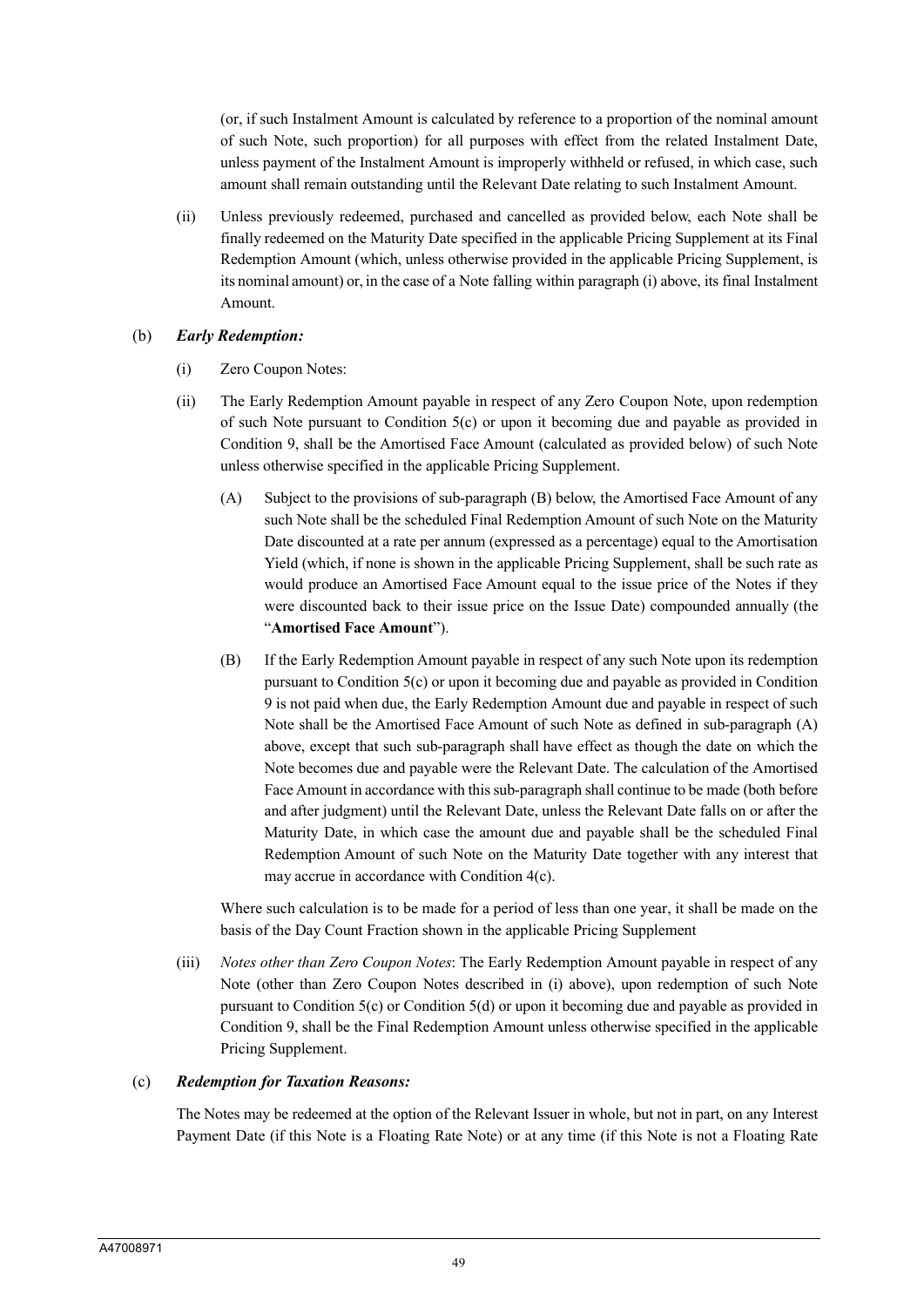Note), on giving not less than 30 nor more than 60 days' notice to the Noteholders (which notice shall be irrevocable) at their Early Redemption Amount (as described in Condition 5(b) above) (together with interest accrued to the date fixed for redemption), if (i) the Relevant Issuer or the Relevant Guarantor (as the case may be) satisfies the Taiwanese Trustee immediately before the giving of such notice that the Relevant Issuer or the Relevant Guarantor (as the case may be) has or will become obliged to pay additional amounts as described under Condition 7 as a result of any change in, or amendment to, the laws or regulations of the Kingdom of Denmark or any political subdivision or any authority thereof or therein having power to tax, or any change in the application or official interpretation of such laws or regulations, which change or amendment becomes effective on or after the date on which agreement is reached to issue the first Tranche of the Notes, and (ii) such obligation cannot be avoided by the Relevant Issuer or the Relevant Guarantor (as the case may be) taking reasonable measures available to it, **provided that** no such notice of redemption shall be given earlier than 90 days prior to the earliest date on which the Relevant Issuer or the Relevant Guarantor (as the case may be) would be obliged to pay such additional amounts were a payment in respect of the Notes or the Downstream Guarantee or the Upstream Guarantee, as the case may be, then due. Before the publication of any notice of redemption pursuant to this paragraph, the Relevant Issuer or the Relevant Guarantor (as the case may be) shall deliver to the Taiwanese Trustee a certificate signed by two Directors of the Relevant Issuer or the Relevant Guarantor (as the case may be) stating that the obligation referred to in (i) above cannot be avoided by the Relevant Issuer or the Relevant Guarantor (as the case may be) taking reasonable measures available to it and the Taiwanese Trustee shall be entitled to accept such certificate as sufficient evidence of the satisfaction of the condition precedent set out in (ii) above in which event it shall be conclusive and binding on Noteholders.

#### (d) *Redemption at the Option of the Relevant Issuer:*

If Call Option is specified in the applicable Pricing Supplement, the Relevant Issuer may, on giving not less than 15 nor more than 30 days' irrevocable notice to the Noteholders (or such other notice period as may be specified in the applicable Pricing Supplement), redeem all or, if so provided, some of the Notes on any Optional Redemption Date. Any such redemption of Notes shall be at their Optional Redemption Amount together with interest accrued to the date fixed for redemption. Any such redemption or exercise must relate to Notes of a nominal amount at least equal to the Minimum Redemption Amount to be redeemed specified in the applicable Pricing Supplement and no greater than the Maximum Redemption Amount to be redeemed specified in the applicable Pricing Supplement.

If Make-Whole Redemption is specified in the applicable Pricing Supplement, the Relevant Issuer may, on giving not less than 15 nor more than 30 days' irrevocable notice to the Noteholders (or such other notice period as may be specified in the applicable Pricing Supplement), redeem all or, if so provided, some of the Notes at any time or from time to time (i) where no particular period during which Make-Whole Redemption is applicable is specified, prior to their Maturity Date, or (ii) where Make-Whole Redemption is specified as only being applicable for a certain period, during such period, in each case on the date for redemption specified in such notice (the "**Make-Whole Redemption Date**") at the Make-Whole Redemption Rate.

All Notes in respect of which any such notice of redemption is given shall be redeemed on the date specified in such notice in accordance with this Condition.

In the case of a partial redemption, the notice to Noteholders shall specify the nominal amount of Notes drawn and the holder(s) of such Notes, to be redeemed, which shall have been drawn in such place as the Taiwanese Trustee may approve and in such manner as it deems appropriate, subject to compliance with any applicable laws and stock exchange or other relevant authority requirements.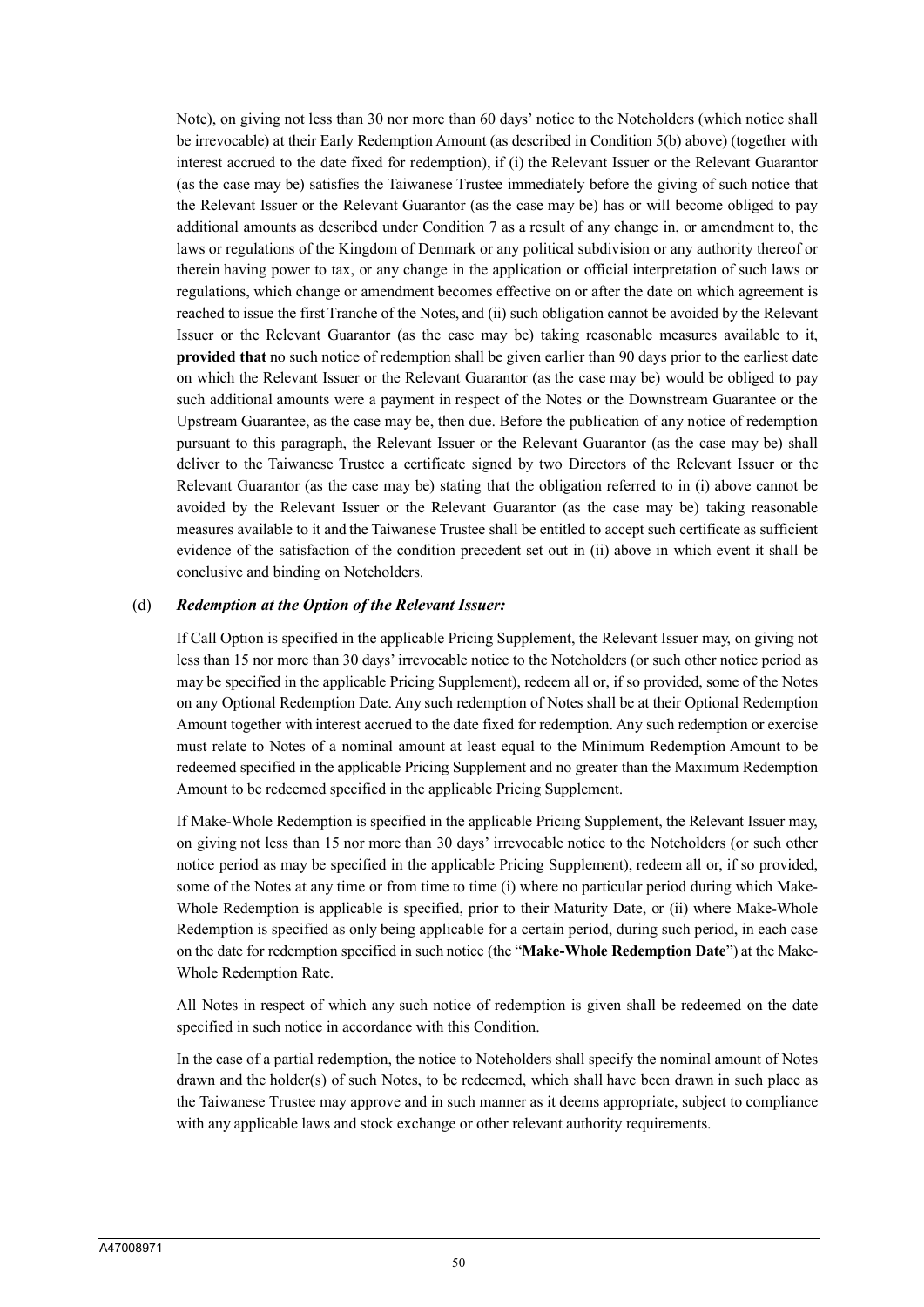For the purposes of this Condition 5(d):

"**Make-Whole Redemption Rate**" means with respect to the Reference Dealers and the Make-Whole Redemption Date, the average of the five quotations of the mid-market annual yield to maturity of the Make-Whole Reference Bond specified in the applicable Pricing Supplement or, if the Make-Whole Reference Bond is no longer outstanding, a similar security in the reasonable judgment of the Reference Dealers, prevailing at 11.00 a.m. (London time) on the Yield Calculation Date or on such dealing day as determined by the Relevant Issuer quoted in writing to Relevant Guarantor, the Taiwanese Paying Agent and the Taiwanese Trustee by the Reference Dealers;

"**Make-Whole Reference Bond**" means the Make-Whole Reference Bond specified in the applicable Pricing Supplement;

"**Reference Dealers**" means five brokers of gilts and/or gilt-edged market makers selected by the Relevant Issuer in consultation with the Relevant Guarantor, or such other five persons operating in the gilt-edged market as are selected by the Relevant Issuer in consultation with the Relevant Guarantor;

"**Yield Calculation Date**" means the date which is the second Business Day prior to the date on which the notice to redeem is dispatched; and

#### (e) *Clean-up Call Option of the Relevant Issuer:*

If Clean-up Call Option is specified in the applicable Pricing Supplement, in the event that Notes representing an aggregate amount equal to or exceeding the Minimum Percentage have been purchased or redeemed and cancelled by the Relevant Issuer, the Relevant Issuer may, on giving not less than 30 nor more than 60 days' irrevocable notice to the Noteholders (or such other notice period as may be specified in the applicable Pricing Supplement), redeem on the date specified in such notice all, but not some only, of the remaining Notes in that Series at their Early Redemption Amount together with any interest accrued to the date set for redemption.

#### (f) *Purchases:*

Each of the Relevant Issuer, the Relevant Guarantor and any of their respective subsidiaries may at any time purchase Notes in the open market or otherwise at any price.

#### (g) *Cancellation:*

All Notes purchased by or on behalf of the Relevant Issuer, the Relevant Guarantor or any of their respective subsidiaries shall be cancelled forthwith. Any Notes so cancelled may not be reissued or resold and the obligations of the Relevant Issuer and the Relevant Guarantor in respect of any such Notes shall be discharged.

#### **6 Payments**

## (a) *Payments of Principal and Interest:*

- (i) Payments of principal (which for the purposes of this Condition 6(a)(i) shall include final Instalment Amounts but not other Instalment Amounts) in respect of the Notes shall be paid to the persons shown on the Register maintained by the TDCC at the close of business on the day immediately before the Maturity Date.
- (ii) Interest (which for the purpose of this Condition 6(a)(ii) shall include all Instalment Amounts other than final Instalment Amounts) on the Notes shall be paid to the person shown on the Register at the close of business on the fifteenth day before the due date for payment thereof (the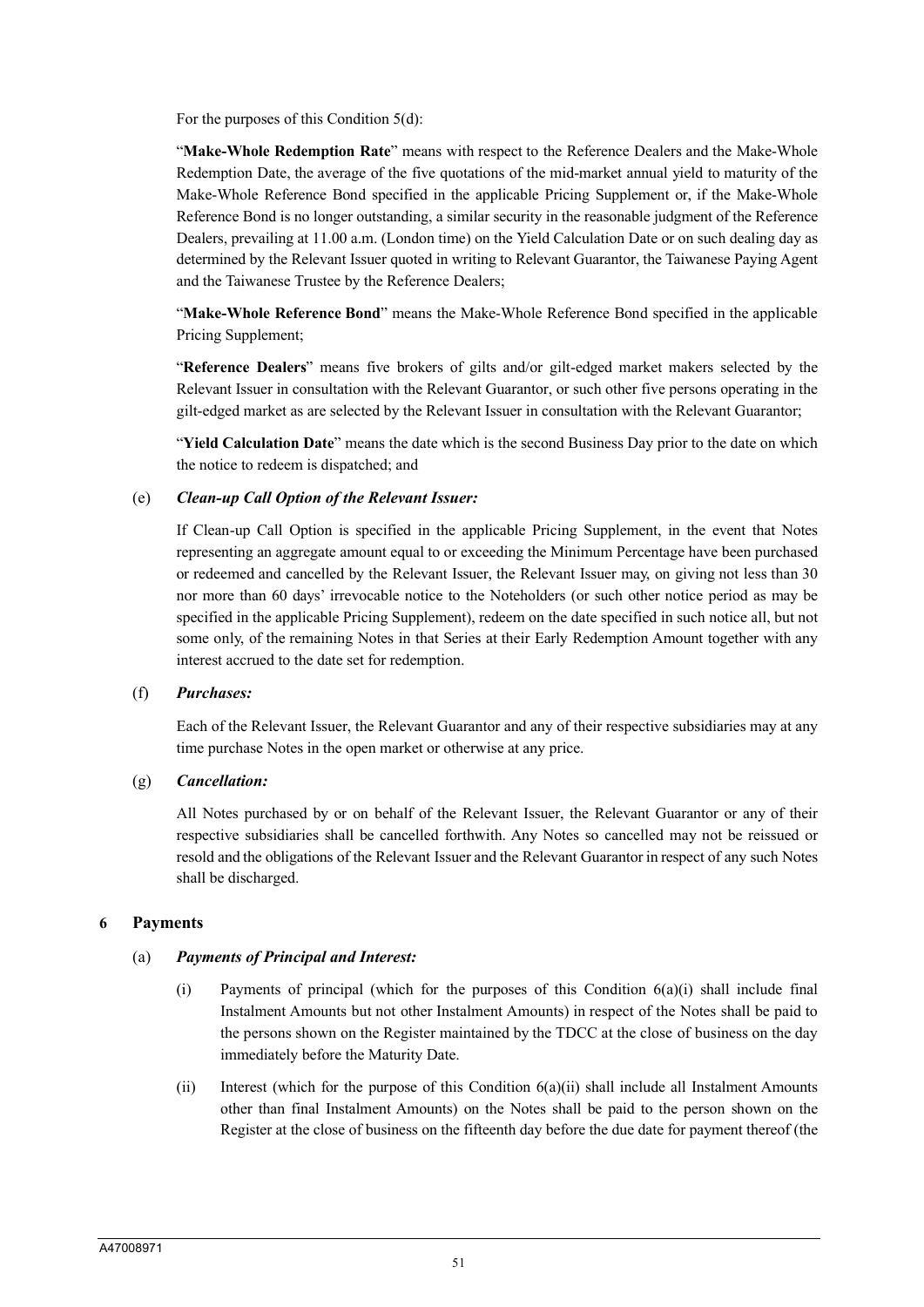"**Record Date**"). Payments of interest on each Note shall be made in the relevant currency by remittance to the holder of such Note at its account appearing in the Register.

## (b) *Payments subject to Fiscal Laws:*

All payments are subject in all cases to (i) without prejudice to the provisions of Condition 7, any applicable fiscal or other laws, regulations and directives, and (ii) notwithstanding the provisions of Condition 7, any withholding or deduction required pursuant to an agreement described in Section 1471(b) of the U.S. Internal Revenue Code of 1986 (the "**Code**") or otherwise imposed pursuant to Sections 1471 through 1474 of the Code, any regulations or agreements thereunder, any official interpretations thereof, or any law implementing an intergovernmental approach thereto. No commission or expenses shall be charged to the Noteholders in respect of such payments.

#### (c) *Appointment of Agents:*

The Taiwanese Paying Agent and the Calculation Agent initially appointed by the Relevant Issuer and the Relevant Guarantor and their respective specified offices are listed below. The Taiwanese Paying Agent and the Calculation Agent act solely as agents of the Relevant Issuer and the Relevant Guarantor and do not assume any obligation or relationship of agency or trust for or with any Noteholder. The Relevant Issuer and the Relevant Guarantor each reserves the right at any time with the approval of the Taiwanese Trustee to vary or terminate the appointment of the Taiwanese Paying Agent or the Calculation Agent(s) and to appoint additional or other paying agents, **provided that** the Relevant Issuer and the Relevant Guarantor shall at all times maintain (i) Taiwanese Paying Agent, (ii) one or more Calculation Agent(s) where the Conditions so require and (iii) such other agents as may be required by any other stock exchange on which the Notes may be listed in each case, as approved by the Taiwanese Trustee.

Notice of any such change or any change of any specified office shall promptly be given to the Noteholders.

#### (d) *Non-Business Days:*

If any date for payment in respect of any Note is not a business day the holder shall not be entitled to payment until the next following business day nor to any interest or other sum in respect of such postponed payment. In this paragraph, "**business day**" means a day (other than a Saturday or a Sunday) on which banks and foreign exchange markets are open for business in the relevant place of presentation, in such jurisdictions as shall be specified as "**Financial Centres**" in the applicable Pricing Supplement and:

- (i) (in the case of a payment in a currency other than euro) where payment is to be made by transfer to an account maintained with a bank in the relevant currency, on which foreign exchange transactions may be carried on in the relevant currency in the principal financial centre of the country of such currency or
- (ii) (in the case of a payment in euro) which is a TARGET Business Day.

## **7 Taxation**

All payments of principal and interest by or on behalf of the Relevant Issuer or the Relevant Guarantor (as the case may be) in respect of the Notes or under the Downstream Guarantee or Upstream Guarantee (as the case may be) shall be made free and clear of, and without withholding or deduction for, any taxes, duties, assessments or governmental charges of whatever nature imposed, levied, collected, withheld or assessed by or within the Kingdom of Denmark or any authority therein or thereof having power to tax, unless such withholding or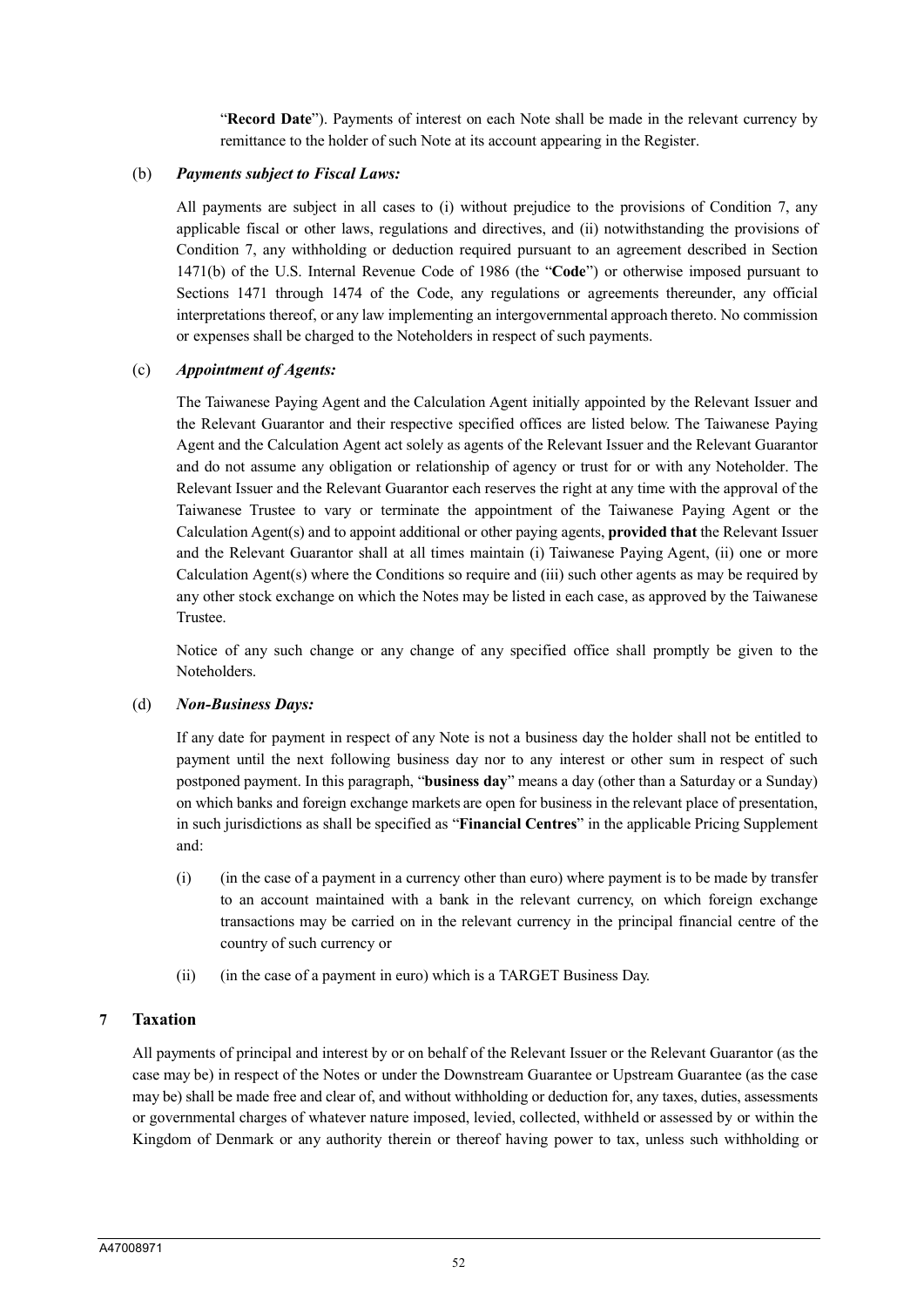deduction is required by law. In that event, the Relevant Issuer or the Relevant Guarantor (as the case may be) shall pay such additional amounts as shall result in receipt by the Noteholders of such amounts as would have been received by them had no such withholding or deduction been required, except that no such additional amounts shall be payable with respect to any Note to, or to a third party on behalf of, a holder who is liable to such taxes, duties, assessments or governmental charges in respect of such Note by reason of such holder having some connection with the Kingdom of Denmark other than the mere holding of the Note.

As used in these Conditions, "**Relevant Date**" in respect of any Note means the date on which payment in respect of it first becomes due or (if any amount of the money payable is improperly withheld or refused) the date on which payment in full of the amount outstanding is made. References in these Conditions to (i) "**principal**" shall be deemed to include any premium payable in respect of the Notes, all Instalment Amounts, Final Redemption Amounts, Early Redemption Amounts, Optional Redemption Amounts or any amendment or supplement to it, (ii) "**interest**" shall be deemed to include all Interest Amounts and all other amounts payable pursuant to Condition 4 or any amendment or supplement to it and (iii) "**principal**" and/or "**interest**" shall be deemed to include any additional amounts that may be payable under this Condition or any undertaking given in addition to or in substitution for it under the Trust Deed.

## **8 Prescription**

Claims against the Relevant Issuer and/or the Relevant Guarantor (as the case may be) for payment in respect of the Notes shall be prescribed and become void unless made within 10 years (in the case of principal) or five years (in the case of interest) from the appropriate Relevant Date in respect of them.

## **9 Events of Default**

If any of the following events ("**Events of Default**") occurs and is continuing, the Taiwanese Trustee at its discretion may, and if so requested by holders of at least one-fifth in nominal amount of the Notes then outstanding or if so directed by an Extraordinary Resolution shall, give notice to the Relevant Issuer and the Relevant Guarantor that the Notes are, and they shall immediately become, due and payable at their Early Redemption Amount together (if applicable) with accrued interest:

- (a) *Non-Payment*: the Relevant Issuer and the Relevant Guarantor (as the case may be) fails to pay any interest on, or any principal or premium in respect of, the Notes and such failure continues for a period of 14 days in respect of principal or interest; or
- (b) *Breach of Other Obligations*: the Relevant Issuer and the Relevant Guarantor (as the case may be) fails in any material respect to perform or comply with any one or more of its other obligations under the Notes or the Trust Deed which default is incapable of remedy or, if in the opinion of the Taiwanese Trustee capable of remedy, is not in the opinion of the Taiwanese Trustee remedied within 30 days (or such longer period as the Taiwanese Trustee may permit) after notice of such default shall have been given to the Relevant Issuer and the Relevant Guarantor by the Taiwanese Trustee; or
- (c) *Cross-Default*: (i) any other present or future indebtedness of the Relevant Issuer or the Relevant Guarantor or any of their respective Material Subsidiaries (as defined in Condition 3) for or in respect of moneys borrowed or raised becomes (or becomes capable of being declared) due and payable prior to its stated maturity by reason of any event of default (howsoever described), or (ii) any such indebtedness is not paid when due or, as the case may be, within any applicable grace period, or (iii) the Relevant Issuer or the Relevant Guarantor or any of their respective Material Subsidiaries fails to pay when due any amount payable by it under any present or future guarantee for, or indemnity in respect of, any moneys borrowed or raised unless any such right of acceleration or obligation referred to in this paragraph (c) (i), (ii) or (iii) is contested by the Relevant Issuer, the Relevant Guarantor or any of their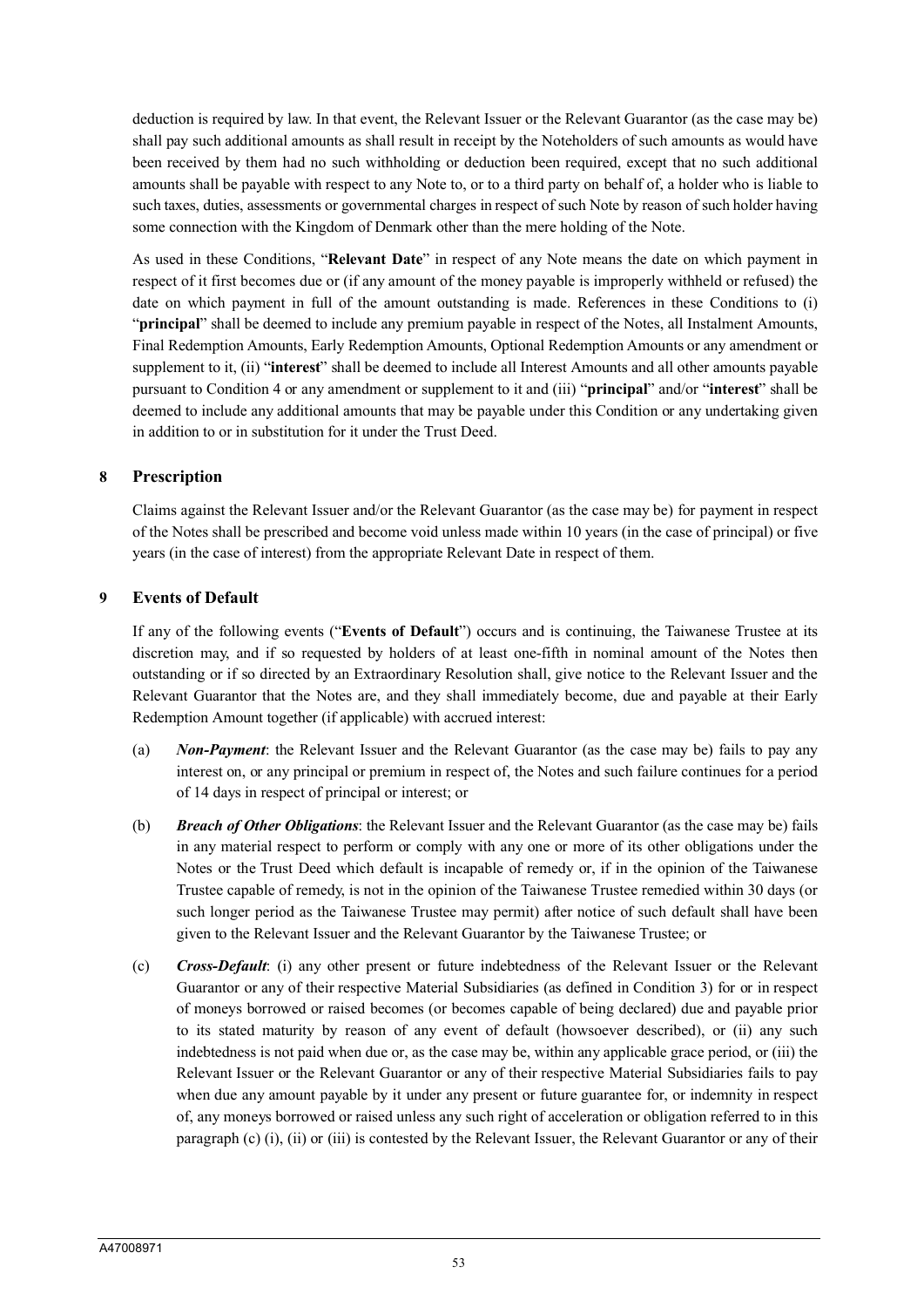respective Material Subsidiaries, as the case may be, in good faith by appropriate and adequate provisions having been made and further **provided that** the aggregate amount of the relevant indebtedness, guarantees and indemnities in respect of which one or more of the events mentioned above in this paragraph (c) have occurred equals or exceeds  $\epsilon$ 25,000,000 or its equivalent (as reasonably determined by the Taiwanese Trustee); or

- (d) *Enforcement Proceedings*: a distress, attachment, execution or other legal process is levied, enforced or sued out on or against any part of the property, assets or revenues of the Relevant Issuer, the Relevant Guarantor or any of their respective Material Subsidiaries and is not discharged or stayed within 90 days; or
- (e) *Security Enforced*: any mortgage, charge, pledge, lien or other encumbrance, present or future, created or assumed by the Relevant Issuer or the Relevant Guarantor or any of their respective Material Subsidiaries becomes enforceable and any step is taken to enforce it (including the taking of possession or the appointment of a receiver, administrative receiver, administrator manager or other similar person) and, in any case, the value of the claim secured by any such mortgage, charge, lien or other encumbrance is equal to or exceeds (or if added to the value of any other claim falling to be taken into account under this paragraph (e) would equal or exceed) €25,000,000 or its equivalent (as reasonably determined by the Taiwanese Trustee); or
- (f) *Insolvency*: the Relevant Issuer or the Relevant Guarantor or any of their respective Material Subsidiaries is (or is, or could be, deemed by law or a court to be) insolvent or bankrupt or unable to pay its debts, stops, suspends or threatens to stop or suspend payment of all or a material part of (or of a particular type of) its debts, proposes or makes any agreement for the deferral, rescheduling or other readjustment of all of (or all of a particular type of) its debts (or of any part which it will or might otherwise be unable to pay when due), proposes or makes a general assignment or an arrangement or composition with or for the benefit of the relevant creditors in respect of any of such debts or a moratorium is agreed or declared or comes into effect in respect of or affecting all or any part of (or of a particular type of) the debts of the Relevant Issuer, the Relevant Guarantor or any of their respective Material Subsidiaries; or
- (g) *Winding-up*: an administrator is appointed, an order is made or an effective resolution passed for the winding-up or dissolution or administration of the Relevant Issuer, the Relevant Guarantor or any of their respective Material Subsidiaries, or the Relevant Issuer or the Relevant Guarantor ceases or threatens to cease to carry on all or substantially all of its business or operations, except for the purpose of and followed by a reconstruction, amalgamation, reorganisation, merger or consolidation (i) on terms approved by the Taiwanese Trustee or by an Extraordinary Resolution (as defined in the Trust Deed) of the Noteholders or (ii) in the case of a Material Subsidiary, whereby the undertaking and assets of the Material Subsidiary are transferred to or otherwise vested in the Relevant Issuer, the Relevant Guarantor or another of their respective Material Subsidiaries; or
- (h) *Analogous Events*: any event occurs that under the laws of any relevant jurisdiction has an analogous effect to any of the events referred to in any of the foregoing paragraphs; or
- (i) *Guarantee*: the Downstream Guarantee or the Upstream Guarantee, as the context requires, is not (or is claimed by the Relevant Guarantor not to be) in full force and effect,

**provided that** in the case of paragraphs (b), (d), (e) and (h) and, in relation to Material Subsidiaries only, (f) and (g), the Taiwanese Trustee shall have certified that in its opinion such event is materially prejudicial to the interests of the Noteholders.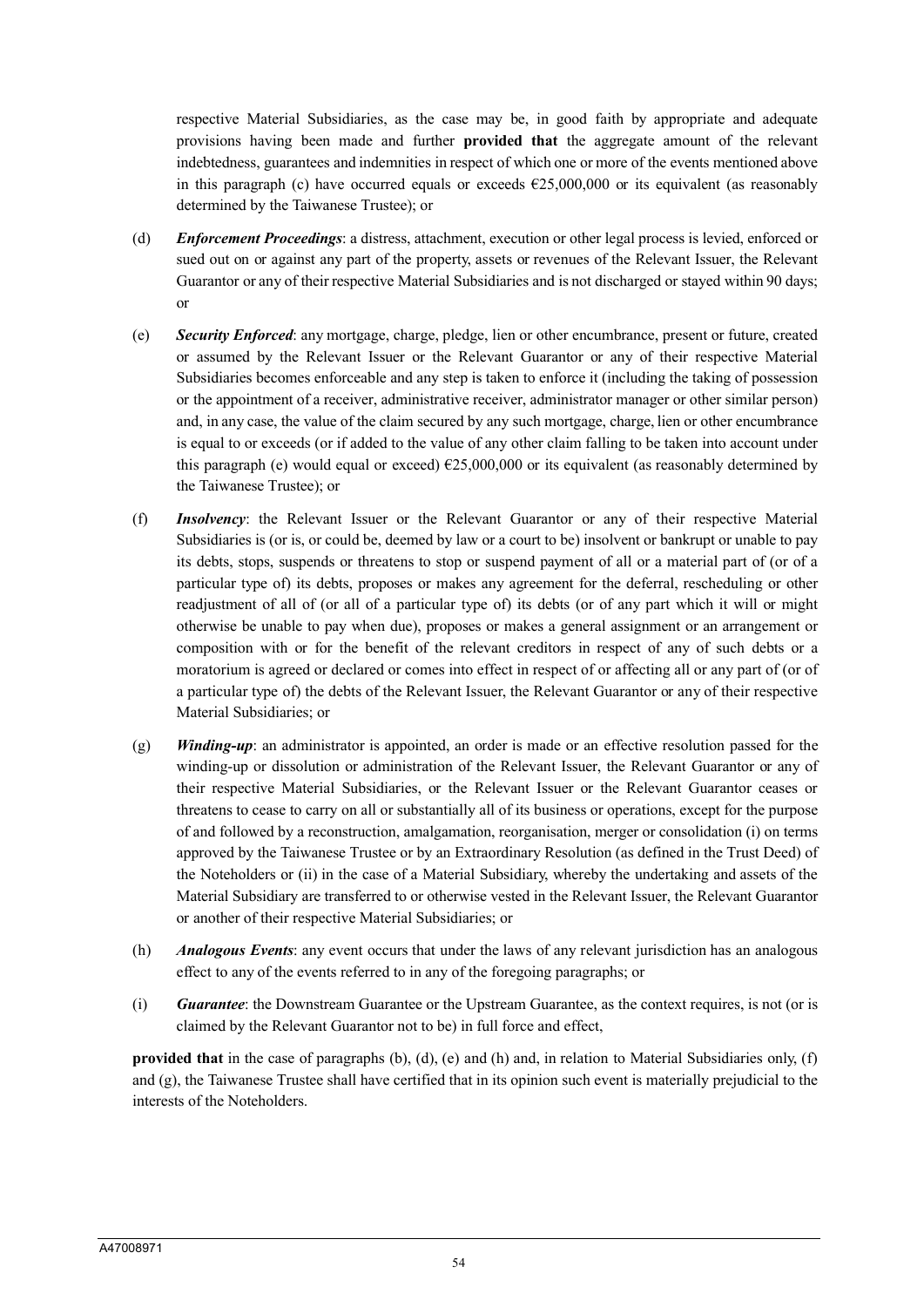#### **10 Meetings of Noteholders, Modification, Waiver and Substitution**

#### (a) *Meetings of Noteholders:*

The Trust Deed contains provisions for convening meetings of Noteholders to consider any matter affecting their interests, including the sanctioning by Extraordinary Resolution (as defined in the Trust Deed) of a modification of any of these Conditions or any provisions of the Trust Deed. Such a meeting may be convened by Noteholders holding not less than 10 per cent. in nominal amount of the Notes for the time being outstanding. The quorum for any meeting convened to consider an Extraordinary Resolution shall be two or more persons holding or representing a clear majority in nominal amount of the Notes for the time being outstanding, or at any adjourned meeting two or more persons being or representing Noteholders whatever the nominal amount of the Notes held or represented, unless the business of such meeting includes consideration of proposals, *inter alia*, (i) to amend the dates of maturity or redemption of the Notes, any Instalment Date or any date for payment of interest or Interest Amounts on the Notes, (ii) to reduce or cancel the nominal amount of, or any Instalment Amount of, or any premium payable on redemption of, the Notes, (iii) to reduce the rate or rates of interest in respect of the Notes or to vary the method or basis of calculating the rate or rates or amount of interest or the basis for calculating any Interest Amount in respect of the Notes, (iv) if a Minimum and/or a Maximum Rate of Interest, Instalment Amount or Redemption Amount is shown in the applicable Pricing Supplement, to reduce any such Minimum and/or Maximum Rate of Interest, Instalment Amount or Redemption Amount, (v) to vary any method of, or basis for, calculating the Final Redemption Amount, the Early Redemption Amount or the Optional Redemption Amount, (vi) to vary the currency or currencies of payment or denomination of the Notes, or (vii) to modify the provisions concerning the quorum required at any meeting of Noteholders or the majority required to pass the Extraordinary Resolution in which case the necessary quorum shall be two or more persons holding or representing not less than 75 per cent., or at any adjourned meeting not less than 25 per cent., in nominal amount of the Notes for the time being outstanding. Any Extraordinary Resolution duly passed shall be binding on Noteholders (whether or not they were present at the meeting at which such resolution was passed).

*These Conditions may be completed in relation to any Series of Notes by the terms of the relevant Pricing Supplement in relation to such Series.*

#### (b) *Modification of the Trust Deed:*

The Taiwanese Trustee may agree, without the consent of the Noteholders, to (i) any modification of any of the provisions of the Trust Deed that in its opinion is of a formal, minor or technical nature or is made to correct a manifest error, and (ii) any other modification (except as mentioned in the Trust Deed), and any waiver or authorisation of any breach or proposed breach, of any of the provisions of the Trust Deed that is in the opinion of the Taiwanese Trustee not materially prejudicial to the interests of the Noteholders. Any such modification, authorisation or waiver shall be binding on the Noteholders and, if the Taiwanese Trustee so requires, such modification shall be notified to the Noteholders as soon as practicable.

#### (c) *Substitution:*

The Trust Deed contains provisions permitting the Taiwanese Trustee to agree, subject to such amendment of the Trust Deed and such other conditions as the Taiwanese Trustee may require and subject also to receipt of any necessary regulatory and listing approvals from any authorities in Taiwan, including but not limited to the Taipei Exchange, but without the consent of the Noteholders, to the substitution of certain other entities (a) in place of Ørsted Wind, its successor in business or of any previously substituted company in its capacity as Relevant Issuer as principal debtor under the Trust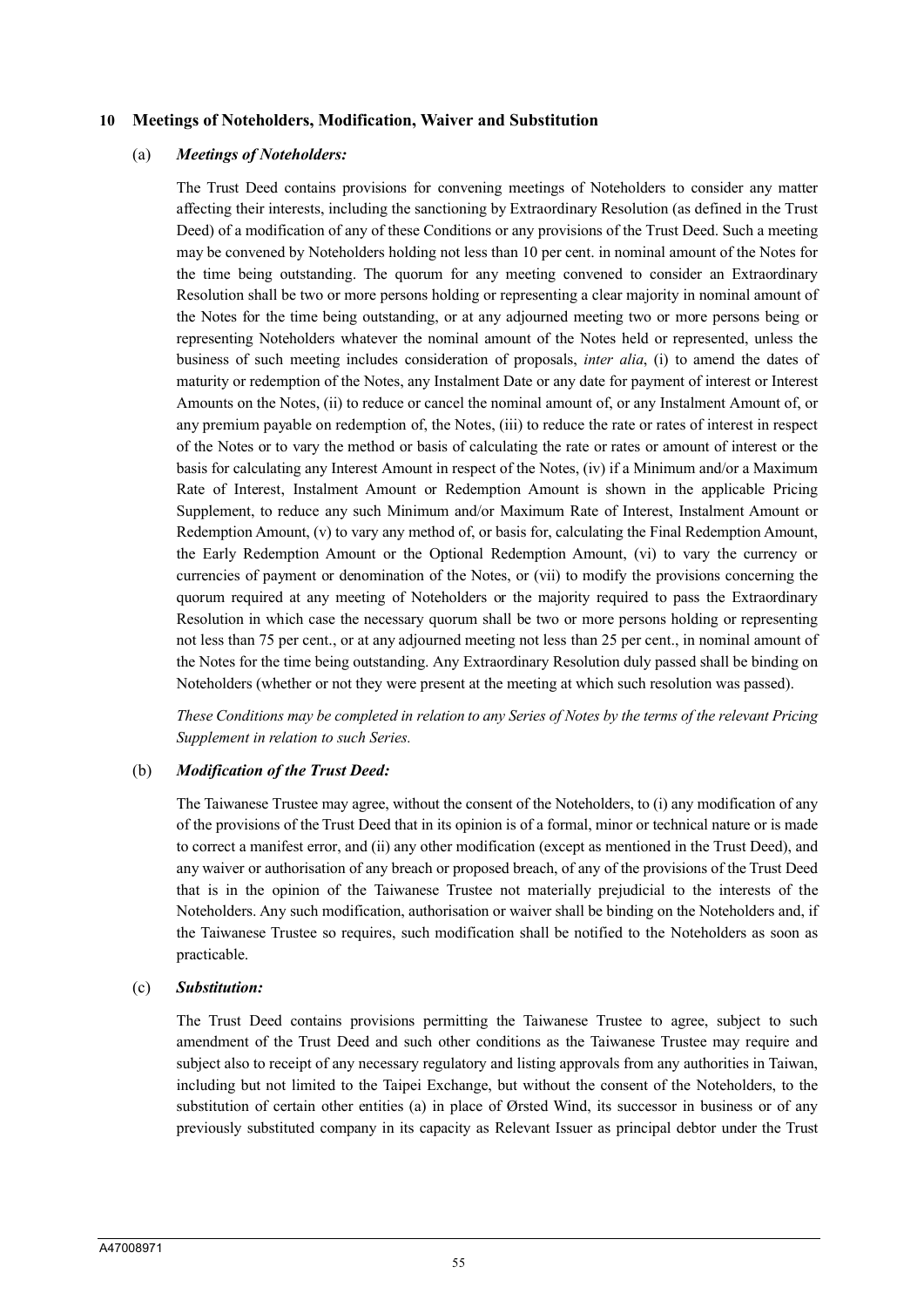Deed and the Notes (as the case may be, the "**Substituted Debtor**"), (b) in place of Ørsted, its successor in business or of any previously substituted company in its capacity as Relevant Issuer as principal debtor under the Trust Deed and the Notes (as the case may be, the "**Substituted Debtor**"), or (c) in place of Ørsted Wind, its successor in business or of any previously substituted company in its capacity as Relevant Guarantor, as guarantor under the Trust Deed and the Notes (the "**Substituted Guarantor**") **provided that** (i) in the case of Ørsted Wind's substitution as the Relevant Issuer (unless Ørsted Wind's successor in business is the Substituted Debtor), such Substituted Debtor is a Subsidiary of Ørsted whose financial statements at any time are required by law or in accordance with generally accepted accounting principles to be fully consolidated with those of Ørsted, which shall be certified in writing by two directors of the Substituted Debtor to the Taiwanese Trustee, which certificate shall be conclusive and binding; (ii) in the case of Ørsted's substitution as the Relevant Issuer (unless Ørsted's successor in business is the Substituted Debtor), the obligations of the Substituted Debtor under the Trust Deed and the Notes are guaranteed by Ørsted to the Taiwanese Trustee's satisfaction and such other conditions as the Taiwanese Trustee may require; (iii) in the case of Ørsted Wind's substitution as the Relevant Guarantor, such Substituted Guarantor is a Subsidiary of Ørsted whose financial statements at any time are required by law or in accordance with generally accepted accounting principles to be fully consolidated with those of Ørsted, which shall be certified in writing by two directors of the Substituted Guarantor to the Taiwanese Trustee, which certificate shall be conclusive and binding; and (iv) in any of the foregoing cases, no payment in respect of the Notes is at the relevant time overdue. In the case of such a substitution the Taiwanese Trustee may agree, without the consent of the Noteholders, to a change of the law governing the Notes and/or the Trust Deed **provided that** such change would not in the opinion of the Taiwanese Trustee be materially prejudicial to the interests of the Noteholders.

#### (d) *Entitlement of the Taiwanese Trustee:*

In connection with the exercise of its functions (including but not limited to those referred to in this Condition) the Taiwanese Trustee shall have regard to the interests of the Noteholders as a class and shall not have regard to the consequences of such exercise for individual Noteholders and the Taiwanese Trustee shall not be entitled to require, nor shall any Noteholder be entitled to claim, from the Relevant Issuer or the Relevant Guarantor any indemnification or payment in respect of any tax consequence of any such exercise upon individual Noteholders.

## **11 Enforcement**

At any time after the Notes become due and payable, the Taiwanese Trustee may, at its discretion and without further notice, institute such proceedings against the Relevant Issuer and/or the Relevant Guarantor as it may think fit to enforce the terms of the Trust Deed and the Notes but it need not take any such proceedings unless (a) it shall have been so directed by an Extraordinary Resolution or so requested in writing by Noteholders holding at least one-fifth in nominal amount of the Notes outstanding, and (b) it shall have been indemnified to its satisfaction. No Noteholder may proceed directly against the Relevant Issuer or the Relevant Guarantor unless the Taiwanese Trustee, having become bound so to proceed, fails to do so within a reasonable time and such failure is continuing.

## **12 Indemnification of the Taiwanese Trustee**

The Trust Deed contains provisions for the indemnification of the Taiwanese Trustee and for its relief from responsibility. The Taiwanese Trustee is entitled to enter into business transactions with the Relevant Issuer, the Relevant Guarantor and any entity related to the Relevant Issuer or the Relevant Guarantor without accounting for any profit.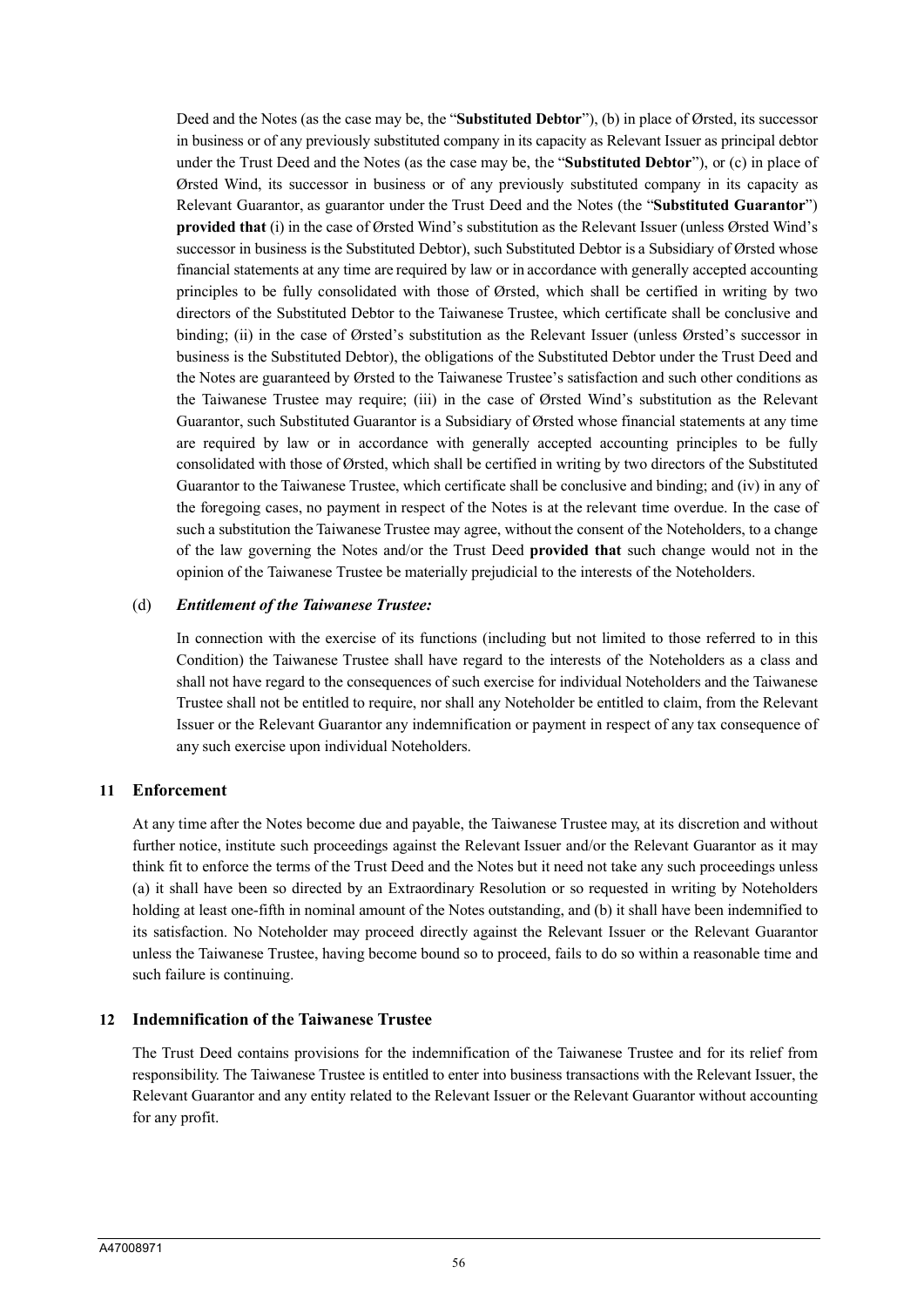## **13 Further Issues**

The Relevant Issuer may from time to time without the consent of the Noteholders create and issue further securities having the same terms and conditions as the Notes in all respects (or in all respects except for the first payment of interest on them) and, to the extent permitted by applicable authorities in Taiwan and subject to receipt of necessary regulatory and listing approvals from such authorities, including but not limited to the Taipei Exchange and the Taiwan Securities Association, such further issue shall be consolidated and form a single series with outstanding securities of any Series. References in these Conditions to the Notes include (unless the context requires otherwise) any other securities issued pursuant to this Condition and forming a single series with the Notes.

## **14 Notices**

So long as the Notes are listed and admitted to trading on the Taipei Exchange, notices required to be given to the holders of Notes pursuant to the Conditions shall be published by the Relevant Issuer on the website designated by the Taipei Exchange in accordance with the applicable regulations of the Taipei Exchange. Any such notice shall be deemed to have been given on the date of such publication or, if published more than once or on different dates, on the first date on which publication is made, as provided above.

# **15 Contracts (Rights of Third Parties) Act 1999**

No person shall have any right to enforce any term or condition of the Notes under the Contracts (Rights of Third Parties) Act 1999.

## **16 Governing Law and Jurisdiction**

## (a) *Governing Law:*

The Trust Deed, the Downstream Guarantee, the Upstream Guarantee, the Notes, any non-contractual obligations arising out of or in connection with them, are governed by, and shall be construed in accordance with, English law.

## (b) *Jurisdiction:*

The Courts of England are to have jurisdiction to settle any disputes that may arise out of or in connection with any Notes and accordingly any legal action or proceedings arising out of or in connection with any Notes ("**Proceedings**") may be brought in such courts. Each of Ørsted and Ørsted Wind has in the Trust Deed irrevocably submitted to the jurisdiction of such courts.

## (c) *Service of Process:*

Each of Ørsted and Ørsted Wind has in the Trust Deed irrevocably appointed an agent in England to receive, for it and on its behalf, service of process in any Proceedings in England.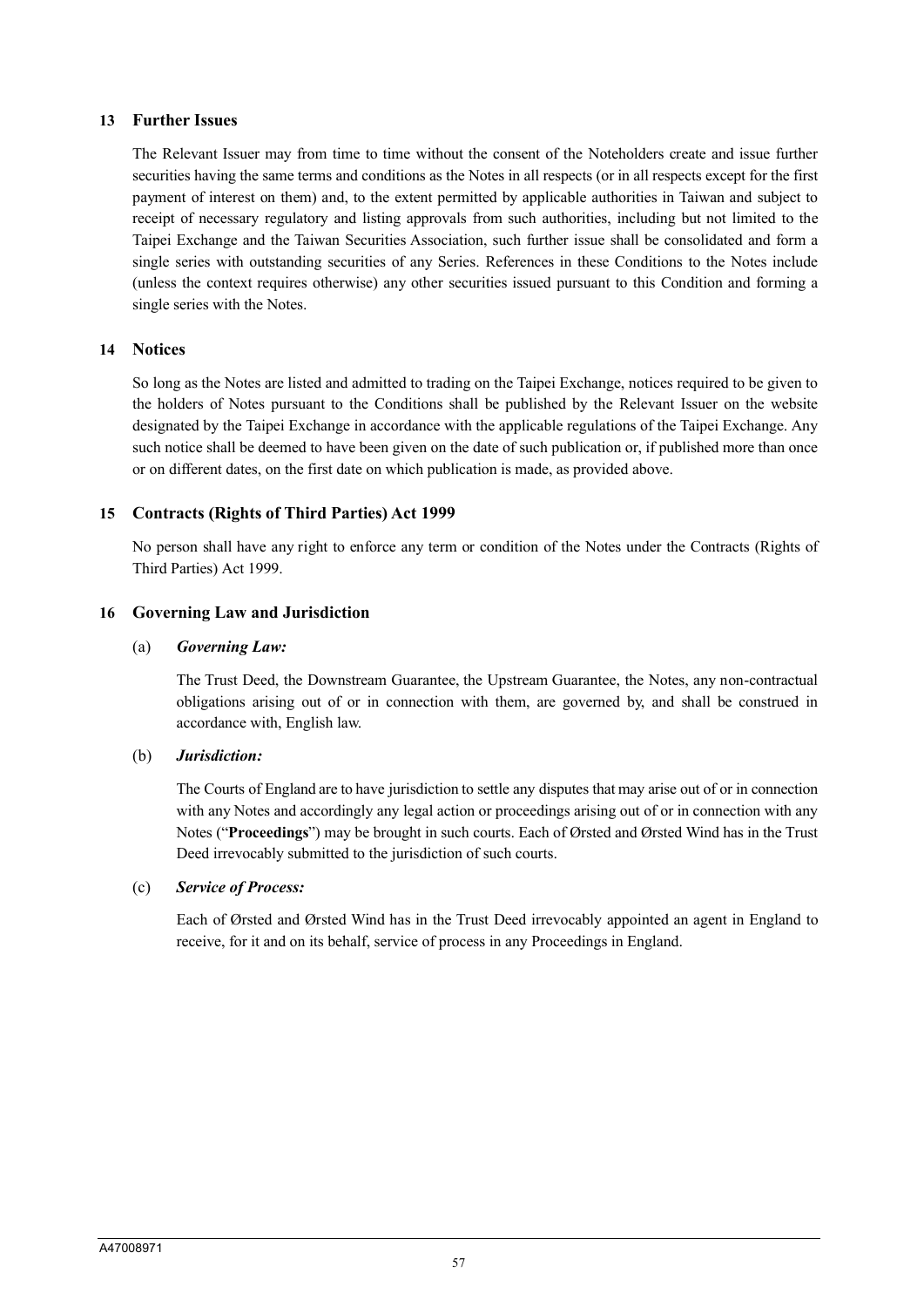# **Schedule 3 Provisions for Meetings of Noteholders**

## **Interpretation**

- **1** In this Schedule:
- **1.1** references to a meeting are to a physical meeting, a virtual meeting or a hybrid meeting of Noteholders of a single series of NTD Notes and include, unless the context otherwise requires, any adjournment;
- **1.2** references to "**NTD Notes**" and "**Noteholders**" are only to the NTD Notes of the Series in respect of which a meeting has been, or is to be, called, and to the holders of these NTD Notes, respectively;
- **1.3** "**agent**" means a proxy for, or representative of, a Noteholder;
- **1.4** "**electronic platform**" means any form of telephony or electronic platform or facility and includes, without limitation, telephone and video conference call and application technology systems;
- **1.5** "**Extraordinary Resolution**" means a resolution passed at a meeting duly convened and held in accordance with this Trust Deed by a majority of at least 75 per cent. of the votes cast;
- **1.6** "**hybrid meeting**" means a combined physical meeting and virtual meeting convened pursuant to this Schedule by the Relevant Issuer, the Relevant Guarantor or the Taiwanese Trustee at which persons may attend either at the physical location specified in the notice of such meeting or via an electronic platform;
- **1.7** "**meeting**" means a meeting convened pursuant to this Schedule by the Relevant Issuer, the Relevant Guarantor or the Taiwanese Trustee and whether held as a physical meeting or as a virtual meeting or as a hybrid meeting;
- **1.8** "**physical meeting**" means any meeting attended by persons present in person at the physical location specified in the notice of such meeting;
- **1.9** "**present**" means physically present in person at a physical meeting or a hybrid meeting, or able to participate in or join a virtual meeting or a hybrid meeting held via an electronic platform;
- **1.10** "**virtual meeting**" means any meeting held via an electronic platform; and
- **1.11** references to persons representing a proportion of the NTD Notes are to Noteholders or agents holding or representing in the aggregate at least that proportion in nominal amount of the NTD Notes for the time being outstanding.

## <span id="page-58-0"></span>**Powers of meetings**

- **2** A meeting shall, subject to the Conditions and without prejudice to any powers conferred on other persons by this Trust Deed, have power by Extraordinary Resolution:
- **2.1** to sanction any proposal by the Relevant Issuer, the Relevant Guarantor or the Taiwanese Trustee for any modification, abrogation, variation or compromise of, or arrangement in respect of, the rights of the Noteholders against the Relevant Issuer or the Relevant Guarantor, whether or not those rights arise under this Trust Deed;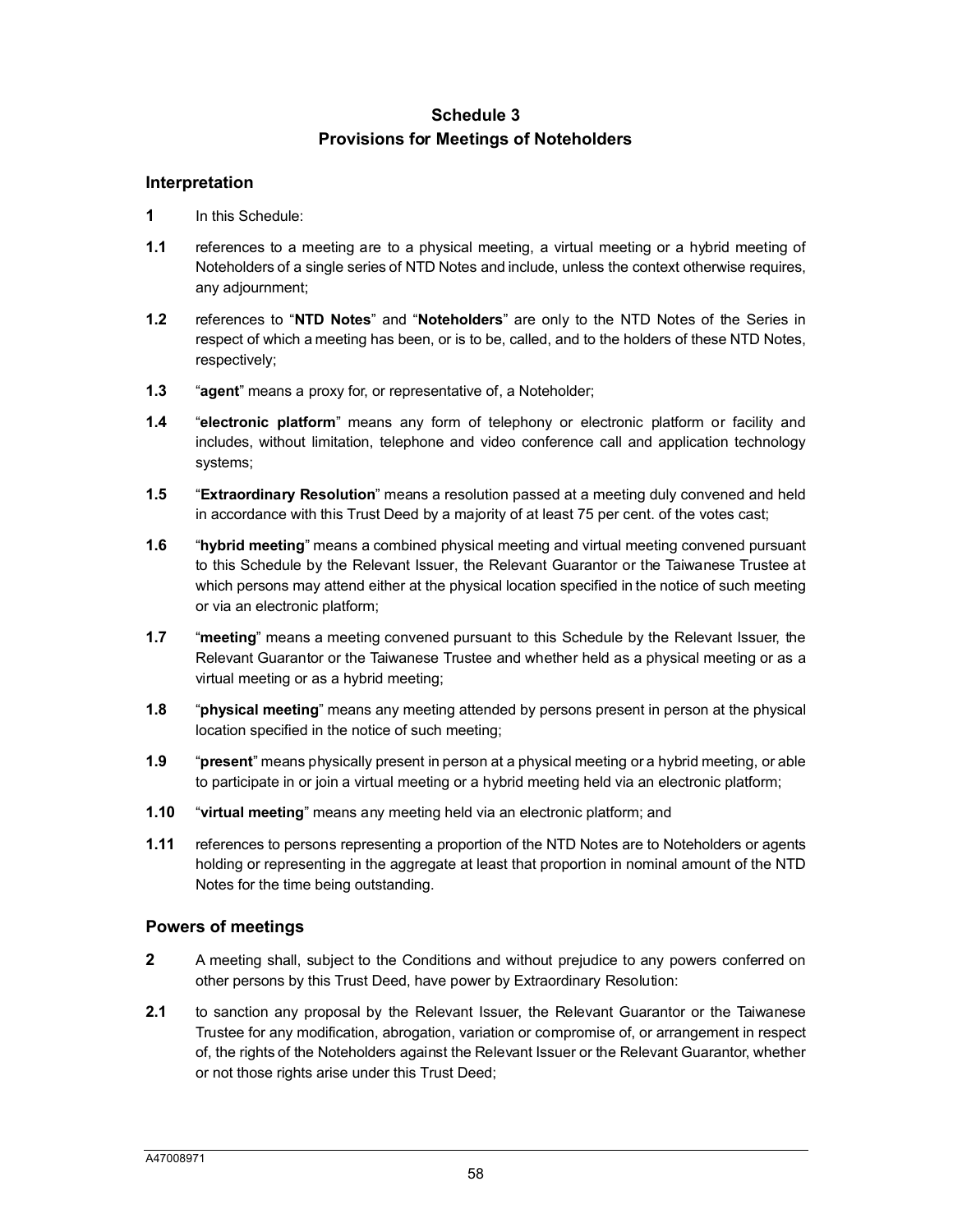- <span id="page-59-0"></span>**2.2** to sanction the exchange or substitution for the NTD Notes of, or the conversion of the NTD Notes into, shares, bonds or other obligations or securities of the Relevant Issuer, the Relevant Guarantor or any other entity;
- **2.3** to assent to any modification of this Trust Deed or the NTD Notes proposed by the Relevant Issuer, the Relevant Guarantor or the Taiwanese Trustee;
- **2.4** to authorise anyone to concur in and do anything necessary to carry out and give effect to an Extraordinary Resolution;
- **2.5** to give any authority, direction or sanction required to be given by Extraordinary Resolution;
- **2.6** to appoint any persons (whether Noteholders or not) as a committee or committees to represent the Noteholders' interests and to confer on them any powers or discretions which the Noteholders could themselves exercise by Extraordinary Resolution;
- <span id="page-59-1"></span>**2.7** to approve a proposed new Taiwanese Trustee and to remove a Taiwanese Trustee;
- **2.8** subject to receipt of any necessary regulatory and listing approvals from any such authorities, including but not limited to the TPEx, to approve the substitution of certain other entities for Ørsted or Ørsted Wind in its capacity as the Relevant Issuer or Ørsted Wind in its capacity as the Relevant Guarantor (its successor in business or any previous substitute) as principal debtor or guarantor under this Trust Deed; and
- **2.9** to discharge or exonerate the Taiwanese Trustee from any liability in respect of any act or omission for which it may become responsible under this Trust [Deed](#page-59-0) or [the](#page-59-1) NTD Notes provided that the special quorum provisions in paragraph 9 shall apply to any Extraordinary Resolution (a "**special quorum resolution**") for the purpose of paragraph 2.2 or 2.8, any of the proposals listed in Condition 10(a) or any amendment to this proviso.

# **Convening a meeting**

- **3** The Relevant Issuer, the Relevant Guarantor or the Taiwanese Trustee may at any time convene a meeting. If it receives a written request by Noteholders holding at least 5 per cent. in nominal amount of the NTD Notes of any Series for the time being outstanding and is indemnified to its satisfaction against all costs and expenses, the Taiwanese Trustee shall convene a meeting of the Noteholders of that Series. Every physical meeting shall be held at a time and place approved by the Taiwanese Trustee and in accordance with applicable mandatory requirements under the rules on listed securities. Every virtual meeting shall be held via an electronic platform and at a time approved by the Taiwanese Trustee. Every hybrid meeting shall be held at a time and place and via an electronic platform approved by the Taiwanese Trustee.
- **4** At least 15 days' notice (exclusive of the day on which the notice is given and of the day of the meeting) shall be given to the Noteholders. A copy of the notice shall be given by the party convening the meeting to the other parties. The notice shall specify the day and time of the meeting and manner in which it is to be held, and if a physical meeting or hybrid meeting is to be held, the place of the meeting and, unless the Taiwanese Trustee otherwise agrees, the nature of the resolutions to be proposed and shall explain how Noteholders may appoint proxies or representatives and the details of the time limits applicable. With respect to a virtual meeting or a hybrid meeting, each such notice shall set out such other and further details as are required under paragraph 24.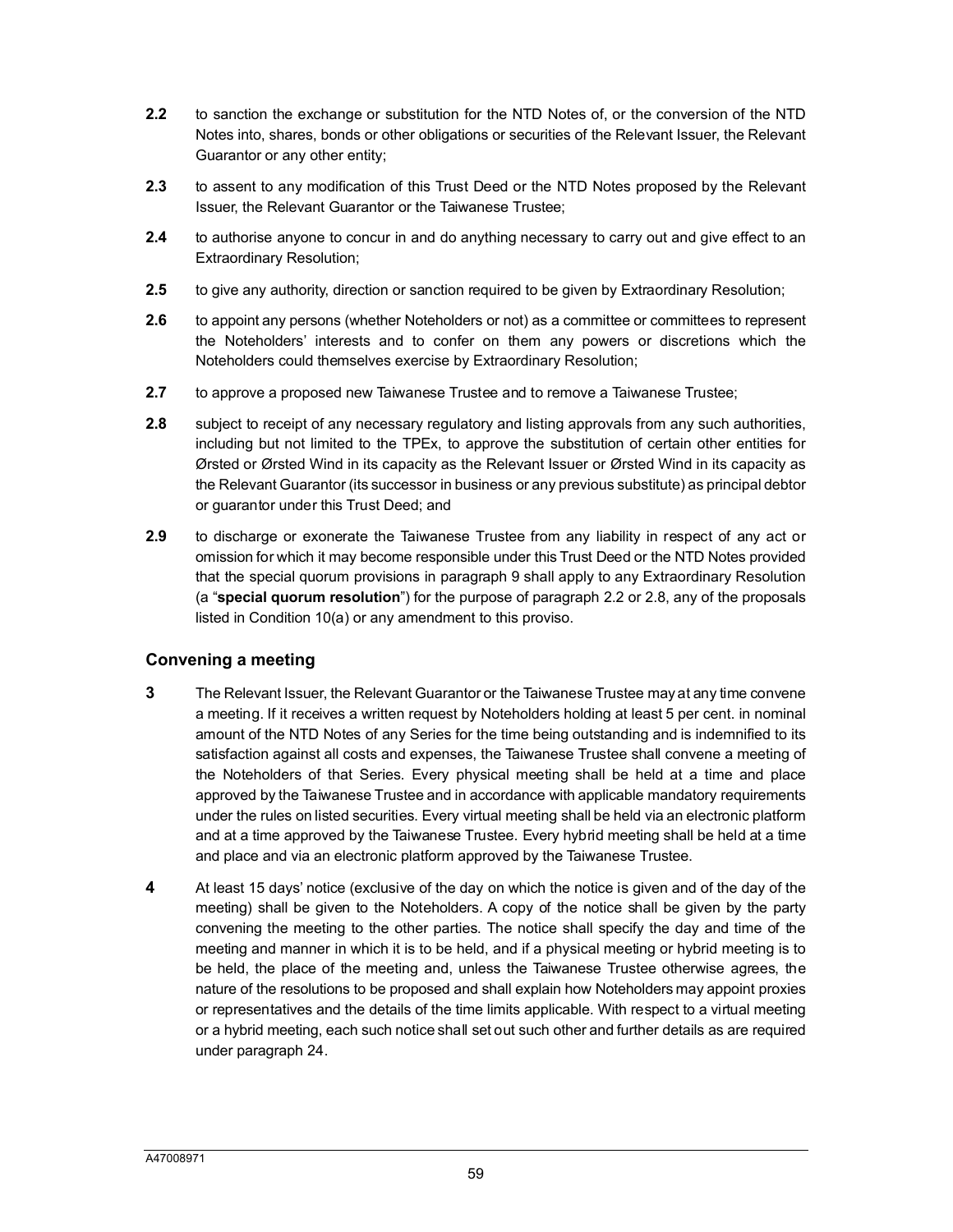# <span id="page-60-2"></span><span id="page-60-0"></span>**Arrangements for voting**

**5**

- **5.1** A holder of an NTD Note may, by an instrument in writing in the form prescribed by the Taiwanese Trustee in the English and Chinese language executed by or on behalf of the holder and delivered to the Taiwanese Trustee at least 24 hours before the time fixed for a meeting, appoint any person (a "**proxy**") to act on his behalf in connection with that meeting. A proxy need not [be a](#page-60-0) Noteholder. In the event of any discrepancy between the English and Chinese language versions of any written instrument delivered by a holder of an NTD Note pursuant to this paragraph 5.1, the English language text shall prevail.
- **5.2** A corporation which holds an NTD Note may by delivering to the Taiwanese Trustee at least 5 days before the time fixed for a meeting a certified copy of a resolution of its directors or other governing body (with, if it is not in English, a certified translation into English) authorise any person to act as its representative (a "**representative**") in connection with that meeting.

## **Chairperson**

**6** The chairperson of a meeting shall be such person as the Taiwanese Trustee may nominate in writing, but if no such nomination is made or if the person nominated is not present within 15 minutes after the time fixed for the meeting the Noteholders or agents present shall choose one of their number to be chairperson, failing which the Relevant Issuer may appoint a chairperson. The chairperson need not be a Noteholder or agent. The chairperson of an adjourned meeting need not be the same person as the chairperson of the original meeting.

## **Attendance**

- **7** The following may attend and speak at a meeting:
- **7.1** Noteholders and agents;
- **7.2** the chairperson;
- **7.3** the Relevant Issuer, the Relevant Guarantor and the Taiwanese Trustee (through their respective representatives) and their respective financial and legal advisers; and
- **7.4** the Dealers and their advisers.

No-one else may attend, participate and/or speak.

## <span id="page-60-1"></span>**Quorum and Adjournment**

- **8** No business (except choosing a chairperson) shall be transacted at a meeting unless a quorum is present at the commencement of business. If a quorum is not present within 15 minutes from the time initially fixed for the meeting, it shall, if convened on the requisition of Noteholders or if the Relevant Issuer and the Taiwanese Trustee agree, be dissolved. In any other case it shall be adjourned until such date, not less than 14 nor more than 42 days later, and time and place or manner in which it is to be held as the chairperson may decide. If a quorum is not present within 15 minutes from the time fixed for a meeting so adjourned, the meeting shall be dissolved.
- **9** Two or more Noteholders or agents present at the meeting shall be a quorum:
- **9.1** in the cases marked "No minimum proportion" in the table below, whatever the proportion of the NTD Notes which they represent;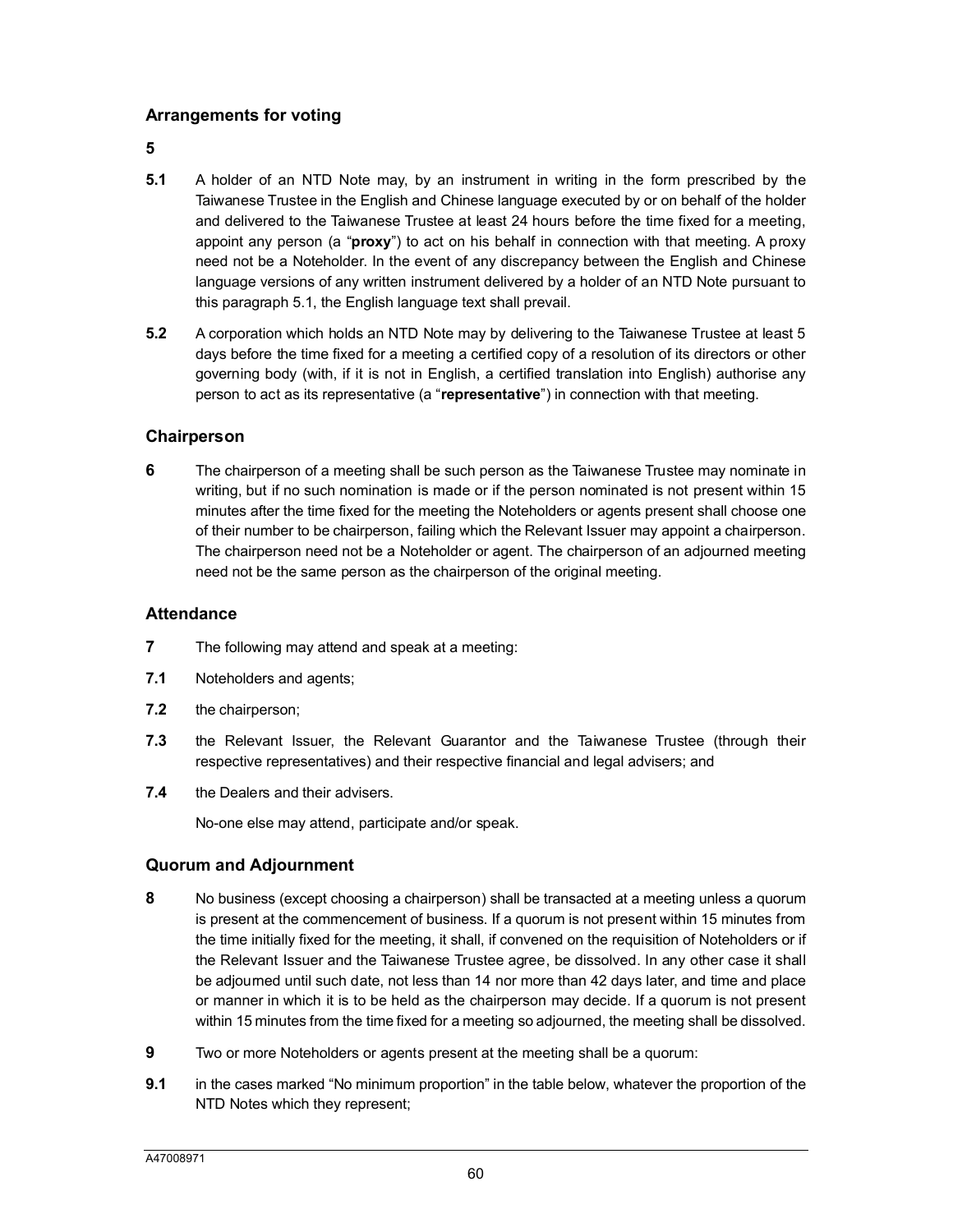**9.2** in any other case, only if they represent the proportion of the NTD Notes shown by the table below.

| <b>COLUMN1</b>                                       | <b>COLUMN 2</b>                                   | <b>COLUMN 3</b>                                             |
|------------------------------------------------------|---------------------------------------------------|-------------------------------------------------------------|
| Purpose of meeting                                   | Any meeting except one<br>referred to in column 3 | Meeting previously<br>adjourned through want of<br>a quorum |
|                                                      | Required proportion                               | Required proportion                                         |
| To pass a special quorum<br>resolution               | 75 per cent.                                      | 25 per cent.                                                |
| To pass any other<br><b>Extraordinary Resolution</b> | A clear majority                                  | No minimum proportion                                       |
| Any other purpose                                    | 10 per cent.                                      | No minimum proportion                                       |

- **10** The chairperson may with the consent of (and shall if directed by) a meeting adjourn the meeting from time to time and from place to place [an](#page-60-1)d alternate manner. Only business which could have been transacted at the original meeting may be transacted at a meeting adjourned in accordance with this paragraph or paragraph 8.
- **11** At least 10 days' notice of a meeting adjourned through want of a quorum shall be given in the same manner as for an original meeting and that notice shall state the quorum required at the adjourned meeting. No notice need, however, otherwise be given of an adjourned meeting.

# **Voting**

- **12** At a meeting which is held only as a physical meeting, each question submitted to such meeting shall be decided by a show of hands unless a poll is (before, or on the declaration of the result of, the show of hands) demanded by the chairperson, the Relevant Issuer, the Relevant Guarantor, the Taiwanese Trustee or one or more persons representing 2 per cent. of the NTD Notes.
- **13** Unless a poll is demanded a declaration by the chairperson that a resolution has or has not been passed shall be conclusive evidence of the fact without proof of the number or proportion of the votes cast in favour of or against it.
- **14** If a poll is demanded, it shall be taken in such manner and (subject as provided below) either at once or after such adjournment as the chairperson directs. The result of the poll shall be deemed to be the resolution of the meeting at which it was demanded as at the date it was taken. A demand for a poll shall not prevent the meeting continuing for the transaction of business other than the question on which it has been demanded.
- **15** A poll demanded on the election of a chairperson or on a question of adjournment shall be taken at once.
- **16** On a show of hands every person who is present in person and who is a proxy or representative has one vote. On a poll every such person has one vote in respect of each integral currency unit of such Series of NTD Notes in question or for which he is a proxy or representative. Without prejudice to the obligations of proxies, a person entitled to more than one vote need not use them all or cast them all in the same way.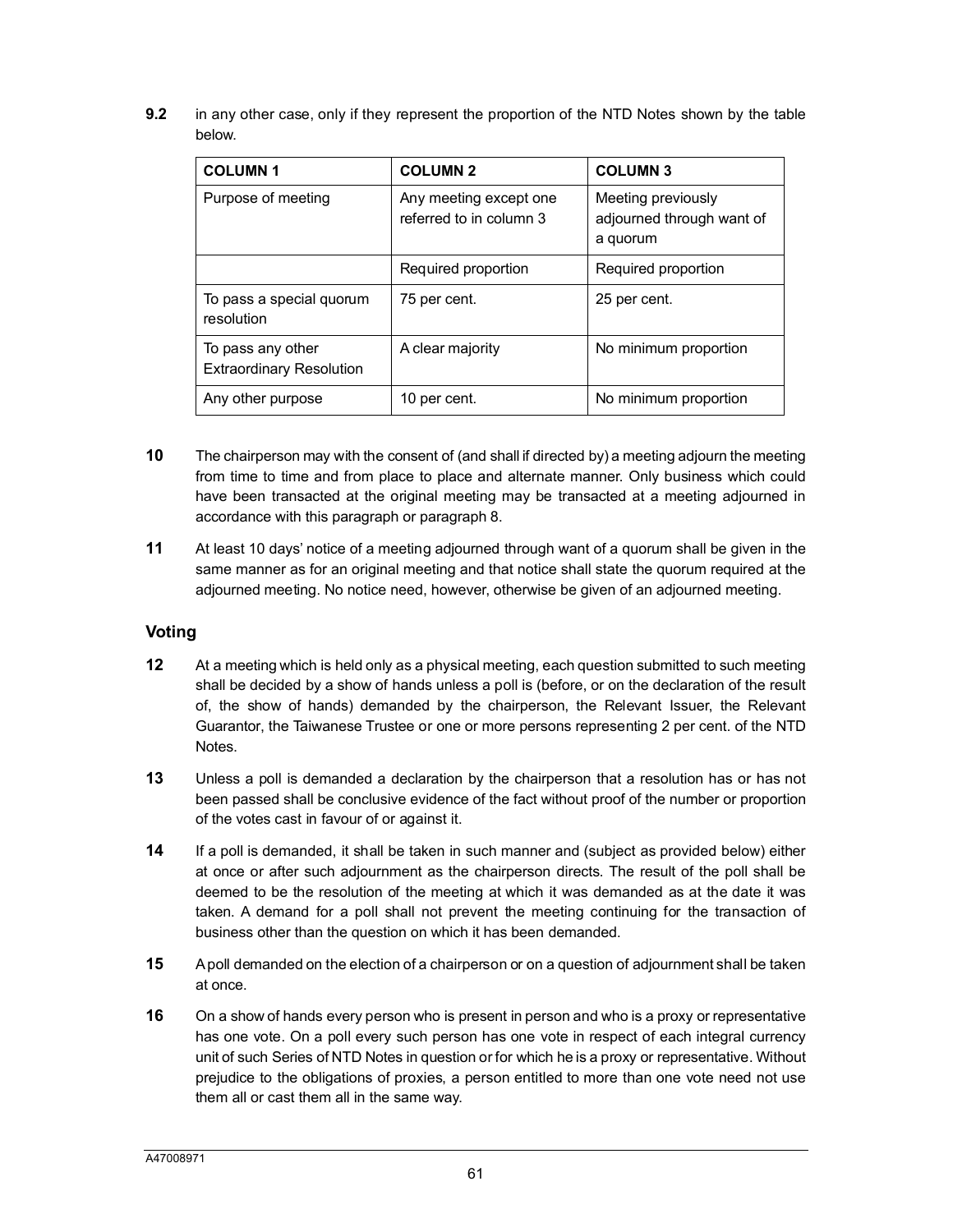- **17** In case of equality of votes the chairperson shall both on a show of hands and on a poll have a casting vote in addition to any other votes which he may have.
- **18** At a virtual meeting or a hybrid meeting, a resolution put to the vote of the meeting shall be decided on a poll in accordance with paragraph 27, and any such poll will be deemed to have been validly demanded at the time fixed for holding the meeting to which it relates.

## **Effect and Publication of an Extraordinary Resolution**

**19** An Extraordinary Resolution shall be binding on all the Noteholders, whether or not present at the meeting, and each of them shall be bound to give effect to it accordingly. The passing of such a resolution shall be conclusive evidence that the circumstances justify its being passed. The Relevant Issuer shall give notice of the passing of an Extraordinary Resolution to Noteholders within 14 days but failure to do so shall not invalidate the resolution.

## **Minutes**

**20** Minutes shall be made of all resolutions and proceedings at every meeting and, if purporting to be signed by the chairperson of that meeting or of the next succeeding meeting, shall be conclusive evidence of the matters in them. Until the contrary is proved every meeting for which minutes have been so made and signed shall be deemed to have been duly convened and held and all resolutions passed or proceedings transacted at it to have been duly passed and transacted.

## **Written Resolutions**

**21** A written resolution signed by the holders of 90 per cent. in nominal amount of the NTD Notes outstanding shall take effect as if it were an Extraordinary Resolution. Such a resolution in writing may be contained in one document or several documents in the same form, each signed by or on behalf of one or more Noteholders.

## **Trustee's Power to Prescribe Regulations**

- **22** Subject to all other provisions in this Trust Deed and to applicable mandatory requirements under the rules on listed securities the Taiwanese Trustee may without the consent of the Noteholders prescribe or approve such further regulations regarding the holding of meetings and attendance and voting at them as it in its sole discretion determines or as proposed by Relevant Issuer or the Relevant Guarantor including (without limitation) such requirements as the Taiwanese Trustee thinks reasonable to satisfy itself that the persons who purport to make any requisition in accordance with this Trust Deed are entitled to do so and so as to satisfy itself that persons who purport to attend or vote at a meeting are entitled to do so.
- **23** The foregoing provisions of this Schedule shall have effect subject to the following provisions:
- **23.1** Meetings of Noteholders of separate Series will normally be held separately. However, the Taiwanese Trustee may from time to time determine that meetings of Noteholders of separate Series shall be held together.
- **23.2** A resolution that in the opinion of the Taiwanese Trustee affects one Series alone shall be deemed to have been duly passed if passed at a separate meeting of the Noteholders of the Series concerned.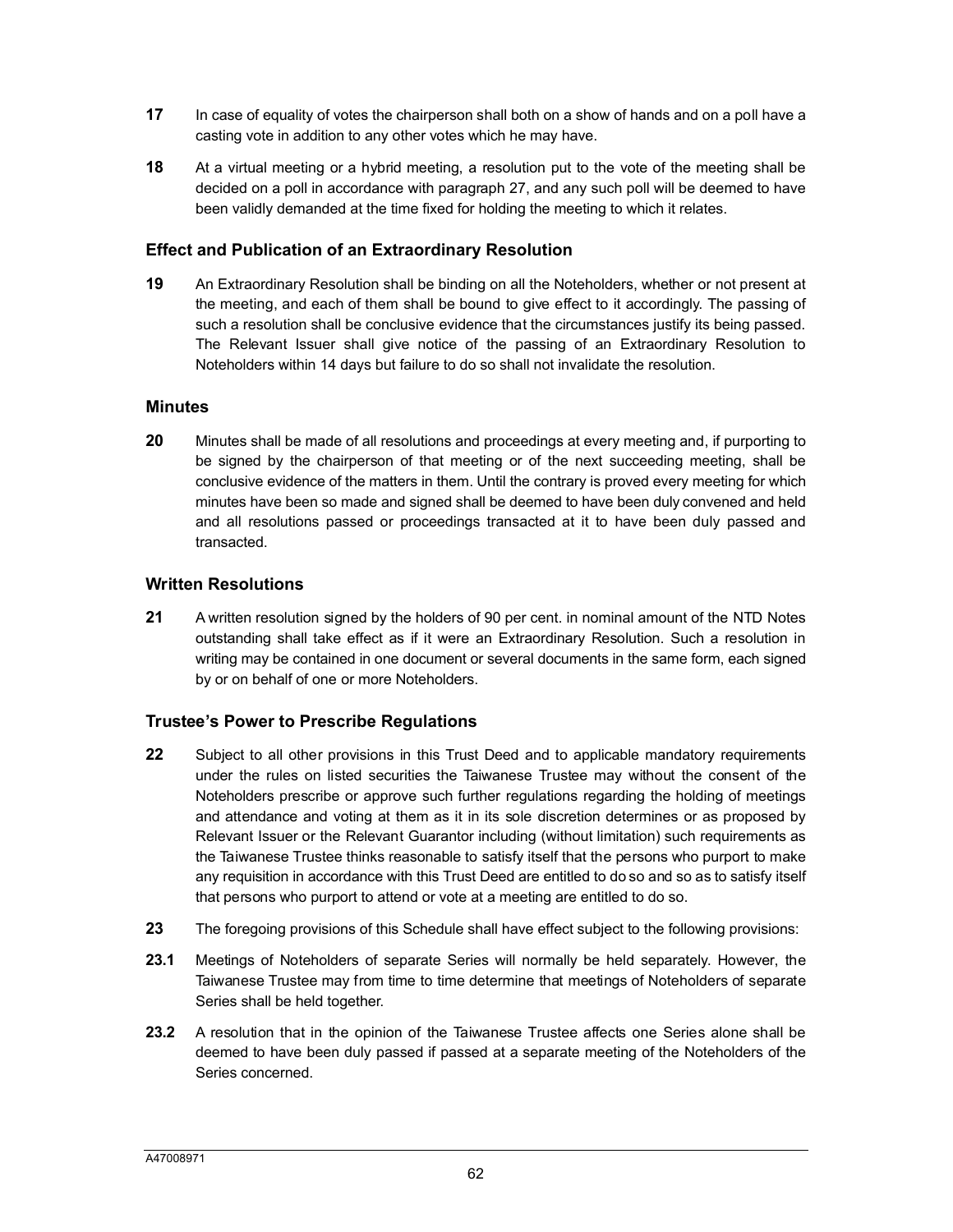- **23.3** A resolution that in the opinion of the Taiwanese Trustee affects the Noteholders of more than one Series but does not give rise to a conflict of intere[st b](#page-60-2)etween the Noteholders of the different Series concerned shall be deemed to have been duly passed if passed at a single meeting of the Noteholders of the relevant Series provided that for the purposes of determining the votes a Noteholder is entitled to cast pursuant to paragraph 5, each Noteholder shall have one vote in respect of each NTD 10,000,000 nominal amount of NTD Notes held.
- **23.4** A resolution that in the opinion of the Taiwanese Trustee affects the Noteholders of more than one Series and gives or may give rise to a conflict of interest between the Noteholders of the different Series concerned shall be deemed to have been duly passed only if it shall be duly passed at separate meetings of the Noteholders of the relevant Series.
- **23.5** To all such meetings as aforesaid all the provisions of this Schedule shall *mutatis mutandis* apply as though references therein to NTD Notes and to Noteholders were references to the NTD Notes and Noteholders of the Series concerned.

# **Additional provisions applicable to Virtual and/or Hybrid Meetings**

- **24** The Relevant Issuer, the Relevant Guarantor (in each case, with the Taiwanese Trustee's prior approval) or the Taiwanese Trustee in its sole discretion may decide to hold a virtual meeting or a hybrid meeting and, in such case, shall provide details of the means for Noteholders or their proxies or representatives to attend, participate in and/or speak at the meeting, including the electronic platform to be used.
- **25** The Relevant Issuer, the Relevant Guarantor or the chairperson (in each case, with the Taiwanese Trustee's prior approval) or the Taiwanese Trustee in its sole discretion may make any arrangement and impose any requirement or restriction as is necessary to ensure the identification of those entitled to take part in the virtual meeting or hybrid meeting and the suitability of the electronic platform. All documentation that is required to be passed between persons at or for the purposes of the virtual meeting or persons attending the hybrid meeting via the electronic platform (in each case, in whatever capacity) shall be communicated by email (or such other medium of electronic communication as the Taiwanese Trustee may approve).
- **26** All resolutions put to a virtual meeting or a hybrid meeting shall be voted on by a poll in accordance with paragraphs 14-17 above (inclusive).
- **27** Persons seeking to attend, participate in, speak at or join a virtual meeting or a hybrid meeting via the electronic platform, shall be responsible for ensuring that they have access to the facilities (including, without limitation, IT systems, equipment and connectivity) which are necessary to enable them to do so.
- **28** In determining whether persons are attending, participating in or joining a virtual meeting or a hybrid meeting via the electronic platform, it is immaterial whether any two or more members attending it are in the same physical location as each other or how they are able to communicate with each other.
- **29** Two or more persons who are not in the same physical location as each other attend a virtual meeting or a hybrid meeting if their circumstances are such that if they have (or were to have) rights to speak or vote at that meeting, they are (or would be) able to exercise them.
- **30** The chairperson of the meeting reserves the right to take such steps as the chairperson shall determine in its absolute discretion to avoid or minimise disruption at the meeting, which steps may include (without limitation), in the case of a virtual meeting or a hybrid meeting, muting the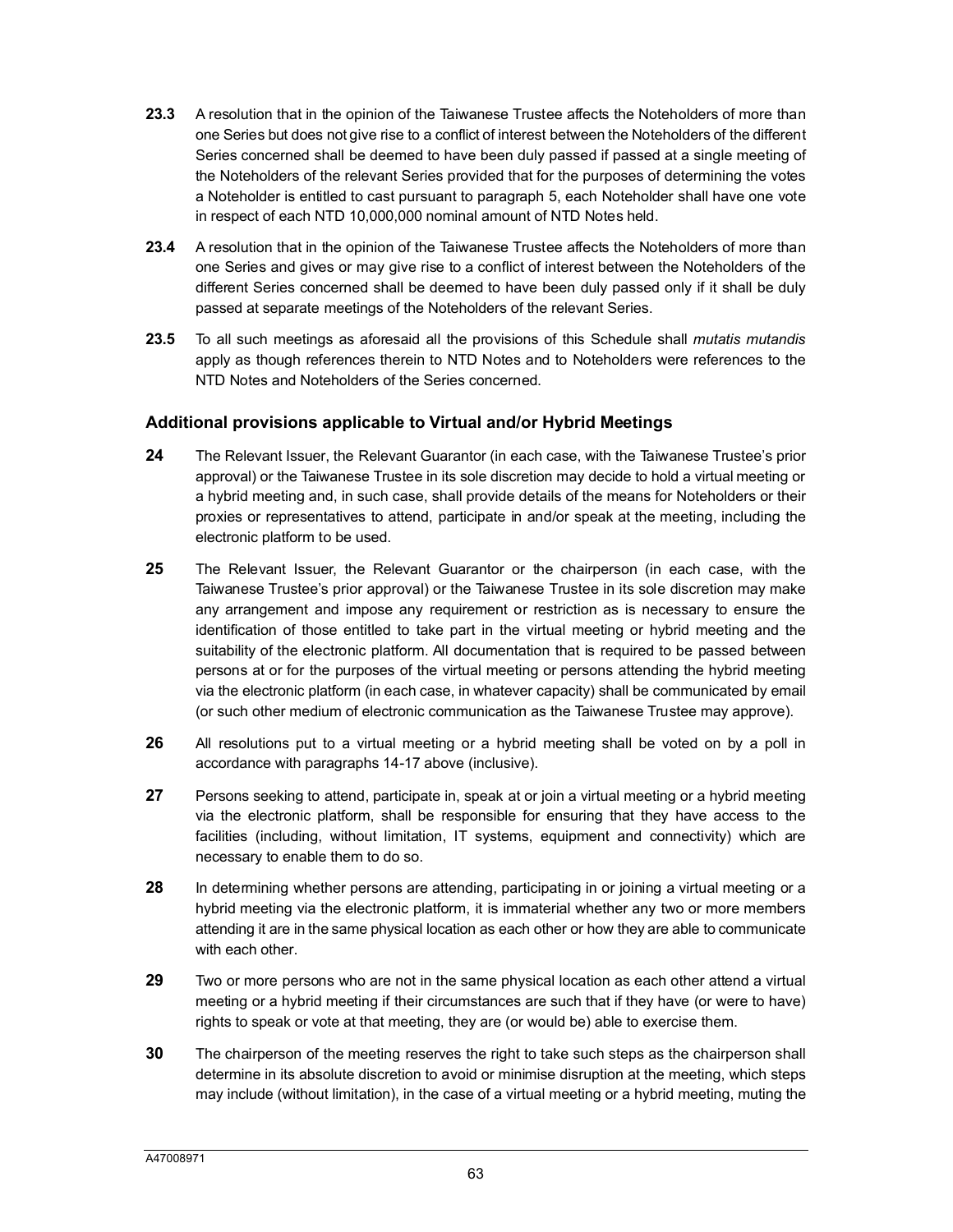electronic connection to the meeting of the person causing such disruption for such period of time as the chairperson may determine.

- **31** The Relevant Issuer or the Relevant Guarantor (in each case, with the Taiwanese Trustee's prior approval) or the Taiwanese Trustee in its sole discretion may make whatever arrangements they consider appropriate to enable those attending a virtual meeting or a hybrid meeting to exercise their rights to speak or vote at it.
- **32** A person is able to exercise the right to speak at a virtual meeting or a hybrid meeting when that person is in a position to communicate to all those attending the meeting, during the meeting, as contemplated by the relevant provisions of this Schedule.
- **33** A person is able to exercise the right to vote at a virtual meeting or a hybrid meeting when:
	- **33.1** that person is able to vote, during the meeting, on resolutions put to the vote at the meeting; and
	- **33.2** that person's vote can be taken into account in determining whether or not such resolutions are passed at the same time as the votes of all the other persons attending the meeting who are entitled to vote at such meeting.
- **34** The Taiwanese Trustee shall not be responsible or liable to the Relevant Issuer, the Relevant Guarantor or any other person for the security of the electronic platform used for any virtual meeting or hybrid meeting or for accessibility or connectivity or the lack of accessibility or connectivity to any virtual meeting or hybrid meeting.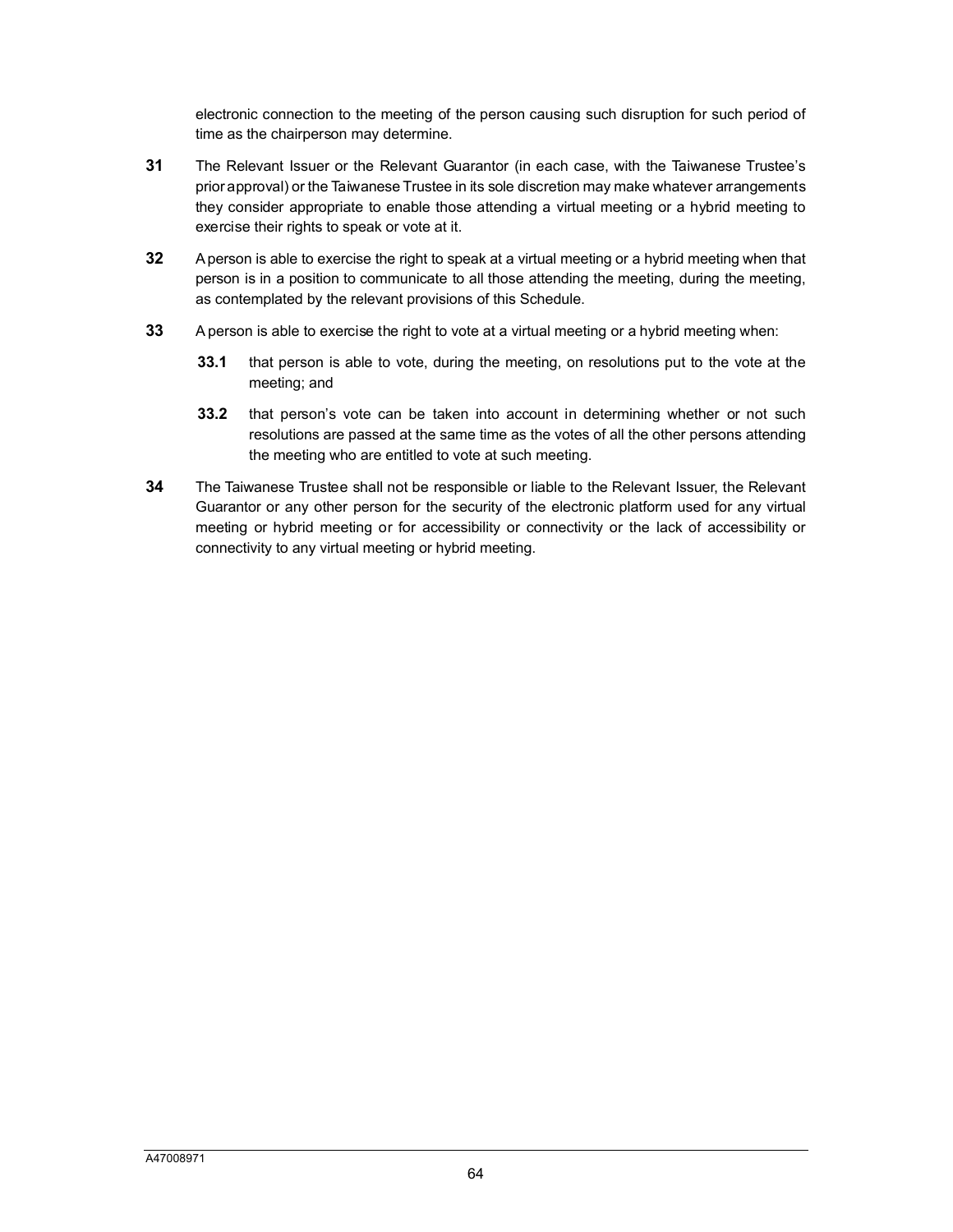This Supplemental Trust Deed is delivered on the date stated at the beginning.

ØRSTED A/S

as Issuer and Guarantor

By: hunde Withholt By: -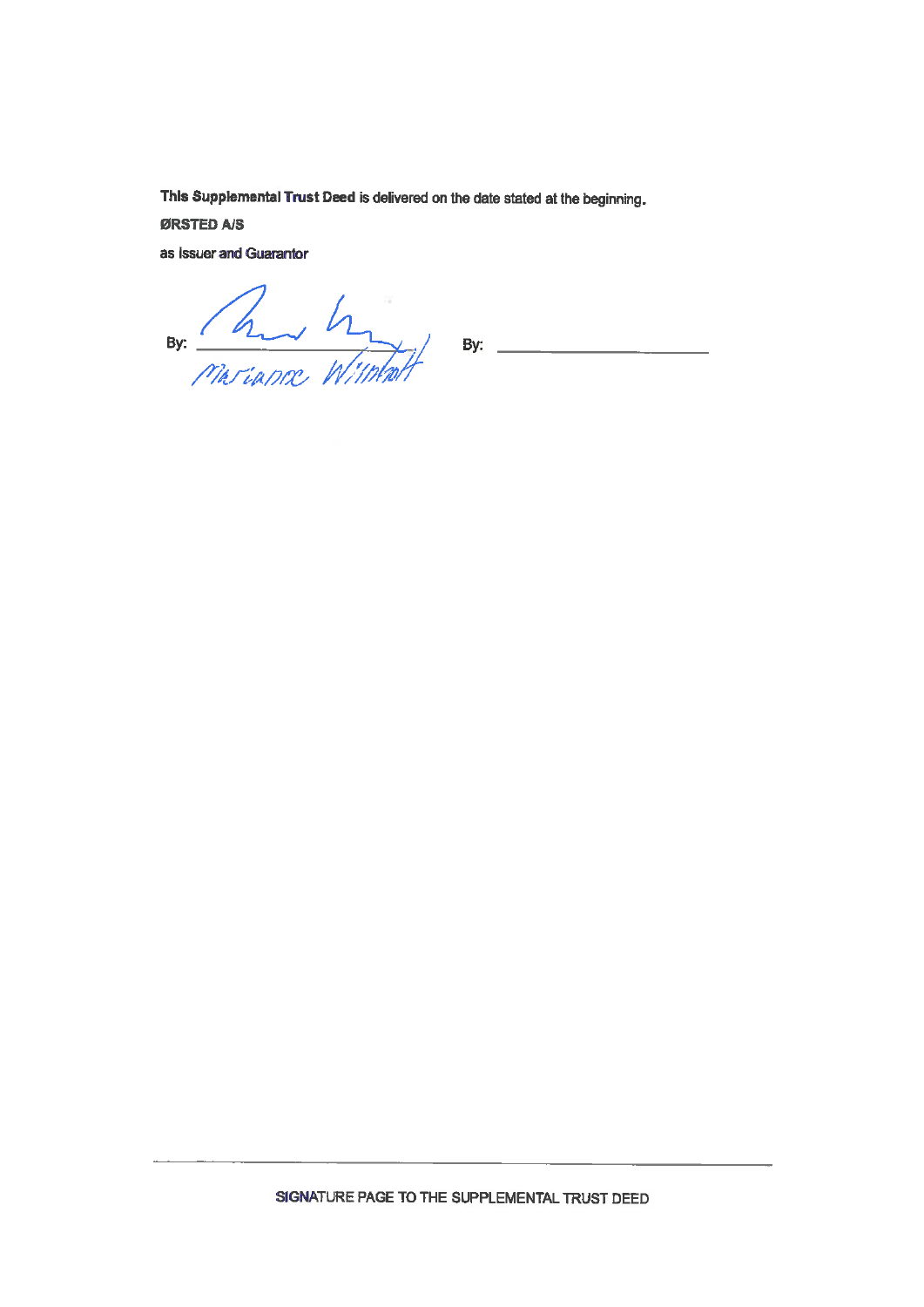This Supplemental Trust Deed is delivered on the date stated at the beginning.

## ØRSTED A/S

as Issuer and Guarantor

By: Windows Reason

SIGNATURE PAGE TO THE SUPPLEMENTAL TRUST DEED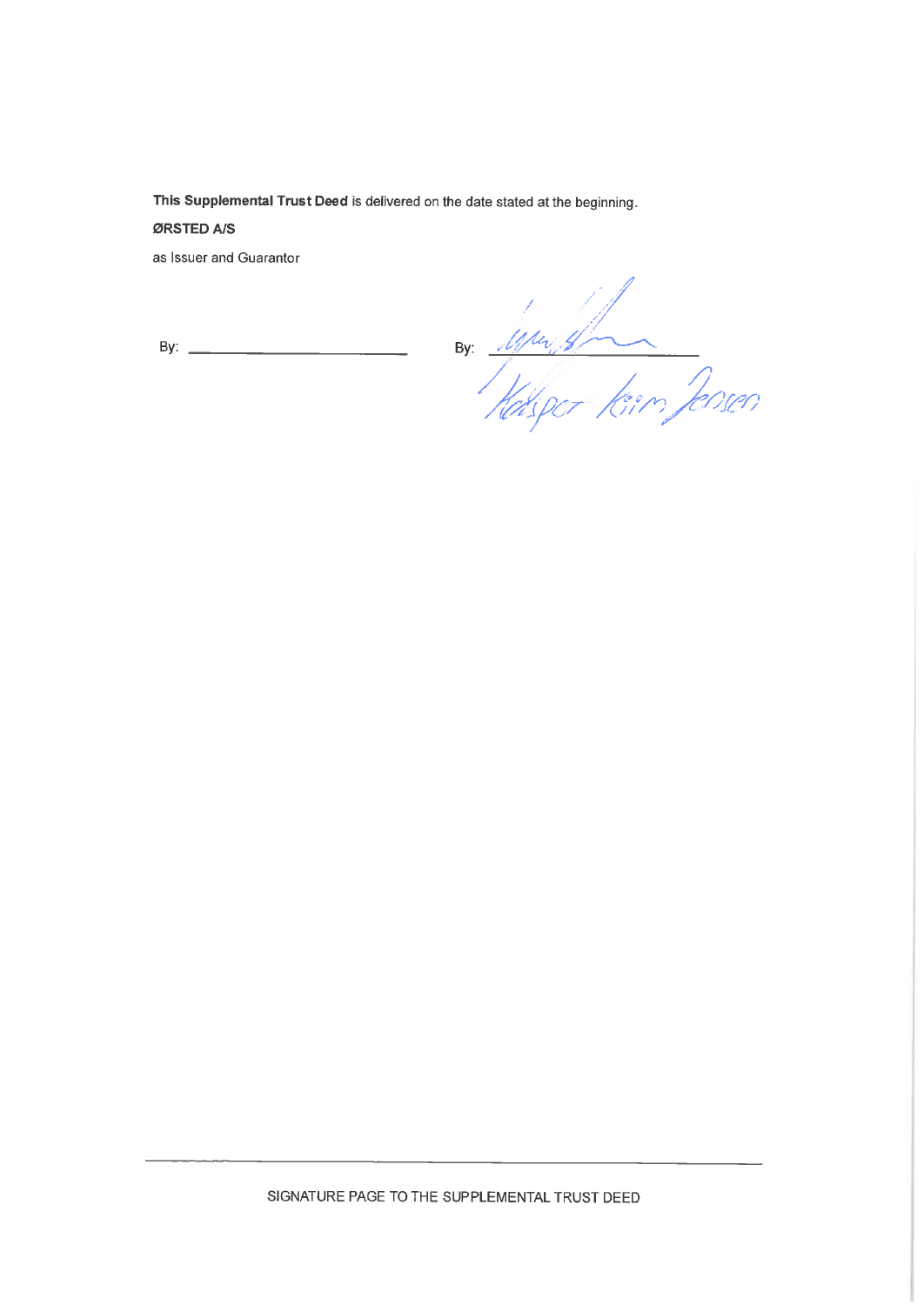#### ØRSTED WIND POWER TW HOLDING A/S

as Issuer and Guarantor

By: Am Image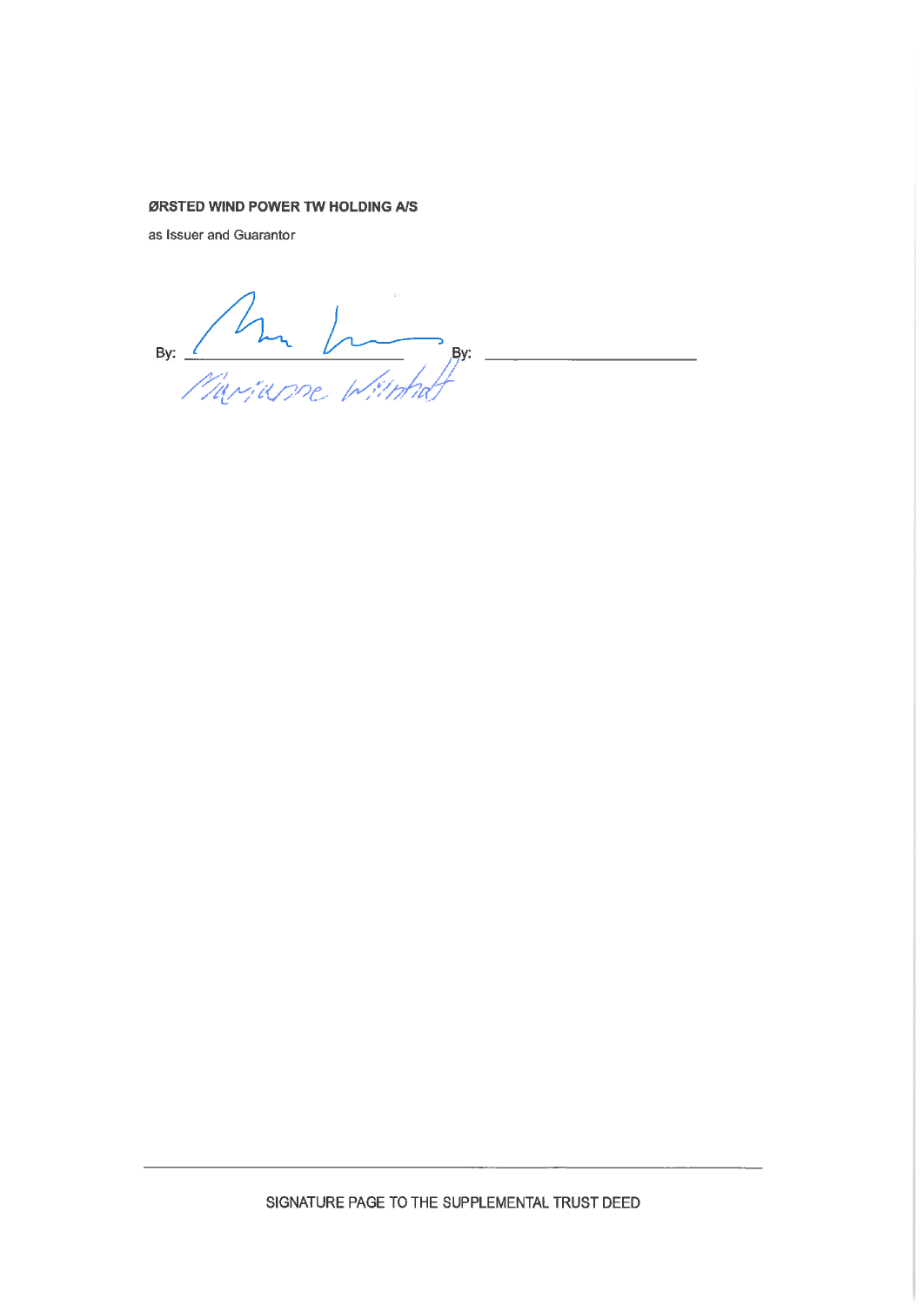# ØRSTED WIND POWER TW HOLDING A/S

as Issuer and Guarantor

By:  $\qquad \qquad \qquad$ 

By: Springh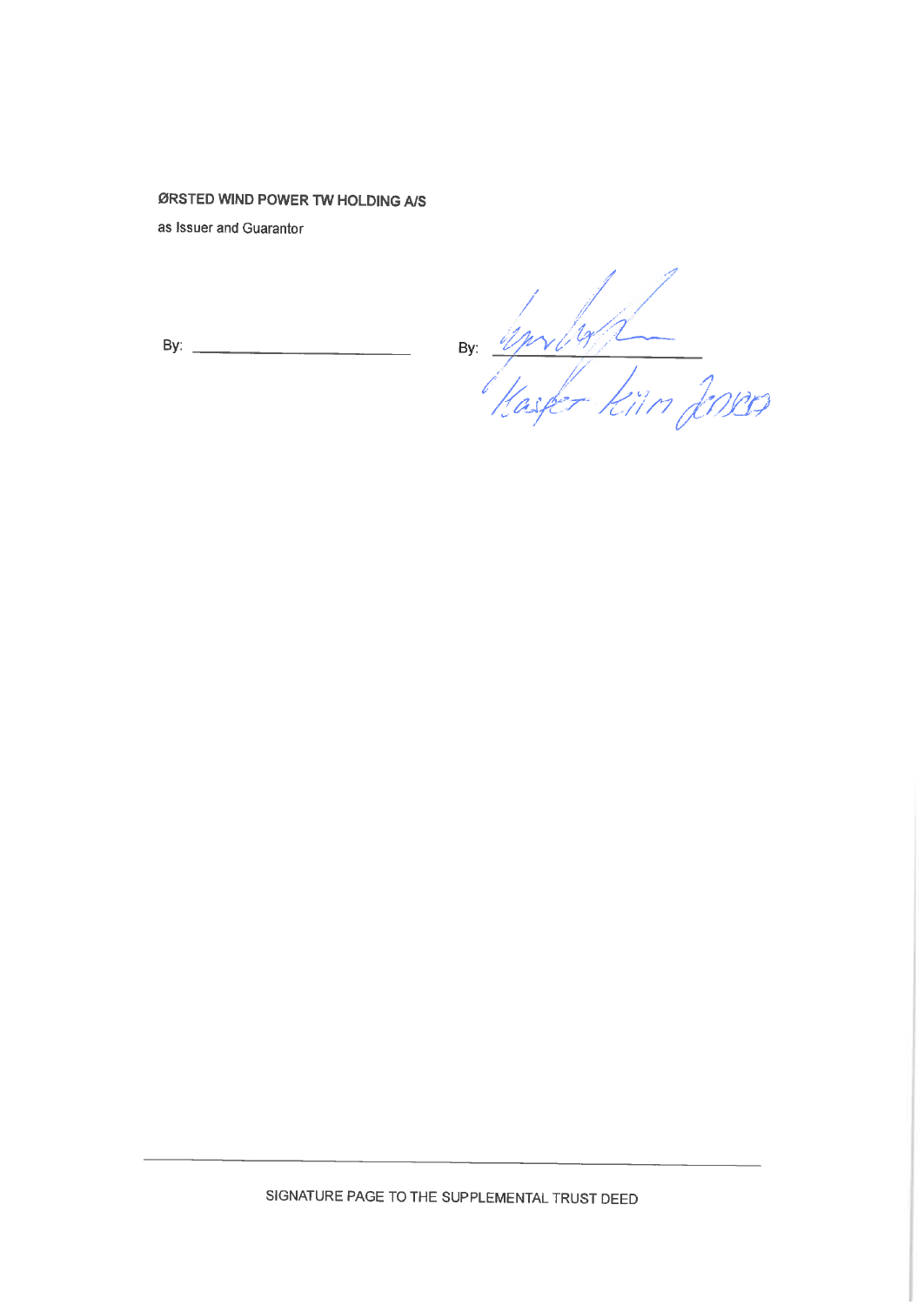#### **CITICORP TRUSTEE COMPANY LIMITED**

as Trustee

By:

Viola Japaul<br>Attorney

WITNESSED  $\frac{2}{3}$ rce/ r By:  $A$ 

Citi Agency & Trust<br>Citigroup Centre<br>25 Canada Square<br>Canary Wharf<br>London E14 5LB

SIGNATURE PAGE TO THE SUPPLEMENTAL TRUST DEED